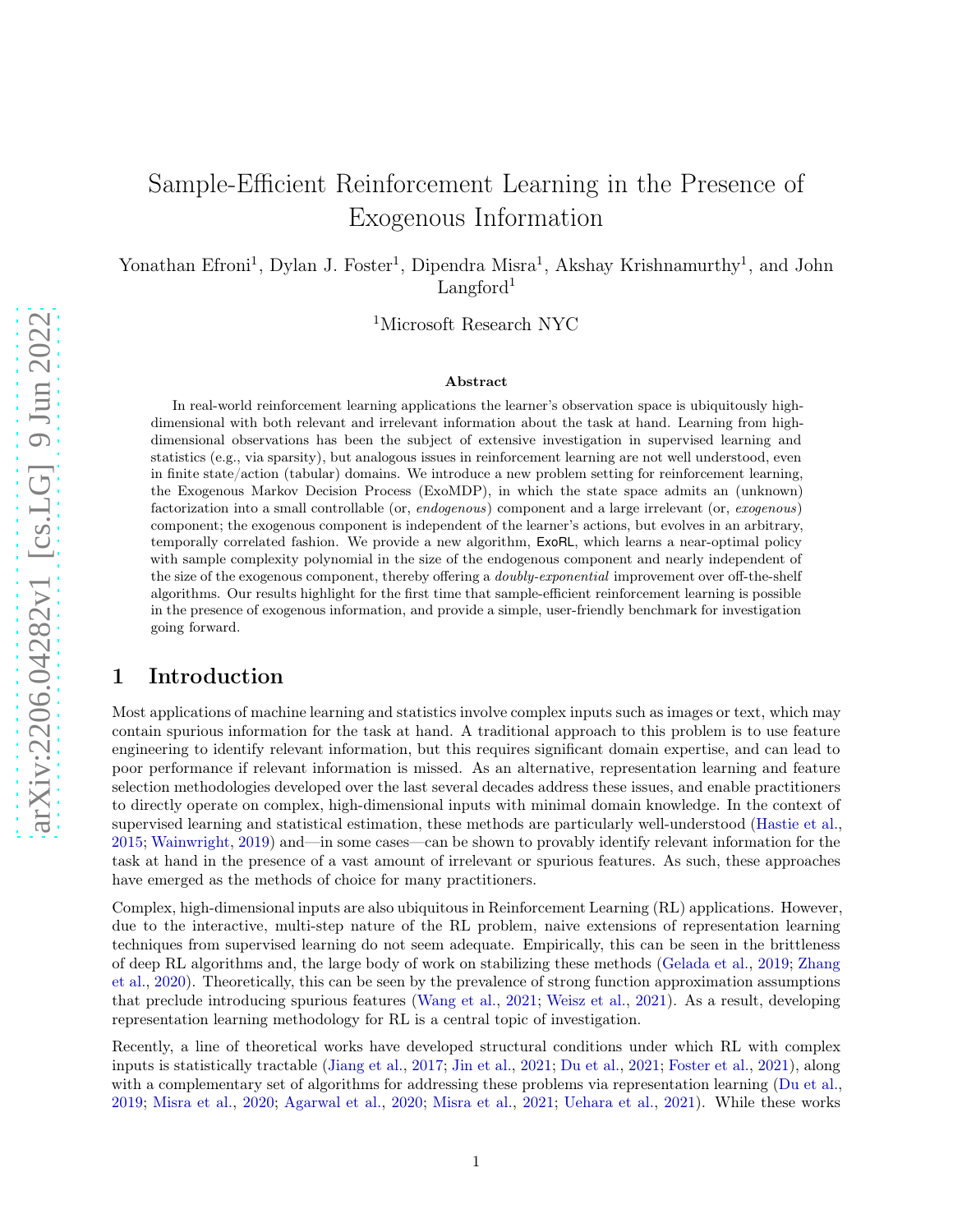provide some clarity into the challenges of high-dimensionality in RL, the models considered do not allow for spurious, temporally correlated information (e.g., exogenous information that evolves over time through a complex dynamical system). On the other hand, this structure is common in applications; for example, when a human is navigating a forest trail, the flight of birds in the sky is temporally correlated, but irrelevant for the human's decision making. Motivated by the success of high-dimensional statistics in developing and understanding feature selection methods for supervised learning, we ask:

Can we develop provably efficient algorithms for RL in the presence of a large number of dynamic, yet irrelevant features?

Efroni et al. [\(2021b](#page-12-7)) initiated the study of this question in a rich-observation setting with function approximation. However, their results require deterministic dynamics, and their approach crucially uses determinism to sidestep many challenges that arise in the presence of exogenous information.

Our contributions. In this paper, we take a step back from the function approximation setting considered by [Efroni et al.](#page-12-7) [\(2021b\)](#page-12-7), and introduce a simplified problem setting in which to study representation learning and exploration with high-dimensional, exogenous information. Our model, the Exogenous Markov Decision Process or ExoMDP, involves a discrete d-dimensional state space (with each dimension taking values in  $\{1,\ldots,S\}$  in which an unknown subset of  $k \ll d$  dimensions of the state can be controlled by the agent's actions. The remaining  $d - k$  state variables are irrelevant for the agent's task, but may exhibit complex temporal structure.

Our main result is a new algorithm, ExoRL, that learns a policy which is (i) near-optimal and (ii) does not depend on the exogenous and irrelevant factors, while requiring only  $poly(S^k, \log(d))$  trajectories. Here, the dominant  $S^k$  term represents the size of the controllable (or, endogenous) state space, and the  $log(d)$  term represents the price incurred for feature selection (analogous to guarantees for sparse regression [\(Hastie et al.,](#page-12-0) [2015;](#page-12-0) [Wainwright,](#page-13-0) [2019\)](#page-13-0)). Our result represents a doubly-exponential improvement over naive application of existing tabular RL methods to the ExoMDP setting, which results in  $poly(S^d)$  sample complexity. Our algorithm and analysis involve many new ideas for addressing exogenous noise, and we believe our work may serve as a building block for addressing these issues in more practical settings.

# <span id="page-1-0"></span>2 Overview of Results

In this section we introduce the ExoMDP setting and give an overview of our algorithmic results, highlighting the key challenges they overcome. Before proceeding, we formally describe the basic RL setup we consider.

Markov decision processes. We consider a finite-horizon Markov decision process (MDP) defined by the tuple  $\mathcal{M} = (\mathcal{S}, \mathcal{A}, T, R, H, d_1)$ , in which S is the state space,  $\mathcal{A}$  is the action space,  $T : \mathcal{S} \times \mathcal{A} \to \Delta(\mathcal{S})$  is the transition operator  $R : \mathcal{S} \times \mathcal{A} \to [0,1]$  is the reward function,  $H \in \mathbb{N}$  is the horizon, and  $d_1 \in \Delta(\mathcal{S})$  is the initial state distribution. Given a non-stationary policy  $\pi = (\pi_1, \ldots, \pi_H)$ , where  $\pi_h : S \to A$ , an episode in the MDP M proceeds as follows, beginning from  $s_1 \sim d_1$ : For  $h = 1, \ldots, H: a_h = \pi_h(s_h), r_h = R(s_h, a_h)$ , and  $s_{h+1} \sim T(\cdot | s_h, a_h)$ . We let  $\mathbb{E}_{\pi}[\cdot]$  and  $\mathbb{P}_{\pi}(\cdot)$  denote the expectation and probability for the trajectory  $(s_1, a_1, r_1), \ldots, (s_H, a_H, r_H)$  when  $\pi$  is executed, respectively, and define  $J(\pi) = \mathbb{E}_{\pi} \left[ \sum_{h=1}^H r_h \right]$  as the average reward.

The objective of the learner is to learn an  $\epsilon$ -optimal policy online: Given N episodes to execute a policy and observe the resulting trajectory, find a policy  $\hat{\pi}$  such that  $J(\hat{\pi}) \ge \max_{\pi \in \Pi_{\text{NS}}} J(\pi) - \epsilon$ , where  $\Pi_{\text{NS}}$  denotes the set of all non-stationary policies  $\pi = (\pi_1, \ldots, \pi_H)$ .

#### 2.1 The Exogenous MDP (ExoMDP) Setting

The ExoMDP is a Markov decision process in which the state space factorizes into an endogenous component that is (potentially) affected by the learner's actions, and an exogenous component that is independent of the learner's actions, but evolves in an arbitrary, temporally correlated fashion. Formally, given a parameter  $d \in \mathbb{N}$  (the number of factors), the state space S takes the form  $\mathcal{S} = \otimes_{i=1}^d \mathcal{S}_i$ , so that each state  $s \in \mathcal{S}$  has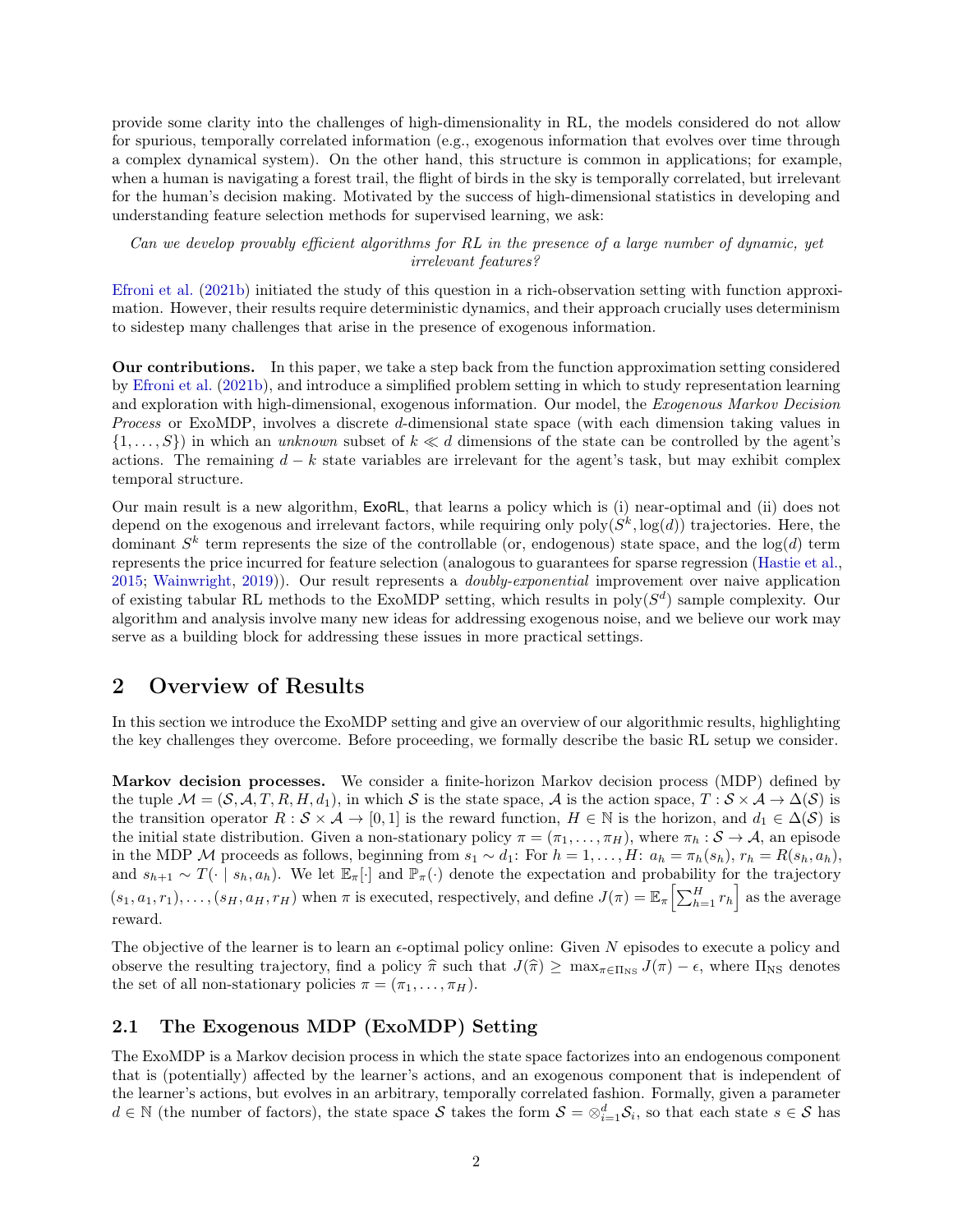the form  $s = (s_1, \ldots, s_d)$ , with  $s_i \in S_i$ ; we refer to  $S_i$  (equivalently, i) as the i<sup>th</sup> factor. We take  $\mathcal{I}_\star \subset [d]$  to represent the *endogenous factors* and  $\mathcal{I}_{\star}^c := [d] \setminus \mathcal{I}_{\star}$  to represent the *exogenous factors*, which are unknown to the learner. Letting  $s[\mathcal{I}] := (s_i)_{i \in \mathcal{I}}$ , we assume the dynamics and rewards factorize across the endogenous and exogenous components as follows:

<span id="page-2-0"></span>
$$
T(s' | s, a) = T_{en}(s' [\mathcal{I}_{\star}] | s [\mathcal{I}_{\star}], a) \cdot T_{ex}(s' [\mathcal{I}_{\star}^c] | s [\mathcal{I}_{\star}^c]),
$$
  
\n
$$
R(s, a) = R_{en}(s [\mathcal{I}_{\star}], a),
$$
  
\n
$$
d_1(s) = d_{1, en}(s [\mathcal{I}_{\star}]) \cdot d_{1, ex}(s [\mathcal{I}_{\star}^c]),
$$
\n
$$
(1)
$$

for all  $s, s' \in \mathcal{S}$  and  $a \in \mathcal{A}$ . That is, the endogenous factors  $\mathcal{I}_{\star}$  are (potentially) affected by the agent's actions and are sufficient to model the reward, while the exogenous factors  $\mathcal{I}_{\star}^{\rm c}$  evolve independently of the learner's actions and do not influence the reward.

In this paper, we focus on a finite-state/action (tabular) variant of the ExoMDP setting in which  $S_i = [S]$ and  $\mathcal{A} = [A]$ , with  $S \in \mathbb{N}$  representing the number of states per factor and  $A \in \mathbb{N}$  representing the number of actions. We assume that  $|\mathcal{I}_{\star}| \leq k$ , where  $k \ll d$  is a known upper bound on the number of endogenous factors.<sup>1</sup> In the absence of the structure in [Eq. \(1\),](#page-2-0) this is a generic tabular RL problem with  $|S| = S^d$ , and the optimal sample complexity scales as  $\text{poly}(S^d, A, H, \epsilon^{-1})$  [\(Azar et al.,](#page-12-8) [2017](#page-12-8)), which has exponential dependence on the number of factors d. On the other hand, if  $\mathcal{I}_\star$  were known a-priori, applying off-the-shelf algorithms for tabular RL to the endogenous subset of the state space would lead to sample complexity  $poly(S^k, A, H, \epsilon^{-1})$  [\(Azar et al.,](#page-12-8) [2017;](#page-12-8) [Jin et al.,](#page-13-8) [2018;](#page-13-8) [Zanette and Brunskill,](#page-13-9) [2019](#page-13-9); [Kaufmann et al.,](#page-13-10) [2021\)](#page-13-10), which is independent of d and offers significant improvement when  $k \ll d$ . This motivates us to ask: With no prior knowledge, can we learn an  $\epsilon$ -optimal policy for the ExoMDP with sample complexity polynomial in  $S^k$  and sublinear in d?

#### 2.2 Challenges of RL in the Presence of Exogenous Information

Sample-efficient learning in the absence of prior knowledge poses significant algorithmic challenges.

- (C1) Hardness of identifying endogenous factors. In general, the endogenous factors may not be identifiable (that is, multiple choices for  $\mathcal{I}_{\star}$  may obey the structure in [Eq. \(1\)\)](#page-2-0). Even when  $\mathcal{I}_{\star}$  is identifiable, certifying whether a particular factor  $i \in [d]$  is exogenous can be statistically intractable (e.g., if the effect of the agent's action on the state component  $s_i$  is small relative to  $\epsilon$ ).
- (C2) Necessity of exploration. The agent's action might have a large effect on an endogenous factor  $i \in \mathcal{I}_{\star}$ , but only in a particular state  $s \in \mathcal{S}$  that requires deliberate planning to reach. As such, any approach that attempts to recover the endogenous factors must be interleaved with exploration, resulting in a chicken-and-egg problem. "Test-then-explore" approaches do not suffice.
- (C3) Entanglement of endogenous and exogenous factors. The factorized dynamics in [\(1\)](#page-2-0) lead to a number of useful structural properties for ExoMDPs, such as factorization of state occupancy measures (cf. [Appendix B\)](#page-21-0). However, these properties generally only hold for policies that act on the endogenous portion of the state. When an agent executes a policy whose actions depend on the exogenous state factors, the evolution of the endogenous and exogenous components becomes entangled. This entanglement makes it difficult to apply supervised learning or estimation methods to extract information from trajectories gathered from such policies, and can lead to error amplification. As a result, significant care is required in gathering data.

Failure of existing algorithms. Existing RL techniques do not appear to be sufficient to address the challenges above and generally have sample complexity requirements scaling with  $\Omega(d)$  or worse. For example, tabular methods do not exploit factored structure, resulting in  $\Omega(S^d)$  sample complexity, and we can show that complexity measures like the Bellman rank [\(Jiang et al.](#page-12-2), [2017\)](#page-12-2) and its variants scale as  $\Omega(d)$ , so they do not lead to s[ample-efficient learning guarantees. Moreover,](#page-13-11) algorithms for factored MDPs (e.g., Rosenberg and Mansour [\(2020\)](#page-13-11)) obtain guarantees that depend on sparsity in the transition operator, but this operator

<sup>&</sup>lt;sup>1</sup>Extending our results to settings in which different factors have different sizes (i.e.,  $S_i = [S_i]$ ) is straightforward.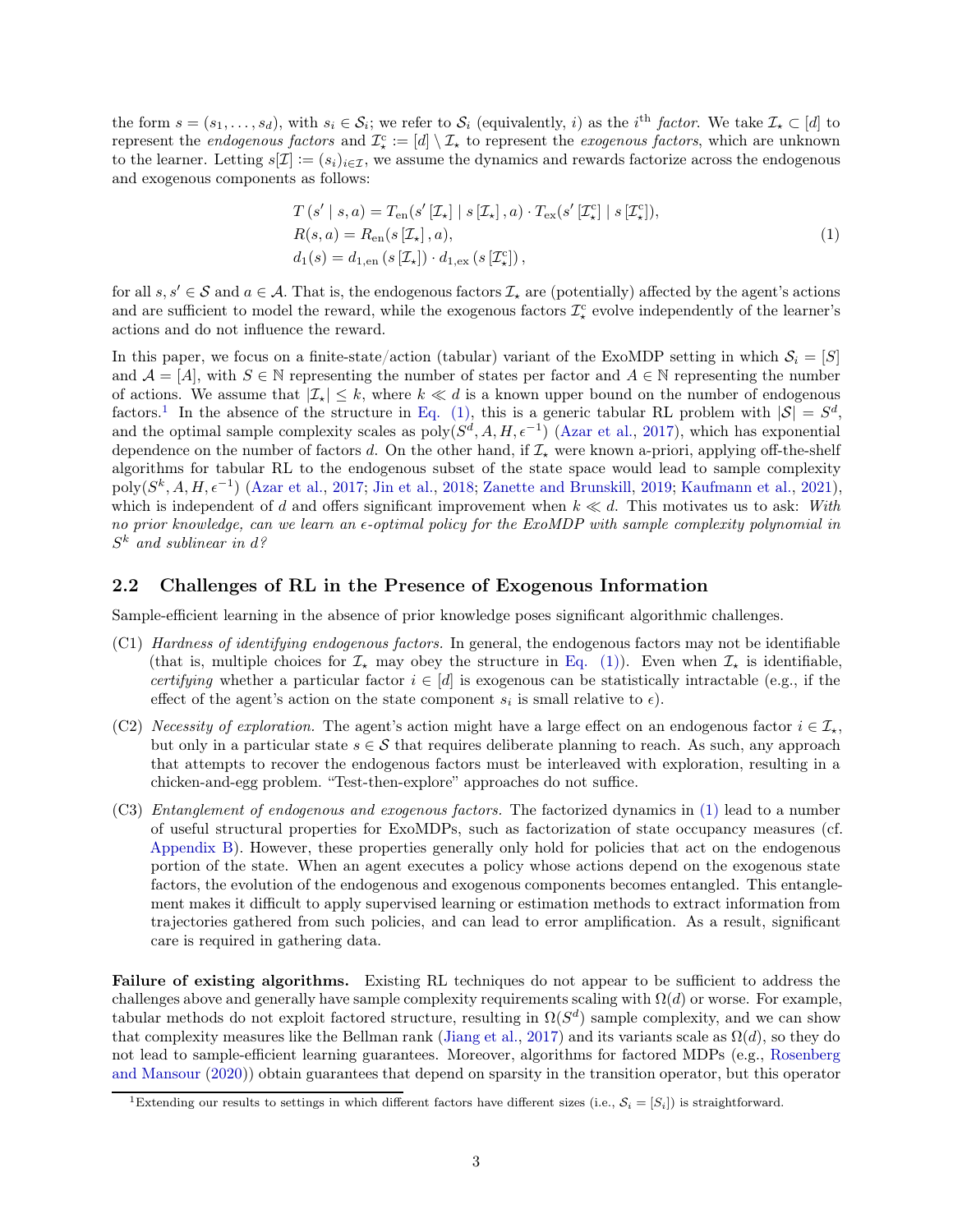is dense in the ExoMDP setting, leading to sample complexity that is exponential in  $d$ . See further discussion in [Section 5](#page-10-0) and [Appendix B.1.](#page-21-1)

#### 2.3 Main Result

We present a new algorithm,  $ExoRL$ , which learns a near-optimal policy for the ExoMDP with sample complexity polynomial in the number of endogenous states and logarithmic in the number of exogenous components. Following previous approaches to representation learning in RL [\(Du et al.,](#page-12-5) [2019;](#page-12-5) [Misra et al.,](#page-13-5) [2020;](#page-13-5) [Agarwal et al.](#page-12-6), [2020](#page-12-6)), our results depend on a reachability parameter.

**Definition 2.1.** The endogenous state space is  $\eta$ -reachable if for all  $h \in [H]$  and  $s[\mathcal{I}_\star] \in \mathcal{S}[\mathcal{I}_\star]$ , either

$$
\max_{\pi \in \Pi_{\mathrm{NS}}} \mathbb{P}_{\pi} \left( s_h[\mathcal{I}_{\star}] = s[\mathcal{I}_{\star}] \right) \geq \eta, \quad \text{or} \quad \max_{\pi \in \Pi_{\mathrm{NS}}} \mathbb{P}_{\pi} \left( s_h[\mathcal{I}_{\star}] = s[\mathcal{I}_{\star}] \right) = 0.
$$

Crucially, this notation of reachability considers only the endogenous portion of the state space, not the full state space. We assume access to a lower bound  $\eta$  on the optimal reachability parameter.

Our main result is as follows.

**Theorem 4.1 (informal).** With high probability, **ExoRL** learns an  $\epsilon$ -optimal policy for the ExoMDP using poly $(S^k, A, H, \log(d)) \cdot (\epsilon^{-2} + \eta^{-2})$  trajectories.

This constitutes a *doubly-exponential* improvement over the  $S<sup>d</sup>$  sample complexity for naive tabular RL in terms of dependence on the number of factors d, and it provides a RL analogue of sparsity-dependent guarantees in high-dimensional statistics [\(Hastie et al.](#page-12-0), [2015](#page-12-0); [Wainwright](#page-13-0), [2019](#page-13-0)). Importantly, the result does not require any statistical assumptions beyond the factored structure in [Eq. \(1\)](#page-2-0) and reachability (for example, we do not require deterministic dynamics). Beyond polynomial factors, the dependence on the size of the state space cannot be improved further.

#### 2.4 Our Approach: Exploration with a Certifiably Endogenous Policy Cover

ExoRL is built upon the notion of an endogenous policy cover. Define an endogenous policy as follows.

**Definition 2.2** (Endogenous policy). A policy  $\pi = (\pi_1, \dots, \pi_H)$  is endogenous if it acts only on the endogenous component of the state space: For all  $h \in [H]$  and  $s \in \mathcal{S}$ , we have  $\pi_h(s) = \pi_h(s[\mathcal{I}_\star]).$ 

<span id="page-3-0"></span>An endogenous policy cover is a (small) collection of endogenous policies that ensure each state is reached with near-maximal probability.

**Definition 2.3** (Endogenous policy cover). A set of non-stationary policies  $\Psi$  is an endogenous ( $\epsilon$ -approximate) policy cover for timestep h if:

- 1. For all  $s \in \mathcal{S}$ ,  $\max_{\psi \in \Psi} \mathbb{P}_{\psi}(s_h[\mathcal{I}_\star] = s[\mathcal{I}_\star]) \geq \max_{\pi \in \Pi_{\mathcal{NS}}} \mathbb{P}_{\pi}(s_h[\mathcal{I}_\star] = s[\mathcal{I}_\star]) \epsilon$ .
- 2. The set  $\Psi$  contains only endogenous policies.

While the coverage property of [Definition 2.3](#page-3-0) is stated in terms of occupancy measures for the endogenous portion of the state space, the factored structure of the ExoMDP implies that this yields a cover for the entire state space (cf. [Appendix B.2\)](#page-22-0):

$$
\max_{\psi \in \Psi} \mathbb{P}_{\psi}(s_h = s) \geq \max_{\pi} \mathbb{P}_{\pi}(s_h = s) - \epsilon, \quad \forall s \in \mathcal{S}.
$$

In particular, even though  $|S| = S^d$ , this guarantees that for each timestep h, there exists a *small* endogenous policy cover with  $|\Psi| \leq S^k$ . ExoRL constructs such a policy cover and uses it for sample-efficient exploration in two phases. First, in Phase I (OSSR), the algorithm builds the policy cover in a manner guaranteeing endogeneity; this accounts for the majority of the algorithm design and analysis effort. Then, in Phase II (ExoPSDP), the algorithm uses the policy cover to optimize rewards.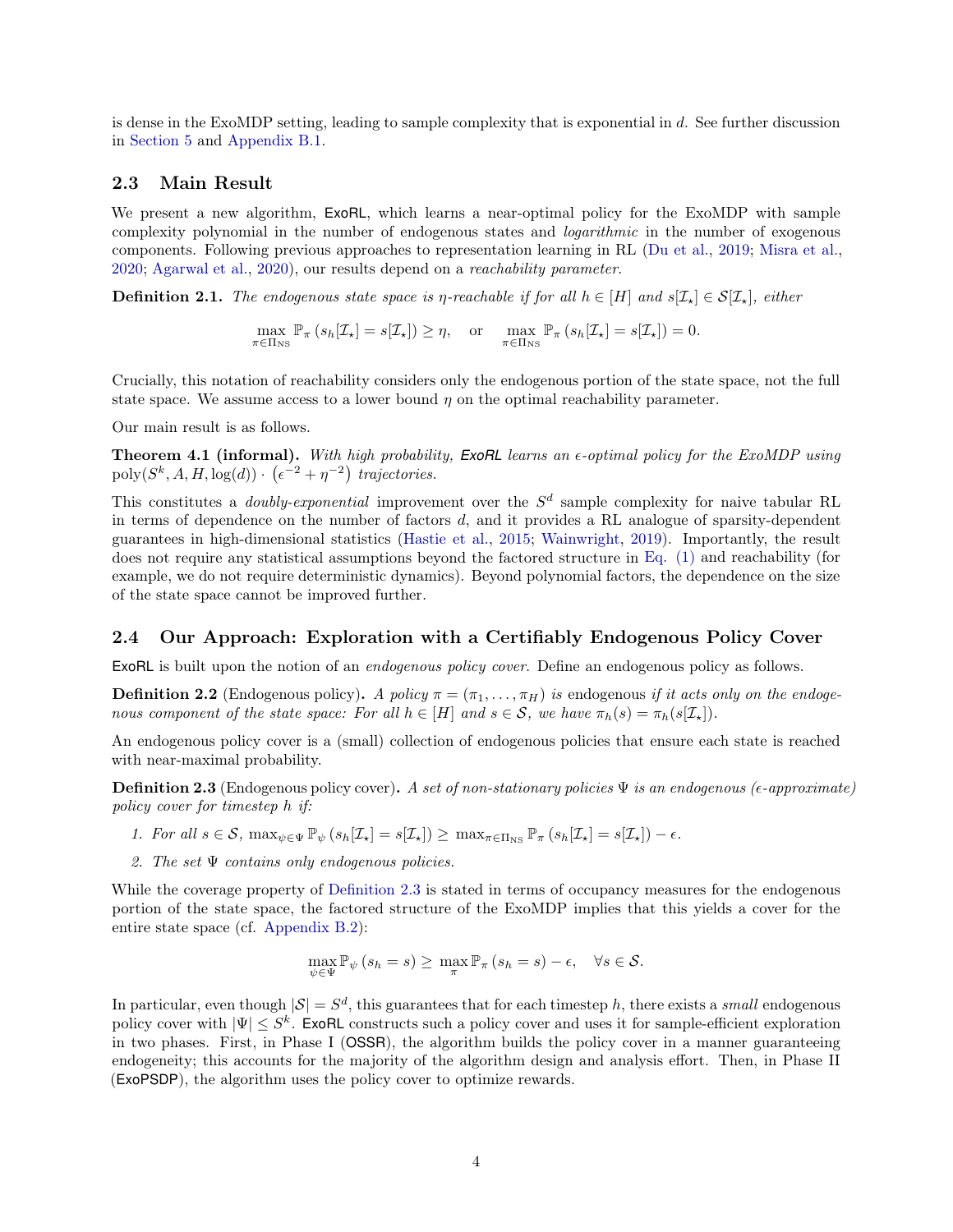Finding a certifiably endogenous policy cover: **OSSR**. The main component of ExoRL is an algorithm, **OSSR**, which iteratively learns a sequence of endogenous policy covers  $\Psi^{(1)}, \ldots, \Psi^{(H)}$  with

$$
\max_{\psi \in \Psi^{(h)}} \mathbb{P}_{\psi} \left( s_h[\mathcal{I}_{\star}] = s[\mathcal{I}_{\star}] \right) \geq \max_{\pi} \mathbb{P}_{\pi} \left( s_h[\mathcal{I}_{\star}] = s[\mathcal{I}_{\star}] \right) - \epsilon
$$

for all  $s[\mathcal{I}_\star] \in \mathcal{S}[\mathcal{I}_\star]$ . For each  $h \in [H]$ , given the policy covers  $\Psi^{(1)}, \ldots, \Psi^{(h-1)}$  for preceding timesteps, OSSR builds the policy cover  $\Psi^{(h)}$  using a novel statistical test. The test constructs a factor set  $\mathcal{I} \subset [d]$  which is (i) endogenous, in the sense that  $\mathcal{I} \subset \mathcal{I}_{\star}$ , yet (ii) ensures sufficient coverage, in the sense that there exists a near-optimal policy cover operating only on  $s[\mathcal{I}]$ . The analysis of this test relies on a unique structural property of the ExoMDP setting called the restriction lemma [\(Lemma B.2\)](#page-24-0), which provides a mechanism to "regularize" the factor set under consideration toward endogeneity in a data-driven fashion.

This approach circumvents challenges (C1) and (C2): It does not rely on explicit identification of the endogenous factors and instead iteratively builds a subset of factors that is certifiably endogenous, but nonetheless sufficient to explore. Endogeneity of the resulting policy cover  $\Psi^{(h)}$  ensures the success of subsequent tests at rounds  $h + 1, \ldots, H$ , and circumvents the issue of entanglement raised in challenge (C3). To summarize, the following guarantee constitutes our main technical result.

**Theorem 3.1 (informal).** With high probability, **OSSR** finds an endogenous  $\frac{\eta}{2}$ -approximate policy cover using  $\text{poly}(S^k, A, H, \log(d)) \cdot \eta^{-2}$  trajectories.

#### 2.5 Organization

The remainder of the paper is organized as follows. In [Section 3,](#page-5-0) we introduce the OSSR algorithm, highlight the key algorithm design techniques and analysis ideas, and state its formal guarantee [\(Theorem 3.1\)](#page-9-0) for finding a policy cover. Building on this result, in [Section 4](#page-10-1) we introduce the ExoRL algorithm, and provide the main sample complexity guarantee for RL in ExoMDPs [\(Theorem 4.1\)](#page-10-2). We close with discussion of additional related work [\(Section 5\)](#page-10-0) and open problems [\(Section 6\)](#page-11-0).

#### 2.6 Preliminaries

We let  $\Pi$  denote the set of all one-step policies  $\pi : \mathcal{S} \to \mathcal{A}$ . We use the term  $t \to h$  policy to refer to a non-stationary policy  $\pi = (\pi_t, \ldots, \pi_h)$  defined over a subset of timesteps  $t \leq h$ .

For a non-stationary policy  $\pi \in \Pi_{\text{NS}}$ , we define the state-action and state value functions:  $Q_h^{\pi}(s, a) :=$  $\mathbb{E}_{\pi}\left[\sum_{h'=h}^{H} r_{h'} \mid s_h = s, a_h = a\right],$  and  $V_h^{\pi}(s) := Q_h^{\pi}(s, \pi_h(s))$ . We denote the expected value of a policy  $\pi$ from time step t to h by  $V_{t,h}(\pi) := \mathbb{E}_{\pi} \left[ \sum_{t'=t}^h r_{t'} \right]$ . We adopt the shorthand  $d_h(s; \pi) := \mathbb{P}_{\pi}(s_h = s)$  for the induced state occupancy measure. Likewise, for  $\mathcal{I} \subseteq [d]$ , we define  $d_h(s[\mathcal{I}]; \pi) := \mathbb{P}_{\pi}(s_h[\mathcal{I}] = s[\mathcal{I}]).$ 

For algorithm design purposes, we consider mixture policies of the form  $\mu \in \Pi_{\text{mix}} := \Delta(\Pi_{\text{NS}})$ . To run a mixture policy  $\mu \in \Pi_{mix}$ , we sample  $\pi \sim \mu$ , then execute  $\pi$  for an entire episode. We further denote  $\Pi_{\text{mix}}[\mathcal{I}] := \Delta(\Pi_{\text{NS}}[\mathcal{I}])$  as the set of mixture policies over the policy set  $\Pi_{\text{NS}}[\mathcal{I}]$ , where  $\Pi_{\text{NS}}[\mathcal{I}]$  denotes the set of policies that act on the factor set  $\mathcal{I}$ . We let  $\mathbb{E}_{\mu}[\cdot]$  and  $\mathbb{P}_{\mu}(\cdot)$  denote the expectation and probability under this process, and we define  $J(\mu) = \mathbb{E}_{\pi \sim \mu}[J(\pi)] = \mathbb{E}_{\mu} \left[ \sum_{h=1}^{H} r_h \right]$  and  $d_h(s ; \mu) := \mathbb{P}_{\mu}(s_h = s)$  analogously. We say that  $\mu \in \Pi_{\text{mix}}$  is endogenous if it is supported over endogenous policies in  $\Pi_{\text{NS}}$ . Finally, for  $\mu \in \Pi_{\text{mix}}$ and  $\pi \in \Pi$  we let  $\mu \circ_t \pi$  be the policy that follows  $\mu$  for the first  $t-1$  timesteps, and at the  $t^{\text{th}}$  timestep it switches to  $\pi$ . For sets of policies  $\Psi_1$  and  $\Psi_2$  we let  $\Psi_1 \circ_t \Psi_2 := {\psi_1 \circ_t \psi_2 \mid \psi_1 \in \Psi_1, \psi_2 \in \Psi_2}.$ 

**ExoMDP notation.** Recall that for a factor set  $\mathcal{I} \subseteq [d]$ , we define  $\mathcal{I}^c := [d] \setminus \mathcal{I}$  as the complement, and define  $s[\mathcal{I}] := (s_i)_{i \in \mathcal{I}}$  and  $\mathcal{S}[\mathcal{I}] := \otimes_{i \in \mathcal{I}} \mathcal{S}_i$  as the corresponding components of the state and state space. We make frequent use of the fact that for any pair of factors  $\mathcal{I}_1$  and  $\mathcal{I}_2$  with  $\mathcal{I} = \mathcal{I}_1 \cup \mathcal{I}_2$  and  $\mathcal{I}_1 \cap \mathcal{I}_2 = \emptyset$ , any state  $s[\mathcal{I}] \in \mathcal{S}[\mathcal{I}]$  can be uniquely split as  $s[\mathcal{I}] = (s[\mathcal{I}_1], s[\mathcal{I}_2])$ , with  $s[\mathcal{I}_1] \in \mathcal{S}[\mathcal{I}_1]$  and  $s[\mathcal{I}_2] \in \mathcal{S}[\mathcal{I}_2]$ . We use a canonical ordering when indexing with factor sets.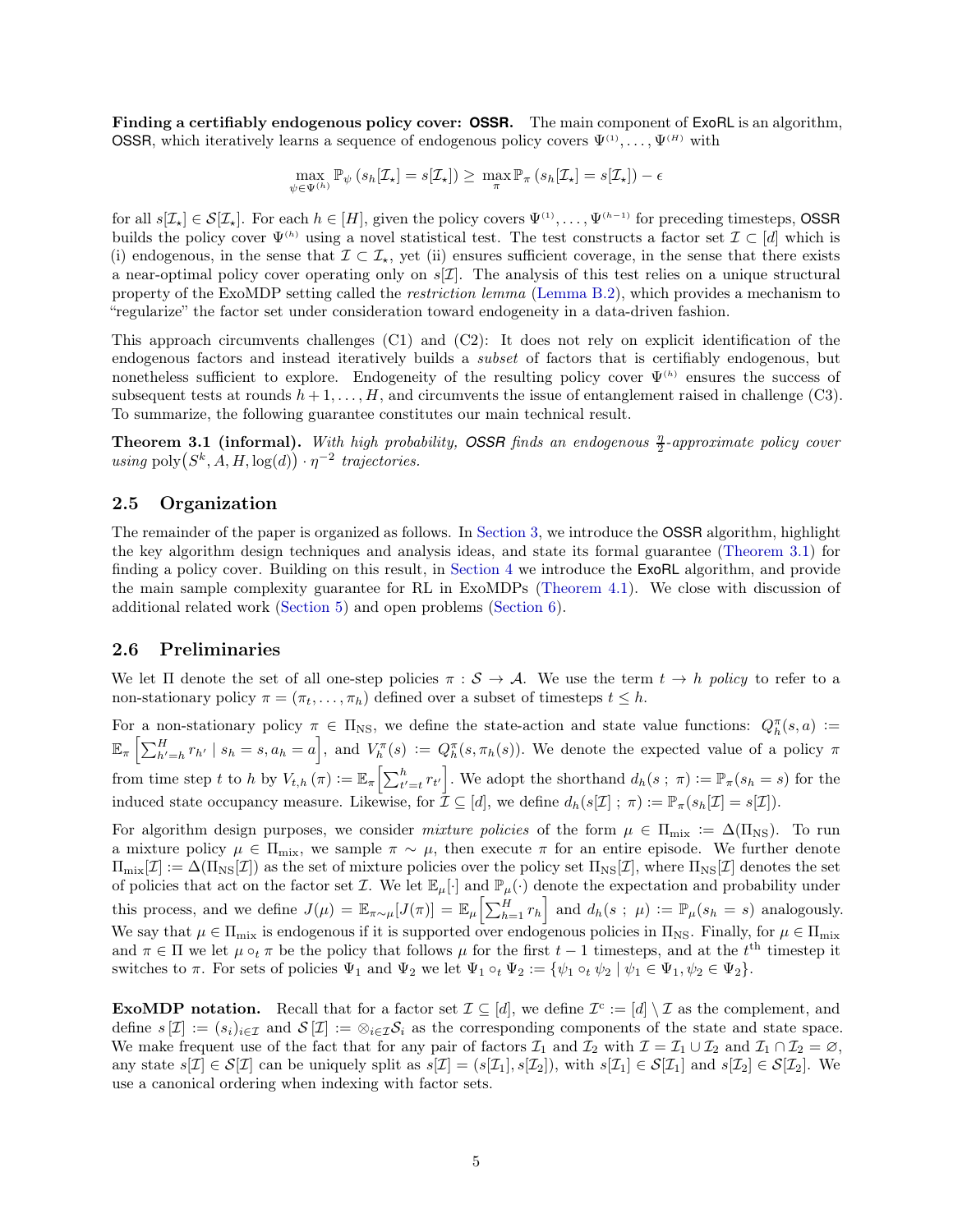Any factor set  $\mathcal{I} \subseteq [d]$  can be written as  $\mathcal{I} = (\mathcal{I} \cap \mathcal{I}_{\star}) \cup (\mathcal{I} \cap \mathcal{I}_{\star})$ . We denote these intersections by  $\mathcal{I}_{en} := \mathcal{I} \cap \mathcal{I}_{\star}$ and  $\mathcal{I}_{\text{ex}} := \mathcal{I} \cap \mathcal{I}_{\star}^{\text{c}}$ , which represent the endogenous and exogenous components of  $\mathcal{I}$ .

We say that a policy  $\pi$  acts on a factor set  $\mathcal I$  if it selects actions as a measurable function of  $\mathcal S[\mathcal I]$ . We let  $\Pi[\mathcal{I}]$  denote the set of all one-step policies  $\pi : \mathcal{S}[\mathcal{I}] \to \mathcal{A}$  that act on  $\mathcal{I}$ , and let  $\Pi_{\text{NS}}[\mathcal{I}]$  denote the set of all non-stationary policies that act on  $\mathcal{I}$ .

Lastly, if  $\mathcal{I} \subseteq \mathcal{I}_{\star}^c$ , i.e., the factor  $\mathcal{I}$  is a subset of the exogenous factors, we omit the dependence in the policy  $\pi$  from its occupancy measure,  $d_h(s[\mathcal{I}] ; \pi) = d_h(s[\mathcal{I}])$ . Indeed, for any  $\pi, \pi' \in \Pi_{\text{NS}}$  it holds that  $d_h(s[\mathcal{I}]; \pi) = d_h(s[\mathcal{I}]; \pi')$ , and hence the occupancy measure of  $s[\mathcal{I}]$  is independent of the policy.

Collections of factor sets. For a factor set  $\mathcal{I} \subseteq [d]$ , we let  $\mathcal{I}_{\leq k}(\mathcal{I}) := \{\mathcal{I}' \subseteq [d] \mid \mathcal{I} \subseteq \mathcal{I}', \;|\mathcal{I}'| \leq k\}$ denote a collection of all factor sets of size at most k that contain I, and analogously define  $\mathscr{I}_k(\mathcal{I}) :=$  $\{\mathcal{I}'\subseteq [d] \mid \mathcal{I}\subseteq \mathcal{I}', \ |\mathcal{I}'|=k\}.$  We adopt the shorthand  $\mathscr{I}_{\leq k} := \mathscr{I}_{\leq k}(\varnothing)$  and  $\mathscr{I}_k := \mathscr{I}_k(\varnothing)$ . With some abuse of notation, for a given collection of factor sets  $\mathscr{I},$  we define  $\Pi[\mathscr{I}] := \cup_{\mathcal{I} \in \mathscr{I}} \Pi[\mathcal{I}]$  as the set of all possible policies induced by factors in  $\mathscr{I}$ .

<span id="page-5-0"></span>We define  $[N] := \{1, 2, \dots, N\}$ . Unf $(X)$  denotes the uniform distribution over a finite set X.

# 3 Learning a Near-Optimal Endogenous Policy Cover: **OSSR**

In this section, we present the first of our main algorithms, OSSR [\(Algorithm 8\)](#page-47-0), which performs reward-free exploration to construct an endogenous policy cover for the ExoMDP. OSSR constitutes the main algorithmic component of ExoRL, and we believe it is of independent interest.

**OSSR** is a *forward-backward* algorithm. For each layer  $h \in [H]$ , given previous policy covers  $\Psi^{(1)}, \ldots, \Psi^{(h-1)}$ , the algorithm constructs an endogenous policy cover  $\Psi^{(h)}$  in a backwards fashion. Backward steps proceed from  $t = h - 1, \ldots, 1$ , with each step consisting of (i) an *optimization* phase, in which we find a (potentially large) collection of policies for choosing actions at step t that lead to good coverage for all possible target factors sets  $\mathcal I$  at layer h, and (ii) a selection phase, in which we narrow the collection of policies from the first phase down to a small set of policies that act on a single (endogenous) factor set  $\mathcal{I}$ , yet still ensure coverage for all states at step h.

Instead of directly diving into OSSR, we build up to the algorithm through two warm-up exercises:

- In [Section 3.1,](#page-5-1) we consider a simplified version of OSSR (OSSR.OneStep, or [Algorithm 1\)](#page-6-0) which computes an endogenous policy cover under the assumption that (i)  $H = 2$ , and (ii) certain occupancy measures for the underlying ExoMDP can be computed exactly.
- Building on this result, in [Section 3.2](#page-7-0) we provide another simplified algorithm (OSSR.Exact, or Algorithm 2) which computes an endogenous policy cover for general  $H$ , but still requires exact access to certain occupancy measures for the ExoMDP.

<span id="page-5-1"></span>Finally, in [Section 3.3](#page-9-1) we present the full OSSR algorithm and its main sample complexity guarantee.

### 3.1 Warm-Up I: Finding an Endogenous Policy Cover with Exact Queries  $(H =$ 2)

[Algorithm 1](#page-6-0) presents OSSR.OneStep, a simplified version of OSSR that computes a (small) endogenous policy cover for horizon two, assuming exact access to the state occupancies  $d_2(s; \pi)$ . This algorithm highlights the mechanism through which OSSR is able to simultaneously ensure both endogeneity and coverage.

OSSR.OneStep learns an endogenous policy cover in two phases. In the optimization phase [\(Lines 1 and 2\)](#page-47-1) the algorithm computes a partial policy cover  $\Gamma[\mathcal{J}]$  for each factor set  $\mathcal{J} \in \mathscr{I}_{\leq k}$ , which ensures that for all state factor values  $s[\mathcal{J}] \in \mathcal{S}[\mathcal{J}]$  there exists a policy  $\pi_{s[\mathcal{J}]} \in \Gamma[\mathcal{J}]$  which maximizes the probability to reach the state factor value  $s[\mathcal{J}]$  at the 2<sup>nd</sup> timestep.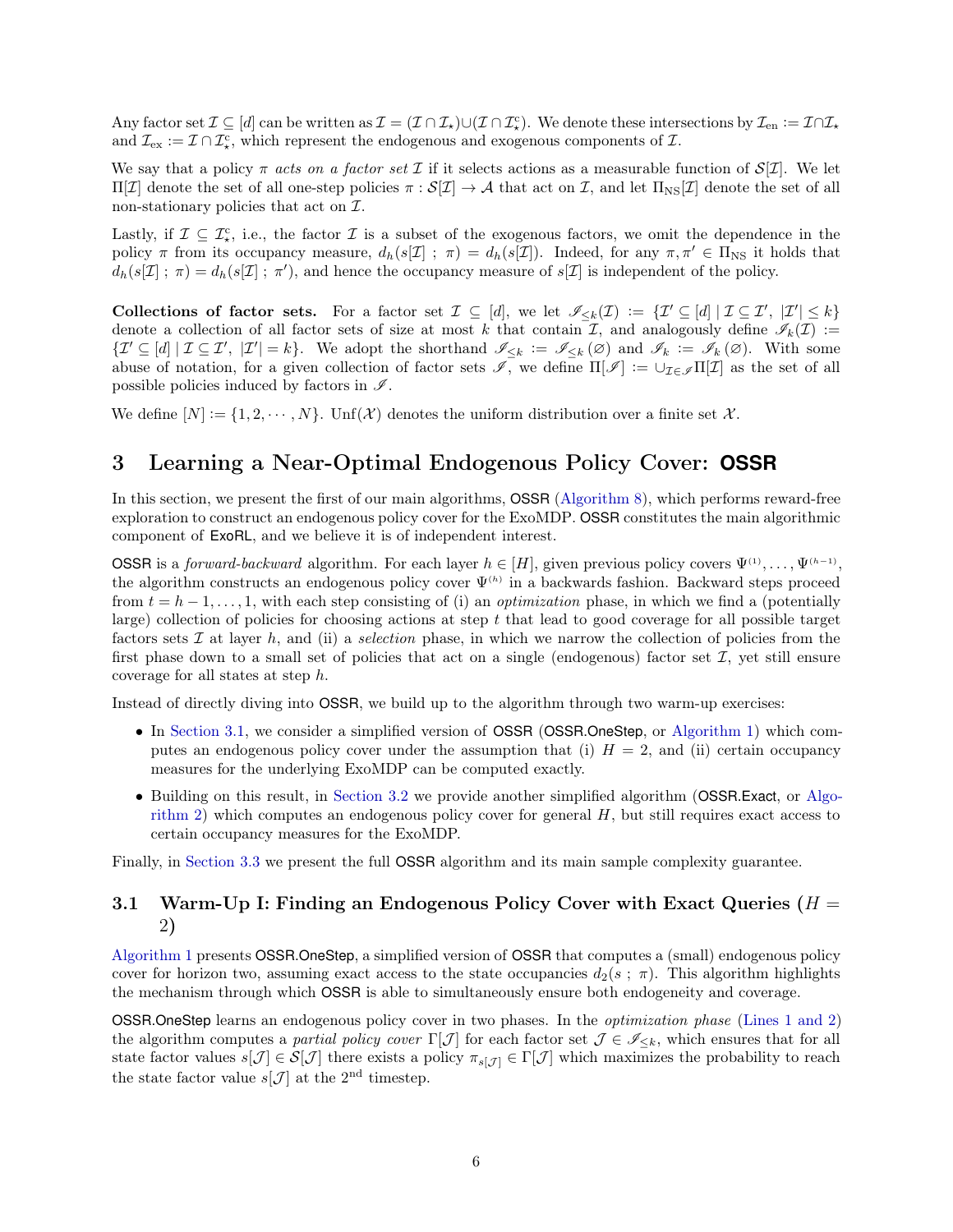# <span id="page-6-0"></span>Algorithm 1 OSSR. OneStep: Optimization-Selection State Refinement for ExoMDPs with  $H = 2$

# Phase I: Optimization

1: Find factor set  $\mathcal{I} \in \mathscr{I}_{\leq k}$  with minimal cardinality such that for all  $\mathcal{J} \in \mathscr{I}_{\leq k}$  and  $s[\mathcal{J}] \in \mathcal{S}[\mathcal{J}]$ ,

$$
\max_{\pi \in \Pi[\mathscr{I}_{\leq k}]} d_2\left(s[\mathcal{J}]\; ; \; \pi \right) = \max_{\pi \in \Pi[\widetilde{\mathcal{I}}]} d_2\left(s[\mathcal{J}]\; ; \; \pi \right).
$$

2: For all  $\mathcal{J} \in \mathscr{I}_{\leq k}$ , define  $\pi_{s[\mathcal{J}]} = \arg \max_{\pi \in \Pi[\widetilde{\mathcal{I}}]} d_2(s[\mathcal{J}]; \pi)$  for each  $s[\mathcal{J}] \in \mathcal{S}[\mathcal{J}]$ , then set

$$
\Gamma\left[\mathcal{J}\right]:=\left\{ \pi_{s[\mathcal{J}]}:s[\mathcal{J}]\in\mathcal{S}[\mathcal{J}]\right\} .
$$

#### Phase II: Selection

3: Find factor set  $\widehat{\mathcal{I}} \in \mathscr{I}_{\leq k}$  with minimal cardinality such that for all  $\mathcal{J} \in \mathscr{I}_{\leq k}$  and  $s[\mathcal{J}] \in \mathcal{S}[\mathcal{J}]$ ,

$$
\max_{\pi \in \Pi[\mathscr{I}_{\leq k}]} d_2\left(s[\mathcal{J}]; \, \pi\right) = d_2\left(s[\mathcal{J}]; \, \pi_{s[\mathcal{J} \cap \widehat{\mathcal{I}}]}\right).
$$

4: return  $\left( \widehat{\mathcal{I}},\Gamma[\widehat{\mathcal{I}}]\right)$ 

All of the partial policy covers are induced by a single factor set  $\tilde{\mathcal{I}}$ ; existence of such a factor set is guaranteed by [Property 3.2.](#page-6-1) We show that by regularizing by cardinality,  $\tilde{I}$  is guaranteed to be endogenous, and so the policy covers  $(\Gamma[\mathcal{J}])_{\mathcal{J}\in\mathscr{I}_{\leq k}}$  are endogenous as well.

At this point, the only issue is size: The set  $\bigcup_{\mathcal{J}\in\mathscr{I}_{\leq k}}\Gamma[\mathcal{J}]$  is an exact policy cover for  $h=2$  (in the sense of [Definition 2.3\)](#page-3-0), but its size scales as  $\Omega(d^k)$ ,<sup>2</sup> which makes it unsuitable for exploration. To address this issue, the selection phase [\(Line 3\)](#page-47-2) identifies a single endogenous factor  $\tilde{\mathcal{I}}$  such that Γ[ $\tilde{\mathcal{I}}$ ] is an endogenous policy cover (note that choosing  $\Gamma[\mathcal{I}_\star]$  would suffice, but  $\mathcal{I}_\star$  is not known to the learner). Since  $|\Gamma[\mathcal{I}]| \leq S^k$ by construction, this yields a small policy cover as desired.

<span id="page-6-2"></span>**Proposition 3.1.** The pair  $(\widehat{I}, \Gamma[\widehat{I}])$  returned by **OSSR.OneStep** has the property that (i)  $\widehat{I}$  is endogenous (i.e.,  $\hat{\mathcal{I}} \subseteq \mathcal{I}_{\star}$ ), and (ii)  $\Gamma[\hat{\mathcal{I}}]$  is an endogenous policy cover for  $h = 2$ : For all  $s \in \mathcal{S}$ ,

$$
\max_{\pi \in \Pi} d_2(s[\mathcal{I}_\star]; \; \pi) = d_2(s[\mathcal{I}_\star]; \; \pi_{s[\widehat{\mathcal{I}}]}) , \quad \text{where } \pi_{s[\widehat{\mathcal{I}}]} \in \Gamma[\widehat{\mathcal{I}}].
$$

The ExoMDP transition structure further implies that  $\max_{\pi \in \Pi} d_2(s; \pi) = d_2(s; \pi_{s[\widehat{I}]} ) \forall s \in \mathcal{S}.$ 

<span id="page-6-3"></span>Proof of [Proposition 3.1.](#page-6-2) We begin by highlighting two useful structural properties of the ExoMDP; both properties are specializations of more general results, [Lemmas B.1](#page-22-1) and [B.2](#page-24-0) [\(Appendix B\)](#page-21-0).

<span id="page-6-1"></span>**Property 3.1** (Decoupling for endogenous policies). For any endogenous policy  $\pi$ , we have  $d_2(s[\mathcal{I}]$ ;  $\pi)$  =  $d_2(s[\mathcal{I}_{en}] ; \pi) \cdot d_2(s[\mathcal{I}_{ex}]),$  for all  $\mathcal{I} \subseteq [d]$  and  $s \in \mathcal{S}.$ 

**Property 3.2** (Restriction lemma). For all factor sets  $I$  and  $J$ , we have

$$
\max_{\pi \in \Pi[\mathcal{I}]} d_2\left(s[\mathcal{J}]; \ \pi\right) = \max_{\pi \in \Pi[\mathcal{I}_{\text{en}}]} d_2\left(s[\mathcal{J}]; \ \pi\right) \quad \forall s[\mathcal{J}] \in \mathcal{S}[\mathcal{J}].\tag{2}
$$

[Property 3.2](#page-6-1) is perhaps the most critical structural result used by our algorithms. It implies that  $\max_{\pi \in \Pi} d_2(s[\mathcal{J}] : \pi)$  $\max_{\pi \in \Pi[\mathcal{I}_\star]} d_2(s[\mathcal{J}] ; \pi)$ , which in turn implies that the optimization and selection phases of [Algorithm 1](#page-6-0) are feasible (since we can show that  $\mathcal{I}_{\star}$  is a valid choice). If  $\tilde{\mathcal{I}}$  and  $\hat{\mathcal{I}}$  are endogenous, then since  $\hat{\mathcal{I}} \subset \mathcal{I}_{\star}$  the selection rule ensures that  $\Gamma[\widehat{\mathcal{I}}]$  is a policy cover for  $\mathcal{S}[\mathcal{I}_{\star}]$  (by choosing  $\mathcal{J} = \mathcal{I}_{\star}$  in [Line 3](#page-47-2) and since  $\widehat{\mathcal{I}} \cap \mathcal{I}_{\star} = \widehat{\mathcal{I}}$ ). We next show that both  $\tilde{\mathcal{I}}$  and  $\hat{\mathcal{I}}$  are endogenous.

<sup>&</sup>lt;sup>2</sup>The set  $\Pi[\widetilde{\mathcal{I}}]$  also gives a policy cover, but it is even larger.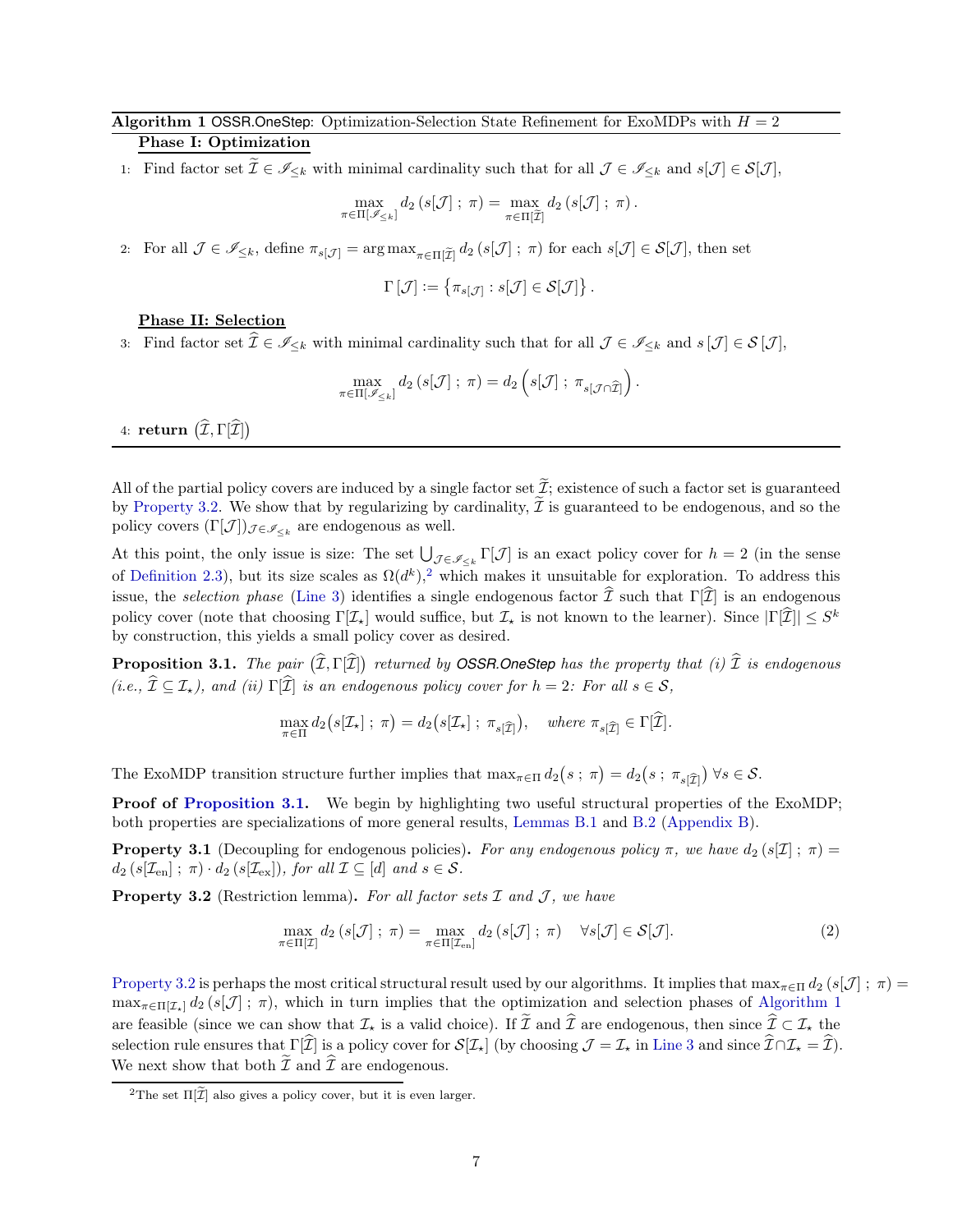*Claim 1:*  $\tilde{\mathcal{I}}$  *is endogenous.* Observe that for any (potentially non-endogenous) factor set  $\tilde{\mathcal{I}} = \tilde{\mathcal{I}}_{en} \cup \tilde{\mathcal{I}}_{ex}$ , [Property 3.2](#page-6-1) implies that for all  $\mathcal{J} \in \mathscr{I}_{\leq k}$  and  $s[\mathcal{J}] \in \mathcal{S}[\mathcal{J}],$ 

$$
\max_{\pi \in \Pi[\widetilde{\mathcal{I}}]} d_2\left(s[\mathcal{J}]; \ \pi\right) = \max_{\pi \in \Pi[\widetilde{\mathcal{I}}_{en}]} d_2\left(s[\mathcal{J}]; \ \pi\right),
$$

For any factor set  $\tilde{\mathcal{I}}$  that satisfies the constraints in [Line 1](#page-47-1) but has  $\tilde{\mathcal{I}}_{ex} \neq \emptyset$ , we can further reduce the cardinality without violating the constraints, so the minimum cardinality solution is endogenous.

*Claim 2:*  $\hat{\mathcal{I}}$  is endogenous. Consider a (potentially non-endogenous) factor set  $\hat{\mathcal{I}} = \hat{\mathcal{I}}_{en} \cup \hat{\mathcal{I}}_{ex}$ . If  $\hat{\mathcal{I}}$  satisfies the constraint in [Line 3,](#page-47-2) then for all  $\mathcal{J} \in \mathscr{I}_{\leq k}$  and  $s \in \mathcal{S}$ , since  $\mathcal{J}_{en} = \mathcal{J} \cap \mathcal{I}_{\star} \in \mathscr{I}_{\leq k}$ ,

$$
\max_{\pi \in \Pi[\mathscr{I}_{\leq k}]} d_2\left(s[\mathcal{J}_{\text{en}}]; \ \pi\right) = d_2\left(s[\mathcal{J}_{\text{en}}]; \ \pi_{s[\mathcal{J}_{\text{en}} \cap \widehat{\mathcal{I}}]}\right) = d_2\left(s[\mathcal{J}_{\text{en}}]; \ \pi_{s[\mathcal{J}_{\text{en}} \cap \widehat{\mathcal{I}}_{\text{en}}]}\right). \tag{3}
$$

Next, using [Property 3.2](#page-6-1) and [Property 3.1,](#page-6-3) we have

$$
\max_{\pi \in \Pi[\mathscr{I}_{\leq k}]} d_2\left(s[\mathcal{J}]; \ \pi\right) = \max_{\pi \in \Pi[\mathcal{I}_{\star}]} d_2\left(s[\mathcal{J}]; \ \pi\right) = \max_{\pi \in \Pi[\mathcal{I}_{\star}]} d_2\left(s[\mathcal{J}_{en}]; \ \pi\right) \cdot d_2\left(s[\mathcal{J}_{ex}]\right).
$$

As a result, since  $\pi_{s[\mathcal{J}_{en} \cap \widehat{\mathcal{I}}_{en}]}$  satisfies

$$
\max_{\pi \in \Pi[\mathcal{I}_\star]} d_2\left(s[\mathcal{J}_{en}]\; ; \; \pi\right) = d_2\left(s[\mathcal{J}_{en}]\; ; \; \pi_{s[\mathcal{J}_{en} \cap \widehat{\mathcal{I}}_{en}]}\right)
$$

and it is an endogenous policy, we have

$$
\max_{\pi \in \Pi[\mathscr{I}_{\leq k}]} d_2\left(s[\mathcal{J}]; \ \pi\right) = d_2\left(s[\mathcal{J}_{en}]; \ \pi_{s[\mathcal{J}_{en} \cap \widehat{\mathcal{I}}_{en}]} \right) \cdot d_2(s[\mathcal{J}_{ex}])
$$
\n
$$
= d_2\left(s[\mathcal{J}]; \ \pi_{s[\mathcal{J}_{en} \cap \widehat{\mathcal{I}}_{en}]} \right) = d_2\left(s[\mathcal{J}]; \ \pi_{s[\mathcal{J} \cap \widehat{\mathcal{I}}_{en}]} \right),
$$

where the second relation holds by [Property 3.1,](#page-6-3) applicable since  $\pi_{s[\mathcal{J}_{en} \cap \widehat{\mathcal{I}}_{en}]}$  is an endogenous policy, and the third relatin holds since  $\mathcal{J}_{\text{\rm en}}\cap\widehat{\mathcal{I}_{\text{\rm en}}}= \mathcal{J}\cap\widehat{\mathcal{I}_{\text{\rm en}}}.$ 

Thus,  $\widehat{\mathcal{I}}_{en}$  satisfies the constraint in [Line 3,](#page-47-2) and if  $\widehat{\mathcal{I}}_{ex} \neq \emptyset$ , we can reduce the cardinality while keeping the constraints satisfied, so the minimum cardinality solution is endogenous. constraints satisfied, so the minimum cardinality solution is endogenous.

## <span id="page-7-0"></span>3.2 Warm-Up II: Finding an Endogenous Policy Cover with Exact Occupancies  $(H > 2)$

[Algorithm 2](#page-8-0) describes OSSR.Exact, which extends the OSSR.OneStep method to handle ExoMDPs with general horizon (rather than  $H = 2$ ), but still requires exact access to occupancy measures. When invoked with a layer h, OSSR.Exact<sub>h</sub> takes as input a sequence of endogenous policy covers  $\Psi^{(1)}, \ldots, \Psi^{(h-1)}$  for layers  $1, \ldots, h-1$  and uses them to compute an endogenous policy cover  $\Psi^{(h)}$  for layer h. The algorithm constructs  $\Psi^{(h)}$  in a backwards fashion based on the dynamic programming principle. To describe the approach in detail, we use the notation of  $t \to h$  policy cover.

**Definition 3.1.** For  $h \in [H]$  and  $t < h$ , a set of non-stationary policies  $\Psi$  is said to be a ( $\epsilon$ -approximate)  $t \to h$  policy cover with respect to a roll-in policy  $\mu \in \Pi_{\text{mix}}$  if for all  $s \in \mathcal{S}$ ,

$$
\max_{\psi \in \Psi} d_h \left( s[\mathcal{I}_\star] \; ; \; \mu \circ_t \psi \right) \geq \max_{\pi \in \Pi_{\text{NS}}} d_h \left( s[\mathcal{I}_\star] \; ; \; \mu \circ_t \pi \right) - \epsilon.
$$

If all policies in  $\Psi$  are endogenous, we say that  $\Psi$  is endogenous.

**OSSR.Exact**h performs a serious of "backward" steps  $t = h - 1, \ldots, 1$ . In each step t, the algorithm rolls in with the mixture policy  $\mu^{(t)} := \mathrm{Unf}(\Psi^{(t)})$  and constructs a  $t \to h$  policy cover  $\Psi^{(t,h)}$  with respect to  $\mu^{(t)}$ .  $\Psi^{(t,h)}$  acts on an endogenous factor set  $\mathcal{I}^{(t,h)}$  (with  $\mathcal{I}^{(t,h)} \supseteq \mathcal{I}^{(t+1,h)} \supseteq \cdots \supseteq \mathcal{I}^{(h,h)} = \varnothing$ ), and is built from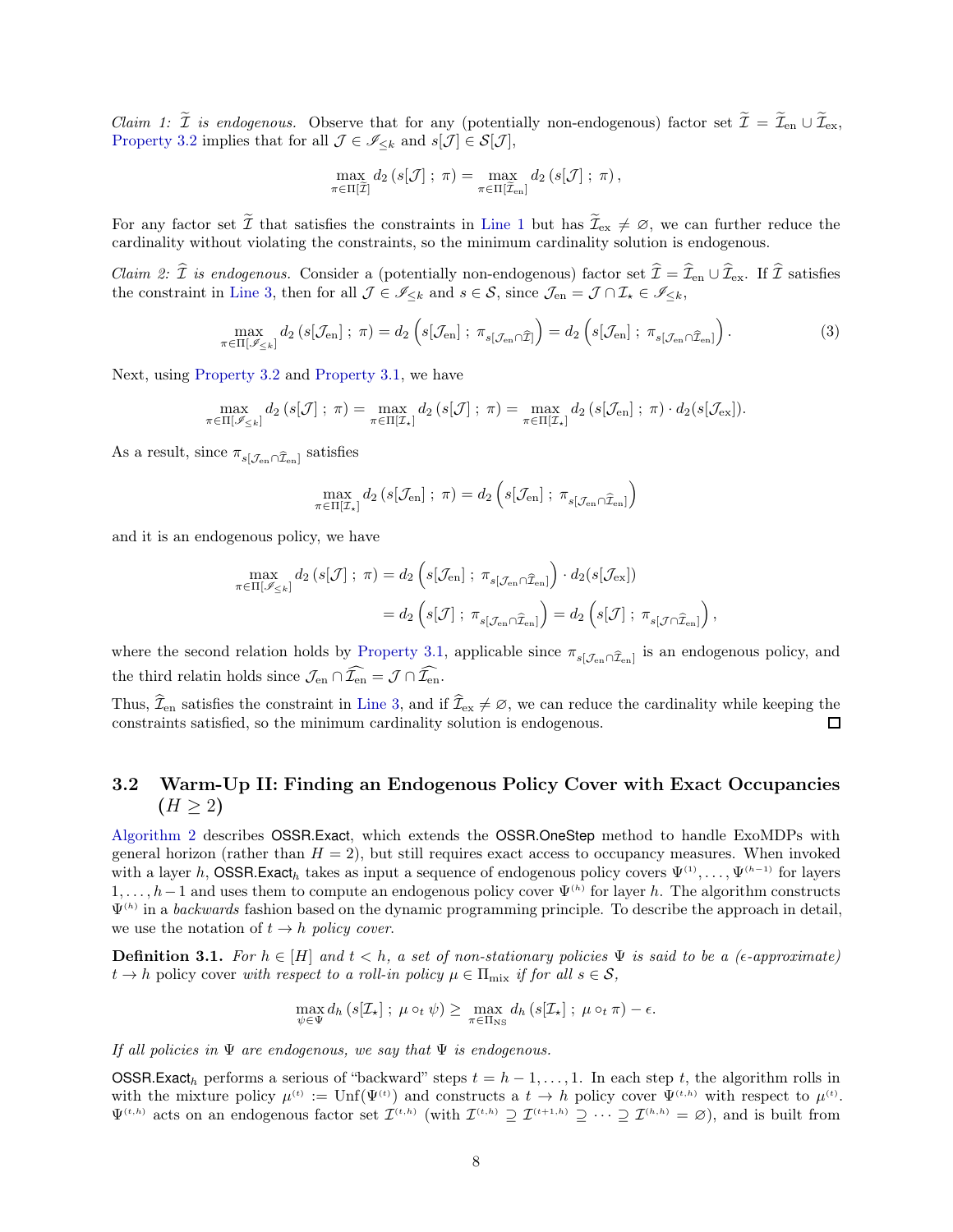#### <span id="page-8-0"></span>Algorithm 2 OSSR.Exact<sub>h</sub>: Optimization-Selection State Refinement with Exact Occupancies

- 1: **require:** Timestep  $h \in [H]$ , policy covers  $\{\Psi^{(t)}\}_{t=1}^{h-1}$  for steps  $1, \ldots, h-1$ .
- 2: **initialize:**  $\mathcal{I}^{(h,h)} \leftarrow \emptyset$  and  $\Psi^{(h,h)} \leftarrow \emptyset$ .
- 3: for  $t = h 1, ..., 1$  do Phase I: Optimization
- 4: Let  $\mu^{(t)} := \text{Unf}(\Psi^{(t)})$ .

 $\pi$ 

5: Find  $\widetilde{\mathcal{I}} \in \mathscr{I}_{\leq k}$  with minimal cardinality such that for all  $\mathcal{J} \in \mathscr{I}_{\leq k}(\mathcal{I}^{(t+1,h)}), s[\mathcal{J}] \in \mathcal{S}[\mathcal{J}],$ 

$$
\max_{\substack{\in \Pi[\mathscr{I}_{\leq k}]} } d_h \left( s[\mathcal{J}] \; ; \; \mu^{(t)} \circ_t \pi \circ_{t+1} \psi^{(t+1,h)}_{s[\mathcal{I}^{(t+1,h)}]} \right) = \max_{\pi \in \Pi[\widetilde{\mathcal{I}}]} d_h \left( s[\mathcal{J}] \; ; \; \mu^{(t)} \circ_t \pi \circ_{t+1} \psi^{(t+1,h)}_{s[\mathcal{I}^{(t+1,h)}]} \right).
$$

// Beginning from any state at layer t,  $\pi_{s[\mathcal{J}]}^{(t)} \circ t+1$   $\psi_{s[\mathcal{J}]}^{(t+1,h)}$  $\sum_{s}^{(t+1,h)}$  maximizes probability that  $s_h[\mathcal{J}] = s[\mathcal{J}].$ 

6: For each factor set  $\mathcal{J} \in \mathscr{I}_{\leq k}(\mathcal{I}^{(t+1,h)})$  and  $s[\mathcal{J}] \in \mathcal{S}[\mathcal{J}]$ , let

$$
\pi_{s[\mathcal{J}]}\in\underset{\pi\in\Pi[\widetilde{\mathcal{I}}]}\text{argmax}\,d_h\left(s[\mathcal{J}]\; ;\; \mu^{\text{\tiny $(t)$}}\circ_t\pi\circ_{t+1}\psi_{s[\mathcal{I}^{(t+1,h)}])}^{\text{\tiny $(t+1,h)$}}\right),
$$

and define  $\Gamma^{(t)}\left[\mathcal{J}\right] := \left\{ \pi_{s[\mathcal{J}]} : s[\mathcal{J}] \in \mathcal{S}[\mathcal{J}] \right\}.$ 

#### Phase II: Selection

7: Find  $\widehat{\mathcal{I}} \in \mathscr{I}_{\leq k}(\mathcal{I}^{(t+1,h)})$  with minimal cardinality s.t. for all  $\mathcal{J} \in \mathscr{I}_{\leq k}(\mathcal{I}^{(t+1,h)}), s[\mathcal{J}] \in \mathcal{S}[\mathcal{J}],$ 

$$
\max_{\pi \in \Pi[\mathscr{I}_{\leq k}]} d_h \left( s[\mathcal{J}] \; ; \; \mu^{(t)} \circ_t \pi \circ_{t+1} \psi^{(t+1,h)}_{s[\mathcal{I}^{(t+1,h)}]} \right) = d_h \left( s[\mathcal{J}] \; ; \; \mu^{(t)} \circ_t \pi^{(t)}_{s[\mathcal{J} \cap \widehat{\mathcal{I}}]} \circ_{t+1} \psi^{(t+1,h)}_{s[\mathcal{I}^{(t+1,h)}]} \right).
$$

#### Policy composition

8: Let  $\mathcal{I}^{(t,h)} \leftarrow \mathcal{I}$ , and for each  $s[\mathcal{I}^{(t,h)}] \in \mathcal{S}[\mathcal{I}^{(t,h)}]$  define

$$
\psi^{(t,h)}_{s[\mathcal{I}^{(t,h)}]} := \pi^{(t)}_{s[\mathcal{I}^{(t,h)}]} \circ_t \psi^{(t+1,h)}_{s[\mathcal{I}^{(t+1,h)}]}.
$$

// Recall that  $\pi_{s[\mathcal{I}^{(t,h)}]}\in \Gamma^{(t)}\big[\mathcal{I}^{(t,h)}\big]$  and  $\psi_{s[\mathcal{I}^{(t+1,h)}]}\left(\in \Psi^{(t+1,h)}\right)$ .

9: Let  $\Psi^{(t,h)} \leftarrow \left\{ \psi_{s[\mathcal{I}^{(t,h)}]}^{(t,h)} : s[\mathcal{I}^{(t,h)}] \in \mathcal{S}[\mathcal{I}^{(t,h)}] \right\}.$ 10: **return**  $\Psi^{(h)} := \Psi^{(1,h)}$ 

the next-step policy cover  $\Psi^{(t+1,h)}$  via dynamic programming. In particular, the algorithm searches for a collection of endogenous "one-step" policies for choosing the action at time  $t$  that—when carefully composed with the  $(t + 1) \rightarrow h$  policy cover  $\Psi^{(t+1,h)}$ —result in a  $t \rightarrow h$  policy cover. The algorithm ensures that the factor set  $\mathcal{I}^{(t,h)}$  (upon which  $\Psi^{(t,h)}$  acts) is endogenous using an optimization and selection phases analogous to those in OSSR.OneStep.

In more detail, OSSR.Exact<sub>h</sub> satisfies the following invariants for  $1 \le t \le h - 1$ .

 $(i)$  $\mathcal{I}^{(h,h)} \subseteq \cdots \subseteq \mathcal{I}^{(t,h)} \subseteq \cdots \subseteq \mathcal{I}_{\star}.$  ("state refinement")

(*ii*) The set  $\Psi^{(t,h)}$  is an endogenous  $t \to h$  policy cover with respect to  $\mu^{(t)} = \text{Unf}(\Psi^{(t)})$ :

$$
d_h(s[\mathcal{I}_{\star}]; \ \mu^{(t)} \circ_t \psi_{s[\mathcal{I}^{(t,h)}]}^{(t,h)}) = \max_{\pi \in \Pi_{\mathrm{NS}}} d_h(s[\mathcal{I}_{\star}]; \ \mu^{(t)} \circ_t \pi), \quad \forall s[\mathcal{I}_{\star}] \in \mathcal{S}[\mathcal{I}_{\star}].
$$

This implies that  $\Psi^{(h)} := \Psi^{(1,h)}$  is an endogenous policy cover for layer h [\(Definition 2.3\)](#page-3-0). In what follows we show how  $OSSR.Exact<sub>h</sub>$  uses dynamic programming to satisfy these invariants.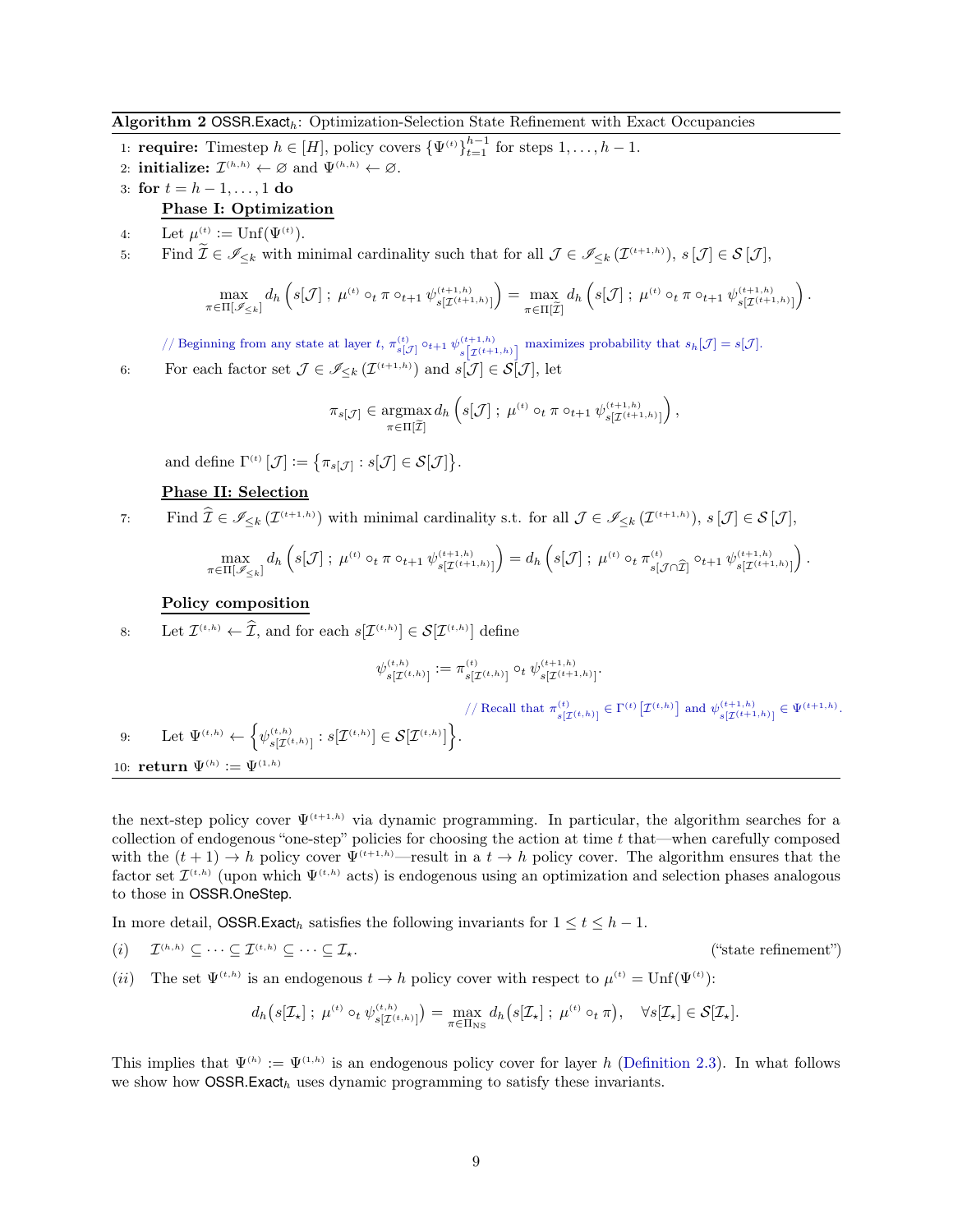**Dynamic programming.** Consider step  $t < h-1$ , and suppose that  $(\mathcal{I}^{(t+1,h)}, \Psi^{(t+1,h)})$  satisfies invariants (i) and (ii). Because  $\mu^{(t+1)}$  uniformly covers all states in layer  $t+1$  (recall  $\Psi^{(1)}, \ldots, \Psi^{(h-1)}$  are policy covers), the policy  $\psi_{s[\mathcal{I}^{(t+1,h)}]}^{(t+1,h)}$  maximizes the probability that  $s_h[\mathcal{I}_\star] = s[\mathcal{I}_\star]$ , starting from any state in layer  $t+1$ . Hence, the Bellman optimality principle implies that to find a  $t \to h$  policy to maximize this probability, it suffices to use the policy  $\pi^{(t)} \circ_{t+1} \psi_{s[\mathcal{I}^{(t+1,h)}],}^{(t+1,h)}$ , where  $\pi^{(t)}$  solves the one-step problem:

<span id="page-9-2"></span>
$$
\pi^{(t)} \in \underset{\pi \in \Pi[\mathcal{I}_{\star}]}{\operatorname{argmax}} d_h \left( s[\mathcal{I}_{\star}] \; ; \; \mu^{(t)} \circ_t \pi \circ_{t+1} \psi_{s[\mathcal{I}^{(t+1,h)}]}^{(t+1,h)} \right). \tag{4}
$$

At first glance, it is not apparent whether this observation is useful, because the endogenous factor set  $\mathcal{I}_{\star}$  is not known to the learner, which prevents one from directly solving the optimization problem in Eq. (4). Fortunately, we can tackle this problem using a generalization of the optimization-selection approach of OSSR.OneStep. First, in the optimization phase [\(Line 5](#page-47-3) and [Line 6\)](#page-47-4), we compute a collection of onestep policy covers  $(\Gamma^{(t)}[\mathcal{J}])_{\mathcal{J}\in\mathscr{I}_{\leq k}(\mathcal{I}^{(t+1,h)})}$ , where  $\Gamma^{(t)}[\mathcal{J}]$  consists of the policies that solve [Eq. \(4\)](#page-9-2) with  $\mathcal{I}_{\star}$ replaced by J, for all possible choices of state in  $s[\mathcal{J}] \in \mathcal{S}[\mathcal{J}]$ . Then, in the selection phase [\(Line 7\)](#page-47-5), we find a single factor  $\mathcal{I}^{(t,h)} \supseteq \mathcal{I}^{(t+1,h)}$  such that  $\Gamma^{(t)}[\mathcal{I}^{(t,h)}]$  provides good coverage (in the sense of [Eq. \(4\)\)](#page-9-2) for all factor sets  $\mathcal{J} \in \mathscr{I}_{\leq k}(\mathcal{I}^{(t+1,h)})$  simultaneously. Both steps ensure endogeneity by penalizing by cardinality in the same fashion as OSSR.OneStep. The success of this approach critically relies on the assumption that the preceding policy covers  $\Psi^{(1)}, \ldots, \Psi^{(h-1)}$  are endogenous, which ensures that the occupancy measures induced by  $\mu^{(1)}, \ldots, \mu^{(h-1)}$  factorize (due to independence of the endogenous and exogenous state factors). To summarize:

**Proposition 3.2.** If  $\Psi^{(1)}, \ldots, \Psi^{(h-1)}$  are endogenous policy covers for layers  $1, \ldots, h-1$ , then the set  $\Psi^{(h)}$ returned by **OSSR.OneStep**<sub>h</sub> is an endogenous policy cover for layer h, and has  $|\Psi^{(h)}| \leq S^k$ .

We do not prove this result directly, and instead refer the reader to the proof of [Theorem 3.1,](#page-9-0) which proves the sample-based version of the result using the same reasoning.

#### <span id="page-9-1"></span>3.3 **OSSR**: Overview and Main Result

The full version of the OSSR algorithm  $(OSSR<sub>h</sub><sup>\epsilon, \delta</sup>)$  is given in [Algorithm 8](#page-47-0) (deferred to [Appendix G](#page-46-0) due to space constraints). The algorithm follows the same template as **OSSR.Exact:** For each  $h \in [H]$ , given policy covers  $\Psi^{(1)}, \ldots, \Psi^{(h-1)}$ , the algorithm builds a policy cover  $\Psi^{(h)}$  for layer h in a backwards fashion using dynamic programming. There are two differences from the exact algorithm. First, since the MDP is unknown, the algorithm estimates the relevant occupancy measures for each backwards step using Monte Carlo rollouts. Second, the optimization and selection phases from OSSR.Exact are replaced by error-tolerant variants given by subroutines EndoPolicyOptimization and EndoFactorSelection [\(Algorithm 5](#page-31-0) in [Appendix D](#page-31-1) and [Algorithm 6](#page-35-0) in [Appendix E,](#page-35-1) respectively).

Briefly, the EndoPolicyOptimization and EndoFactorSelection subroutines are based on approximate versions of the constraints used in the optimization and selection phase for OSSR.Exact [\(Line 5](#page-47-3) and [Line 7](#page-47-5) of [Algorithm 2\)](#page-8-0), but ensuring endogeneity of the resulting factors is more challenging due to approximation errors, and it no longer suffices to simply search for the factor set with minimum cardinality. Instead, we search for factor sets that satisfy approximate versions of [Line 5](#page-47-3) and [Line 7](#page-47-5) with an additive regularization term based on cardinality. We show that as long as this penalty is carefully chosen as a function of the statistical error in the occupancy estimates, the resulting factor sets will be endogenous with high probability.

<span id="page-9-0"></span>The main guarantee for [Algorithm 8](#page-47-0) is as follows.

**Theorem 3.1** (Sample complexity of OSSR). Suppose that  $OSSR_h^{\epsilon,\delta}$  is invoked with  $\{\Psi^{(t)}\}_{t=1}^{h-1}$ , where each  $\Psi^{(t)}$  is an endogenous,  $\eta/2$ -approximate policy cover for layer t. Then with probability at least  $1-\delta,$  the set  $\Psi^{(h)}$  returned by  $\text{OSSR}_{h}^{\epsilon,\delta}$  is an endogenous  $\epsilon$ -approximate policy cover for layer h, and has  $|\Psi^{(h)}| \leq S^k$ . The algorithm uses at most  $O(AS^{4k}H^2k^3 \log\left(\frac{dSAH}{\delta}\right) \cdot \epsilon^{-2})$  episodes.

By iterating the process  $\Psi^{(h)} \leftarrow \text{OSSR}_{h}^{\eta/2,\delta}(\{\Psi^{(t)}\}_{t=1}^{h-1})$ , we obtain a policy cover for every layer.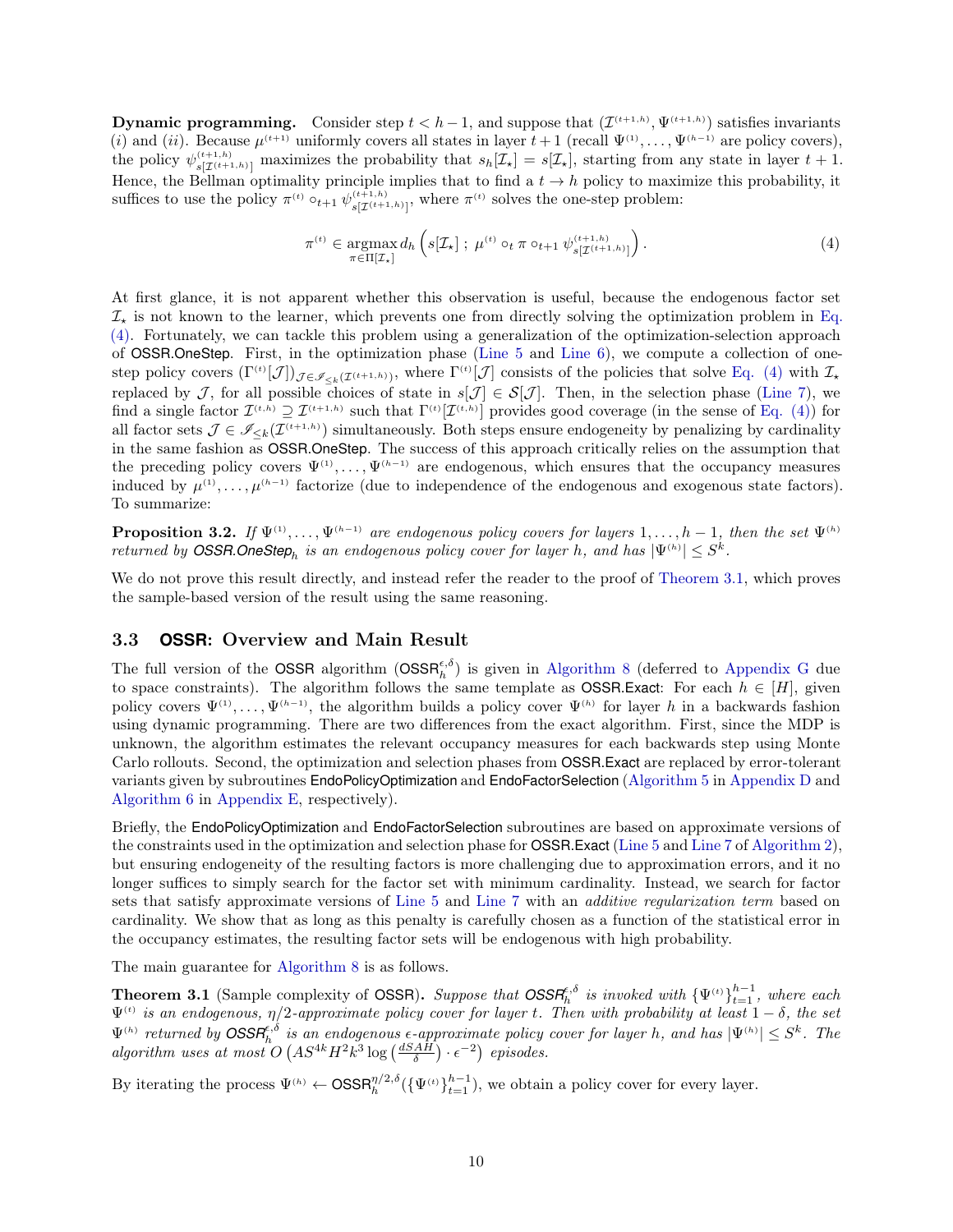#### <span id="page-10-3"></span>Algorithm 3 ExoRL: RL in the Presence of Exogenous Information

**require:** precision parameter  $\epsilon > 0$ , reachability parameter  $\eta > 0$ , failure probability  $\delta \in (0, 1)$ . initialize:  $\Psi^{(1)} = \emptyset$ . for  $h = 2, 3, \cdots, H$  do  $\Psi^{(h)} \leftarrow \textsf{OSSR}_h^{\eta/2,\delta}\big(\{\Psi^{(t)}\}_{t=1}^{h-1}\big)$ . // Learn policy cover via OSSR [\(Algorithm 8](#page-47-0) in [Appendix G\)](#page-46-0).  $\widehat{\pi} \leftarrow \mathsf{ExoPSDP}^{\epsilon,\delta} \big( {\{\Psi}^{\scriptscriptstyle(h)}\}_{h=1}^H \big)$ . // Apply ExoPSDP [\(Algorithm 7](#page-41-0) in [Appendix F\)](#page-41-1) to optimize rewards. return  $\hat{\pi}$ 

# <span id="page-10-1"></span>4 Main Result: Sample-Efficient RL in the Presence of Exogenous Information

In this section we provide our main algorithm, ExoRL [\(Algorithm 3\)](#page-10-3). ExoRL first applies OSSR iteratively to learn an endogenous,  $\eta/2$ -approximate policy cover for each layer, then applies a novel variant of the classical Policy Search by Dynamic Programming method of [\(Bagnell et al.](#page-12-9), [2004\)](#page-12-9) (ExoPSDP), which uses the covers to optimize rewards; the original PSDP method cannot be applied to the ExoMDP setting as-is due to subtle statistical issues (cf. [Appendix F](#page-41-1) for background). The main guarantee for ExoRL is as follows; see [Appendix H](#page-54-0) for a proof and overview of analysis techniques.

<span id="page-10-2"></span>**Theorem 4.1** (Sample complexity of ExoRL). *ExoRL*, when invoked with parameter,  $\epsilon \in (0,1)$  and  $\delta \in (0,1)$ , returns an  $\epsilon$ -optimal policy with probability at least  $1 - \delta$ , and does so using at most

$$
O\left(AS^{3k}H^2(S^k+H^2)k^3\log\left(\frac{dSAH}{\delta}\right)\cdot\left(\epsilon^{-2}+\eta^{-2}\right)\right)
$$

episodes.

Recall that  $S^k = |\mathcal{S}[\mathcal{I}_\star]|$  may thought of as the cardinality of the endogenous state space so—up to polynomial factors, logarithmic dependence on d, and dependence on the reachability parameter  $\eta$ , the sample complexity of ExoRL matches the optimal sample complexity when  $\mathcal{I}_{\star}$  is known in advance.

**Remark 4.1** (Computational Complexity of ExoRL). The runtime for ExoRL scales with  $\sum_{k'=0}^{k} {d \choose k'} = \Theta(d^k)$ due to brute force enumeration over factors sets of size at most k. While this improves over the  $S^d$  runtime required to run a tabular RL algorithm over the full state space, an interesting question that remains is whether the runtime can be improved to  $O(d^c)$  for some constant c independent of k.

# <span id="page-10-0"></span>5 Related Work

In this section we highlight additional related work not already covered by our discussion.

Reinforcement learning with exogenous information. The ExoMDP setting is a special case of the Exogenous Block MDP (EX-BMDP) setting introduced by [Efroni et al.](#page-12-7) [\(2021b](#page-12-7)), who initiated the study of sample-efficient reinforcement learning with temporally correlated exogenous information. In particular, one can view the ExoMDP as an EX-BMDP with S as the observation space and  $\mathcal{S}[\mathcal{I}_{\star}]$  as the latent state space, and with the set  $\Phi := \{s \mapsto s[\mathcal{I}] \mid |\mathcal{I}| \leq k\}$  as the class of decoders. [Efroni et al.](#page-12-7) [\(2021b\)](#page-12-7) provide an EX-BMDP algorithm whose sample complexity scales with the size of the latent state space and with  $\log|\Phi|$ , which translates to  $\text{poly}(S^k, \log(d))$  sample complexity for the ExoMDP setting, but the algorithm requires that the endogenous state space has deterministic transitions and initial state. The motivation for the present work was to take a step back and provide a simplified testbed in which to study the problem of learning with stochastic transitions, as well as other refined issues (e.g., minimax rates). Also related to this line of research is [Efroni et al.](#page-12-10) [\(2021a](#page-12-10)), which considers a linear control setting with exogenous observations. Unlike our work, [Efroni et al.](#page-12-10) [\(2021a](#page-12-10)) assumes that the inherent system noise induces sufficient exploration, and hence does not address the exploration problem.

Empirical works that aim to filter exogenous noise in deep RL include [Pathak et al.](#page-13-12) [\(2017](#page-13-12)); [Zhang et al.](#page-13-1) [\(2020\)](#page-13-1); [Gelada et al.](#page-12-1) [\(2019\)](#page-12-1), but these methods do not come with theoretical guarantees.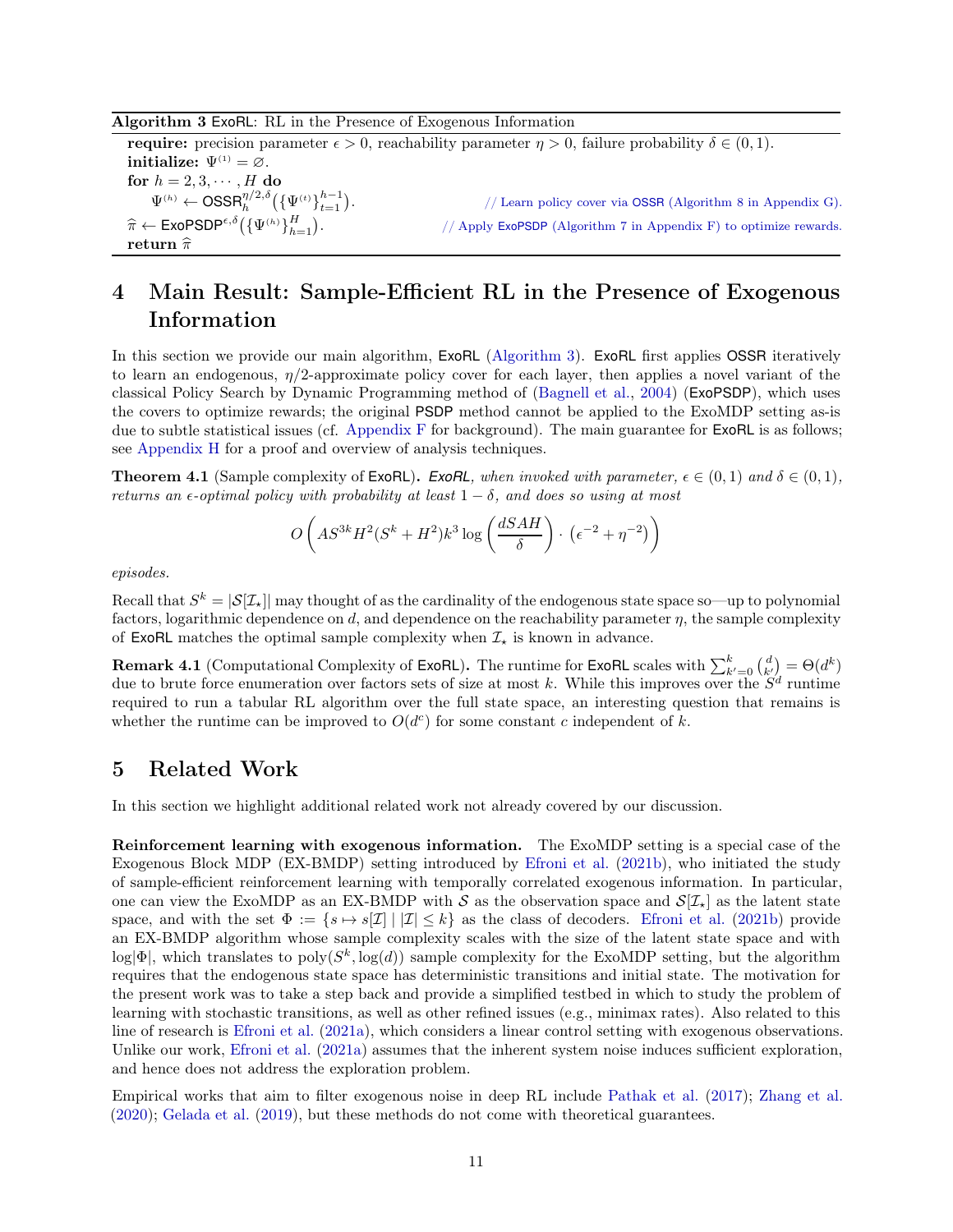Tabular reinforcement learning. As discussed earlier, existing approaches to tabular reinforcement learning [\(Azar et al.](#page-12-8), [2017](#page-12-8); [Jin et al.](#page-13-8), [2018](#page-13-8); [Zanette and Brunskill](#page-13-9), [2019](#page-13-9); [Kaufmann et al.](#page-13-10), [2021](#page-13-10)) incur  $\Omega(S^d)$ sample complexity if applied to the ExoMDP setting naively. One can improve this sample complexity to  $poly(S^k, d^k, A, H)$  using a simple reduction. This falls short of the  $poly(S^k, A, H, log(d))$  sample complexity our algorithms obtain, we sketch the reduction for completeness.

- For each  $\mathcal{I} \subseteq [d]$  with  $|\mathcal{I}| \leq k$ , run any optimal tabular RL algorithm with precision parameter  $\epsilon$  over the state space  $\mathcal{S}[\mathcal{I}]$ , and let  $\pi_{\mathcal{I}}$  be the resulting policy.
- Evaluate each policy  $\pi_{\mathcal{I}}$  to precision  $\epsilon$  using Monte-Carlo rollouts, and take the best one.

The first phase has  $\text{poly}(S^k, A, H)$  sample complexity for each set  $\mathcal{I}$ , and there are at most  $\binom{d}{k} = O(d^k)$ subsets. The algorithm that runs on  $\mathcal{S}[\mathcal{I}_{*}]$  will succeed in finding an  $\epsilon$ -optimal policy with high probability, so the policy returned in the second phase will be at least  $2\epsilon$ -optimal.

Factored Markov decision processes. [The ExoMDP setting is related to the Factored MDP model \(](#page-13-13)Kearns and Koller, [1999\)](#page-13-13). Factored MDPs assume a factored state space whose transition dynamics obey the following structure:

$$
\forall s, s' \in \mathcal{S}^d, a \in \mathcal{A}, \qquad T(s' \mid s, a) = \prod_{i=1}^d T_i(s'[i] \mid s[pt(i)], a),
$$

where pt :  $[d] \to 2^d$  is a parent function and  $T_i : S^{|\text{pt}(i)|} \times \mathcal{A} \to \Delta(\mathcal{S})$  is the transition distribution of the ith factor. Many algorithms have been proposed for Factored MDPs, including for the setting where the parent function is unknown [\(Strehl et al.](#page-13-14), [2009;](#page-13-14) [Diuk et al.](#page-12-11), [2009](#page-12-11); [Hallak et al.,](#page-12-12) [2015](#page-12-12); [Guo and Brunskill,](#page-12-13) [2017;](#page-12-13) [Rosenberg and Mansour](#page-13-11), [2020;](#page-13-11) [Misra et al.,](#page-13-6) [2021](#page-13-6)). These algorithms assume that the parent factor size is bounded, i.e.,  $|pt(i)| \leq \kappa$  for all  $i \in [d]$ , and their sample complexity typically scales with  $O(|S|^{c\kappa})$  for a numerical constant c. The ExoMDP setting cannot be solved using off-the-shelf factored MDP algorithms for two reasons. First, we do not assume that each factor evolves independently of other factors given the previous state and action. Second, the size of the parent set for an exogenous factor can be as large as  $d - k$ . Therefore, even if factors were evolving independently, applying off-the-shelf Factored MDPs algorithms would lead to exponential sample in d sample complexity.

# <span id="page-11-0"></span>6 Conclusion

We have introduced the ExoMDP setting and provided ExoRL, the first algorithm for sample-efficient reinforcement learning in stochastic systems with high-dimensional, exogenous information. Going forward, we believe that the ExoMDP setting will serve as a useful testbed to understand refined aspects of learning with exogenous information. Natural questions we hope to see addressed include:

- *Minimax rates.* While our results provide polynomial sample complexity, it remains to understand the precise minimax rate for the ExoMDP as a function on  $S^k$ , H, and so on. Additionally, either removing the dependence on the reachability parameter or establishing a lower bound remains for its necessity is an issue which deserves further investigation.
- Computation. Both ExoRL and OSSR rely on brute force enumeration over subsets, which results in  $\Omega(d^k)$  runtime. While this provides an improvement over naive tabular RL, it remains to see whether it is possible to develop an algorithm with runtime  $O(d^c)$ , where  $c > 0$  is a constant independent of k.
- Regret. Naively lifting our  $\epsilon$ -PAC results to regret results in  $T^{2/3}$ -type dependence on the time horizon T. Developing algorithms with  $\sqrt{T}$ -type regret will require new techniques.
- Parameter-free algorithms. The OSSR algorithm requires an upper bound on  $|\mathcal{I}_*|$  and a lower bound on  $\eta$ . It is relatively straightforward to remove access to these quantities when the value of the optimal policy  $(\max_{\pi} J(\pi))$  is known, by an application of the doubling trick. However, developing truly parameter-free algorithms is an interesting direction.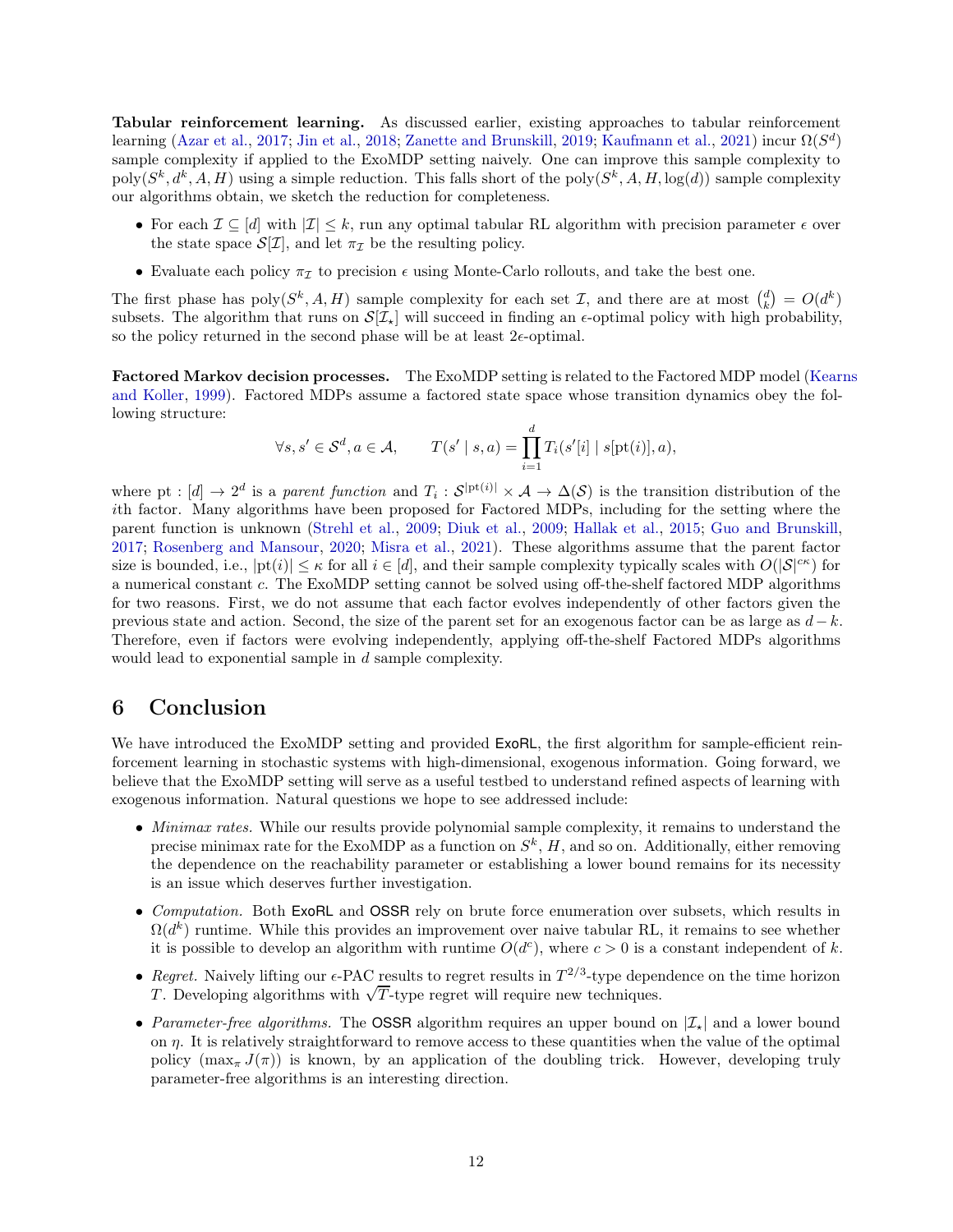Finally, the problem of learning in the ExoMDP model is related to the notion of out-of-distribution generali[zation and learning in the presence of acausal features](#page-13-16) [\(Peters et al.](#page-13-15)[,](#page-13-16) [2016](#page-13-15); [Arjovsky et al.,](#page-12-14) [2019](#page-12-14); Kim et al., [2019](#page-13-16); [Wald et al.](#page-13-17), [2021](#page-13-17)). It would be interesting to explore these connections in more detail. Beyond these questions, we hope that our techniques will find further use beyond the tabular setting.

## References

- <span id="page-12-6"></span>Alekh Agarwal, Sham Kakade, Akshay Krishnamurthy, and Wen Sun. FLAMBE: Structural complexity and representation learning of low rank MDPs. Advances in Neural Information Processing Systems, 2020.
- <span id="page-12-14"></span>Martin Arjovsky, Léon Bottou, Ishaan Gulrajani, and David Lopez-Paz. Invariant risk minimization. arXiv preprint arXiv:1907.02893, 2019.
- <span id="page-12-8"></span>Mohammad Gheshlaghi Azar, Ian Osband, and Rémi Munos. Minimax regret bounds for reinforcement learning. In International Conference on Machine Learning, 2017.
- <span id="page-12-9"></span>J Andrew Bagnell, Sham M Kakade, Jeff G Schneider, and Andrew Y Ng. Policy search by dynamic programming. In Advances in Neural Information Processing Systems, 2004.
- <span id="page-12-15"></span>Stéphane Boucheron, Gábor Lugosi, and Pascal Massart. Concentration inequalities: A nonasymptotic theory of independence. Oxford University Press, 2013.
- <span id="page-12-11"></span>Carlos Diuk, Lihong Li, and Bethany R Leffler. The adaptive k-meteorologists problem and its application to structure learning and feature selection in reinforcement learning. In Proceedings of the 26th Annual International Conference on Machine Learning, pages 249–256, 2009.
- <span id="page-12-3"></span>Simon Du, Sham Kakade, Jason Lee, Shachar Lovett, Gaurav Mahajan, Wen Sun, and Ruosong Wang. Bilinear classes: A structural framework for provable generalization in RL. In International Conference on Machine Learning, pages 2826–2836. PMLR, 2021.
- <span id="page-12-5"></span>Simon S Du, Akshay Krishnamurthy, Nan Jiang, Alekh Agarwal, Miroslav Dudík, and John Langford. Provably efficient RL with rich observations via latent state decoding. In International Conference on Machine Learning, 2019.
- <span id="page-12-10"></span>Yonathan Efroni, Sham Kakade, Akshay Krishnamurthy, and Cyril Zhang. Sparsity in partially controllable linear systems. arXiv preprint arXiv:2110.06150, 2021a.
- <span id="page-12-7"></span>Yonathan Efroni, Dipendra Misra, Akshay Krishnamurthy, Alekh Agarwal, and John Langford. Provable RL with exogenous distractors via multistep inverse dynamics. arXiv preprint arXiv:2110.08847, 2021b.
- <span id="page-12-4"></span>Dylan J Foster, Sham M Kakade, Jian Qian, and Alexander Rakhlin. The statistical complexity of interactive decision making. arXiv preprint arXiv:2112.13487, 2021.
- <span id="page-12-1"></span>Carles Gelada, Saurabh Kumar, Jacob Buckman, Ofir Nachum, and Marc G Bellemare. DeepMDP: Learning continuous latent space models for representation learning. In International Conference on Machine Learning, 2019.
- <span id="page-12-13"></span>Zhaohan Daniel Guo and Emma Brunskill. Sample efficient feature selection for factored MDPs. arXiv preprint arXiv:1703.03454, 2017.
- <span id="page-12-12"></span>Assaf Hallak, François Schnitzler, Timothy Mann, and Shie Mannor. Off-policy model-based learning under unknown factored dynamics. In International Conference on Machine Learning, pages 711–719. PMLR, 2015.
- <span id="page-12-0"></span>Trevor Hastie, Robert Tibshirani, and Martin Wainwright. Statistical learning with sparsity. Monographs on statistics and applied probability, 143:143, 2015.
- <span id="page-12-2"></span>Nan Jiang, Akshay Krishnamurthy, Alekh Agarwal, John Langford, and Robert E Schapire. Contextual decision processes with low Bellman rank are PAC-learnable. In *International Conference on Machine* Learning, 2017.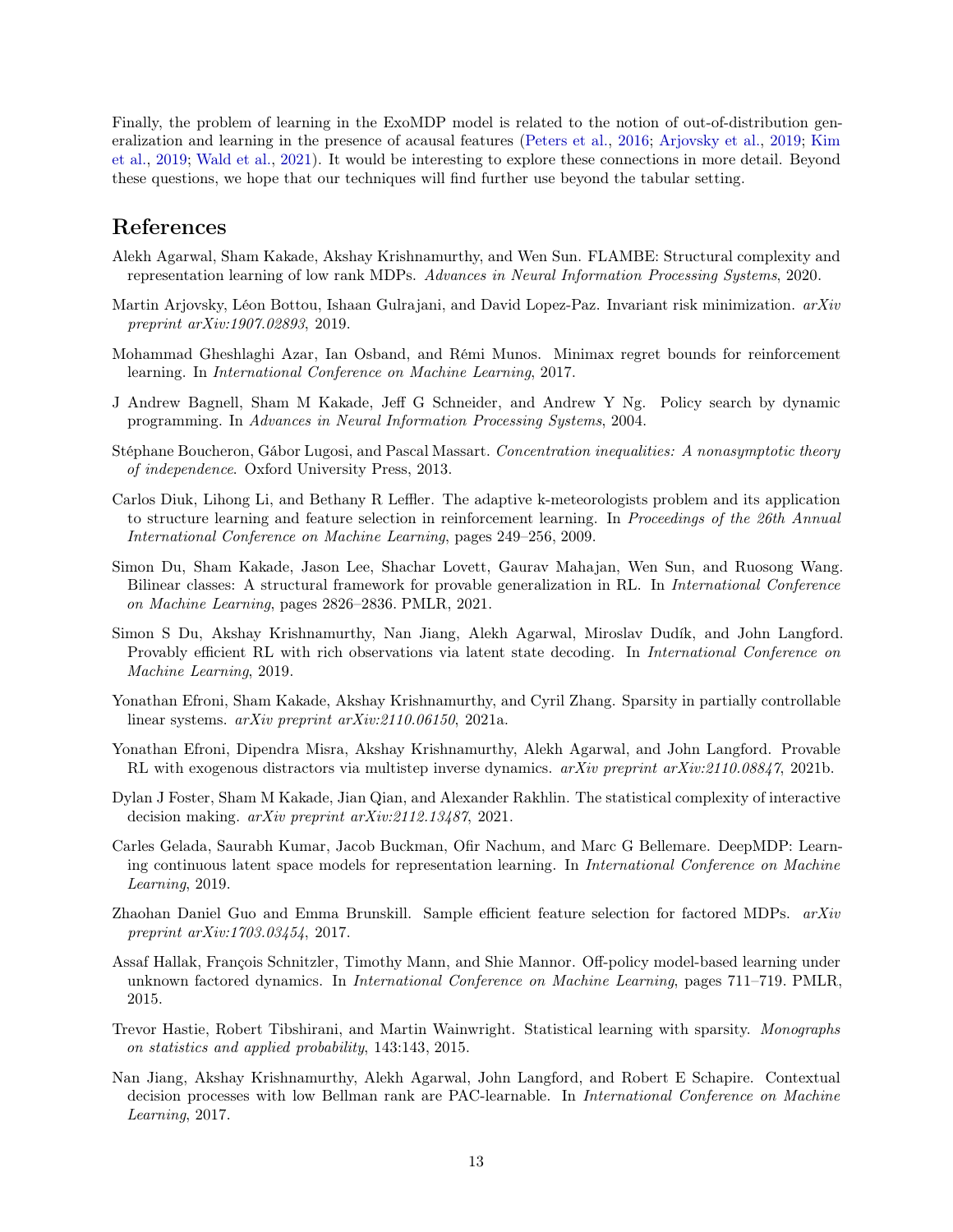- <span id="page-13-8"></span>Chi Jin, Zeyuan Allen-Zhu, Sebastien Bubeck, and Michael I Jordan. Is Q-learning provably efficient? In Advances in Neural Information Processing Systems, 2018.
- <span id="page-13-4"></span>Chi Jin, Qinghua Liu, and Sobhan Miryoosefi. Bellman eluder dimension: New rich classes of RL problems, and sample-efficient algorithms. Advances in Neural Information Processing Systems, 34, 2021.
- <span id="page-13-18"></span>Sham Kakade and John Langford. Approximately optimal approximate reinforcement learning. In In Proc. 19th International Conference on Machine Learning. Citeseer, 2002.
- <span id="page-13-10"></span>Emilie Kaufmann, Pierre Ménard, Omar Darwiche Domingues, Anders Jonsson, Edouard Leurent, and Michal Valko. Adaptive reward-free exploration. In *Algorithmic Learning Theory*, pages 865–891. PMLR, 2021.
- <span id="page-13-13"></span>Michael Kearns and Daphne Koller. Efficient reinforcement learning in factored MDPs. In International Joint Conference on Artificial Intelligence, volume 16, pages 740–747, 1999.
- <span id="page-13-16"></span>Byungju Kim, Hyunwoo Kim, Kyungsu Kim, Sungjin Kim, and Junmo Kim. Learning not to learn: Training deep neural networks with biased data. In Proceedings of the IEEE/CVF Conference on Computer Vision and Pattern Recognition, pages 9012–9020, 2019.
- <span id="page-13-5"></span>Dipendra Misra, Mikael Henaff, Akshay Krishnamurthy, and John Langford. Kinematic state abstraction and provably efficient rich-observation reinforcement learning. In International conference on machine learning, pages 6961–6971. PMLR, 2020.
- <span id="page-13-6"></span>Dipendra Misra, Qinghua Liu, Chi Jin, and John Langford. Provable rich observation reinforcement learning with combinatorial latent states. In *International Conference on Learning Representations*, 2021.
- <span id="page-13-12"></span>Deepak Pathak, Pulkit Agrawal, Alexei A Efros, and Trevor Darrell. Curiosity-driven exploration by selfsupervised prediction. In *International Conference on Machine Learning*, 2017.
- <span id="page-13-15"></span>Jonas Peters, Peter Bühlmann, and Nicolai Meinshausen. Causal inference by using invariant prediction: identification and confidence intervals. Journal of the Royal Statistical Society: Series B (Statistical Methodology), 78(5):947–1012, 2016.
- <span id="page-13-11"></span>Aviv Rosenberg and Yishay Mansour. Oracle-efficient reinforcement learning in factored MDPs with unknown structure. arXiv preprint arXiv:2009.05986, 2020.
- <span id="page-13-14"></span>Alexander L Strehl, Lihong Li, and Michael L Littman. Reinforcement learning in finite MDPs: PAC analysis. Journal of Machine Learning Research, 10(11), 2009.
- <span id="page-13-7"></span>Masatoshi Uehara, Xuezhou Zhang, and Wen Sun. Representation learning for online and offline RL in low-rank MDPs. arXiv:2110.04652, 2021.
- <span id="page-13-0"></span>Martin J Wainwright. High-dimensional statistics: A non-asymptotic viewpoint, volume 48. Cambridge University Press, 2019.
- <span id="page-13-17"></span>Yoav Wald, Amir Feder, Daniel Greenfeld, and Uri Shalit. On calibration and out-of-domain generalization. Advances in Neural Information Processing Systems, 34, 2021.
- <span id="page-13-2"></span>Ruosong Wang, Dean Foster, and Sham M Kakade. What are the statistical limits of offline RL with linear function approximation? In International Conference on Learning Representations, 2021.
- <span id="page-13-3"></span>Gellért Weisz, Philip Amortila, and Csaba Szepesvári. Exponential lower bounds for planning in MDPs with linearly-realizable optimal action-value functions. In Algorithmic Learning Theory, pages 1237–1264. PMLR, 2021.
- <span id="page-13-9"></span>Andrea Zanette and Emma Brunskill. Tighter problem-dependent regret bounds in reinforcement learning without domain knowledge using value function bounds. In *International Conference on Machine Learning*, pages 7304–7312. PMLR, 2019.
- <span id="page-13-1"></span>Amy Zhang, Rowan Thomas McAllister, Roberto Calandra, Yarin Gal, and Sergey Levine. Learning invariant representations for reinforcement learning without reconstruction. In *International Conference on Learning* Representations, 2020.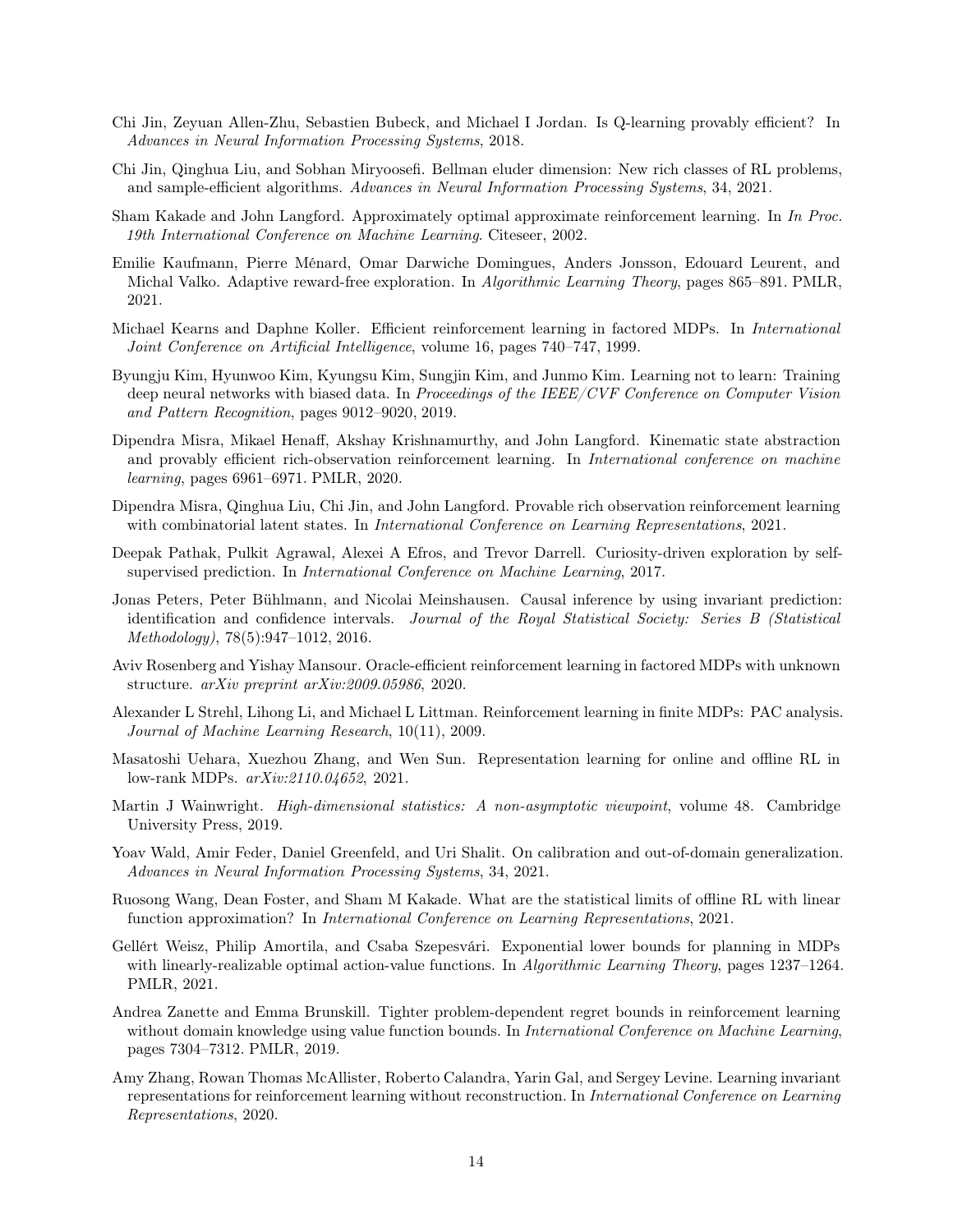# Contents of Appendix

| I   | Preliminaries                                                                                                                                                                                        | $\bf{17}$                      |
|-----|------------------------------------------------------------------------------------------------------------------------------------------------------------------------------------------------------|--------------------------------|
|     | A Supporting Lemmas                                                                                                                                                                                  | $17\,$<br>17<br>17<br>20<br>22 |
|     | <b>B</b> Structural Results for ExoMDPs<br>B.1 Bellman Rank for the ExoMDP Setting                                                                                                                   | 22<br>22<br>23<br>28           |
|     | C Noise-Tolerant Search over Endogenous Factors: Algorithmic Template                                                                                                                                | 30                             |
| П   | <b>Omitted Subroutines</b>                                                                                                                                                                           | 32                             |
|     | D Finding a Near-Optimal Endogenous Policy: EndoPolicyOptimization                                                                                                                                   | 32<br>32<br>33                 |
|     | E Selecting Endogenous Factors with Strong Coverage: EndoFactorSelection                                                                                                                             | 36<br>36<br>38                 |
| F   | <b>PSDP</b> with Exogenous Information: ExoPSDP<br>F.1<br>F.2<br>Proof of Theorem F.1 $\dots \dots \dots \dots \dots \dots \dots \dots \dots \dots \dots \dots \dots \dots \dots \dots \dots$<br>F.3 | 42<br>42<br>43<br>45<br>45     |
| III | <b>Additional Details and Proofs for Main Results</b>                                                                                                                                                | 47                             |
|     | G OSSR Description and Proof of Theorem 3.1<br>G.3 Proof of Theorem G.1 (Success of State Refinement Step)                                                                                           | 47<br>47<br>49<br>51<br>53     |
|     | H Proof of Theorem 4.1 (Correctness of ExoRL)                                                                                                                                                        | 55<br>55                       |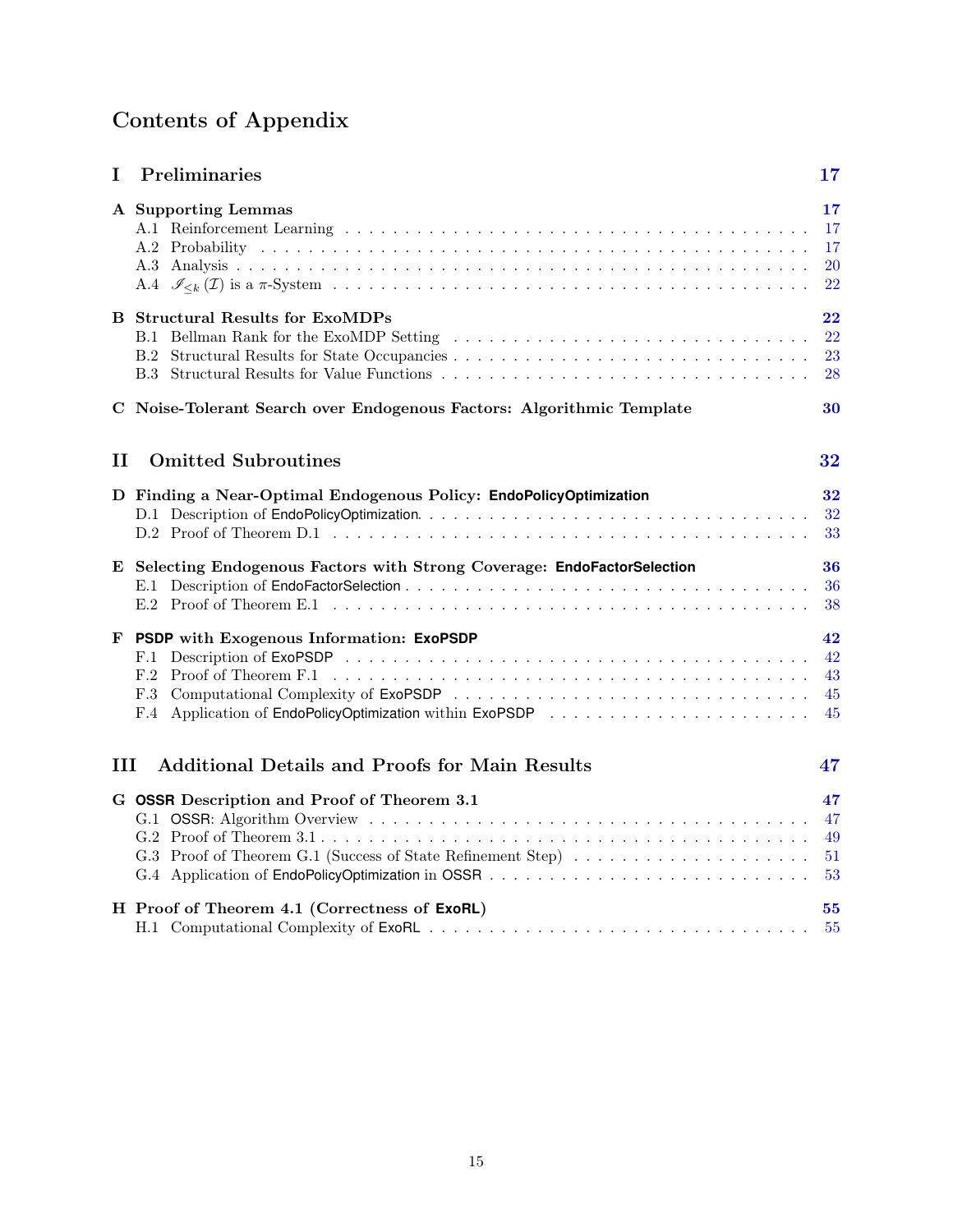# Organization and Notation

The appendix contains three parts, [Part I,](#page-16-0) [Part II,](#page-31-2) and [Part III.](#page-46-1)

[Part I](#page-16-0): Preliminaries. In Part I we provide basic technical results used in our analysis. [Appendix A](#page-16-1) contains technical lemmas for reinforcement learning [\(Appendix A.1\)](#page-16-2), concentration inequalities [\(Appendix A.2\)](#page-16-3), and basic analysis tools [\(Appendix A.3\)](#page-19-0). In [Appendix A.4,](#page-21-2) we provide a simple, yet useful result which shows that the collection  $\mathscr{I}_{\leq k}(\mathcal{I})$  is a  $\pi$ -system for any factor set  $\mathcal{I}$  with  $|\mathcal{I}| \leq k$ .

In [Appendix B](#page-21-0) we present structural results for the ExoMDP model. We begin by establishing a negative result [\(Appendix B.1\)](#page-21-1) which shows that the Bellman rank [\(Jiang et al.,](#page-12-2) [2017\)](#page-12-2) of for the ExoMDP model scales with the number of exogenous factors. In [Appendix B.2](#page-22-0) and [Appendix B.3,](#page-27-0) we prove key structural results for the ExoMDP model, including a decoupling property [\(Lemma B.1\)](#page-22-1) and restriction lemma [\(Lemma B.2\)](#page-24-0) for occupancy measures, a restriction lemma for endogenous rewards [\(Lemma B.7\)](#page-28-0), and a performance difference lemma for endogenous policies [\(Lemma B.6\)](#page-28-1).

In [Appendix C,](#page-29-0) we present an algorithmic template, AbstractFactorSearch, which forms the basis for the subroutines in OSSR.

Notation used throughout the main paper and appendix is collected in [Table 1.](#page-15-0)

Part II: Omitted subroutines. In [Part II,](#page-31-2) we describe and analyze subroutines used by OSSR and ExoRL. [Appendix D](#page-31-1) presents and analyzes the EndoPolicyOptimization subroutine used in OSSR and ExoPSDP. [Appendix E](#page-35-1) we presents and analyzes the EndoFactorSelection subroutine used in OSSR. Finally, [Appendix F](#page-41-1) presents and analyzes ExoPSDP algorithm, which is used by ExoRL.

Part III: Additional details and proofs for main results. In [Part III,](#page-46-1) we present our main results and their proofs. In [Appendix G,](#page-46-0) we present and analyze the full version of the OSSR algorithm, and in [Appendix H,](#page-54-0) we combine the results for OSSR and ExoPSDP to establish the main sample complexity bound for ExoRL.

| Notation                                                         | Meaning                                                                                                                                |
|------------------------------------------------------------------|----------------------------------------------------------------------------------------------------------------------------------------|
| $\tau$                                                           | an ordered set of factors (a set of distinct elements from $[d]$ ).                                                                    |
| $\mathscr{I}_{\leq k}\left( \mathcal{I}\right)$                  | $\{\mathcal{J} \subseteq [d]: \mathcal{J} \supseteq \mathcal{I},  \mathcal{J}  \leq k\}.$                                              |
| $\mathscr{I}_k(\mathcal{I})$                                     | $\{\mathcal{J} \subseteq [d] : \mathcal{J} \supseteq \mathcal{I},  \mathcal{J}  = k\}.$                                                |
| $\mathscr{I}_{\leq k}$                                           | $\{\mathcal{J} \subseteq [d] :  \mathcal{J}  \leq k\},\$ or equivalently, $\mathscr{I}_{\leq k} = \mathscr{I}_{\leq k}(\varnothing)$ . |
| $\mathscr{I}_k$                                                  | $\{\mathcal{J} \subseteq [d] :  \mathcal{J}  = k\},\$ or equivalently, $\mathscr{I}_k = \mathscr{I}_k(\varnothing).$                   |
| $\Pi[\mathcal{I}]$                                               | the set of policies that depend only on the factors specified in $\mathcal{I}$ .                                                       |
| $\Pi[\mathscr{I}]$                                               | the union of the set of policies $\cup_{\mathcal{I}\in\mathscr{I}}\Pi[\mathcal{I}].$                                                   |
| $\mathcal{I}_{\star}$                                            | the set of endogenous factors.                                                                                                         |
| $\mathcal{I}_{\star}^{\rm c}$                                    | the set of exogenous factors.                                                                                                          |
| $S[\mathcal{I}]$                                                 | the set of states induced by the factors in $\mathcal{I}$ .                                                                            |
| $s[\mathcal{I}]$                                                 | the state s restricted to the set of factors $\mathcal{I}$ .                                                                           |
| $V_1^{\pi}$                                                      | value of a policy $\pi$ measured with respect to an initial distribution.                                                              |
| $V_h^{\pi}(s)$                                                   | value of a policy $\pi$ measured from state s at timestep h                                                                            |
| $V_{t,h}$                                                        | $V_{t,h}(\pi) := \mathbb{E}_{\pi} \left[ \sum_{t'=t}^{h} r_t \right].$                                                                 |
| $Q_h^{\pi}(s, a)$                                                | Q-function for a policy $\pi$ measured from state s at timestep h.                                                                     |
| $d_h(s[\mathcal{I}];\pi)$                                        | shorthand for $\mathbb{P}^{\pi}(s_h[\mathcal{I}]=s[\mathcal{I}]).$                                                                     |
| $d_h(s[\mathcal{I}]   s_t[\mathcal{I}'] = s[\mathcal{I}']; \pi)$ | shorthand for $\mathbb{P}^{\pi}(s_h[\mathcal{I}] = s[\mathcal{I}]   s_t[\mathcal{I}'] = s[\mathcal{I}']).$                             |
| $\pi_1 \circ_t \pi_2$                                            | Policy that executes $\pi_1$ until step $t-1$ and executes $\pi_2$ from then on.                                                       |
| $\mathcal{I}_{en}$                                               | For a set of factors $\mathcal{I}, \mathcal{I}_{en} := \mathcal{I} \cap \mathcal{I}_{\star}.$                                          |
| $\rm \mathcal{I}_{\rm ex}$                                       | For a set of factors $\mathcal{I}, \mathcal{I}_{\text{ex}} := \mathcal{I} \cap \mathcal{I}_{\star}^{\text{c}}$ .                       |

<span id="page-15-0"></span>

|  |  | Table 1: Summary of notation. |
|--|--|-------------------------------|
|--|--|-------------------------------|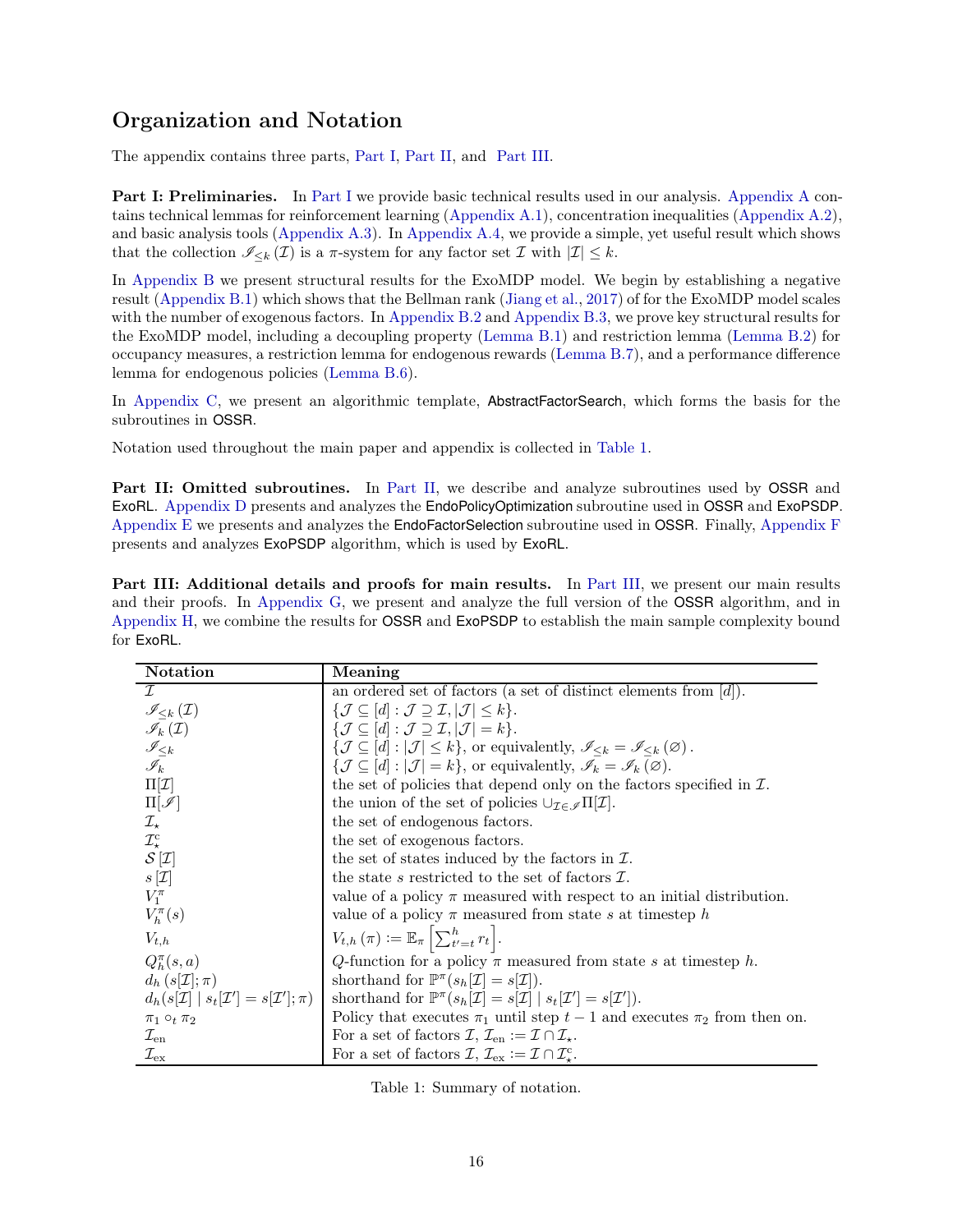# <span id="page-16-0"></span>Part I

# <span id="page-16-1"></span>Preliminaries

# <span id="page-16-2"></span>A Supporting Lemmas

#### A.1 Reinforcement Learning

Lemma A.1 (Performance difference lemma [\(Kakade and Langford](#page-13-18) [\(2002](#page-13-18)), Lemma 6.1)). Consider a fixed MDP  $\mathcal{M} = (\mathcal{S}, \mathcal{A}, T, R, H, \mu)$ . For any pair of policies  $\pi, \pi' \in \Pi_{\text{NS}}$ ,

$$
J(\pi) - J(\pi') = \mathbb{E}_{\pi} \left[ \sum_{t=1}^{H} Q_t^{\pi'}(s_t, \pi_t(s_t)) - Q_t^{\pi'}(s_t, \pi'_t(s_t)) \right].
$$

<span id="page-16-4"></span>**Lemma A.2** (Density ratio bound for policy cover). Let  $\Psi$  be an endogenous  $\epsilon$ -approximate policy cover for timestep t and  $\mu^{(t)} := \text{Unf}(\Psi)$ . Then, for any  $s[\mathcal{I}_\star] \in \mathcal{S}[\mathcal{I}_\star]$  such that  $\max_{\pi \in \Pi_{\text{NS}}[\mathcal{I}_\star]} d_t(s[\mathcal{I}_\star]; \pi) \geq 2\epsilon$ , it holds that

<span id="page-16-5"></span>
$$
\max_{\pi \in \Pi_{\text{NS}}[\mathcal{I}_{\star}]} \frac{d_t(s[\mathcal{I}_{\star}]; \pi)}{d_t(s[\mathcal{I}_{\star}]; \mu^{(t)})} \leq 2S^k.
$$

**Proof of [Lemma A.2.](#page-16-4)** Fix  $s[\mathcal{I}_\star] \in \mathcal{S}[\mathcal{I}_\star]$ . Since  $\Psi$  is an endogenous  $\epsilon$ -approximate policy cover, there exists  $\psi_{s[\mathcal{I}_{\star}]} \in \Psi$  such that

$$
\max_{\pi \in \Pi_{\text{NS}}[\mathcal{I}_{\star}]} d_t(s[\mathcal{I}_{\star}]; \pi) \le d_t(s[\mathcal{I}_{\star}]; \psi_{s[\mathcal{I}_{\star}]} ) + \epsilon. \tag{5}
$$

Thus, we have that

$$
\max_{\pi \in \Pi_{\text{NS}}[\mathcal{I}_{\star}]} \frac{d_t(s[\mathcal{I}_{\star}]; \pi)}{d_t(s[\mathcal{I}_{\star}]; \mu^{(t)})} \stackrel{\text{(a)}}{=} S^k \max_{\pi \in \Pi_{\text{NS}}[\mathcal{I}_{\star}]} \frac{d_t(s[\mathcal{I}_{\star}]; \pi)}{\sum_{s'[\mathcal{I}_{\star}] \in S[\mathcal{I}_{\star}]} d_t(s[\mathcal{I}_{\star}]; \psi_{s'[\mathcal{I}_{\star}]})}
$$
\n
$$
\stackrel{\text{(b)}}{\leq} S^k \max_{\pi \in \Pi_{\text{NS}}[\mathcal{I}_{\star}]} \frac{d_t(s[\mathcal{I}_{\star}]; \pi)}{d_t(s[\mathcal{I}_{\star}]; \pi_{s[\mathcal{I}_{\star}]})}
$$
\n
$$
\stackrel{\text{(c)}}{\leq} S^k \frac{\max_{\pi \in \Pi_{\text{NS}}[\mathcal{I}_{\star}]} d_t(s[\mathcal{I}_{\star}]; \pi)}{\max_{\pi \in \Pi_{\text{NS}}[\mathcal{I}_{\star}]} d_t(s[\mathcal{I}_{\star}]; \pi) - \epsilon}.
$$

Here, (a) holds because  $\mu^{(t)} = \text{Unf}(\Psi)$ , (b) holds because  $d_t(s[\mathcal{I}_\star]; \psi_{s'[\mathcal{I}_\star]}) \geq 0$  for all  $\psi_{s'[\mathcal{I}_\star]} \in \Psi$ , and (c) holds by [Eq. \(5\).](#page-16-5) Finally, since  $x/(x - \epsilon) \leq 2$  for  $x \geq 2\epsilon$ , we conclude the proof.

#### <span id="page-16-7"></span><span id="page-16-3"></span>A.2 Probability

**Lemma A.3** (Bernstein's Inequality (e.g., [Boucheron et al.](#page-12-15) [\(2013\)](#page-12-15))). Let  $X_1, ..., X_N$  be a sequence of i.i.d. random variables with  $\mathbb{E}[X_i] = \mu$ ,  $\mathbb{E}[(X_i - \mu)^2] = \sigma^2$ , and  $|X_i - \mu| \leq C$  almost surely. Then for all  $\delta \in (0,1),$ 

$$
\mathbb{P}\left(\left|\frac{1}{N}\sum_{i=1}^{N}\left(X_{i}-\mu\right)\right|\geq\sqrt{\frac{2\sigma^{2}\log\left(\frac{2}{\delta}\right)}{N}}+\frac{C\log\left(\frac{2}{\delta}\right)}{N}\right)\leq\delta.
$$

<span id="page-16-6"></span>**Lemma A.4** (Union bound for sequences). Let  $\{\mathcal{G}_t\}_{t=1}^h$  be a sequence of events. If  $\mathbb{P}(\mathcal{G}_t \mid \cap_{t'=1}^{t-1} \mathcal{G}_{t'}) \geq 1-\delta$ for all  $t \in [h]$ , then  $\mathbb{P}(\bigcap_{t=1}^h \mathcal{G}_t) \geq 1 - h\delta$ .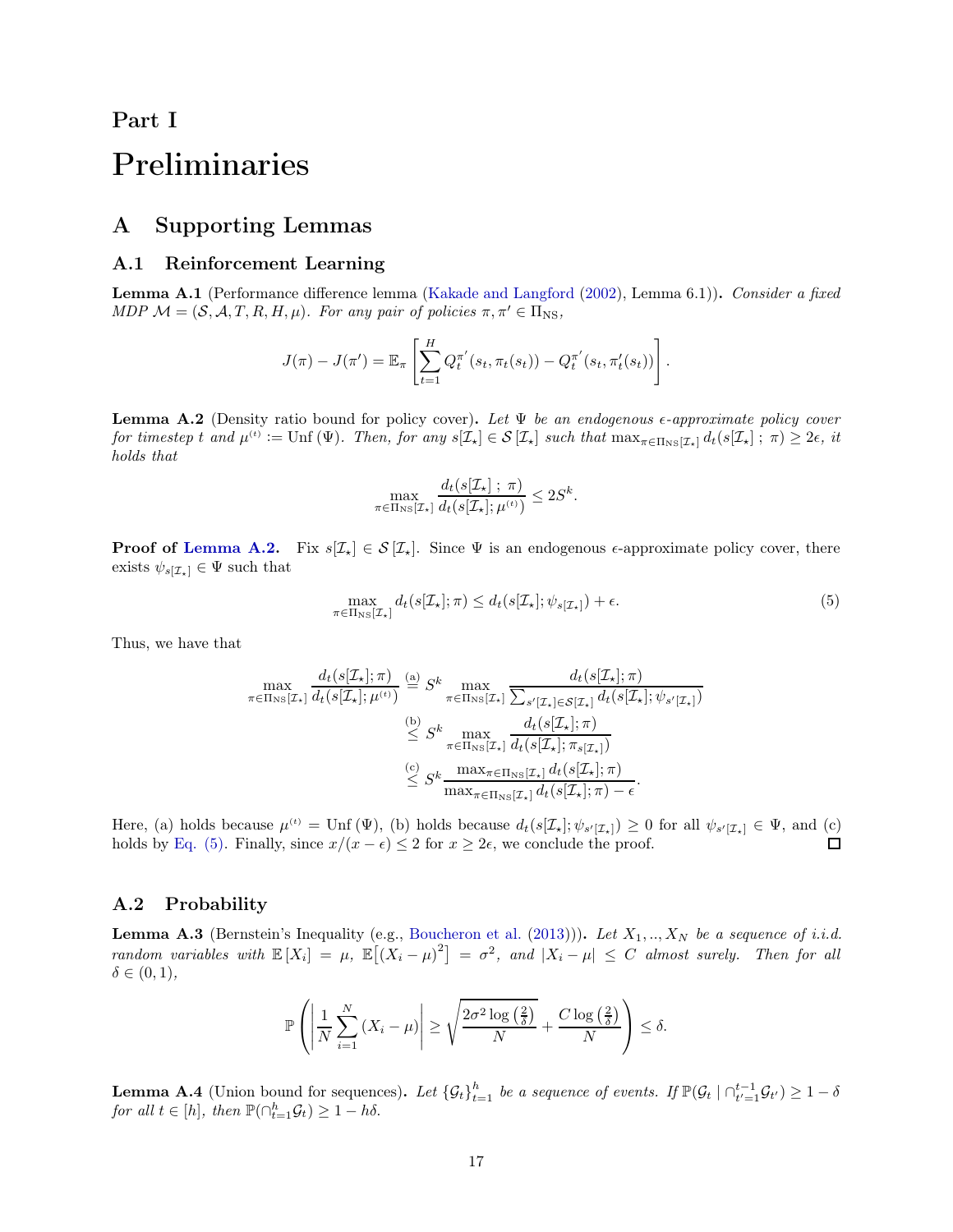**Proof of [Lemma A.4.](#page-16-6)** We prove the claim by induction. The base case  $h = 1$  holds by assumption. Now, suppose the claim holds for some  $h' \leq h$ :

$$
\mathbb{P}(\bigcap_{t=1}^{h'} \mathcal{G}_t) \geq 1 - h'\delta.
$$

By Bayes' rule, we have that

$$
\mathbb{P}(\bigcap_{t=1}^{h'}\mathcal{G}_t)
$$
\n
$$
= \mathbb{P}(G_{h'+1} \mid \bigcap_{t=1}^{h'} \mathcal{G}_t) \mathbb{P}(\bigcap_{t=1}^{h'} \mathcal{G}_t)
$$
\n(a)\n
$$
\geq \mathbb{P}(G_{h'+1} \mid \bigcap_{t=1}^{h'} \mathcal{G}_t) (1 - h' \delta)
$$
\n(b)\n
$$
\geq (1 - \delta) (1 - h' \delta)
$$
\n
$$
\geq 1 - (h' + 1)\delta,
$$

where (a) holds by the induction hypothesis and (b) holds by assumption of the lemma. This proves the induction step and concludes the proof.  $\Box$ 

#### <span id="page-17-1"></span>A.2.1 Concentration for Occupancy Measures

**Definition A.1** (e-approximate occupancy measure collection). Let  $\widehat{\mathcal{D}} = \left\{ \widehat{d}_h(\cdot; \pi) \mid \pi \in \Pi \right\}$ , be a set of occupancy measures for timestep h. We say that  $\widehat{\mathcal{D}}$  is  $\epsilon$ -approximate with respect to  $(\Pi, \mathscr{I}, h)$  if for all  $\pi \in \Pi, \mathcal{I} \in \mathscr{I}$  and  $s[\mathcal{I}] \in \mathcal{S}[\mathcal{I}]$  it holds that

$$
\left| \widehat{d}_{h} \left( s_{h}\left[\mathcal{I}\right]=s\left[\mathcal{I}\right]\ ;\ \pi \right) -d_{h} \left( s_{h}\left[\mathcal{I}\right]=s\left[\mathcal{I}\right]\ ;\ \pi \right) \right| \leq \epsilon.
$$

In the following lemma, we bound the sample complexity required to compute a set of  $\epsilon$ -approximate occupancy measures with respect to  $(\mu \circ \Pi \circ \Psi, \mathcal{I}, h)$ , where  $\mu$  is a fixed policy,  $\Pi$  is a set of 1-step policies, and  $\Psi$  is a set of non-stationary policies. The proof follows from a simple application of Bernstein's inequality and a union bound.

<span id="page-17-0"></span>**Lemma A.5** (Sample complexity for  $\epsilon$ -approximate occupancy measures). Let  $t, h \in \mathbb{N}$  with  $t \leq h$  be given. Fix a mixture policy  $\mu \in \Pi_{\text{mix}}$ , a collection  $\Gamma \subseteq \Pi$  of 1-step policies, a set  $\Psi \subseteq \Pi_{\text{NS}}$ , and a collection of factors  $I$ . Assume the following bounds hold:

- 1.  $|\Psi| \leq S^k$ .
- 2.  $|\Gamma| \le O\left(d^k A^{S^k}\right)$ .
- 3.  $|\mathscr{I}| \leq O(d^k)$ .
- 4. For any  $\mathcal{I} \in \mathscr{I}$  it holds that  $|\mathcal{S}[\mathcal{I}]| \leq S^k$ .

Consider the dataset  $\mathcal{Z}_{t,h}^N = \{(s_{t,n}, a_{t,n}, \psi_n, s_{h,n})\}_{n=1}^N$  generated by the following process:

- Execute  $\mu^{(t)} := \text{Unf}(\Psi^{(t)})$  up to layer t (resulting in state  $s_{t,n}$ ).
- Sample action  $a_{t,n} \sim \text{Unf}(\mathcal{A})$  and play it, transitioning to  $s_{t+1,n}$  in the process.
- Sample  $\psi_n^{(t+1,h)} \sim \text{Unf}(\Psi^{(t+1,h)})$  and execute it from layers  $t+1$  to h (resulting in  $s_{h,n}$ ).

Define a collection of empirical occupancies

$$
\widehat{\mathcal{D}} = \left\{ \widehat{d}_h \left( \cdot \; ; \; \mu \circ_t \pi \circ_{t+1} \psi^{(t+1,h)} \right) \; | \; \pi \in \Gamma, \psi^{(t+1,h)} \in \Psi \right\},\
$$

where  $d_h(\cdot; \mu \circ_t \pi \circ_{t+1} \psi^{(t+1,h)})$  is given by (see also [Line 5](#page-47-3) in [Algorithm 8\)](#page-47-0)

$$
\widehat{d}_h(s \; ; \; \mu \circ_t \pi \circ_{t+1} \psi^{(t+1,h)}) = \frac{1}{N} \sum_{n=1}^N \frac{\mathbb{1}\{a_{t,n} = \pi(s_{t,n}), \psi_n^{(t+1,h)} = \psi^{(t+1,h)}, s_{h,n} = s\}}{(1/|\mathcal{A}|) \cdot (1/|\Psi|)}.
$$
(6)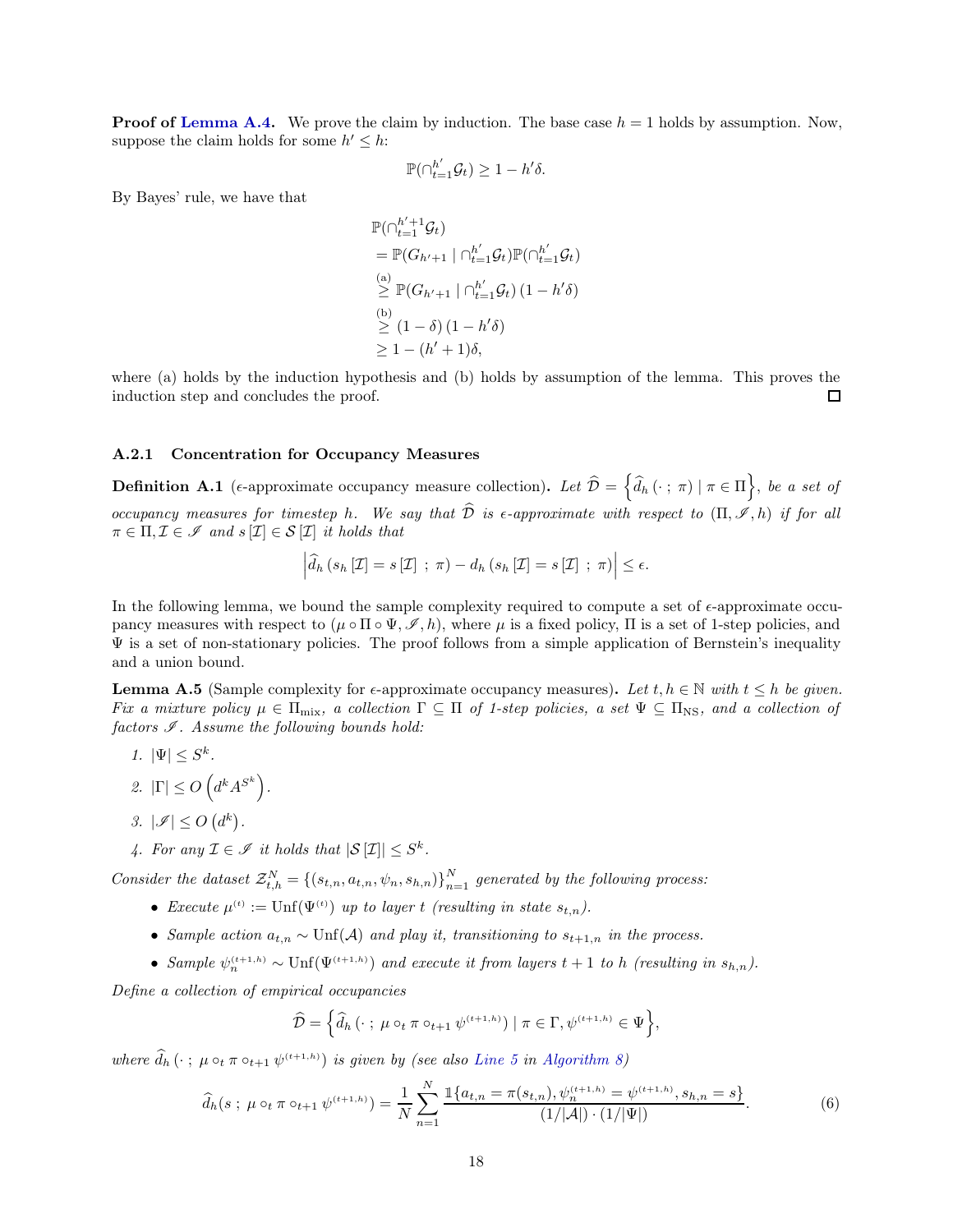Then, whenever  $N = \Omega\left(\frac{AS^{2k}k\log\left(\frac{dSA}{\delta}\right)}{\epsilon^2}\right)$  $\overline{ }$ trajectories, with probability at least  $1 - \delta$  it holds that  $\mathcal D$  is  $\epsilon$ approximate with respect to  $(\mu \circ_t \Gamma \circ_{t+1} \Psi, \mathscr{I}, h).$ 

**Proof of [Lemma A.5.](#page-17-0)** Denote  $\rho$  as the policy that generates the data  $\mathcal{Z}_{t,h}^N$ . Fix  $\pi \in \Gamma, \psi \in \Psi, \mathcal{I} \in$  $\mathscr{I}, s\left[\mathcal{I}\right] \in \mathcal{S}\left[\mathcal{I}\right]$ . It holds that

$$
\hat{d}_h(s[\mathcal{I}] \; ; \; \mu \circ_t \pi \circ_{t+1} \psi) - d_h(s[\mathcal{I}] \; ; \; \mu \circ_t \pi \circ_{t+1} \psi)
$$
\n
$$
\stackrel{(a)}{=} \sum_{s[\mathcal{I}^c] \in S[\mathcal{I}^c]} \hat{d}_h(s \; ; \; \mu \circ_t \pi \circ_{t+1} \psi) - d_h(s \; ; \; \mu \circ_t \pi \circ_{t+1} \psi)
$$
\n
$$
= \frac{1}{N} \sum_{n=1}^N \frac{\mathbb{1}\{a_{t,n} = \pi(s_{t,n}), \psi_n = \psi, s_{h,n}[\mathcal{I}] = s[\mathcal{I}]\}}{(1/|\mathcal{A}|) \cdot (1/|\Psi|)} - d_h(s[\mathcal{I}] \; ; \; \mu \circ_t \pi \circ_{t+1} \psi)
$$
\n
$$
= \frac{1}{N} \sum_{n=1}^N (X_n(\pi, \psi, s_h[\mathcal{I}]) - d_h(s[\mathcal{I}] \; ; \; \mu \circ_t \pi \circ_{t+1} \psi))
$$

where

$$
X_n (\pi, \psi, s_h [\mathcal{I}]) := \frac{\mathbb{1}\{a_{t,n} = \pi(s_{t,n}), \psi_n = \psi, s_{h,n} [\mathcal{I}] = s[\mathcal{I}]\}}{(1/|\mathcal{A}|) \cdot (1/|\Psi|)}
$$

Note that (a) holds by definition: both  $\hat{d}_h(s[\mathcal{I}] ; \mu \circ_t \pi \circ_{t+1} \psi)$  and  $d_h(s[\mathcal{I}] ; \mu \circ_t \pi \circ_{t+1} \psi)$  are given by marginalizing all state factors in  $\mathcal{I}^c$ . Observe that the estimator  $X_n$  is unbiased and bounded almost surely:

$$
\mathbb{E}_{\rho}[X_n(\pi,\psi,s[\mathcal{I}])] = d_h(s[\mathcal{I}];\ \mu \circ_t \pi \circ_{t+1} \psi), \quad \text{and } 0 \le X_n(\pi,\psi,s[\mathcal{I}]) \le A|\Psi|. \tag{7}
$$

As a result, we can control the quality of approximation of  $\hat{d}_h(s[\mathcal{I}] ; \mu \circ_t \pi \circ_{t+1} \psi)$  using Bernstein's inequality [\(Lemma A.3\)](#page-16-7). First, observe that the variance of each term in the sum can be bounded as follows:

$$
\sigma^2 := \mathbb{E}_{\rho}[(X_n(\pi, \psi, s[\mathcal{I}]) - d_h(s[\mathcal{I}]; \mu \circ_t \pi \circ_{t+1} \psi))]
$$
\n
$$
\stackrel{\text{(a)}}{\leq} \mathbb{E}_{\rho}[X_n(\pi, \psi, s[\mathcal{I}])^2]
$$
\n
$$
\stackrel{\text{(b)}}{\leq} A |\Psi| \mathbb{E}_{\rho}[X_n(\pi, \psi, s[\mathcal{I}])]
$$
\n
$$
\stackrel{\text{(c)}}{=} A |\Psi| d_h(s[\mathcal{I}]; \mu \circ_t \pi \circ_{t+1} \psi)
$$
\n
$$
\leq A |\Psi|.
$$
\n(8)

<span id="page-18-1"></span><span id="page-18-0"></span>.

Here (a) holds since  $d_h(s[\mathcal{I}] ; \mu \circ_t \pi \circ_{t+1} \psi) \geq 0$ , (b) holds since  $0 \leq X_n(\pi, \psi, s[\mathcal{I}]) \leq A|\Psi|$ , and (c) holds by [Eq. \(7\).](#page-18-0) As a result, using Bernstein's inequality, we have that for any fixed  $\pi \in \Gamma$ ,  $\psi \in \Psi$ ,  $\mathcal{I} \in \mathcal{S}$ ,  $\mathcal{I} \in \mathcal{S}[\mathcal{I}]$ , with probability at least  $1 - \delta$ ,

$$
\left| \begin{aligned}\n\hat{d}_h(s[\mathcal{I}] & \; ; \; \mu \circ_t \pi \circ_{t+1} \psi) - d_h(s[\mathcal{I}] & \; ; \; \mu \circ_t \pi \circ_{t+1} \psi)\n\end{aligned} \right|
$$
\n
$$
\stackrel{\text{(a)}}{\leq} O\left(\sqrt{\frac{\sigma^2 \log\left(\frac{1}{\delta}\right)}{N}} + \frac{A|\Psi| \log\left(\frac{1}{\delta}\right)}{N}\right)
$$
\n
$$
\stackrel{\text{(b)}}{\leq} O\left(\sqrt{\frac{A|\Psi| \log\left(\frac{1}{\delta}\right)}{N}} + \frac{A|\Psi| \log\left(\frac{1}{\delta}\right)}{N}\right),
$$

where (a) holds by Lemma A.3 and (b) holds by [Eq. \(8\).](#page-18-1) Setting  $N = \Theta\left(\frac{A|\Psi|\log 1}{\epsilon^2}\right)$  $\frac{\log 1/\delta}{\epsilon^2}$  and using that  $\epsilon^2 \leq \epsilon$ for  $\epsilon \in (0, 1)$ , we find that

$$
\left|\widehat{d}_h(s[\mathcal{I}]; \ \mu\circ_t\pi\circ_{t+1}\psi)-d_h(s[\mathcal{I}]; \ \mu\circ_t\pi\circ_{t+1}\psi)\right|\leq O\left(\epsilon+\epsilon^2\right)\leq \epsilon.
$$

Finally, taking a union bound over all  $\pi \in \Gamma$ ,  $\psi \in \Psi$ ,  $\mathcal{I} \in \mathcal{I}$ ,  $s[\mathcal{I}] \in \mathcal{S}[\mathcal{I}]$  and using assumptions  $(1) - (4)$ , we conclude the proof. conclude the proof.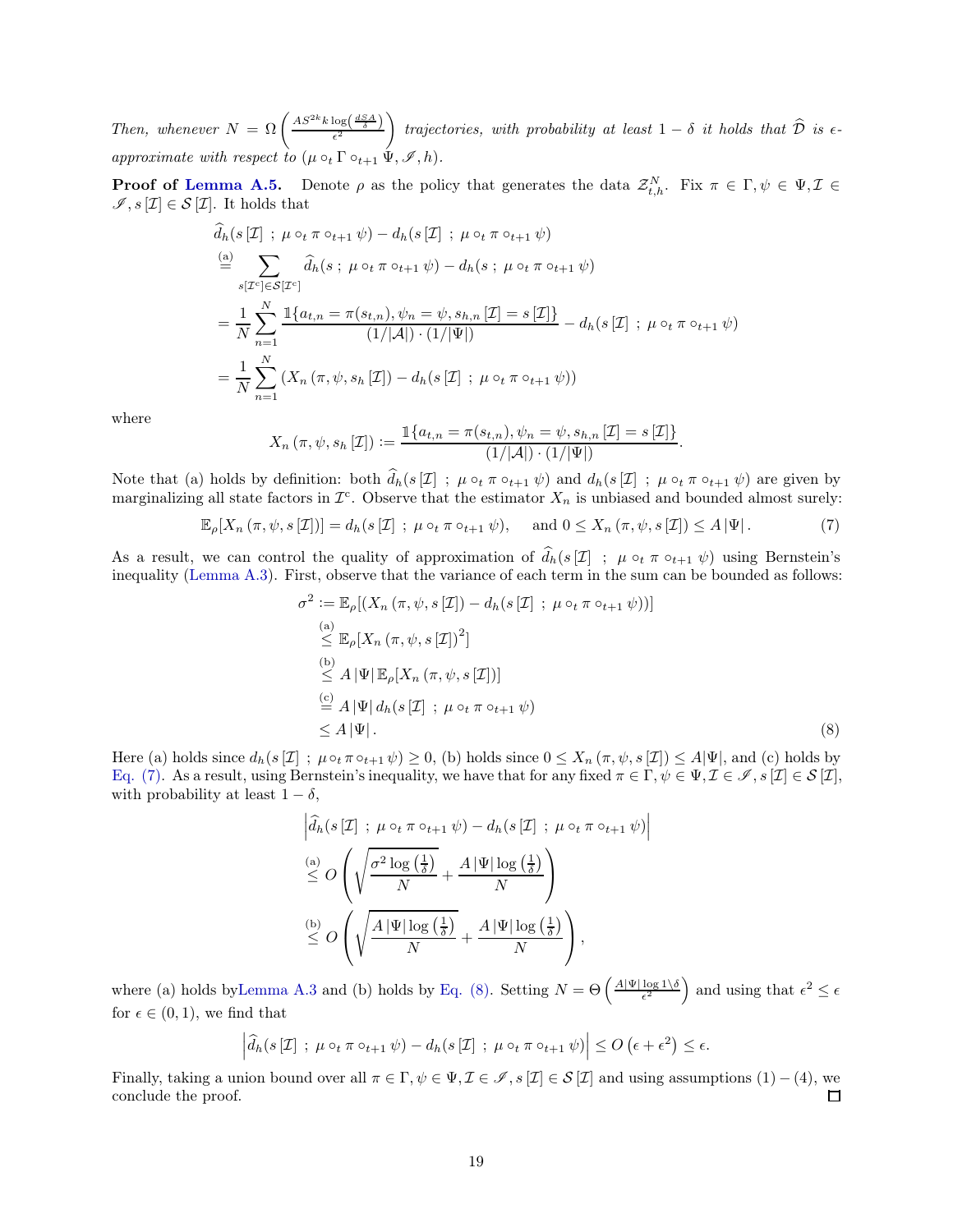#### <span id="page-19-0"></span>A.3 Analysis

<span id="page-19-1"></span>The following elementary result shows that if two functions  $\widehat{f}, f : \mathcal{X} \to \mathbb{R}$  are point-wise close, any approximate optimizer for  $\widehat{f}$  is an approximate optimizer for f.

**Lemma A.6.** Let  $\mathcal X$  be a compact set, and let  $f, \hat{f}: \mathcal X \to \mathbb R$  be such that

$$
||\widehat{f} - f||_{\infty} := \max_{x \in \mathcal{X}} |\widehat{f}(x) - f(x)| \le \epsilon.
$$

Then, for any  $\epsilon' > 0$ , the following results hold:

- 1. If  $\max_{x \in \mathcal{X}} \hat{f}(x) > \min_{x \in \mathcal{X}} \hat{f}(x) + \epsilon'$ , then  $\max_{x \in \mathcal{X}} f(x) > \min_{x \in \mathcal{X}} f(x) + \epsilon' 2\epsilon$ .
- 2. If  $\max_{x \in \mathcal{X}} \hat{f}(x) \leq \min_{x \in \mathcal{X}} \hat{f}(x) + \epsilon'$ , then  $\max_{x \in \mathcal{X}} f(x) \leq \min_{x \in \mathcal{X}} f(x) + \epsilon' + 2\epsilon$ .
- 3. For any  $\widehat{x} \in \mathcal{X}$ , if  $\max_{x \in \mathcal{X}} \widehat{f}(x) > \widehat{f}(\widehat{x}) + \epsilon'$ , then  $\max_{x \in \mathcal{X}} f(x) > f(\widehat{x}) + \epsilon' 2\epsilon$ .
- 4. For any  $\widehat{x} \in \mathcal{X}$ , if  $\max_{x \in \mathcal{X}} \widehat{f}(x) \leq \widehat{f}(\widehat{x}) + \epsilon'$ , then  $\max_{x \in \mathcal{X}} f(x) \leq f(\widehat{x}) + \epsilon' + 2\epsilon$ .

Proof of [Lemma A.6.](#page-19-1) Denote the maximizer and minimizer of f by

$$
x_{\min,f} := \arg\min_{x \in \mathcal{X}} f(x), \quad x_{\max,f} := \arg\max_{x \in \mathcal{X}} f(x),
$$

and denote the maximizer and minimizer of  $\widehat{f}$  by

$$
x_{\min,\widehat{f}}:=\arg\min_{x\in\mathcal{X}}\widehat{f}(x),\quad x_{\max,\widehat{f}}:=\arg\max_{x\in\mathcal{X}}\widehat{f}(x).
$$

Note that these points exist by compactness of  $\mathcal{X}$ .

Observe that the following relations hold by the assumption that  $||\hat{f} - f||_{\infty} \leq \epsilon$ :

$$
\max_{x \in \mathcal{X}} \widehat{f}(x) = \widehat{f}(x_{\max,\widehat{f}}) \le f(x_{\max,\widehat{f}}) + \epsilon \le \max_{x \in \mathcal{X}} f(x) + \epsilon,\tag{9}
$$

$$
\min_{x \in \mathcal{X}} \hat{f}(x) = \hat{f}(x_{\min,\hat{f}}) \ge f(x_{\min,\hat{f}}) - \epsilon \ge \min_{x \in \mathcal{X}} f(x) - \epsilon,\tag{10}
$$

$$
\max_{x \in \mathcal{X}} \widehat{f}(x) \ge \widehat{f}(x_{\max,f}) \ge f(x_{\max,f}) - \epsilon = \max_{x \in \mathcal{X}} f(x) - \epsilon,\tag{11}
$$

$$
\min_{x \in \mathcal{X}} \hat{f}(x) \le \hat{f}(x_{\min,f}) \le f(x_{\min,f}) + \epsilon = \min_{x \in \mathcal{X}} f(x) + \epsilon.
$$
\n(12)

*Proof of the first claim.* Combining relations Eq.  $(9)$ , Eq.  $(10)$  and rearranging, we have

$$
\max_{x \in \mathcal{X}} \hat{f}(x) > \min_{x \in \mathcal{X}} \hat{f}(x) + \epsilon' \implies \max_{x \in \mathcal{X}} f(x) > \min_{x \in \mathcal{X}} f(x) + \epsilon' - 2\epsilon.
$$

*Proof of the second claim.* Combining relations Eq.  $(11)$ , Eq.  $(12)$  and rearranging, we have

$$
\max_{x \in \mathcal{X}} \widehat{f}(x) \le \min_{x \in \mathcal{X}} \widehat{f}(x) + \epsilon' \implies \max_{x \in \mathcal{X}} f(x) \le \min_{x \in \mathcal{X}} f(x) + \epsilon' + 2\epsilon.
$$

*Proof of the third claim.* By [Eq. \(9\)](#page-19-2) and the assumption that  $||f - \hat{f}||_{\infty} \leq \epsilon$ , we have

$$
\max_{x \in \mathcal{X}} \widehat{f}(x) > \widehat{f}(\widehat{x}) + \epsilon' \implies \max_{x \in \mathcal{X}} f(x) > f(\widehat{x}) + \epsilon' - 2\epsilon.
$$

<span id="page-19-6"></span>*Proof of the fourth claim.* By [Eq. \(11\)](#page-19-4) and the assumption that  $||f - \hat{f}||_{\infty} \leq \epsilon$ , we have  $\max_{x \in \mathcal{X}} \widehat{f}(x) \leq \widehat{f}(\widehat{x}) + \epsilon' \implies \max_{x \in \mathcal{X}} f(x) \leq f(\widehat{x}) + \epsilon' + 2\epsilon.$ 

<span id="page-19-5"></span><span id="page-19-4"></span><span id="page-19-3"></span><span id="page-19-2"></span>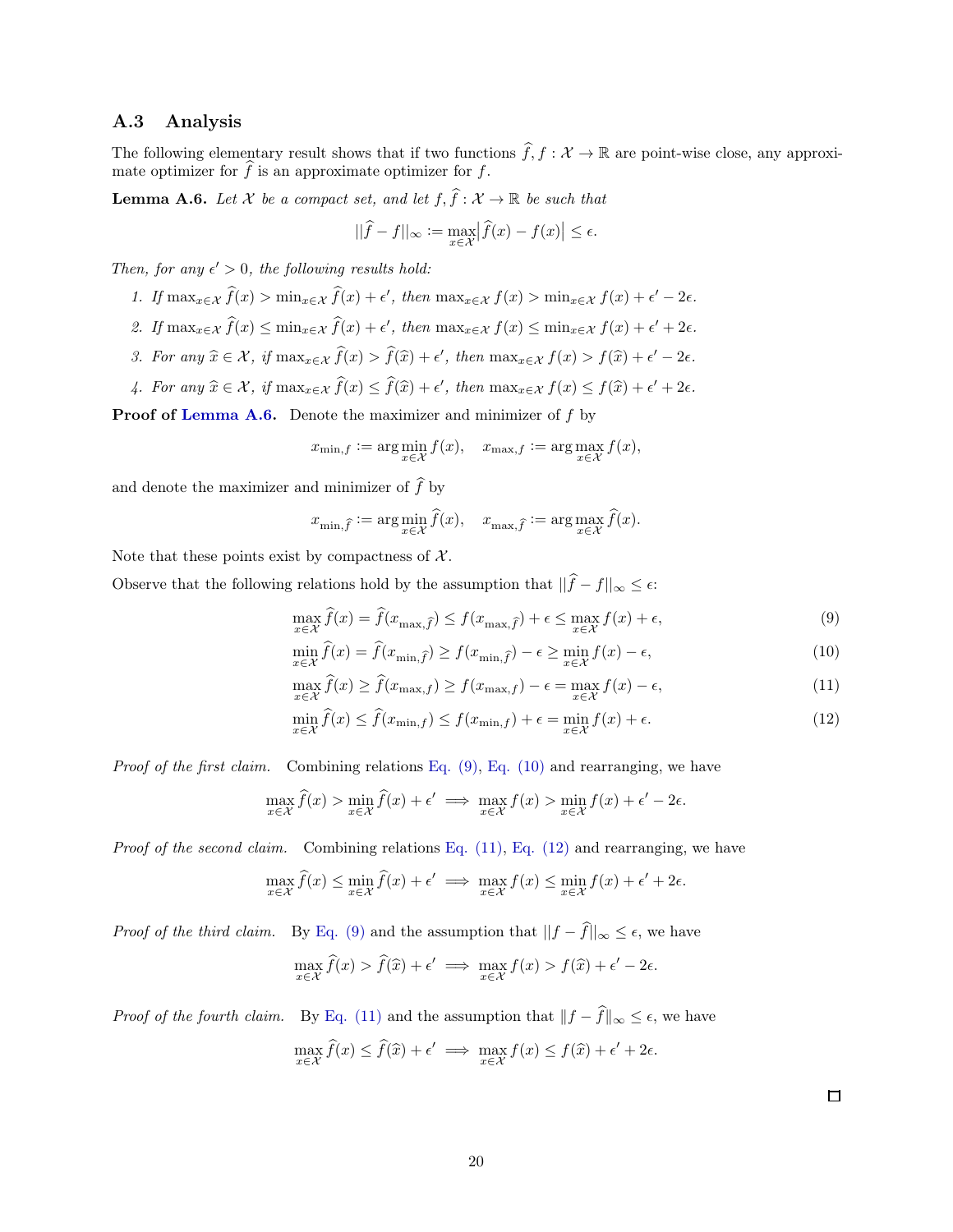**Lemma A.7** (Equivalence of Maximizers for Scaled Positive Functions). Let  $\mathcal{X}$ ,  $\mathcal{Y}$ , and  $\mathcal{A}$  be finite sets. Let  $f: \mathcal{X} \times \mathcal{A} \to \mathbb{R}$  and  $g: \mathcal{Y} \to \mathbb{R}_+$  and let  $\mathbb{P}$  be a probability measure over  $\mathcal{X} \times \mathcal{Y}$ . Let  $\Pi_{\mathcal{X} \times \mathcal{Y}}$  and  $\Pi_{\mathcal{X}}$  be the sets of all mappings from  $\mathcal{X} \times \mathcal{Y}$  to  $\mathcal{A}$  and  $\mathcal{X}$  to  $\mathcal{A}$ , respectively. Then,

$$
\max_{\pi \in \Pi_{\mathcal{X}, \mathcal{Y}}} \mathbb{E}_{x, y \sim \mathbb{P}} \left[ f(x, \pi(x, y)) g(y) \right] = \max_{\pi \in \Pi_{\mathcal{X}}} \mathbb{E}_{x, y \sim \mathbb{P}} \left[ f(x, \pi(x)) g(y) \right].
$$

**Proof of [Lemma A.7.](#page-19-6)** By the skolemization lemma [\(Lemma A.9\)](#page-20-0), we can exchange maximization and expectation by writing

$$
\max_{\pi \in \Pi_{\mathcal{X}, \mathcal{Y}}} \mathbb{E}_{x, y \sim \mathbb{P}} \left[ f(x, \pi(x, y)) g(y) \right] = \mathbb{E}_{x, y \sim \mathbb{P}} \left[ \max_{a \in \mathcal{A}} \left( f(x, a) g(y) \right) \right]. \tag{13}
$$

Let  $\pi_f^* \in \Pi_{\mathcal{X}}$  be defined via

$$
\pi^\star_f(x)\in \max_a f(x,a).
$$

Observe that for any  $x, y \in \mathcal{X} \times \mathcal{Y}$  it holds that

$$
\max_{a} \left( f(x,a)g(y) \right) \stackrel{\text{(a)}}{=} g(y) \max_{a} f(x,a) = g(y)f(x,\pi_f^*(x)),\tag{14}
$$

 $(L)$ 

where (a) holds because  $g(y) \geq 0$ . Plugging [Eq. \(14\)](#page-20-1) back into [Eq. \(13\)](#page-20-2) we find that

$$
\max_{\pi \in \Pi_{\mathcal{X}, \mathcal{Y}}} \mathbb{E}_{x, y \sim \mathbb{P}} \left[ f(x, \pi(x, y)) g(y) \right] \stackrel{\text{(a)}}{=} \mathbb{E}_{x, y \sim \mathbb{P}} \left[ f(x, \pi_f^{\star}(x)) g(y) \right] \stackrel{\text{(b)}}{\leq} \max_{\pi \in \Pi_{\mathcal{X}}} \mathbb{E}_{x, y \sim \mathbb{P}} \left[ f(x, \pi(x)) g(y) \right], \tag{15}
$$

where (a) holds by [Eq. \(14\),](#page-20-1) and (b) holds since  $\pi_f^* \in \Pi_{\mathcal{X}}$ . Finally, observe that we trivially have

$$
\max_{\pi \in \Pi_{\mathcal{X}, \mathcal{Y}}} \mathbb{E}_{x, y \sim \mathbb{P}} \left[ f(x, \pi(x, y)) g(y) \right] \ge \max_{\pi \in \Pi_{\mathcal{X}}} \mathbb{E}_{x, y \sim \mathbb{P}} \left[ f(x, \pi(x)) g(y) \right],\tag{16}
$$

<span id="page-20-5"></span>since  $\Pi_{\mathcal{X}} \subseteq \Pi_{\mathcal{X}, \mathcal{Y}}$ . Combining [Eq. \(15\)](#page-20-3) and [Eq. \(16\)](#page-20-4) yields the result.

**Lemma A.8.** Let  $k, k_1, k_2 \in \mathbb{N}$  satisfying  $1 \le k_2 \le k_1 - 1 \le k$  be given. Then, for all  $\epsilon > 0$ ,  $(1+1/k)^{k-k_1} \epsilon + \epsilon/3k < (1+1/k)^{k-k_2} \epsilon.$ 

This further implies that  $(1+1/k)^{k-k_1}$   $c\epsilon + \epsilon/3k < (1+1/k)^{k-k_2}$   $c\epsilon$  for all  $c \ge 1$ .

Proof of [Lemma A.8.](#page-20-5) We prove the result by explicitly bounding the difference:

$$
(1+1/k)^{k-k_1} \epsilon + \epsilon/3k - (1+1/k)^{k-k_2} \epsilon = \left( (1+1/k)^{k_2-k_1} - 1 \right) (1+1/k)^{k-k_2} \epsilon + \epsilon/3k
$$
  
\n
$$
\leq \left( (1+1/k)^{-1} - 1 \right) (1+1/k)^{k-k_2} \epsilon + \epsilon/3k
$$
  
\n
$$
= -(1+1/k)^{k-k_2} \epsilon/(1+k) + \epsilon/3k
$$
  
\n(b)  
\n
$$
\leq -\epsilon/(1+k) + \epsilon/3k.
$$

Here, relation (a) holds since  $k_2 - k_1 \leq -1$  and  $(1 + 1/k) \geq 1$ , and relation (b) holds since  $k - k_2 \geq 1$  which implies that  $(1 + 1/k)^{k-k_2} \ge 1$ . Observe that  $3k > 1 + k$  for  $k \ge 1$  which implies that

$$
-\epsilon/(1+k) + \epsilon/3k < 0
$$

for  $\epsilon > 0$ . Thus, under the assumptions of the lemma, we have that  $(1 + 1/k)^{k-k_1} \epsilon + \epsilon/3k - (1 + 1/k)^{k-k_2} \epsilon <$ 0, which implies that

$$
(1+1/k)^{k-k_1} \epsilon + \epsilon/3k < (1+1/k)^{k-k_2} \epsilon.
$$

 $\Box$ 

<span id="page-20-4"></span><span id="page-20-3"></span><span id="page-20-2"></span><span id="page-20-1"></span> $\Box$ 

<span id="page-20-0"></span>The following result is standard, so we omit the proof.

**Lemma A.9** (Skolemization). Let S and A be finite sets and  $\Pi$  be the set of mappings from S to A. Then for any function  $f : \mathcal{S} \times \mathcal{A} \to \mathbb{R}$ ,  $\max_{\pi \in \Pi} \mathbb{E}[f(s, \pi(s))] = \mathbb{E}[\max_a f(s, a)].$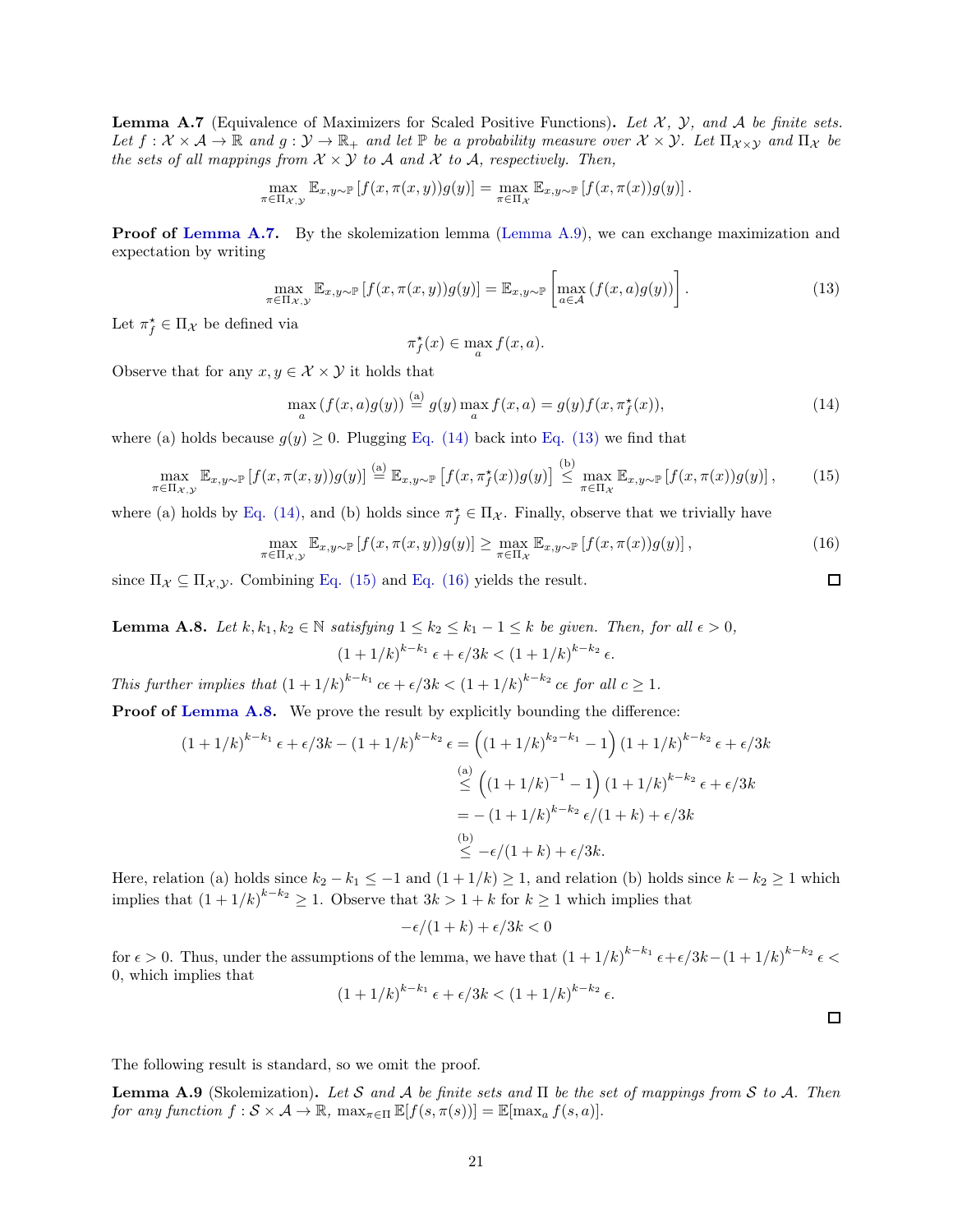#### <span id="page-21-2"></span>A.4  $\mathscr{I}_{\leq k}(\mathcal{I})$  is a  $\pi$ -System

We now prove that  $\mathscr{I}_{\leq k}(\mathcal{I})$  is a  $\pi$ -system (that is, a set system that is closed under intersection). Importantly, this implies that if  $\mathcal{I}_{\star} \in \mathscr{I}_{\leq k}(\mathcal{I})$ , then for any  $\mathcal{I} \in \mathscr{I}_{\leq k}(\mathcal{I}), \mathcal{I}_{\star} \cap \mathcal{I} := \mathcal{I}_{en} \in \mathscr{I}_{\leq k}(\mathcal{I})$ . This fact is repeatedly being in the design and analysis of OSSR in [Section 3.3.](#page-9-1)

<span id="page-21-3"></span>**Lemma A.10** ( $\mathscr{I}_{\leq k}(\mathcal{I})$  is a  $\pi$  system). For any  $\mathcal{I} \in \mathscr{I}_{\leq k}$ ,  $\mathscr{I}_{\leq k}(\mathcal{I})$  is a  $\pi$ -system:

- 1.  $\mathscr{I}_{\leq k}(\mathcal{I})$  is non-empty.
- 2. For any  $\mathcal{I}_1, \mathcal{I}_2 \in \mathscr{I}_{\leq k}(\mathcal{I})$ , we have  $\mathcal{I}_1 \cap \mathcal{I}_2 \in \mathscr{I}_{\leq k}(\mathcal{I})$ .

**Proof of [Lemma A.10.](#page-21-3)** Since  $\mathcal{I} \in \mathscr{I}_{\leq k}$ , we have  $|\mathcal{I}| \leq k$ . Furthermore, it trivially holds that  $\mathcal{I} \subseteq \mathcal{I}$ . Thus,  $\mathcal{I} \in \mathscr{I}_{\leq k}(\mathcal{I})$ , which implies that  $\mathscr{I}_{\leq k}(\mathcal{I})$  is non-empty.

We now prove the second claim. By definition, every  $\mathcal{J} \in \mathscr{I}_{\leq k}(\mathcal{I})$  has  $\mathcal{I} \subseteq \mathcal{J}$ . Thus, for any  $\mathcal{I}_1, \mathcal{I}_2 \in \mathscr{I}_{\leq k}(\mathcal{I})$ ,

$$
\mathcal{I} \subseteq \mathcal{I}_1 \cap \mathcal{I}_2. \tag{17}
$$

<span id="page-21-5"></span><span id="page-21-4"></span> $\Box$ 

Furthermore, since, both  $|\mathcal{I}_1| \leq k$  and  $|\mathcal{I}_2| \leq k$ , we have

$$
|\mathcal{I}_1 \cap \mathcal{I}_2| \le \min\{|\mathcal{I}_1|, |\mathcal{I}_2|\} \le k. \tag{18}
$$

<span id="page-21-0"></span>Combining [Eq. \(17\)](#page-21-4) and [Eq. \(18\)](#page-21-5) implies that  $\mathcal{I}_1 \cap \mathcal{I}_2 \in \mathscr{I}_{\leq k}(\mathcal{I})$ .

## <span id="page-21-1"></span>B Structural Results for ExoMDPs

#### B.1 Bellman Rank for the ExoMDP Setting

In this section we show that in general, the ExoMDP setting does not admit low Bellman rank [\(Jiang et al.,](#page-12-2) [2017\)](#page-12-2), which is a standard structural complexity measure that enables tractable reinforcement learning in large state spaces. We expect that similar arguments apply for the related complexity measures [\(Jin et al.,](#page-13-4) [2021;](#page-13-4) [Du et al.](#page-12-3), [2021](#page-12-3)) and other variations. We note that [Efroni et al.](#page-12-7) [\(2021b\)](#page-12-7) showed that the more general Exogenous Block MDP model does not admit low Bellman rank. Here, we show that the same conclusion holds for the specialized ExoMDP model.

Recall that Bellman rank is a complexity measure that depends on the underlying MDP and on a class of action-value functions  $\mathcal F$  used to approximate  $Q^*$ . For a policy  $\pi$ , denote the average Bellman error of function  $f \in \mathcal{F}$  by

$$
\mathcal{E}_h(\pi, f) := \mathbb{E}_{s_h \sim \pi, a_h \sim \pi_f} \left[ f(s_h, a_h) - r_h - f(s_{h+1}, \pi_f(s_{h+1}) \right].
$$

With  $\Pi_{\mathcal{F}} := {\pi_f : f \in \mathcal{F}}$  we define  $\mathcal{E}_h(\Pi_{\mathcal{F}}, \mathcal{F}) = {\mathcal{E}_h(\pi, f)}_{\pi \in \Pi_{\mathcal{F}}, f \in \mathcal{F}}$  as the matrix of Bellman residuals indexed by policies and value functions. The Bellman rank is defined as  $\max_h \text{rank}(\mathcal{E}_h(\Pi_{\mathcal{F}}, \mathcal{F}))$ .

**Proposition B.1.** For every  $d = 2^i$  for  $i \in \mathbb{N}$ , there exists (i) an ExoMDP with  $S = 3$ ,  $A = 2$ ,  $H = 2$ , d exogenous factors and 1 endogenous factor, and (ii) a function class  $\mathcal F$  containing of d functions, one of which is  $Q^*$  and the rest of which induce policies that are  $1/8$  sub-optimal, such that such that the Bellman rank is at least  $d-1$ .

**Proof.** We construct a ExoMDP with  $H = 2$ ,  $\mathcal{A} = \{1, 2\}$  (so that  $A = 2$ ), a single endogenous factor with values in  $\{1, 2, 3\}$ , and d binary exogenous factors with values in  $\{0, 1\}$ .

Let  $e_i \in \mathbb{R}^d$  denote the i<sup>th</sup> standard basis element. We take the first factor to be endogenous, and construct the initial distribution, transition dynamics, and rewards as follows:

- $d_1 = \text{Unif}(\{(1, e_i)\}_{i \in [d]})$ .
- $T((2, e_i) | (1, e_i), 1) = 1$ , and  $T((3, e_i) | (1, e_i), 2) = 1$ .
- $R((2, e_i), \cdot) = 1/2$ , and  $R((3, e_i), \cdot) = 3/4$ .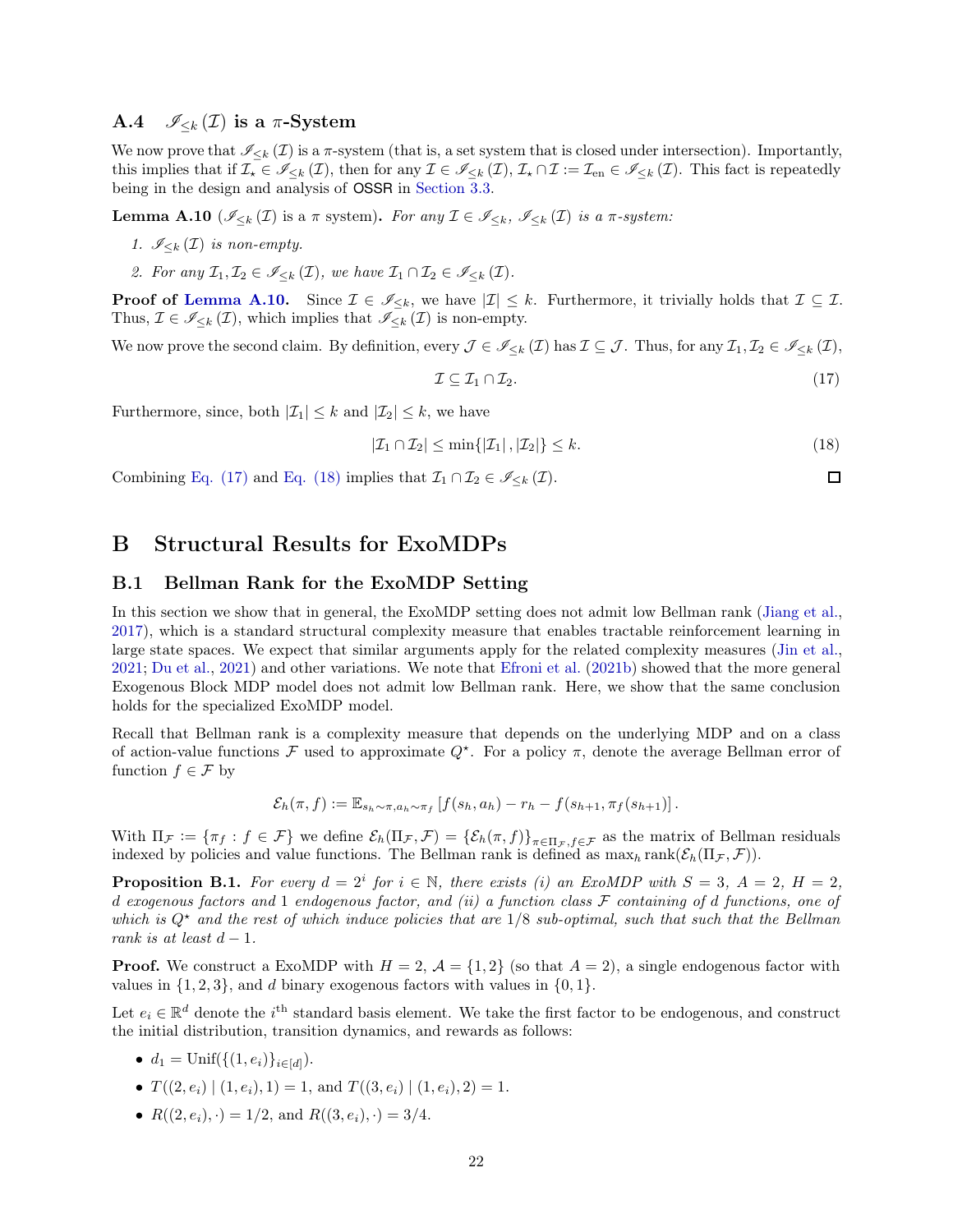There is only a single, terminal action at states  $(2, e_i), (3, e_i)$ , which we suppress from the notation. It is straightforward to verify that this is an ExoMDP. Note that the optimal policy takes action 2 at the initial state, and we have  $V^* = 3/4$ .

We first construct the class F. Since d is a power of 2, there exist subsets  $A_1, \ldots, A_{d-1} \subset [d]$  such that:<sup>3</sup>

$$
\forall j \in [d-1]: |A_j| = d/2, \qquad \forall j \neq k \in [d-1]: |A_j \cap A_k| = d/4.
$$

We define  $\mathcal{F} = \{f_0, f_1, \ldots, f_{d-1}\}\$ , with  $f_0 = Q^*$  and each  $f_j$  associated with subset  $A_j$  as follows:

$$
f_j((1, e_i), 2) = 3/4, \qquad f_j((3, e_i), \cdot) = 3/4
$$
  

$$
f_j((1, e_i), 1) = \mathbf{1}\{i \in A_j\}, \qquad f_j((2, e_i), \cdot) = \mathbf{1}\{i \in A_j\}
$$

Observe that since there is no reward, each function has zero Bellman error at the first timestep (that is,  $\mathcal{E}_1(\pi_{f_i}, f_j) = 0 \ \forall i, j \in \{0, \ldots, d-1\}$ . On the other hand for  $j, k \in [d-1]$  we have

$$
\mathcal{E}_2(\pi_{f_j}, f_k) = \frac{1}{d} \sum_{i=1}^d \mathbf{1} \{ i \in A_j \} (f_k((2, e_i), \cdot) - 1/2) + \mathbf{1} \{ i \notin A_j \} (f_k((3, e_i), \cdot) - 3/4)
$$
  

$$
= \frac{1}{d} \sum_{i=1}^d \mathbf{1} \{ i \in A_j \} (f_k((2, e_i), \cdot) - 1/2)
$$
  

$$
= \frac{1}{d} \sum_{i=1}^d \mathbf{1} \{ i \in A_j \cap A_k \} (1 - 1/2) + \mathbf{1} \{ i \in A_j \cap \bar{A}_k \} (0 - 1/2)
$$
  

$$
= \frac{1}{2} \mathbf{1} \{ j = k \},
$$

where we have used that  $|A_j \cap A_k| = |A_j \cap \overline{A}_k| = d/4$  when  $j \neq k$ . This shows that we can embed a  $(d-1) \times (d-1)$  identity matrix in  $\mathcal{E}_2(\Pi_{\mathcal{F}}, \mathcal{F})$ , so we have rank $(\mathcal{E}_2(\Pi_{\mathcal{F}}, \mathcal{F})) \geq d-1$ .

#### <span id="page-22-0"></span>B.2 Structural Results for State Occupancies

In this section we provide structural results concerning the state occupancy measures in the ExoMDP model. These results refine certain results derived for the more general EX-BMDP model in [Efroni et al.](#page-12-7) [\(2021b\)](#page-12-7).

For the first result, we adopt the shorthand

$$
d_h^{\pi}\left(s[\mathcal{I}]\right) := d_h\left(s[\mathcal{I}]\,;\ \pi\right) := \mathbb{P}_{\pi}\left(s_h[\mathcal{I}] = s[\mathcal{I}]\right).
$$

<span id="page-22-1"></span>**Lemma B.1** (Decoupling of state occupancy measures). Fix t,  $h \in [H]$  such that  $t \leq h$ . Let  $\pi \in \Pi_{\text{NS}}[\mathcal{I}_\star]$  be an endogenous policy and let  $\mathcal I$  be any factor set. Then for any  $s'[\mathcal I] \in \mathcal S[\mathcal I]$  and  $s \in \mathcal S, a \in \mathcal A$  the following claims hold.

- 1.  $d_h^{\pi}(s'[L] | s_t = s, a_t = a) = d_h^{\pi}(s'[L_{en}] | s_t[L_{\star}] = s[L_{\star}], a_t = a) \cdot d_h(s'[L_{ex}] | s_t[L_{\star}^c] = s[L_{\star}^c]).$
- 2.  $d_h^{\pi}(s'[L] | s_t = s) = d_h^{\pi}(s'[L_{en}] | s_t[L_{\star}] = s[L_{\star}]) \cdot d_h(s'[L_{ex}] | s_t[L_{\star}^c] = s[L_{\star}^c]).$
- 3. For any endogenous mixture policy  $\mu \in \Pi_{\text{mix}}[\mathcal{I}_{\star}]$  and factor set  $\mathcal{I}_{\star}$ ,

$$
d_h^{\mu}(s[\mathcal{I}])=d_h^{\mu}(s[\mathcal{I}_{\text{en}}])\cdot d_h(s[\mathcal{I}_{\text{ex}}]).
$$

Hence, the random variables  $(s_h[\mathcal{I}_{en}], s_h[\mathcal{I}_{ex}])$  are independent under  $\mu$ .

**Proof of [Lemma B.1.](#page-22-1)** The proof follows a simple backwards induction argument.

**Proof of Claims 1 and 2.** We prove the two claims by induction on  $t' = h - 1, ..., t$ .

<sup>&</sup>lt;sup>3</sup>This can be seen by associating the sets with rows of a Walsh matrix.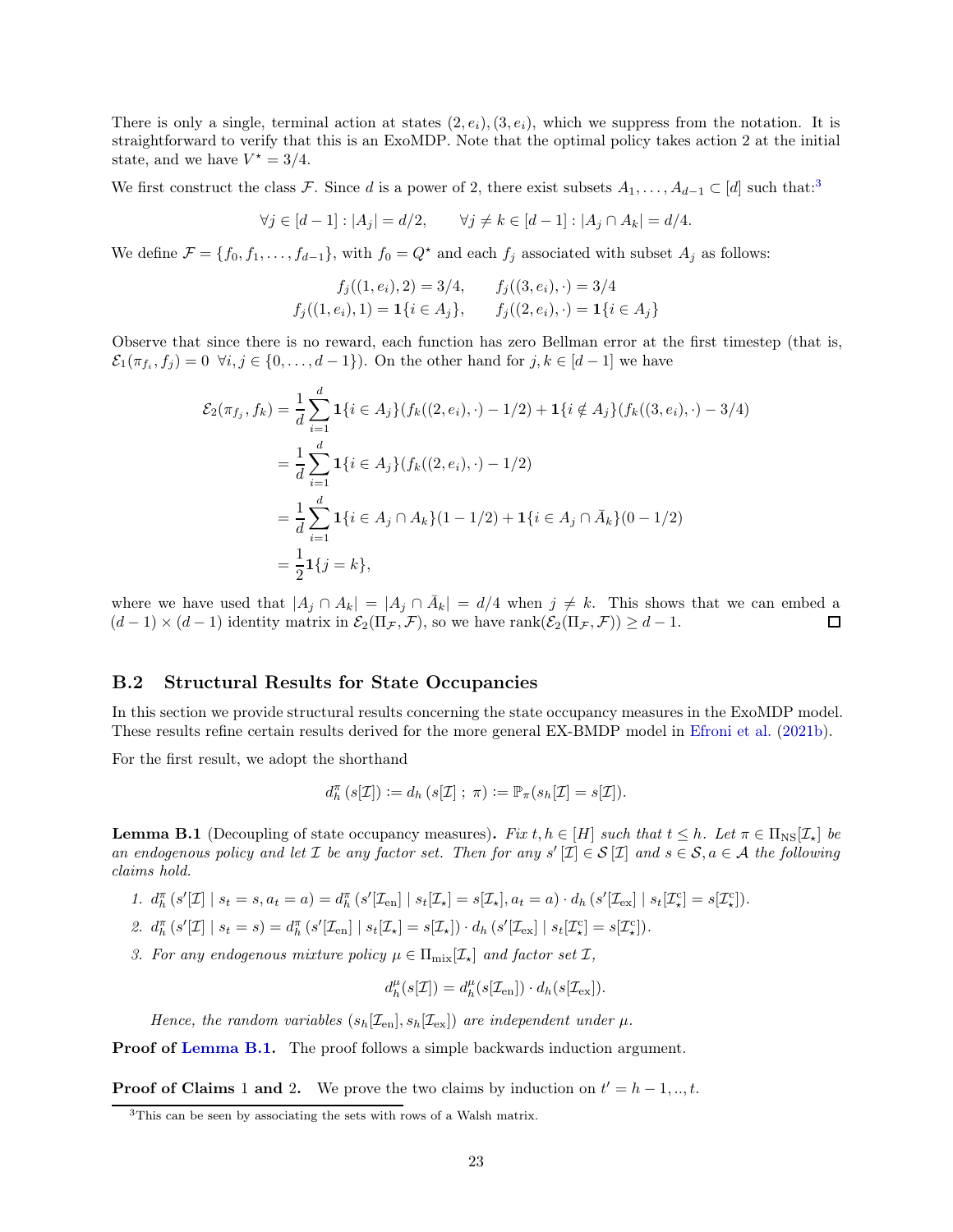Base case:  $t' = h - 1$ . The base case holds as an immediate consequence of the ExoMDP structure. In more detail, we have the following results.

1. Claim 1.

<span id="page-23-0"></span>
$$
d_h^{\pi}(s'[L] \mid s_{h-1} = s, a_{h-1} = a)
$$
  
\n
$$
= \sum_{s'[L^{c}] \in S[\mathcal{I}^{c}]}\n\begin{aligned}\nT(s'[L] \mid s, a) \\
\qquad &= \sum_{s'[L_{\star} \setminus \mathcal{I}_{en}] \in S[\mathcal{I}_{\star} \setminus \mathcal{I}_{en}]} \sum_{s'[L^{c}_{\star} \setminus \mathcal{I}_{ex}] \in S[\mathcal{I}_{\star} \setminus \mathcal{I}_{ex}]} \n\end{aligned}\n\begin{aligned}\nT(s'[L_{\star}] \mid s[L_{\star}], a) T(s'[L^{c}_{\star}] \mid s[L^{c}_{\star}]) \\
\qquad &= \sum_{s[\mathcal{I}_{\star} \setminus \mathcal{I}_{en}] \in S[\mathcal{I}_{\star} \setminus \mathcal{I}_{en}]} T(s'[L_{\star}] \mid s[L_{\star}], a) \sum_{s[\mathcal{I}_{\star}^{c} \setminus \mathcal{I}_{ex}] \in S[\mathcal{I}_{\star}^{c} \setminus \mathcal{I}_{ex}]} T(s'[L^{c}_{\star}] \mid s[L^{c}_{\star}]) \\
&= d_h^{\pi}(s'[L_{en}] \mid s_{h-1}[\mathcal{I}_{\star}] = s[\mathcal{I}_{\star}], a_{h-1} = a) d_h(s'[L_{ex}] \mid s_{h-1}[\mathcal{I}_{\star}^{c}] = s[\mathcal{I}_{\star}^{c}]).\n\end{aligned} \tag{19}
$$

#### 2. Claim 2.

$$
d_h^{\pi} (s'[L] | s_{h-1} = s)
$$
  
\n
$$
\stackrel{(a)}{=} \sum_{a \in A} d_h^{\pi} (s'[L] | s_{h-1} = s, a_{h-1} = a) \pi_{h-1}(a | s[L_{\star}])
$$
  
\n
$$
\stackrel{(b)}{=} \sum_{a \in A} d_h^{\pi} (s'[L_{en}] | s_{h-1}[L_{\star}] = s[L_{\star}], a_{h-1} = a) d_h (s'[L_{ex}] | s_{h-1}[L_{\star}^c] = s[L_{\star}^c]) \pi_{h-1}(a | s[L_{\star}])
$$
  
\n
$$
= d_h (s'[L_{ex}] | s_{h-1}[L_{\star}^c] = s[L_{\star}^c]) \sum_{a \in A} d_h^{\pi} (s'[L_{en}] | s_{h-1}[L_{\star}] = s[L_{\star}], a_{h-1} = a) \pi_{h-1}(a | s[L_{\star}])
$$
  
\n
$$
\stackrel{(c)}{=} d_h (s'[L_{ex}] | s_{h-1}[L_{\star}^c] = s[L_{\star}^c]) d_h^{\pi} (s'[L_{en}] | s_{h-1}[L_{\star}] = s[L_{\star}]).
$$

Here (a) holds by Bayes' rule and because  $\pi \in \Pi[\mathcal{I}_{\star}]$  is endogenous policy, (b) holds by [Eq. \(19\),](#page-23-0) and (c) holds by Bayes' rule and the law of total probability.

Induction step Fix  $t' < h - 1$  and assume the induction hypothesis holds for  $t' + 1$ .

1. Claim 1.

<span id="page-23-1"></span>
$$
d_h^{\pi} (s'[L] \mid s_{t'} = s, a_{t'} = a)
$$
  
\n
$$
= \sum_{\tilde{s} \in S} d_h^{\pi} (s'[L] \mid s_{t'+1} = \tilde{s}) \mathbb{P}(s_{t'+1} = \tilde{s} \mid s_{t'} = s, a_{t'} = a)
$$
  
\n
$$
\stackrel{(a)}{=} \sum_{\tilde{s} \in S} d_h^{\pi} (s'[L] \mid s_{t'+1} = \tilde{s}) T(\tilde{s}[L_{\star}] \mid s[L_{\star}], a) T(\tilde{s}[L_{\star}^c] \mid s[L_{\star}^c])
$$
  
\n
$$
\stackrel{(b)}{=} \sum_{\tilde{s}[L_{\star}] \in S[L_{\star}]} d_h^{\pi} (s'[L_{en}] \mid s_{t'+1}[L_{\star}] = \tilde{s}[L_{\star}]) T(\tilde{s}[L_{\star}] \mid s[L_{\star}], a)
$$
  
\n
$$
\times \sum_{\tilde{s}[L_{\star}^c] \in S[L_{\star}^c]} d_h (s'[L_{ex}] \mid s_{t'+1}[L_{\star}^c] = \tilde{s}[L_{\star}^c]) T(\tilde{s}[L_{\star}^c] \mid s[L_{\star}^c])
$$
  
\n
$$
= d_h^{\pi} (s'[L_{en}] \mid s_{t'}[L_{\star}] = s[L_{\star}], a_{t'} = a) d_h (s'[L_{ex}] \mid s_{t'}[L_{\star}^c] = s[L_{\star}^c]),
$$
\n(20)

where (a) holds by the ExoMDP model assumption [\(Section 2\)](#page-1-0), and (b) holds by the induction hypothesis.

2. Claim 2.

$$
d_h^{\pi} (s'[L] | s_{t'} = s)
$$
  
\n
$$
\stackrel{\text{(a)}}{=} \sum_{a \in A} d_h^{\pi} (s'[L] | s_{t'} = s, a_{t'} = a) \pi_{t'} (a | s [L_{\star}])
$$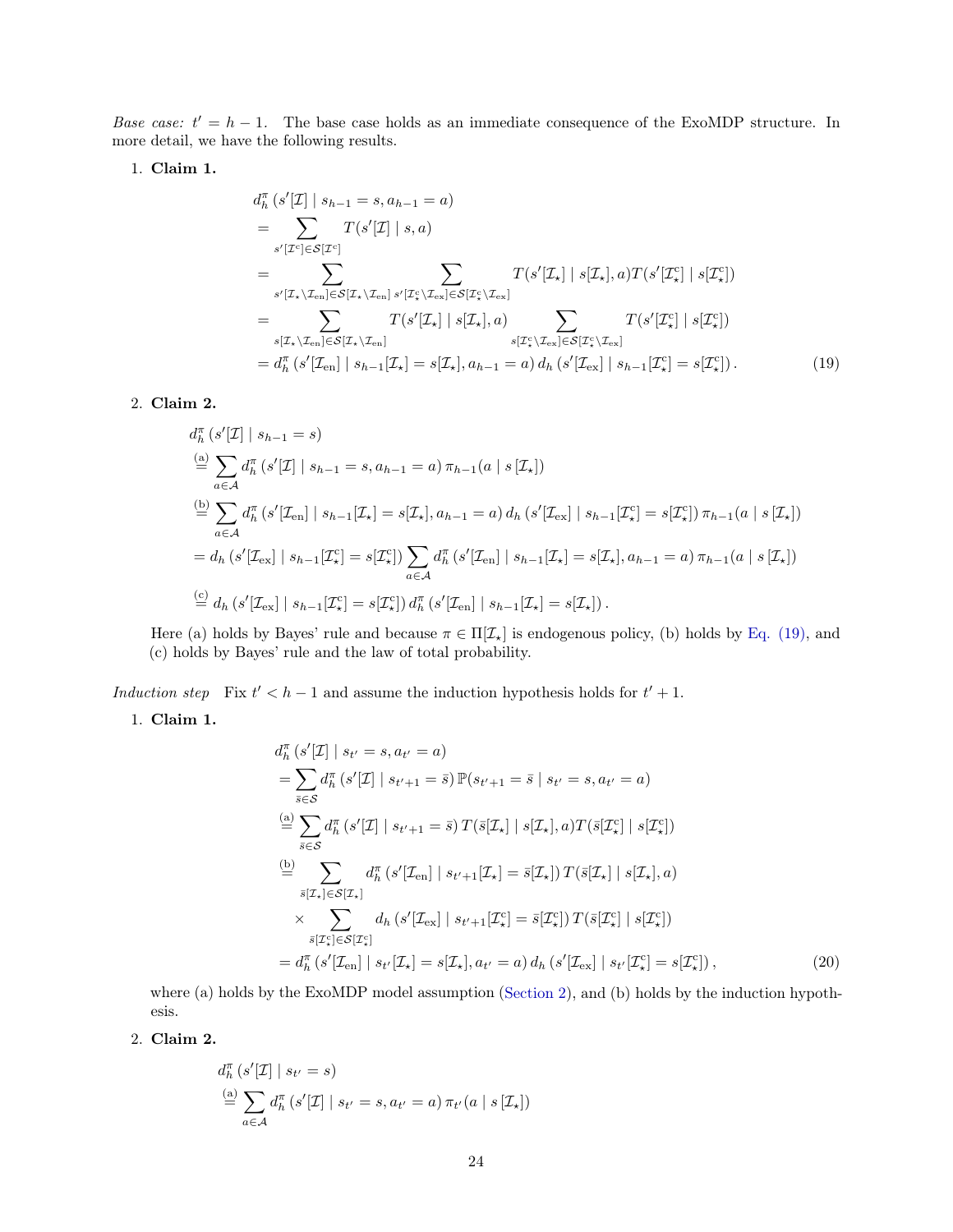$$
\stackrel{\text{(b)}}{=} \sum_{a \in \mathcal{A}} d_h^{\pi} \left( s'[ \mathcal{I}_{en}] \mid s_{t'}[\mathcal{I}_{\star}] = s[\mathcal{I}_{\star}], a_{t'} = a \right) d_h \left( s'[\mathcal{I}_{ex}] \mid s_{t'}[\mathcal{I}_{\star}^c] = s[\mathcal{I}_{\star}^c] \right) \pi_{t'}(a \mid s[\mathcal{I}_{\star}])
$$
\n
$$
= d_h \left( s'[\mathcal{I}_{ex}] \mid s_{t'}[\mathcal{I}_{\star}^c] = s[\mathcal{I}_{\star}^c] \right) \sum_{a \in \mathcal{A}} d_h^{\pi} \left( s'[\mathcal{I}_{en}] \mid s_{t'}[\mathcal{I}_{\star}] = s[\mathcal{I}_{\star}], a_{t'} = a \right) \pi_{t'}(a \mid s[\mathcal{I}_{\star}])
$$
\n
$$
\stackrel{\text{(c)}}{=} d_h \left( s'[\mathcal{I}_{ex}] \mid s_{t'}[\mathcal{I}_{\star}^c] = s[\mathcal{I}_{\star}^c] \right) d_h^{\pi} \left( s'[\mathcal{I}_{en}] \mid s_{t'}[\mathcal{I}_{\star}] = s[\mathcal{I}_{\star}]\right).
$$

Here (a) holds by Bayes' rule and because  $\pi \in \Pi[\mathcal{I}_\star]$  is endogenous policy, (b) holds by [Eq. \(20\),](#page-23-1) and (c) holds by Bayes' rule and law of total probability.

This proves the induction step and both claims.

**Proof of Claim 3.** We first prove the claim holds for  $\pi \in \Pi_{\text{NS}}[\mathcal{I}_\star]$ . That is, for any  $\pi \in \Pi_{\text{NS}}[\mathcal{I}_\star]$ , factor set  $\mathcal I$  and  $s[\mathcal I]$ , we have

<span id="page-24-1"></span>
$$
d_h^{\pi}(s[\mathcal{I}]) = d_h^{\pi}(s[\mathcal{I}_{en}]) \cdot d_h(s[\mathcal{I}_{ex}]).
$$
\n(21)

This yields the result, since for  $\mu \in \Pi_{\text{mix}}[\mathcal{I}_{\star}]$ , [Eq. \(21\)](#page-24-1) implies that

$$
d_h^{\mu}(s[\mathcal{I}]) = \mathbb{E}_{\pi \sim \mu}[d_h^{\pi}(s[\mathcal{I}])] \n= \mathbb{E}_{\pi \sim \mu}[d_h^{\pi}(s[\mathcal{I}_{en}]) \cdot d_h(s'[\mathcal{I}_{ex}])] \n= \mathbb{E}_{\pi \sim \mu}[d_h^{\mu}(s[\mathcal{I}_{en}])] d_h(s[\mathcal{I}_{ex}]) = d_h^{\mu}(s[\mathcal{I}_{en}]) \cdot d_h(s[\mathcal{I}_{ex}]).
$$

We now prove [Eq. \(21\).](#page-24-1) Fix  $\pi \in \Pi_{\text{NS}}[\mathcal{I}_{\star}]$ , and observe that

$$
d_h^{\pi}(s) \stackrel{\text{(a)}}{=} \mathbb{E}_{s_1 \sim d_1} \left[ d_h^{\pi}(s \mid s_1) \right]
$$
\n
$$
\stackrel{\text{(b)}}{=} \mathbb{E}_{s_1 \sim d_1} \left[ d_h^{\pi}(s[\mathcal{I}_\star] \mid s_1[\mathcal{I}_\star] = s[\mathcal{I}_\star]) d_h^{\pi}(s[\mathcal{I}_\star] \mid s_1[\mathcal{I}_\star] = s[\mathcal{I}_\star]) \right]
$$
\n
$$
\stackrel{\text{(c)}}{=} \mathbb{E}_{s_1[\mathcal{I}_\star] \sim d_h} \left[ d_h^{\pi}(s[\mathcal{I}_\star] \mid s_1[\mathcal{I}_\star] = s[\mathcal{I}_\star]) \right] \mathbb{E}_{s_1[\mathcal{I}_\star] \sim d_h} \left[ d_h^{\pi}(s[\mathcal{I}_\star] \mid s_1[\mathcal{I}_\star] = s[\mathcal{I}_\star]) \right]
$$
\n
$$
= d_h^{\pi}(s[\mathcal{I}_\star]) d_h(s[\mathcal{I}_\star]). \tag{22}
$$

Relation (a) holds by the tower property, and relation (b) holds by the second claim of the lemma, because  $\pi$  is an endogenous policy. Relation (c) holds because  $s_1[\mathcal{I}_\star]$  and  $s_1[\mathcal{I}_\star]$  are independent (by the ExoMDP model assumption, we have  $d_1(s) = d_1(s[\mathcal{I}_{\star}])d_1(s[\mathcal{I}_{\star}^c])$ .

The relation in [Eq. \(22\)](#page-24-2) now implies the result:

$$
d_h^{\pi}(s[\mathcal{I}]) \stackrel{\text{(a)}}{=} \sum_{s[\mathcal{I}_{\star} \setminus \mathcal{I}_{en}] \in \mathcal{S}[\mathcal{I}_{\star} \setminus \mathcal{I}_{en}]} \sum_{s[\mathcal{I}_{\star} \setminus \mathcal{I}_{en}]} d_h^{\pi}(s)
$$
\n
$$
\stackrel{\text{(b)}}{=} \sum_{s[\mathcal{I}_{\star} \setminus \mathcal{I}_{en}] \in \mathcal{S}[\mathcal{I}_{\star} \setminus \mathcal{I}_{en}]} \sum_{s[\mathcal{I}_{\star} \setminus \mathcal{I}_{en}]} d_h^{\pi}(s[\mathcal{I}_{\star}]) d_h(s[\mathcal{I}_{\star}^c])
$$
\n
$$
= \sum_{s[\mathcal{I}_{\star} \setminus \mathcal{I}_{en}] \in \mathcal{S}[\mathcal{I}_{\star} \setminus \mathcal{I}_{en}]} d_h^{\pi}(s[\mathcal{I}_{\star}]) \sum_{s[\mathcal{I}_{\star} \setminus \mathcal{I}_{en}]} d_h(s[\mathcal{I}_{\star}])
$$
\n
$$
= d_h^{\pi}(s'[\mathcal{I}_{en}]) d_h(s'[\mathcal{I}_{ex}]),
$$

<span id="page-24-0"></span>where (a) holds by the law of total probability and (b) holds by [Eq. \(22\).](#page-24-2)

**Lemma B.2** (Restriction lemma). Fix  $h, t \in [H]$  where  $t \leq h - 1$ . Let  $\mu \in \Pi_{mix}[L_{\star}]$  and  $\rho \in \Pi_{NS}[L_{\star}]$  be endogenous policies. Let  $\mathcal J$  and  $\mathcal I$  be two factor sets. Then, for all  $s[\mathcal I] \in \mathcal S[\mathcal I]$  it holds that

$$
\max_{\pi \in \Pi[\mathcal{J}]} d_h(s[\mathcal{I}]; \mu \circ_t \pi \circ_{t+1} \rho) = \max_{\pi \in \Pi[\mathcal{J}_{en}]} d_h(s[\mathcal{I}]; \mu \circ_t \pi \circ_{t+1} \rho).
$$

<span id="page-24-2"></span> $\Box$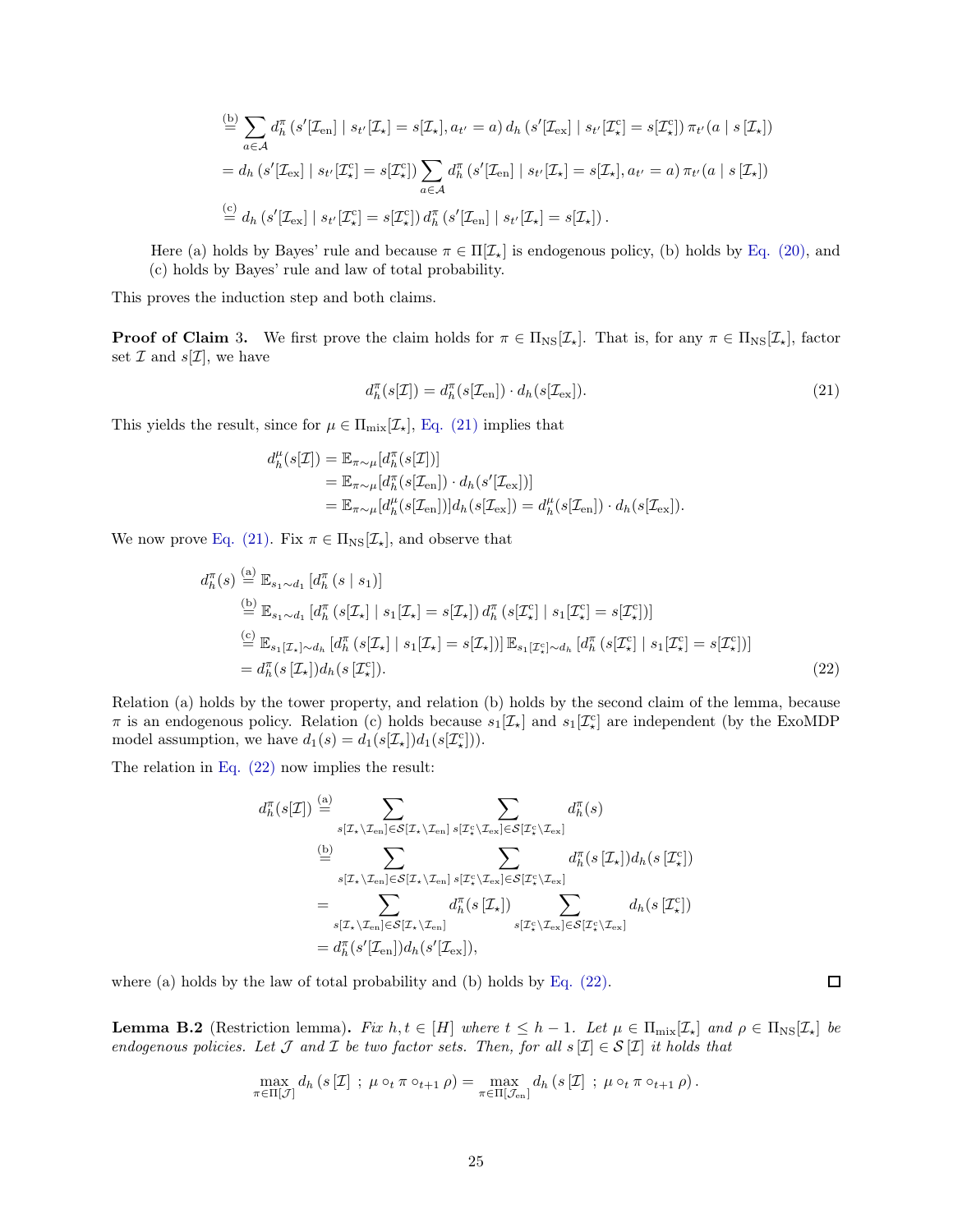Let us briefly sketch the proof. To begin, we marginalize over the factor set  $\mathcal{J}^c := [d] \setminus \mathcal{J}$  at layer t. We then show that if  $\mu$  and  $\rho$  are endogenous policies, then for all  $\pi \in \Pi$  and  $s[\mathcal{I}] \in \mathcal{S}[\mathcal{I}],$ 

$$
d_h\left(s\left[\mathcal{I}\right];\ \mu\circ_t\pi\circ_{t+1}\rho\right)=\mathbb{E}_{s_t\sim d_t\left(s\left[\mathcal{J}\right];\ \pi\right)}\left[f\left(s_t\left[\mathcal{J}_{\text{en}}\right],\pi\left(s_t\left[\mathcal{J}\right]\right)\right)\bar{g}\left(s_t\left[\mathcal{J}_{\text{ex}}\right]\right)\right]
$$
(23)

where both f and  $\bar{g}$  are maps to  $\mathbb{R}_+$ . We observe that the policy

<span id="page-25-4"></span><span id="page-25-0"></span>
$$
\pi_f(s\left[\mathcal{J}_{en}\right]) \in \operatorname*{argmax}_{a} f(s\left[\mathcal{J}_{en}\right], \pi\left(s\left[\mathcal{J}\right]\right))
$$

also maximizes [Eq. \(23\).](#page-25-0) The result follows by observing that  $\pi_f \in \Pi[\mathcal{J}_{en}].$ 

**Proof of [Lemma B.2.](#page-24-0)** Fix  $s[\mathcal{I}] \in \mathcal{S}[\mathcal{I}]$ . The following relations hold.

$$
d_h\left(s\left[\mathcal{I}\right] \; ; \; \mu \circ_t \pi \circ_{t+1} \rho\right)
$$
\n
$$
\stackrel{\text{(a)}}{=} \mathbb{E}_{s[\mathcal{J}]\sim d_t(\cdot;\;\mu)}\left[\mathbb{E}_{s[\mathcal{J}^c]\sim d_t(\cdot|s_t[\mathcal{J}]=s[\mathcal{J}];\;\mu)}\left[d_h\left(s\left[\mathcal{I}\right] \; | \; s_t = s \; ; \; \mu \circ_t \pi \circ_{t+1} \rho\right)\right]\right]
$$
\n
$$
\stackrel{\text{(b)}}{=} \mathbb{E}_{s[\mathcal{J}]\sim d_t(\cdot;\;\mu)}\left[\mathbb{E}_{s[\mathcal{J}^c]\sim d_t(\cdot|s_t[\mathcal{J}]=s[\mathcal{J}];\;\mu)}\left[d_h\left(s\left[\mathcal{I}\right] \; | \; s_t = s \; ; \; \mu \circ_t \pi \circ_{t+1} \rho\right)\right]\right],\tag{24}
$$

where (a) holds by the tower property, and (b) holds by the Markov assumption of the dynamics: conditioning on the full state  $s$  at timestep  $t$ , the future is independent of the history.

<span id="page-25-1"></span>
$$
(\star) := d_h (s[\mathcal{I}] | s_t = s ; \mu \circ_t \pi \circ_{t+1} \rho), \n(\star \star) := \mathbb{E}_{s[\mathcal{J}^c] \sim d_t(\cdot | s_t[\mathcal{J}] = s[\mathcal{J}] ; \mu)} [d_h (s[\mathcal{I}] | s_t = s ; \mu \circ_t \pi \circ_{t+1} \rho)].
$$

Analysis of term ( $\star$ ). Let  $\pi \in \Pi[\mathcal{J}]$ . Fix  $s \in \mathcal{S}$  at the t<sup>th</sup> timestep, and observe that  $a = \pi(s[\mathcal{J}])$  is also fixed, since the policy  $\pi$  is a deterministic function of  $s[\mathcal{J}]$ .

$$
d_h\left(s\left[\mathcal{I}\right] \mid s_t = s \; ; \; \mu \circ_t \pi \circ_{t+1} \rho\right)
$$
\n
$$
\stackrel{\text{(a)}}{=} d_h\left(s\left[\mathcal{I}\right] \mid s_t = s, a_t = \pi\left(s\left[\mathcal{J}\right]\right) \; ; \; \rho\right)
$$
\n
$$
\stackrel{\text{(b)}}{=} \underbrace{d_h\left(s\left[\mathcal{I}_{en}\right] \mid s_t\left[\mathcal{I}_\star\right] = s\left[\mathcal{I}_\star\right], a_t = \pi\left(s\left[\mathcal{J}\right]\right) \; ; \; \rho\right)}_{=:\bar{f}(s_t\left[\mathcal{I}_\star\right], \pi\left(s\left[\mathcal{J}\right]\right))} \cdot \underbrace{d_h\left(s\left[\mathcal{I}_{ex}\right] \mid s_t\left[\mathcal{I}_\star\right] = s\left[\mathcal{I}_\star\right]\right)}_{=:\bar{g}(s_t\left[\mathcal{I}_\star\right])}.\tag{25}
$$

Relation (a) holds by the Markov property for the MDP, and relation (b) holds by the first statement of [Lemma B.1,](#page-22-1) which shows the the endogenous and exogenous state factors are decoupled; note that the assumptions of [Lemma B.1](#page-22-1) hold because  $\rho$  is endogenous policy and  $a = \pi (s[\mathcal{J}])$  is fixed. In addition, both  $\bar{f}(\cdot)$  and  $\bar{g}(\cdot)$  are mappings to  $\mathbb{R}_+$ .

Analysis of term  $(\star\star)$ . We consider term  $(\star\star)$  and analyze it by marginalizing over the state factors not contained in  $s[\mathcal{J}]$ . Observe that  $d_t(s[\mathcal{J}^c] | s_t[\mathcal{J}] = s[\mathcal{J}] ; \mu)$  also factorizes between the endogenous and exogenous factors due to decoupling lemma [\(Lemma B.1,](#page-22-1) Claim 3):

<span id="page-25-3"></span><span id="page-25-2"></span>
$$
d_t \left( s[\mathcal{J}^c] \mid s_t[\mathcal{J}] = s[\mathcal{J}] ; \mu \right)
$$
  
=  $d_t \left( s[\mathcal{I}_\star \setminus \mathcal{J}_{en}] \mid s_t[\mathcal{J}_{en}] = s[\mathcal{J}_{en}] ; \mu \right) d_t \left( \mathcal{I}_\star^c \setminus \mathcal{J}_{ex} \mid s_t[\mathcal{J}_{ex}] = s[\mathcal{J}_{ex}] \right).$  (26)

Hence, we have

$$
\mathbb{E}_{s[\mathcal{J}^c] \sim d_t(\cdot | s_t[\mathcal{J}] = s[\mathcal{J}]; \mu)} [d_h(s[\mathcal{I}] | s_t = s; \mu \circ_t \pi \circ_{t+1} \rho)]
$$
\n
$$
\stackrel{(a)}{=} \mathbb{E}_{s[\mathcal{J}^c] \sim d_t(\cdot | s_t[\mathcal{J}] = s[\mathcal{J}]; \mu)} [\bar{f}(s[\mathcal{I}_\star], \pi(s[\mathcal{J}]))\bar{g}(s[\mathcal{I}_\star])]
$$
\n
$$
\stackrel{(b)}{=} \underbrace{\mathbb{E}_{s[\mathcal{I}_\star \setminus \mathcal{J}_{en}] \sim d_t(\cdot | s_t[\mathcal{J}_{en}] = s[\mathcal{J}_{en}]; \mu)} [\bar{f}(s[\mathcal{I}_\star], \pi(s[\mathcal{J}]))] \underbrace{\mathbb{E}_{s[\mathcal{I}_\star \setminus \mathcal{J}_{ex}] \sim d_t(\cdot | s_t[\mathcal{J}_{ex}] = s[\mathcal{J}_{ex}])} [\bar{g}(s[\mathcal{I}_\star^c])]}_{=:f(s[\mathcal{J}_{en}], \pi(s[\mathcal{J}]))} \underbrace{\mathbb{E}_{s[\mathcal{I}_\star \setminus \mathcal{J}_{ex}] \sim d_t(\cdot | s_t[\mathcal{J}_{ex}] = s[\mathcal{J}_{ex}])} [\bar{g}(s[\mathcal{I}_\star^c])]}_{=:g(s[\mathcal{J}_{ex}])},
$$
\n(27)

where (a) holds by the calculation of term  $(\star)$  in [Eq. \(25\),](#page-25-1) and (b) holds by the decoupling of the occupancy measure  $d_t(s[\mathcal{J}^c] | s_t[\mathcal{J}] = s[\mathcal{J}] ; \mu)$  in [Eq. \(26\).](#page-25-2)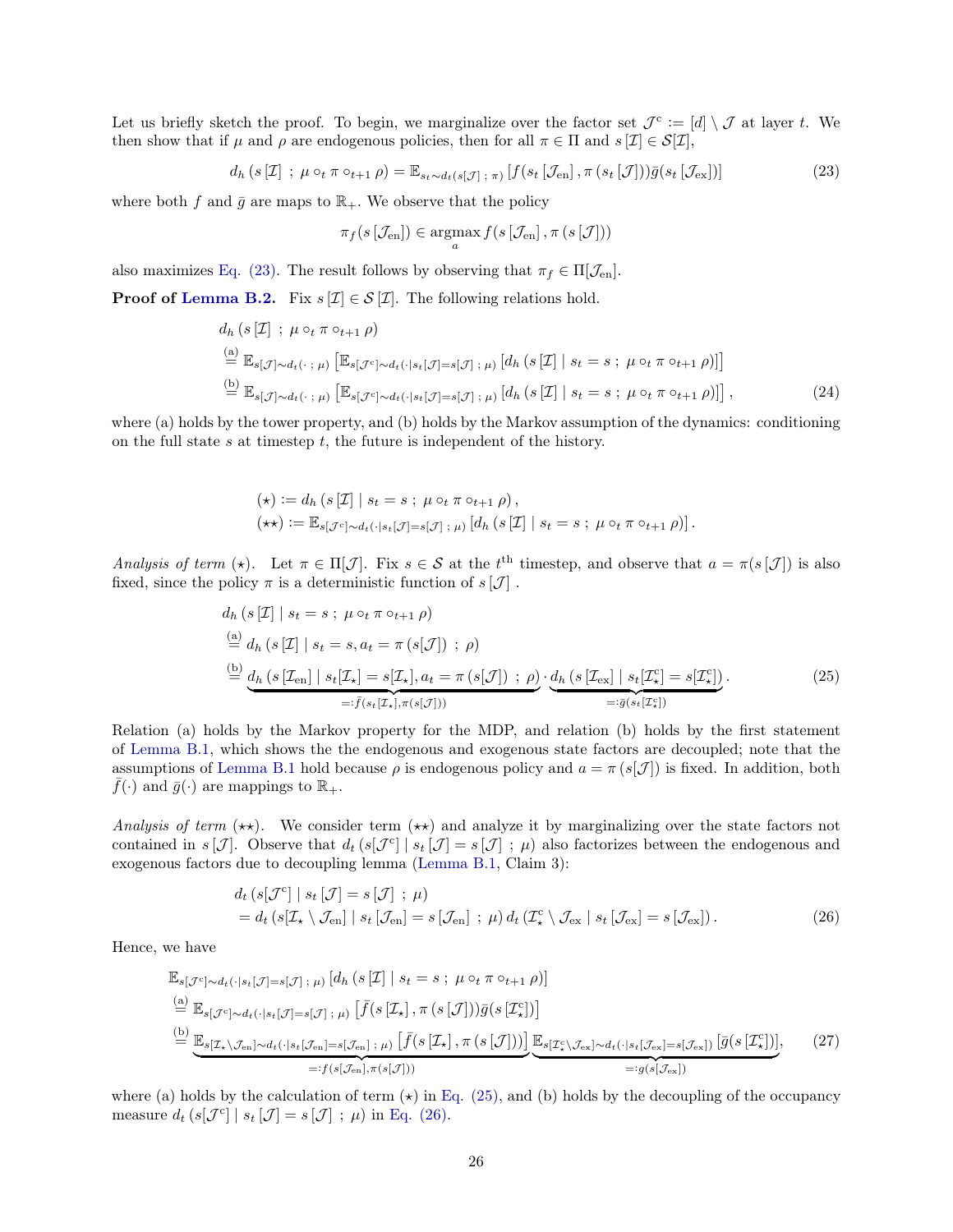Combining the results. Plugging the expression in Eq.  $(27)$  back into Eq.  $(24)$  yields

<span id="page-26-0"></span>
$$
d_h\left(s\left[\mathcal{I}\right];\ \mu\circ_t\pi\circ_{t+1}\rho\right)=\mathbb{E}_{s\left[\mathcal{J}\right]\sim d_t(\cdot\ ;\ \mu)}\left[f(s_t\left[\mathcal{J}_{en}\right],\pi\left(s_t\left[\mathcal{J}\right]\right)\right)g(s_t\left[\mathcal{J}_{ex}\right])\right].\tag{28}
$$

We conclude the proof by invoking [Lemma A.7,](#page-19-6) which gives

$$
\max_{\pi \in \Pi[\mathcal{J}]} d_h(s[\mathcal{I}] ; \mu \circ_t \pi \circ_{t+1} \rho) \stackrel{\text{(a)}}{=} \max_{\pi \in \Pi[\mathcal{J}]} \mathbb{E}_{s[\mathcal{J}] \sim d_t(\cdot \, ; \, \mu)} \left[ (f(s[\mathcal{J}_{en}], \pi(s[\mathcal{J}]))) g(s[\mathcal{J}_{ex}]) \right]
$$
\n
$$
\stackrel{\text{(b)}}{=} \max_{\pi \in \Pi[\mathcal{J}_{en}]} \mathbb{E}_{s[\mathcal{J}] \sim d_t(\cdot \, ; \, \mu)} \left[ (f(s[\mathcal{J}_{en}], \pi(s[\mathcal{J}_{en}])) g(s[\mathcal{J}_{ex}])) \right]
$$
\n
$$
\stackrel{\text{(c)}}{=} \max_{\pi \in \Pi[\mathcal{J}_{en}]} d_h(s[\mathcal{I}] ; \mu \circ_t \pi \circ_{t+1} \rho).
$$

Relations (a) and (c) hold by [Eq. \(28\).](#page-26-0) Relation (b) holds by invoking [Lemma A.7](#page-19-6) with  $\mathcal{X} = \mathcal{S}[\mathcal{J}_{en}], \mathcal{Y} =$ <br> $\mathcal{S}[\mathcal{J}_{ex}], \mathcal{X} \times \mathcal{Y} = \mathcal{S}[\mathcal{J}], f(x, a) = f(s[\mathcal{J}_{en}], a), q(y) = q(s[\mathcal{J}_{ex}]), \Pi_{\mathcal{X} \times \mathcal{Y}} = \Pi[\mathcal{J}]$  a  $\mathcal{S}[\mathcal{J}_{\mathrm{ex}}], \mathcal{X} \times \mathcal{Y} = \mathcal{S}[\mathcal{J}], f(x, a) = f(s[\mathcal{J}_{\mathrm{en}}], a), g(y) = g(s[\mathcal{J}_{\mathrm{ex}}]), \Pi_{\mathcal{X} \times \mathcal{Y}} = \Pi[\mathcal{J}] \text{ and } \Pi_{\mathcal{X}} = \Pi[\mathcal{J}_{\mathrm{en}}].$ 

<span id="page-26-1"></span>The result is proven as a consequence of the restriction lemma [\(Lemma B.2\)](#page-24-0).

**Lemma B.3** (Existence of endogenous policy cover). Fix  $h, t \in [H]$  with  $t \leq h-1$ . Let  $\mu \in \Pi_{\text{mix}}[\mathcal{I}_t]$  and  $\rho \in \Pi_{\text{NS}}[\mathcal{I}_\star]$  be endogenous policies. Let  $\mathcal I$  be a factor set and  $\mathcal I$  be a collection of factor sets with  $\mathcal I_\star \in \mathcal I$ . Then for all  $s[\mathcal{I}] \in \mathcal{S}[\mathcal{I}],$ 

$$
\max_{\pi \in \Pi[\mathscr{I}]} d_h(s[\mathcal{I}]; \ \mu \circ_t \pi \circ_{t+1} \rho) = \max_{\pi \in \Pi[\mathcal{I}_\star]} d_h(s[\mathcal{I}]; \ \mu \circ_t \pi \circ_{t+1} \rho).
$$

**Proof of [Lemma B.3.](#page-26-1)** For all  $\mathcal{J} = \mathcal{J}_{en} \cup \mathcal{J}_{ex} \in \mathcal{I}$  and  $s[\mathcal{I}] \in \mathcal{S}[\mathcal{I}]$ , we have

$$
\max_{\pi \in \Pi[\mathcal{J}]} d_h(s[\mathcal{I}]; \ \mu \circ_t \pi \circ_{t+1} \rho) \stackrel{\text{(a)}}{=} \max_{\pi \in \Pi[\mathcal{J}_{en}]} d_h(s[\mathcal{I}]; \ \mu \circ_t \pi \circ_{t+1} \rho)
$$
\n
$$
\stackrel{\text{(b)}}{\leq} \max_{\pi \in \Pi[\mathcal{I}_\star]} d_h(s[\mathcal{I}]; \ \mu \circ_t \pi \circ_{t+1} \rho), \tag{29}
$$

where (a) holds by [Lemma B.2,](#page-24-0) and (b) holds because  $\Pi[\mathcal{J}_{en}] \subseteq \Pi[\mathcal{I}_{\star}]$  (since  $\mathcal{J}_{en} \subseteq \mathcal{I}_{\star}$ ). Since [Eq. \(29\)](#page-26-2) holds for all  $\mathcal{J} \in \mathscr{I}$ , we conclude that

$$
\max_{\pi \in \Pi[\mathscr{I}]} d_h \left( s[\mathcal{I}] \; ; \; \mu \circ_t \pi \circ_{t+1} \rho \right) \leq \max_{\pi \in \Pi[\mathcal{I}_\star]} d_h \left( s[\mathcal{I}] \; ; \; \mu \circ_t \pi \circ_{t+1} \rho \right). \tag{30}
$$

On the other hand, since  $\Pi[\mathcal{I}_\star] \subseteq \Pi[\mathcal{I}]$  it trivially holds that

$$
\max_{\pi \in \Pi[\mathscr{I}]} d_h \left( s[\mathcal{I}] \; ; \; \mu \circ_t \pi \circ_{t+1} \rho \right) \ge \max_{\pi \in \Pi[\mathcal{I}_\star]} d_h \left( s[\mathcal{I}] \; ; \; \mu \circ_t \pi \circ_{t+1} \rho \right). \tag{31}
$$

Combining [Eq. \(30\)](#page-26-3) and [Eq. \(31\)](#page-26-4) yields the result.

Consider the problem of finding a policy  $\pi$  that maximizes

$$
d_h\left(s\left[\mathcal{I}\right]\;;\;\mu\circ_t\pi\circ_{t+1}\rho\right),\tag{32}
$$

where both  $\mu$  and  $\rho$  are endogenous policies. Our next result [\(Lemma B.4\)](#page-26-5) shows that if  $\hat{\pi}$  is an endogenous policy that is approximately optimal for reaching  $s[\mathcal{I}_{en}]$  in the sense that

$$
\max_{\pi \in \Pi[\mathscr{I}]} d_h \left( s \left[ \mathcal{I}_{en} \right] ; \mu \circ_t \pi \circ_{t+1} \rho \right) \leq d_h \left( s \left[ \mathcal{I}_{en} \right] ; \mu \circ_t \hat{\pi} \circ_{t+1} \rho \right) + \epsilon,
$$
\n(33)

<span id="page-26-5"></span>then it is also approximately optimal for [Eq. \(32\),](#page-26-6) in the sense that

$$
\max_{\pi \in \Pi[\mathscr{I}]} d_h(s[\mathcal{I}]; \mu \circ_t \pi \circ_{t+1} \rho) \leq d_h(s[\mathcal{I}]; \mu \circ_t \widehat{\pi} \circ_{t+1} \rho) + \epsilon.
$$

<span id="page-26-6"></span><span id="page-26-4"></span><span id="page-26-3"></span><span id="page-26-2"></span> $\Box$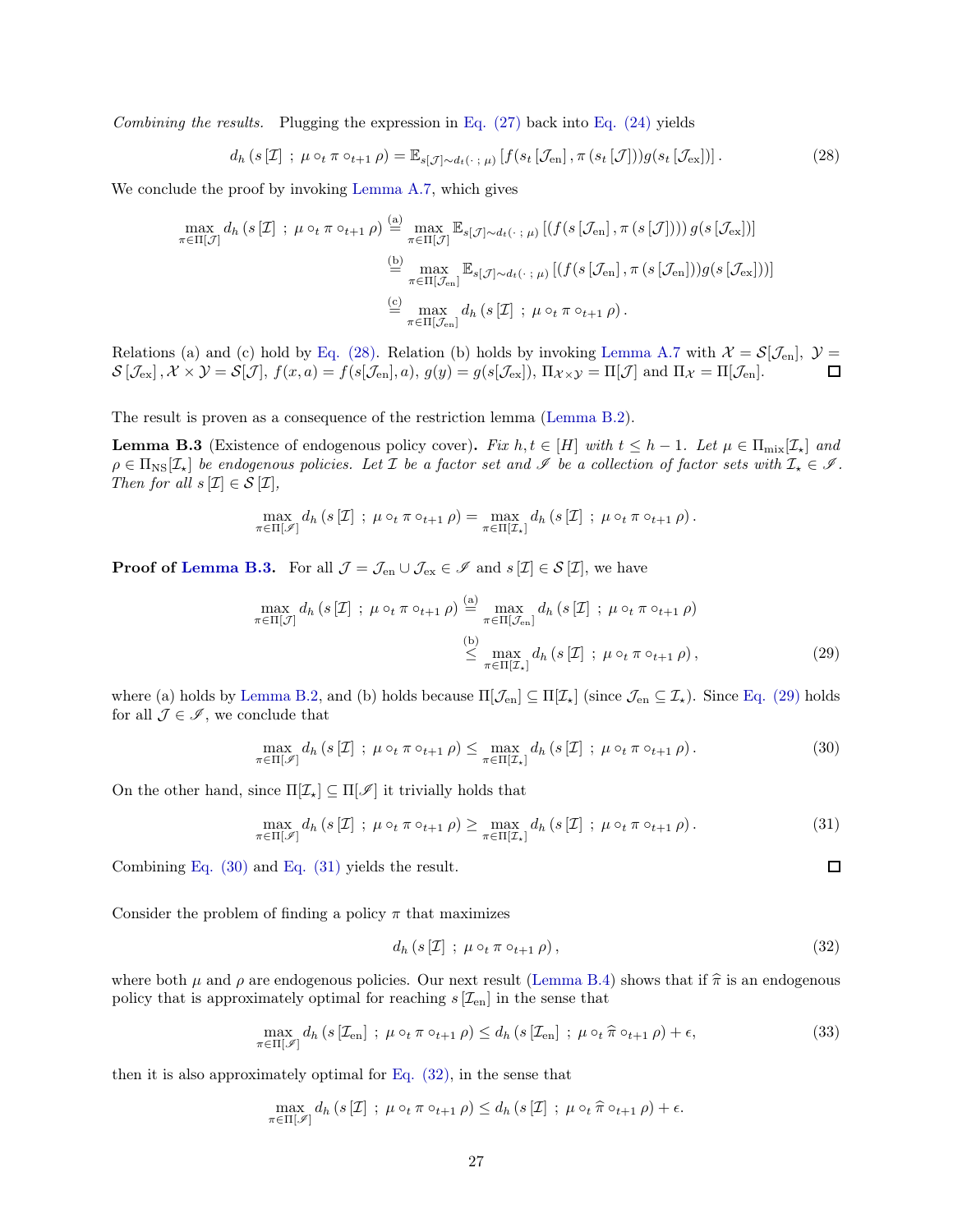**Lemma B.4** (Optimizing for endogenous factors is sufficient). Fix  $h, t \in [H]$  with  $t \leq h - 1$ . Let  $\mu \in$  $\Pi_{\text{mix}}\hat{\pi}\in\Pi$  and  $\rho\in\Pi_{\text{NS}}$  be given. Let  $\mathcal I$  be a factor set and  $\mathscr I$  be a collection of factor sets such that  $\mathcal{I}_{\star} \in \mathscr{I}$ . Fix  $s[\mathcal{I}] \in \mathcal{S}[\mathcal{I}]$  and assume that:

- (A1)  $\mu$ ,  $\rho$  and  $\hat{\pi}$  are endogenous .
- (A2)  $\hat{\pi}$  is approximately optimal for s  $[\mathcal{I}_{en}]$ :

$$
\max_{\pi \in \Pi[\mathscr{I}]} d_h \left( s \left[ \mathcal{I}_{en} \right] ; \mu \circ_t \pi \circ_{t+1} \rho \right) \leq d_h \left( s \left[ \mathcal{I}_{en} \right] ; \mu \circ_t \widehat{\pi} \circ_{t+1} \rho \right) + \epsilon.
$$

Then

<span id="page-27-1"></span>
$$
\max_{\pi \in \Pi[\mathscr{I}]} d_h(s[\mathcal{I}]; \mu \circ_t \pi \circ_{t+1} \rho) \leq d_h(s[\mathcal{I}]; \mu \circ_t \widehat{\pi} \circ_{t+1} \rho) + \epsilon.
$$

**Proof of [Lemma B.4.](#page-26-5)** By assumption (A1),  $\mu$  and  $\rho$  are endogenous policies, so [Lemma B.3](#page-26-1) yields

<span id="page-27-2"></span>
$$
\max_{\pi \in \Pi[\mathscr{I}]} d_h \left( s[\mathcal{I}] \; ; \; \mu \circ_t \pi \circ_{t+1} \rho \right) = \max_{\pi \in \Pi[\mathcal{I}_\star]} d_h \left( s[\mathcal{I}] \; ; \; \mu \circ_t \pi \circ_{t+1} \rho \right). \tag{34}
$$

Next, we observe that the following relations hold

$$
\max_{\pi \in \Pi[\mathcal{I}_{\star}]} d_h \left( s[\mathcal{I}] \; ; \; \mu \circ_t \pi \circ_{t+1} \rho \right) \stackrel{\text{(a)}}{=} \left( \max_{\pi \in \Pi[\mathcal{I}_{\star}]} d_h \left( s[\mathcal{I}_{en}] \; ; \; \mu \circ_t \pi \circ_{t+1} \rho \right) \right) d_h \left( s[\mathcal{I}_{ex}] \right)
$$
\n
$$
\stackrel{\text{(b)}}{\leq} d_h \left( s[\mathcal{I}_{en}] \; ; \; \mu \circ_t \hat{\pi} \circ_{t+1} \rho \right) d_h \left( s[\mathcal{I}_{ex}] \right) + \epsilon
$$
\n
$$
\stackrel{\text{(c)}}{=} d_h \left( s[\mathcal{I}_{en}] \; ; \; \mu \circ_t \hat{\pi} \circ_{t+1} \rho \right) + \epsilon
$$
\n
$$
= d_h \left( s[\mathcal{I}] \; ; \; \mu \circ_t \hat{\pi} \circ_{t+1} \rho \right) + \epsilon. \tag{35}
$$

Relation (a) holds by [Lemma B.1,](#page-22-1) as  $\mu \circ_t \pi \circ_{t+1} \rho$  is an endogenous policy. Relation (b) holds by assumption (A2) and because  $d_h(s[\mathcal{I}_{\rm ex}]) \leq 1$ . Relation (c) holds by [Lemma B.1;](#page-22-1) note that assumptions of the lemma are satisfied because  $\mu \circ_t \hat{\pi} \circ_{t+1} \rho$  is endogenous. Combining [Eq. \(34\)](#page-27-1) and [Eq. \(35\)](#page-27-2) concludes the proof.  $\Box$ 

#### <span id="page-27-0"></span>B.3 Structural Results for Value Functions

In this section we provide a structural results concerning the values functions for endogenous policies in the ExoMDP model. These results leverage the assumption that the rewards depend only on endogenous components. We repeatedly invoke the notion of an endogenous MDP  $\mathcal{M}_{en} = (\mathcal{S}[\mathcal{I}_{\star}], \mathcal{A}, T_{en}, R_{en}, H, d_{1, en}),$ which corresponds to the restriction of an ExoMDP  $M$  to the endogenous component of the state space. Note that only endogenous policies are well-defined in the endogenous MDP. We also denote the state-action and state value functions of an endogenous policy measured in  $\mathcal{M}_{en}$  as  $Q_{h,en}^{\pi}(s[\mathcal{I}_{\star}],a)$ , and  $V_{h,en}^{\pi}(s[\mathcal{I}_{\star}]).$ 

Our first result is a straightforward extension of Proposition 5 in [Efroni et al.](#page-12-7) [\(2021b](#page-12-7)). It shows that the value function for any endogenous policy in an ExoMDP is an endogenous function in the sense that it only depends on the endogenous state factors.

<span id="page-27-3"></span>**Lemma B.5** (Value functions for endogenous policies are endogenous). Let  $\pi \in \Pi_{\text{NS}}[\mathcal{I}_\star]$  be an endogenous policy, and assume that the reward function is endogenous. Then, for any  $t \in [H]$  and  $s \in \mathcal{S}$ , we have

$$
V_t^{\pi}(s) = V_{t, \text{en}}^{\pi}(s[\mathcal{I}_\star]) \text{ and } Q_t^{\pi}(s, a) = Q_{t, \text{en}}^{\pi}(s[\mathcal{I}_\star], a),
$$

where  $V_{t,en}^{\pi}$  and  $Q_{t,en}^{\pi}$  are value functions for  $\pi$  in the endogenous MDP  $\mathcal{M}_{en} = (\mathcal{S}[\mathcal{I}_{\star}], \mathcal{A}, T_{en}, R_{en}, H, d_{1,en})$ .

**Proof of [Lemma B.5.](#page-27-3)** Let  $R = {R_h}_{h=1}^H$  denote the reward function. We prove the result via induction. The base case  $t = H$  holds by the assumption that the reward is endogenous. Next, assume the claim is correct for  $t + 1$ , and let us prove it for t. Since  $R_t$  is endogenous, the inductive hypothesis yields

$$
V_t^{\pi}(s)
$$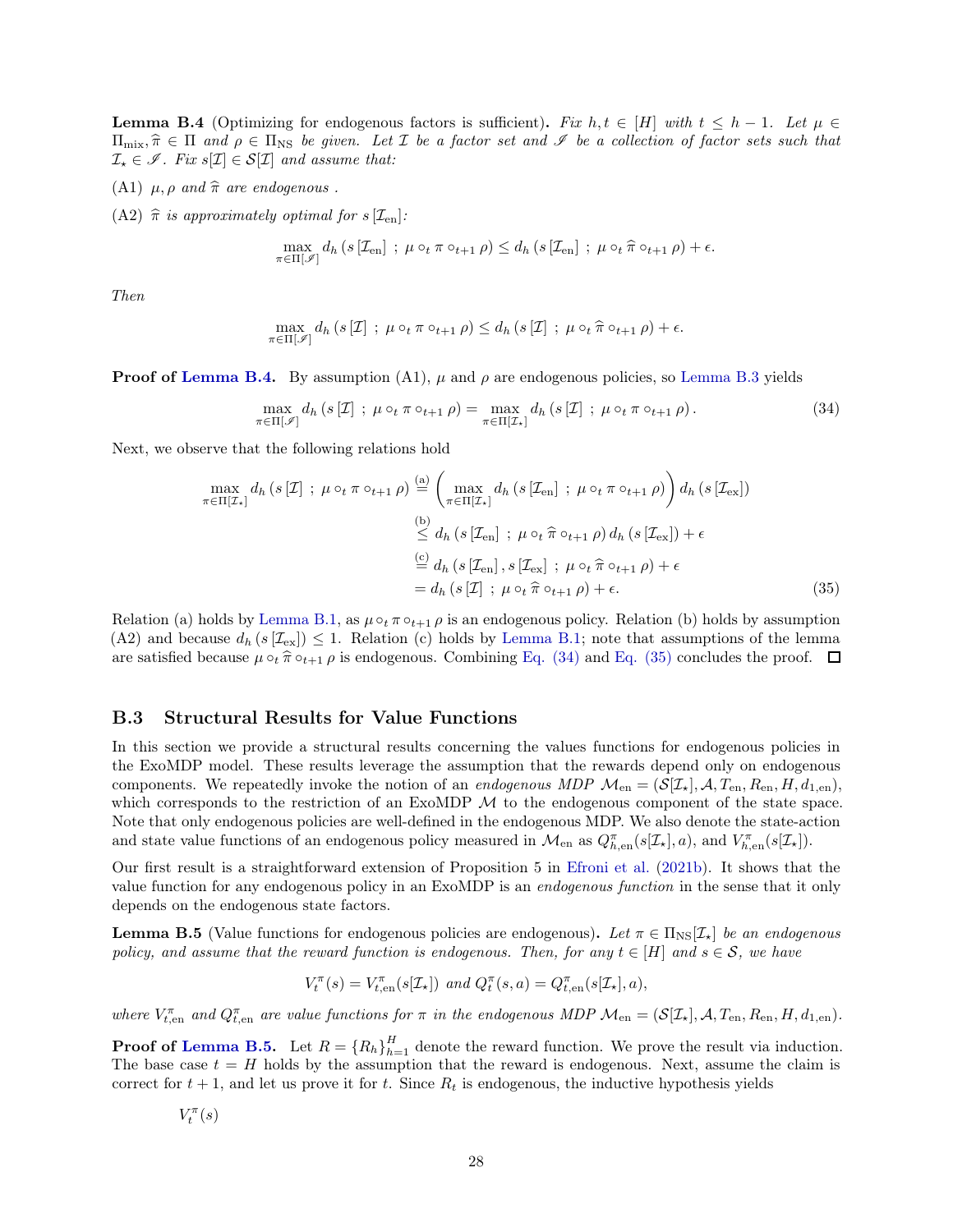$$
= \mathbb{E}_{\pi} \left[ R_{en,t}(s[\mathcal{I}_{\star}], \pi_t(s[\mathcal{I}_{\star}])) + V_{t,en+1}^{\pi}(s_{t+1}[\mathcal{I}_{\star}]) \right] s_t = s, a = \pi_{t+1}(s[\mathcal{I}_{\star}]) \right]
$$
  
\n
$$
\stackrel{(a)}{=} R_{en,t}(s[\mathcal{I}_{\star}], \pi_t(s[\mathcal{I}_{\star}]))
$$
  
\n
$$
+ \sum_{s'[L_{\star}] \in \mathcal{S}[\mathcal{I}_{\star}]} T_{en}(s'[L_{\star}] \mid s[\mathcal{I}_{\star}], \pi_{t+1}(s[\mathcal{I}_{\star}])) V_{t,en+1}^{\pi}(s'[\mathcal{I}_{\star}]) \sum_{s'[L_{\star}^c] \in \mathcal{S}[\mathcal{I}_{\star}^c]} T_{en}(s'[L_{\star}^c] \mid s[\mathcal{I}_{\star}])
$$
  
\n
$$
\stackrel{(b)}{=} R_{en,t}(s[\mathcal{I}_{\star}], \pi_t(s[\mathcal{I}_{\star}])) + \sum_{s'[L_{\star}] \in \mathcal{S}[\mathcal{I}_{\star}]} T_{en}(s'[L_{\star}] \mid s[\mathcal{I}_{\star}], \pi_{t+1}(s[\mathcal{I}_{\star}])) V_{t,en+1}^{\pi}(s'[\mathcal{I}_{\star}]), \qquad (36)
$$

where (a) holds by the factorization of the transition operator (see Eq.  $(1)$ ), and (b) holds by marginalizing the exogenous factors, since  $\sum_{s'[\mathcal{I}_{\star}^{c}] \in \mathcal{S}[\mathcal{I}_{\star}^{c}]} T_{en}(s'[\mathcal{I}_{\star}^{c}] | s[\mathcal{I}_{\star}^{c}]) = 1$ . Finally, observe that [Eq. \(36\)](#page-28-2) is the precisely the value function for  $\pi$  in the endogenous MDP  $\mathcal{M}_{en} = (\mathcal{S}[\mathcal{I}_{\star}], \mathcal{A}, T_{en}, R_{en}, H, d_{1, en})$ , which concludes the proof. the proof.

<span id="page-28-1"></span>**Lemma B.6** (Performance difference lemma for endogenous policies). Let  $\pi, \pi' \in \Pi_{\text{NS}}[\mathcal{I}_{\star}]$  be endogenous policies. Then

<span id="page-28-2"></span>
$$
J(\pi) - J(\pi') = \mathbb{E}_{\pi} \left[ \sum_{t=1}^{H} Q_t^{\pi'}(s_t[\mathcal{I}_{\star}], \pi_t(s_t[\mathcal{I}_{\star}])) - Q_t^{\pi'}(s_t[\mathcal{I}_{\star}], \pi'_t(s_t[\mathcal{I}_{\star}])) \right].
$$

**Proof of [Lemma B.6.](#page-28-1)** For any endogenous policy  $\pi$ , observe that

$$
J(\pi) := \mathbb{E}_{s_1 \sim d_1} [V_1^{\pi}(s_1)] \stackrel{\text{(a)}}{=} \mathbb{E}_{s_1 \sim d_1} [V_1^{\pi}(s_1[\mathcal{I}_{\star}])] \stackrel{\text{(b)}}{=} \mathbb{E}_{s_1[\mathcal{I}_{\star}] \sim d_{1,\text{en}}} [V_1^{\pi}(s_1[\mathcal{I}_{\star}])] = J_{\text{en}}(\pi), \tag{37}
$$

Relation (a) holds by [Lemma B.5,](#page-27-3) since  $J_{en}(\pi)$  is the averaged value of  $V_1^{\pi}(s_1)$  with respect to the initial endogenous distribution. Relation (b) holds by marginalizing out  $s_1[\mathcal{I}_*^c]$ , since  $V_1^{\pi}(s_1[\mathcal{I}_*])$  does not depend on this quantity. Using [\(37\)](#page-28-3) and applying the standard performance difference lemma to the endogenous MDP $\mathcal{M}_{\text{\rm en}}$  now yields

$$
J(\pi) - J(\pi') = J_{\text{en}}(\pi) - J_{\text{en}}(\pi') \qquad = \mathbb{E}_{\pi} \left[ \sum_{t=1}^{H} Q_t^{\pi'}(s_t[\mathcal{I}_{\star}], \pi_t(s_t[\mathcal{I}_{\star}])) - Q_t^{\pi'}(s_t[\mathcal{I}_{\star}], \pi'_t(s_t[\mathcal{I}_{\star}])) \right].
$$

<span id="page-28-0"></span>**Lemma B.7** (Restriction lemma for endogenous rewards). Fix  $t \leq h$ . Let  $\mu \in \Pi_{\text{mix}}[\mathcal{I}_\star]$  and  $\rho \in \Pi_{\text{NS}}[\mathcal{I}_\star]$  be endogenous policies. Define

<span id="page-28-4"></span><span id="page-28-3"></span>
$$
V_{t,h}(\mu \circ_t \pi \circ_{t+1} \rho) := \mathbb{E}_{\mu \circ_t \pi \circ_{t+1} \rho} \left[ \sum_{t'=t}^h r_{t'} \right].
$$
 (38)

Assume that R is an endogenous reward function. Then for any factor set  $\mathcal I$ , we have

$$
\max_{\pi \in \Pi[\mathcal{I}]} V_{t,h}\left(\mu \circ_t \pi \circ_{t+1} \psi\right) = \max_{\pi \in \Pi[\mathcal{I}_{en}]} V_{t,h}\left(\mu \circ_t \pi \circ_{t+1} \psi\right).
$$

To prove this result, we generalize the proof technique used in the restriction lemma for state occupancy measures [\(Lemma B.2\)](#page-24-0).

**Proof of [Lemma B.7.](#page-28-0)** Since  $\mu \in \Pi_{\text{mix}}[\mathcal{I}_\star]$  is an endogenous policy, the occupancy measure at the  $t^{\text{th}}$ timestep factorizes. That is, by the third statement of [Lemma B.1,](#page-22-1) we have that

$$
d_t\left(s[\mathcal{I}];\ \mu\right) = d_t\left(s[\mathcal{I}_{en}];\ \mu\right)d_t\left(s[\mathcal{I}_{ex}]\right).
$$

For each  $s[\mathcal{I}] \in \mathcal{S}[\mathcal{I}]$ , the conditional state occupancy measure factorize as well:

$$
d_t\left(s[\mathcal{I}^c] \mid s_t[\mathcal{I}] = s[\mathcal{I}] ; \mu\right)
$$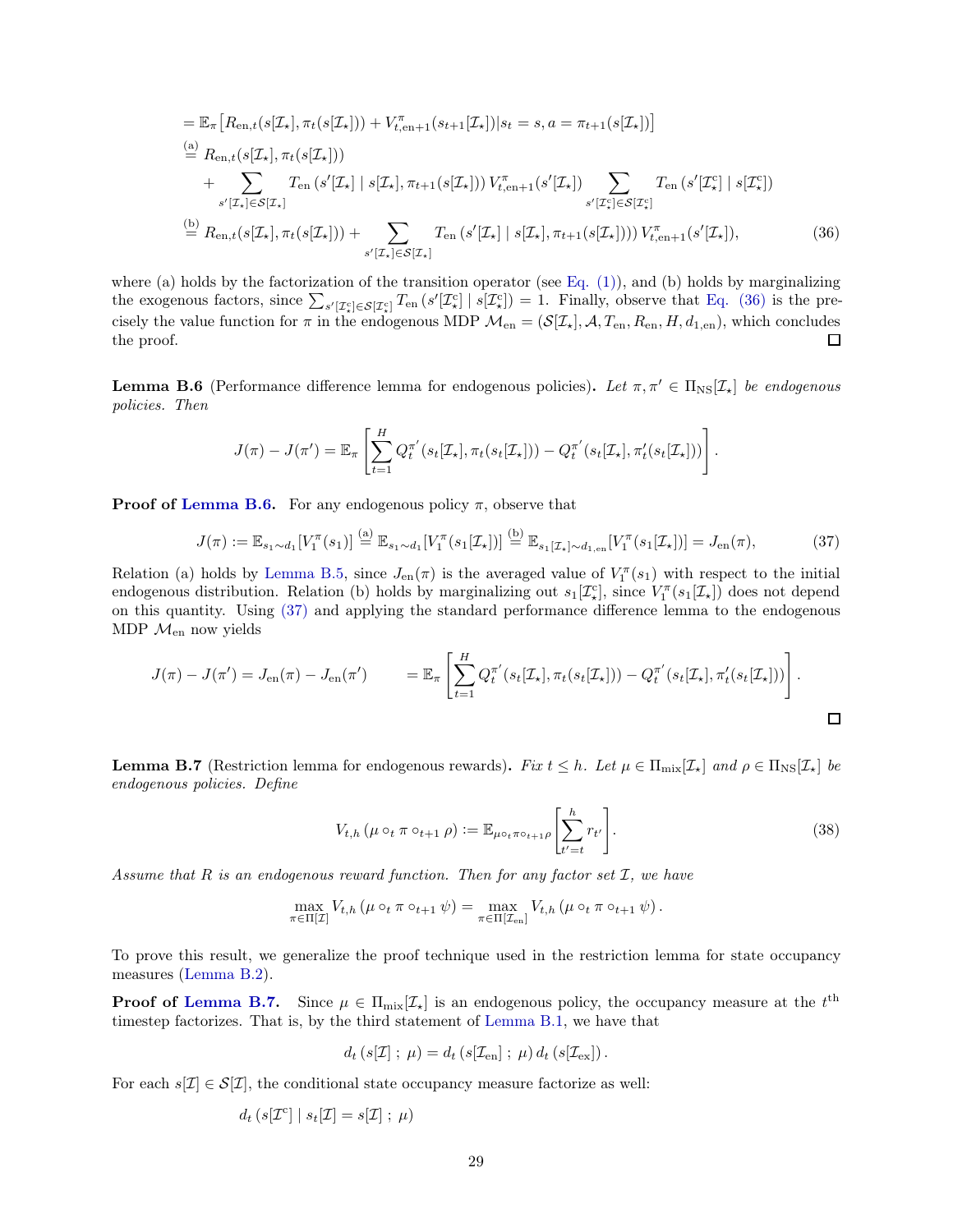<span id="page-29-1"></span>
$$
= d_t \left( s[\mathcal{I}_\star \setminus \mathcal{I}_{en}] \mid s_t[\mathcal{I}_{en}] = s[\mathcal{I}_{en}] ; \mu \right) d_t \left( s[\mathcal{I}_\star^c \setminus \mathcal{I}_{ex}] \mid s_t[\mathcal{I}_{ex}] = s[\mathcal{I}_{ex}] \right). \tag{39}
$$

Let  $Q_{t,en}^{\rho}$  be the Q function on the endogenous MDP  $\mathcal{M}_{en} = (\mathcal{S}[\mathcal{I}_{\star}], \mathcal{A}, T_{en}, R_{en}, h, d_{1,en})$  when executing policy  $\rho$  starting from timestep  $t + 1$ . We can express the value function as follows:

$$
V_{t,h}(\mu \circ_t \pi \circ_{t+1} \rho)
$$
  
\n
$$
= \mathbb{E}_{\mu}[Q_t^{\rho}(s_t[[d]], \pi_t (s_t[\mathcal{I}]))]
$$
  
\n
$$
\stackrel{(a)}{=} \mathbb{E}_{\mu}[Q_{t,en}^{\rho}(s_t[\mathcal{I}_\star], \pi_t (s_t[\mathcal{I}]))]
$$
  
\n
$$
= \mathbb{E}_{s[\mathcal{I}]\sim d_t(\cdot;\mu)}[\mathbb{E}_{s[\mathcal{I}^c]\sim d_t(\cdot|s_t[\mathcal{I}]=s[\mathcal{I}];\mu)}[Q_{t,en}^{\rho}(s[\mathcal{I}_\star], \pi_t (s[\mathcal{I}]))]]
$$
  
\n
$$
\stackrel{(b)}{=} \mathbb{E}_{s[\mathcal{I}]\sim d_t(\cdot;\mu)}[\mathbb{E}_{s[[\mathcal{I}_\star \setminus \mathcal{I}_{en}]\sim d_t(\cdot|s_t[\mathcal{I}_{en}]=s[\mathcal{I}_{en}];\mu)}[Q_{t,en}^{\rho}(s[\mathcal{I}_\star], \pi_t (s[\mathcal{I}]))]].
$$
\n(40)

Relation (a) holds by [Lemma B.5,](#page-27-3) since  $\rho$  is an endogenous policy. Relation (b) holds by decoupling of conditional occupancy measure [\(Eq. \(39\)\)](#page-29-1), and because  $Q_{t,en}^{\rho} (s[\mathcal{I}_{\star}], \pi_t (s[\mathcal{I}]))$  does not depend on state factors in  $\mathcal{I}_{\kappa}^c \setminus \mathcal{I}_{\text{ex}}$ , which are marginalized out.

To proceed, define

$$
f(s_t[\mathcal{I}_{en}], \pi_t(s[\mathcal{I}])) := \mathbb{E}_{s[[\mathcal{I}_{\star} \setminus \mathcal{I}_{en}] \sim dt(\cdot | s_t[\mathcal{I}_{en}]=s[\mathcal{I}_{en}] ; \mu)} [Q_{t, en}^{\rho}(s[\mathcal{I}_{\star}], \pi_t(s[\mathcal{I}]))].
$$

With this notation, we can rewrite the expression in Eq.  $(40)$  as

<span id="page-29-3"></span><span id="page-29-2"></span>
$$
V_{t,h}\left(\mu\circ_t\pi\circ_{t+1}\rho\right) = \mathbb{E}_{s[\mathcal{I}]\sim d_t(\cdot\;;\;\mu)}[f(s_t[\mathcal{I}_{en}],\pi_t\left(s[\mathcal{I}]\right))].\tag{41}
$$

We now invoke [Lemma A.7,](#page-19-6) which shows that

$$
\max_{\pi \in \Pi[\mathcal{I}]} V_{t,h} \left( \mu \circ_t \pi \circ_{t+1} \rho \right) \stackrel{\text{(a)}}{=} \max_{\pi \in \Pi[\mathcal{I}]} \mathbb{E}_{s[\mathcal{I}] \sim d_t(\cdot \, ; \, \pi)}[f(s[\mathcal{I}_{en}], \pi(s[\mathcal{I}]))]
$$
\n
$$
\stackrel{\text{(b)}}{=} \max_{\pi \in \Pi[\mathcal{I}_{en}]} \mathbb{E}_{s[\mathcal{I}] \sim d_t(\cdot \, ; \, \pi)}[f(s[\mathcal{I}_{en}], \pi(s[\mathcal{I}]))]
$$
\n
$$
\stackrel{\text{(c)}}{=} \max_{\pi \in \Pi[\mathcal{I}_{en}]} \mathbb{E}_{s[\mathcal{I}] \sim d_t(\cdot \, ; \, \pi)}[f(s[\mathcal{I}_{en}], \pi(s[\mathcal{I}]))]
$$

Relations (a) and (c) holds by [Eq. \(41\).](#page-29-3) Relation (b) holds by invoking [Lemma A.7,](#page-19-6) with  $\mathcal{X} = \mathcal{S}[\mathcal{I}_{en}], \mathcal{Y} =$  $\mathcal{S}[\mathcal{I}_{\mathrm{ex}}], \mathcal{X} \times \mathcal{Y} = \mathcal{S}[\mathcal{I}], f(x, a) = f(s[\mathcal{J}_{\mathrm{en}}], a), g(y) = 1$ , and  $\Pi_{\mathcal{X} \times \mathcal{Y}} = \Pi[\mathcal{I}]$  and  $\Pi_{\mathcal{X}} = \Pi[\mathcal{I}_{\mathrm{en}}].$ 

# <span id="page-29-0"></span>C Noise-Tolerant Search over Endogenous Factors: Algorithmic Template

In this section we provide a general template for designing error-tolerant algorithms that search over endogenous factors sets. This template is used in both EndoPolicyOptimization<sup>e</sup><sub>t,h</sub> and EndoFactorSelection<sup>e</sup><sub>t,h</sub> (subroutines of OSSR).

Our algorithm design template, AbstractFactorSearch is presented in [Algorithm 4.](#page-30-0) Let us describe the motivation. Let Z be an abstract "dataset" (typically, a collection of trajectories), let  $\epsilon > 0$  be a precision parameter, and let Condition( $\mathcal{Z}, \epsilon, \mathcal{I}$ )  $\in$  {true, false} be an abstract function defined over factor sets  $\mathcal{I}$ . AbstractFactorSearch addresses the problem of finding an endogenous factor set  $\widehat{\mathcal{I}} \subseteq \mathcal{I}_*$  such that

<span id="page-29-5"></span>
$$
Condition(\mathcal{Z}, C \cdot \epsilon, \widehat{\mathcal{I}}) = true
$$
\n(42)

for a numerical constant  $C \geq 1$ , assuming that the endogenous factors  $\mathcal{I}_{\star}$  satisfy the condition themselves:

<span id="page-29-4"></span>
$$
Condition(\mathcal{Z}, \epsilon, \mathcal{I}_{\star}) = true.
$$
\n(43)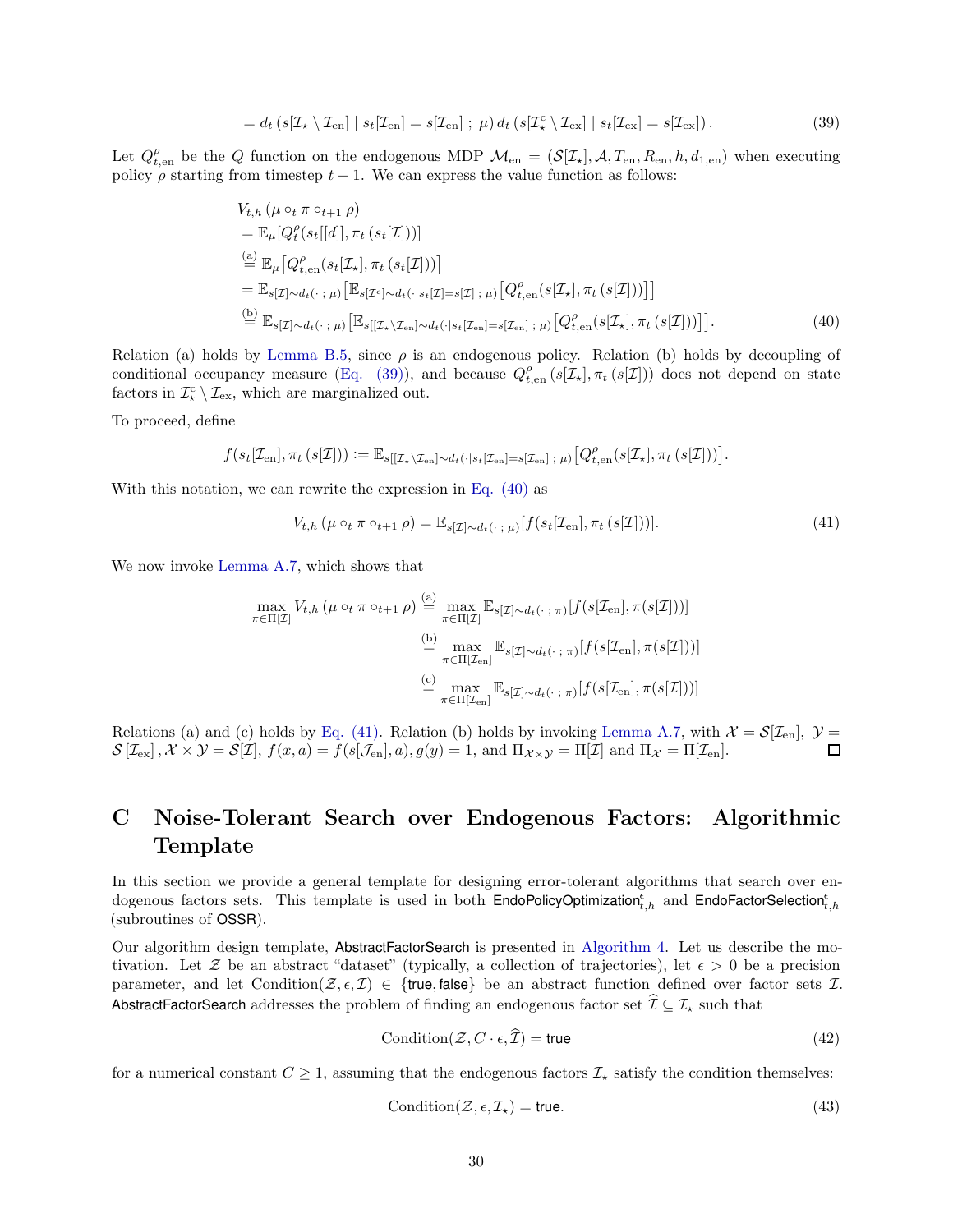<span id="page-30-0"></span>Algorithm 4 AbstractFactorSearch

1: **require:** abstract dataset  $\mathcal{Z}$ , precision  $\epsilon$ , initial endogenous factor  $\mathcal{I}_0 \subseteq \mathcal{I}_{\star}$ . 2: for  $k' = |\mathcal{I}_0|, |\mathcal{I}_0| + 1, ..., k$  do 3: Set  $\epsilon_{k'} = (1 + 1/k)^{k-k'}$   $\epsilon$ . 4: for  $\mathcal{I} \in \mathscr{I}_{k'}(\mathcal{I}_0)$  do 5: if Condition $(\mathcal{Z}, \epsilon_{k'}, \mathcal{I}) =$  true then return  $\widehat{\mathcal{I}} \leftarrow \widehat{\mathcal{I}}$ . 6: return fail.

For example, within  $\mathsf{EndoPolicyOptimization}_{t,h}^{\epsilon}$ , Condition( $\mathcal{Z}, \epsilon, \mathcal{I}$ ) checks whether policies that act on the factor set  $\mathcal I$  lead to  $\epsilon$ -optimal value for a given reward function (approximated using trajectories in  $\mathcal Z$ ).

AbstractFactorSearch begins with an initial set of endogenous factors  $\mathcal{I}_0 \subseteq \mathcal{I}_\star$ . Naturally, since  $\mathcal{I}_\star \in \mathscr{I}_{\leq k}(\mathcal{I}_0)$ and  $\mathcal{I}_{\star}$  is known to satisfy [Eq. \(43\),](#page-29-4) a naive approach would be to enumerate over the collection  $\mathscr{I}_{\leq k}(\mathcal{I}_{0})$ to find a factor set  $\hat{\mathcal{I}} \in \mathscr{I}_{\leq k} (\mathcal{I}_0)$  that satisfies [Eq. \(42\).](#page-29-5) For example, considering the following procedure:

- For each  $\mathcal{I} \in \mathscr{I}_{\leq k}(\mathcal{I}_0)$ , check whether Condition $(\mathcal{Z}, C_{\epsilon}, \mathcal{I}) = \text{true}$ .
- If so, return  $\widehat{\mathcal{I}} \leftarrow \mathcal{I}$ .

It is straightforward to see that this approach returns a factor set  $\hat{\mathcal{I}} \in \mathscr{I}_{\leq k}(\mathcal{I}_0)$  that satisfies [Eq. \(42\),](#page-29-5) but the issue is that there is nothing preventing  $\mathcal{I}$  from containing exogenous factors. AbstractFactorSearch resolves this problem by searching for factors in a bottom-up fashion. The algorithm begins by searching over factor sets with minimal cardinality  $(k' = |\mathcal{I}_0|)$ , and gradually increases the size until a factor set satisfying [\(42\)](#page-29-5) is found.

In more detail, observe that we have

<span id="page-30-2"></span>
$$
\mathscr{I}_{\leq k}\left(\mathcal{I}_{0}\right) = \bigcup_{k'=|\mathcal{I}_{0}|}^{k} \mathscr{I}_{k}\left(\mathcal{I}_{0}\right),
$$

where

$$
\mathscr{I}_{k}(\mathcal{I}_{0}) := \{ \mathcal{I}' \subseteq [d] \mid \mathcal{I}_{0} \subseteq \mathcal{I}', \ |\mathcal{I}'| = k \}.
$$

Starting from  $k' = |\mathcal{I}_0|$ , AbstractFactorSearch checks whether exists a set of factors  $\mathcal{I} \in \mathscr{I}_{k'}(\mathcal{I}_0)$  that satisfies Condition( $\cdots$ ) with respect to an accuracy parameter  $\epsilon_{k'} = (1 + 1/k)^{k-k'} \epsilon$ ; this choice allows for larger errors for smaller k'. When a set of factors  $\mathcal I$  satisfies [Eq. \(42\)](#page-29-5) AbstractFactorSearch halts and returns this set; otherwise, k' is increased. For this approach to succeed, we assume that Condition satisfies the following property.

<span id="page-30-1"></span>**Assumption C.1.** For any set of factors  $\mathcal{I} = \mathcal{I}_{en} \cup \mathcal{I}_{ex}$  with  $|\mathcal{I}_{ex}| \geq 1$ , it holds that

$$
Condition(\mathcal{Z}, \epsilon_{|\mathcal{I}|}, \mathcal{I}) = true \implies Condition(\mathcal{Z}, \epsilon_{|\mathcal{I}_{en}|}, \mathcal{I}_{en}) = true. \tag{44}
$$

We now describe three key steps used to prove that this scheme succeeds.

- 1. *AbstractFactorSearch* does not return *fail*. This follows immediately from the assumption that [\(43\)](#page-29-4) is satisfied.
- 2. AbstractFactorSearch returns an endogenous set of factors. Observe that the assumption  $\mathcal{I}_* \in \mathscr{I}_{\leq k}(\mathcal{I}_0)$ implies that for any  $\mathcal{I} \in \mathscr{I}_{\leq k}(\mathcal{I}_0), \mathcal{I}_{en} := \mathcal{I}_{\star} \cap \mathcal{I} \in \mathscr{I}_{\leq k}(\mathcal{I}_0)$ ; this follows from [Lemma A.10.](#page-21-3) Hence, if  $\mathcal{I}$ satisfies [Eq. \(42\),](#page-29-5) [Assumption C.1](#page-30-1) implies that  $\mathcal{I}_{en}$  satisfies [Eq. \(42\)](#page-29-5) as well. Since AbstractFactorSearch scans  $\mathcal{I}_{\leq k}(\mathcal{I}_0)$  in a bottom-up fashion, this means it must return an endogenous factor set, since it will verify that  $\mathcal{I}_{en}$  satisfies [Eq. \(42\)](#page-29-5) prior to  $\mathcal{I}$ .
- 3. AbstractFactorSearch is near-optimal. Since  $(1+1/k)^{k-k'}\epsilon\leq3\epsilon$  for all  $k'\in[k],$  the factor set  $\widehat{\mathcal{I}}$  returned by AbstractFactorSearch satisfies Condition( $\mathcal{Z}, 3\epsilon, \widehat{\mathcal{I}}$ ) = true.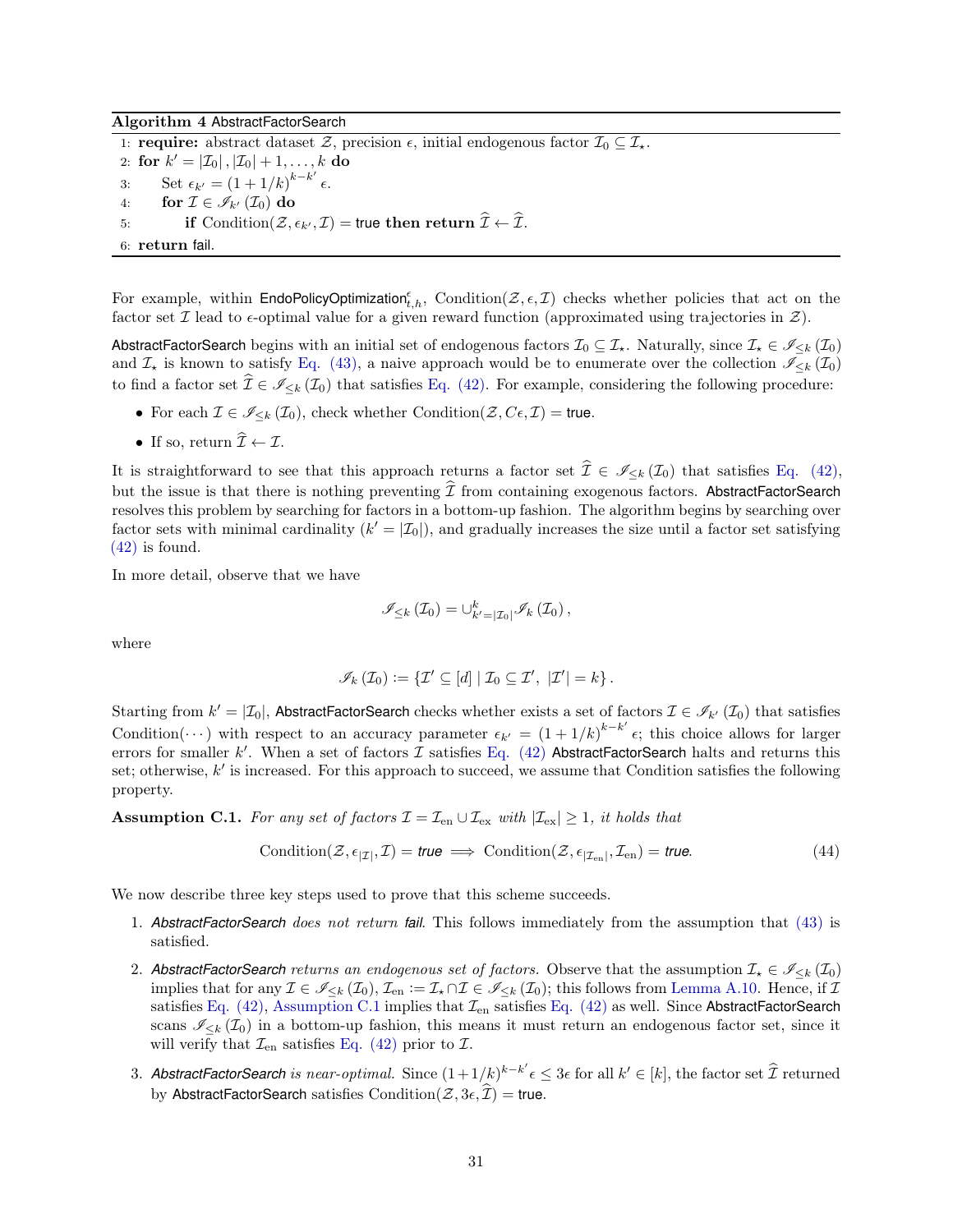# <span id="page-31-2"></span>Part II Omitted Subroutines

# <span id="page-31-1"></span>D Finding a Near-Optimal Endogenous Policy: **EndoPolicyOptimization**

<span id="page-31-0"></span>Algorithm 5 EndoPolicyOptimization ${}_{t,h}^{\epsilon}$ : One-Step Endogenous Policy Optimization

// Find an endogenous policy  $\pi \in \Pi[\mathcal{I}_{\le k}]$  that approximately maximizes  $V_{t,h}(\mu \circ_t \pi \circ_{t+1} \psi)$ , where  $\mu \in \Pi_{mix}$  and  $\psi \in \Pi_{NS}$ are fixed policies.

1: require:

• Starting timestep t, end timestep h, and target precision  $\epsilon \in (0, 1)$ .

• Collection  $\{\hat{V}_{t,h}(\mu \circ_t \pi \circ_{t+1} \psi)\}_{\pi \in \Pi[\mathscr{I}_{\leq k}]}$  of estimates for  $V_{t,h}(\mu \circ_t \pi \circ_{t+1} \psi)$  for all  $\pi \in \Pi[\mathscr{I}_{\leq k}].$ 

2: for  $k' = 0, 1, \dots, k$  do 3: Let  $\epsilon_{k'} = (1 + 1/k)^{k-k'}$   $\epsilon$ . 4: for  $\mathcal{I} \in \mathscr{I}_{k'}$  do 5: Set is cover

Set is cover  $=$  true if

$$
\max_{\pi\in\Pi[\mathscr{I}_{\leq k}]}\widehat{V}_{t,h}\left(\mu\circ_t\pi\circ_{t+1}\psi\right)\leq\max_{\pi\in\Pi[\mathcal{I}]}\widehat{V}_{t,h}\left(\mu\circ_t\pi\circ_{t+1}\psi\right)+\epsilon_{k'}.
$$

6: if is\_cover = true then return:  $\hat{\pi} \in \operatorname{argmax}_{\pi \in \Pi[\mathcal{I}]} \hat{V}_{t,h} (\mu \circ_t \pi \circ_{t+1} \psi)$ .

7: return: fail.

In this section, we introduce and analyze the **EndoPolicyOptimization**<sup> $\epsilon$ </sup>, algorithm [\(Algorithm 5\)](#page-31-0), which is used in the optimization phase of  $OSSR<sub>h</sub><sup>\epsilon, \delta</sup>$  [\(Appendix G\)](#page-46-0) and in ExoPSDP [\(Appendix F\)](#page-41-1). In [Appendix D.1](#page-31-3) we give a high-level description and intuition for the algorithm, and in [Appendix D.2](#page-32-0) we prove the main theorem regarding its correctness and sample complexity.

### <span id="page-31-3"></span>D.1 Description of **EndoPolicyOptimization**.

The goal of **EndoPolicyOptimization**<sup> $\epsilon$ </sup>, is to return a policy  $\hat{\pi} \in \Pi[\mathcal{I}]$  such that:

- 1.  $\hat{\pi}$  is endogenous in the sense that  $\hat{\pi} \in \Pi[\mathcal{I}]$  for some  $\mathcal{I} \subseteq \mathcal{I}_{\star}$ .
- 2.  $\hat{\pi}$  is near-optimal in the sense that

$$
\max_{\pi \in \Pi[\mathscr{I}_{\leq k}]} V_{t,h} \left( \mu \circ_t \pi \circ_{t+1} \psi \right) \leq V_{t,h} \left( \mu \circ_t \hat{\pi} \circ_{t+1} \psi \right) + O \left( \epsilon \right),
$$

where  $V_{t,h}(\pi) := \mathbb{E}_{\pi} \left[ \sum_{t'=t}^{h} r_t \right]$  for a given reward function R.

**EndoPolicyOptimization** assumes access to approximate value functions  $V_{t,h}$  ( $\mu \circ_t \pi \circ_{t+1} \psi$ ) that are  $\epsilon$ -close to the true value functions  $V_{t,h}$  ( $\mu \circ_t \pi \circ_{t+1} \psi$ ). Given these approximate value functions, finding a nearoptimal policy is trivial; it suffices to take the empirical maximizer  $\hat{\pi} \in \operatorname{argmax}_{\pi \in \Pi[\mathscr{I}_{\leq k}]} \hat{V}_{t,h} (\mu \circ_t \pi \circ_{t+1} \psi)$ . However, finding a near-optimal endogenous policy is a more challenging task. For this, EndoPolicyOptimization applies the abstract endogenous factor search scheme described in [Appendix C](#page-29-0) (AbstractFactorSearch), which regularizes toward factors with smaller cardinality.

EndoPolicyOptimization<sub>t,h</sub> splits the set  $\mathscr{I}_{\leq k}$  as  $\mathscr{I}_{\leq k} = \bigcup_{k'=0}^k \mathscr{I}_{k'}$ , where  $\mathscr{I}_{k'}$  is the collection of factor sets with cardinality exactly  $k' \in [k]$ , and follows the bottom-up search strategy in AbstractFactorSearch. Beginning from  $k' = 0, \ldots, k$ , the algorithm checks whether there exists a near-optimal policy in the class  $\Pi[\mathscr{I}_{k'}]$ . If such a policy is found, the algorithm returns it, and otherwise it proceeds to  $k' + 1$ .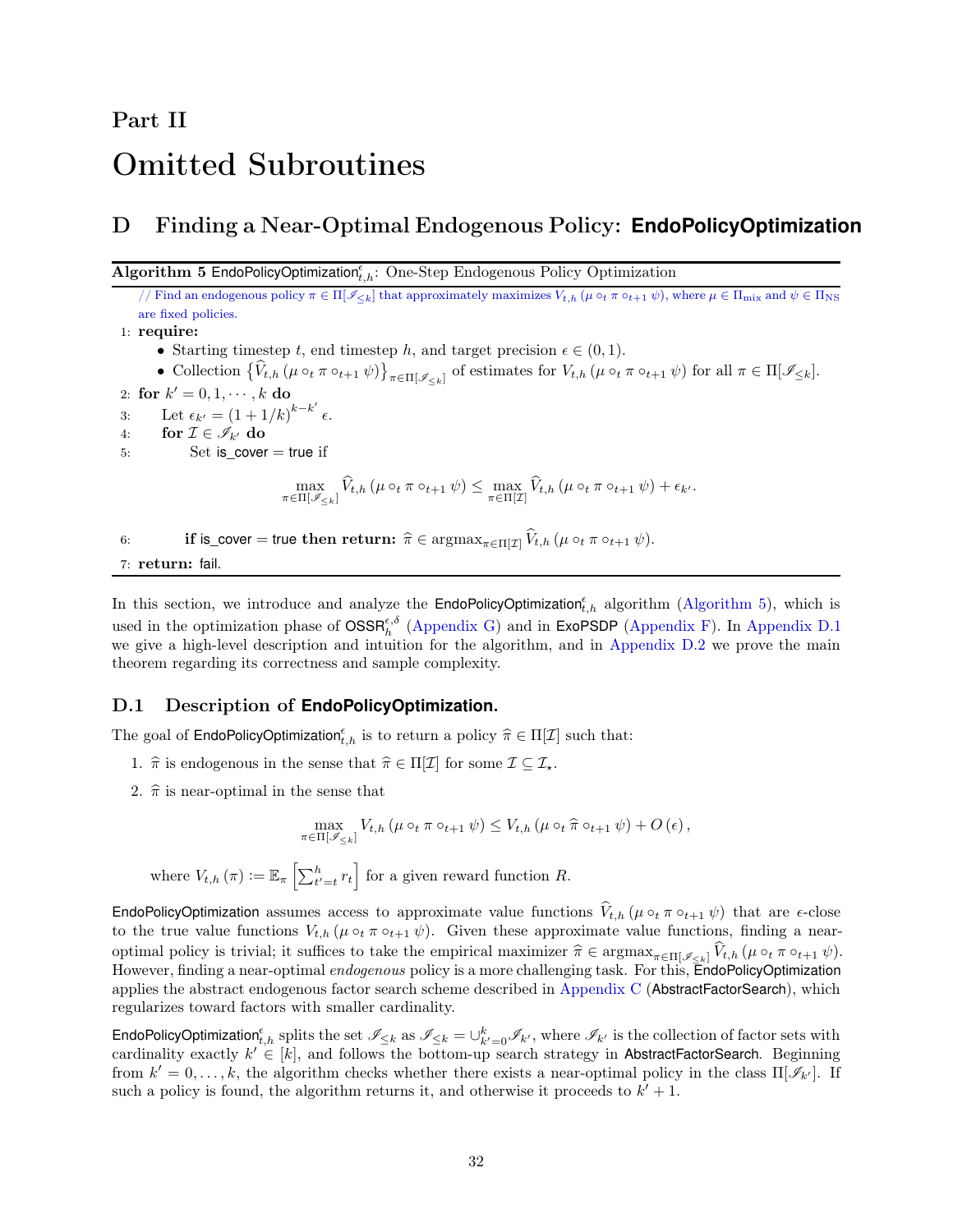Intuition for correctness. We prove the correctness of the EndoPolicyOptimization $_{t,h}^{\epsilon}$  procedure by follow-ing the general template in [Appendix C.](#page-29-0) In particular, we view  $\textsf{EndoPolicyOptimization}_{t,h}^{\epsilon}$  as a special case of the AbstractFactorSearch [\(Algorithm 4\)](#page-30-0) scheme with

$$
\mathrm{Condition}(\mathcal{Z}, \epsilon, \mathcal{I}) = \mathbb{I}\Bigg\{\max_{\pi \in \Pi[\mathscr{I}_{\leq k}]} \widehat{V}_{t,h}\left(\mu \circ_t \pi \circ_{t+1} \psi\right) \leq \max_{\pi \in \Pi[\mathcal{I}]}\widehat{V}_{t,h}\left(\mu \circ_t \pi \circ_{t+1} \psi\right) + \epsilon\Bigg\}.
$$

Most the effort in proving the correctness of the algorithm is in showing that this condition satisfies Assump-tion C.1. [I](#page-30-1)n particular, we need to show that if some  $\mathcal{I} \in \mathscr{I}_{\leq k}$  satisfies the condition in [Line 5,](#page-47-3)

$$
\max_{\pi \in \Pi[\mathscr{I}_{\leq k}]} \widehat{V}_{t,h} \left( \mu \circ_t \pi \circ_{t+1} \psi \right) \leq \max_{\pi \in \Pi[\mathcal{I}]} \widehat{V}_{t,h} \left( \mu \circ_t \pi \circ_{t+1} \psi \right) + \epsilon_{|\mathcal{I}|},
$$

then  $\mathcal{I}_{en} := \mathcal{I} \cap \mathcal{I}_{\star}$  also satisfies the condition in the sense that

$$
\max_{\pi \in \Pi[\mathscr{I}_{\leq k}]} \widehat{V}_{t,h} \left(\mu \circ_t \pi \circ_{t+1} \psi\right) \leq \max_{\pi \in \Pi[\mathcal{I}_{en}]} \widehat{V}_{t,h} \left(\mu \circ_t \pi \circ_{t+1} \psi\right) + \epsilon_{|\mathcal{I}_{en}|}.
$$

This can be shown to hold as a consequence of assumptions (A1) and (A2) in [Theorem D.1.](#page-32-1) Assumption  $(A1)$  asserts the following restriction property holds: For any  $\mathcal{I}$ ,

$$
\max_{\pi \in \Pi[\mathcal{I}]} V_{t,h} \left( \mu \circ_t \pi \circ_{t+1} \psi \right) = \max_{\pi \in \Pi[\mathcal{I}_{en}]} V_{t,h} \left( \mu \circ_t \pi \circ_{t+1} \psi \right).
$$

Hence, optimizing over a larger policy class that acts on exogenous factors does not improve the value. Assumption (A2) asserts that the estimates for  $V_{t,h}$  ( $\mu \circ_t \pi \circ_{t+1} \psi$ ) are uniformly  $\epsilon$ -close, so that optimizing with respect to these estimates is sufficient.

Importance of the decoupling property. We emphasize that assumption (A1) is non-trivial. We show it holds for several choices for the reward function in the ExoMDP [\(Lemma B.2](#page-24-0) and [Lemma B.7\)](#page-28-0), which are used when we invoke the algorithm within OSSR. However, the condition my not hold if the endogenous and exogenous factors are correlated. In this case, optimizing over exogenous state factors may improve the value, leading the algorithm to fail.

<span id="page-32-1"></span>Formal guarantee for **EndoPolicyOptimization.** The following result shows that EndoPolicyOptimization<sup>e</sup><sub>t,h</sub> returns a near-optimal endogenous policy.

**Theorem D.1** (Correctness of EndoPolicyOptimization<sub>t,h</sub>). Fix  $h \in [H]$  and  $t \in [h]$ . Let  $\mu \in \Pi_{\text{mix}}$  and  $\psi \in \Pi_{\text{NS}}$  be fixed policies. Assume the following conditions hold:

(A1) Restriction property: For any set of factors  $\mathcal{I}$ ,

$$
\max_{\pi \in \Pi[\mathcal{I}]} V_{t,h} \left( \mu \circ_t \pi \circ_{t+1} \psi \right) = \max_{\pi \in \Pi[\mathcal{I}_{en}]} V_{t,h} \left( \mu \circ_t \pi \circ_{t+1} \psi \right).
$$

(A2) Quality of estimation. For all  $\pi \in \Pi[\mathscr{I}_{\leq k}]$ ,

$$
\left| V_{t,h}\left(\mu \circ_t \pi \circ_{t+1} \psi\right) - \widehat{V}_{t,h}\left(\mu \circ_t \pi \circ_{t+1} \psi\right) \right| \le \epsilon/12k.
$$

Then the policy  $\widehat{\pi}$  output by **EndoPolicyOptimization**<sup> $f$ </sup><sub>t,h</sub> satisfies the following properties:

- 1.  $\hat{\pi}$  is endogenous:  $\hat{\pi} \in \Pi [\mathcal{I}],$  where  $\mathcal{I} \subseteq \mathcal{I}_{\star}$ .
- 2.  $\hat{\pi}$  is near-optimal:  $\max_{\pi \in \Pi[\mathscr{I}_{\leq k}]} V_{t,h} (\mu \circ_t \pi \circ \psi) \leq V_{t,h} (\mu \circ_t \hat{\pi} \circ \psi) + 4\epsilon.$

#### <span id="page-32-0"></span>D.2 Proof of Theorem D.1

We use the three-step proof recipe described in [Appendix C](#page-29-0) to prove correctness of **EndoPolicyOptimization**.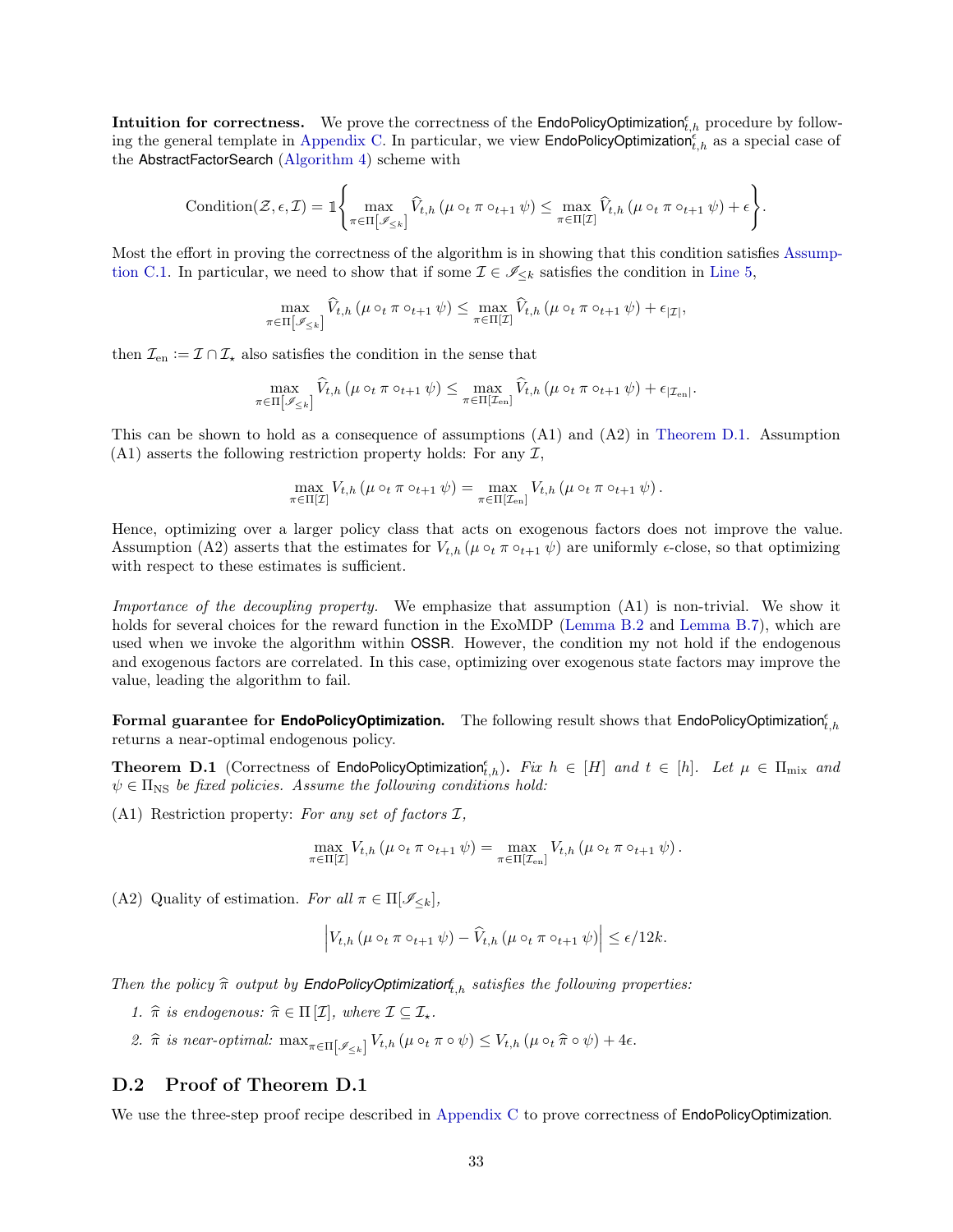Step 1: **EndoPolicyOptimization**<sup>e</sup><sub>t,h</sub> does not return **fail.** By definition, there exists  $\mathcal{I} \in \mathscr{I}_{\leq k}$  such that

$$
\max_{\pi \in \Pi[\mathscr{I}_{\leq k}]} \widehat{V}_{t,h} \left( \mu \circ_t \pi \circ_{t+1} \psi \right) = \max_{\pi \in \Pi[\mathcal{I}]} \widehat{V}_{t,h} \left( \mu \circ_t \pi \circ_{t+1} \psi \right).
$$

Thus, [Line 5](#page-47-3) is satisfied, since  $\epsilon_{k'} \geq 0$ .

 ${\bf Step\ 2: EndoPolicy Optimization^{\epsilon}_{t,h}}$   ${\bf return}$ s an endogenous policy.  $\,$  Since EndoPolicyOptimization $^{\epsilon}_{t,h}$   $\,$   $\,$   $\,$   $\,$   $\,$ not return fail, it returns a policy  $\hat{\pi} \in \Pi[\mathcal{I}]$  for some factor set I. We prove that I is an endogenous factor set, which implies that  $\hat{\pi}$  is an endogenous policy. We show this by proving the following claim:

<span id="page-33-0"></span>Claim 1. If I satisfies the condition in [Line 5](#page-47-3) (is cover = *true* for I), then  $\mathcal{I}_{en}$  satisfies the condition as well (*is\_cover* = *true* for  $\mathcal{I}_{en}$ ).

Given this claim, it is straightforward to see that  $\mathsf{EndoPolicy Optimization}_{t,h}^{\epsilon}$  returns an endogenous policy. First, observe that for any  $\mathcal{I} \in \mathscr{I}_{\leq k}$ , we have  $\mathcal{I}_{en} := \mathcal{I} \cap \mathcal{I}_{\star} \in \mathcal{I}_{\leq k}$  by [Lemma A.10](#page-21-3) (since  $\mathcal{I}_{\star} \in \mathscr{I}_{\leq k}$ ). If  $|\mathcal{I}_{en}|$  <  $|\mathcal{I}|$ , then EndoPolicyOptimization<sub>t,h</sub> verifies that  $\mathcal{I}_{en} \in \mathscr{I}_{\leq k}$  satisfies [Line 5](#page-47-3) prior to verifying whether  $\mathcal{I} \in \mathscr{I}_{\leq k}$  satisfies the condition. It follows that the factor set returned by the algorithm must be endogenous.

*Proof of [Claim 1.](#page-33-0)* Assume that  $\mathcal I$  contains at least one exogenous factor, so

<span id="page-33-3"></span><span id="page-33-2"></span><span id="page-33-1"></span>
$$
|\mathcal{I}_{en}| \le |\mathcal{I}| - 1. \tag{45}
$$

Suppose that is\_cover = true for  $\mathcal I$ . By construction, it holds that for  $k_1 := |\mathcal I| \leq k$ ,

$$
\max_{\pi \in \Pi[\mathscr{I}_{\leq k}]} \widehat{V}_{t,h} \left( \mu \circ_t \pi \circ_{t+1} \psi \right) \leq \max_{\pi \in \Pi[\mathcal{I}]} \widehat{V}_{t,h} \left( \mu \circ_t \pi \circ_{t+1} \psi \right) + \epsilon_{k_1}.
$$
\n(46)

This statement, which holds for the approximate value  $V_{t,h}$  ( $\mu \circ_t \pi \circ_{t+1} \psi$ ) implies a similar statement on the true value  $V_{t,h}$  ( $\mu \circ_t \pi \circ_{t+1} \psi$ ). Specifically, [Eq. \(46\)](#page-33-1) together with [Lemma A.6](#page-19-1) (which can be applied using assumption (A2)), implies that

$$
\max_{\pi \in \Pi[\mathscr{I}_{\leq k}]} V_{t,h} \left( \mu \circ_t \pi \circ_{t+1} \psi \right) \leq \max_{\pi \in \Pi[\mathcal{I}]} V_{t,h} \left( \mu \circ_t \pi \circ_{t+1} \psi \right) + \epsilon_{k_1} + \epsilon/6k
$$

$$
\stackrel{\text{(a)}}{=} \max_{\pi \in \Pi[\mathcal{I}_{en}]} V_{t,h} \left( \mu \circ_t \pi \circ_{t+1} \psi \right) + \epsilon_{k_1} + \epsilon/6k,
$$
(47)

and (a) holds by the restriction property in assumption (A1).

We now relate the inequality in [Eq. \(47\),](#page-33-2) which holds for the true values  $V_{t,h}$  ( $\mu \circ_t \pi \circ_{t+1} \psi$ ), back to an inequality on the approximate values. Using [Lemma A.6](#page-19-1) and assumption (A2) on [Eq. \(47\),](#page-33-2) we have htat

$$
\max_{\pi \in \Pi[\mathscr{I}_{\leq k}]} \widehat{V}_{t,h} \left(\mu \circ_t \pi \circ_{t+1} \psi\right) \leq \max_{\pi \in \Pi[\mathcal{I}_{en}]} \widehat{V}_{t,h} \left(\mu \circ_t \pi \circ_{t+1} \psi\right) + \epsilon_{k_1} + \epsilon/3k
$$
\n
$$
\overset{(a)}{\leq} \max_{\pi \in \Pi[\mathcal{I}_{en}]} \widehat{V}_{t,h} \left(\mu \circ_t \pi \circ_{t+1} \psi\right) + \epsilon_{k_2},\tag{48}
$$

where (a) holds for all  $k_1, k_2 \in [k]$  such that  $k_2 \leq k_1 - 1$ , since

<span id="page-33-4"></span>
$$
\epsilon_{k_1} + \epsilon/3k := (1+1/k)^{k-k_1} \epsilon + \epsilon/3k \le (1+1/k)^{k-k_2} \epsilon := \epsilon_{k_2},
$$

by [Lemma A.8.](#page-20-5) Setting  $k_2 = |\mathcal{I}_{en}| \leq k_1 - 1 = |\mathcal{I}|$  (the cardinality of  $\mathcal{I}_{en}$  is strictly smaller than that of  $\mathcal{I}$ by Eq.  $(45)$  and plugging this value into Eq.  $(48)$  yields

$$
\max_{\pi \in \Pi[\mathscr{I}_{\leq k}]} \widehat{V}_{t,h} \left( \mu \circ_t \pi \circ_{t+1} \psi \right) \leq \max_{\pi \in \Pi[\mathcal{I}_{\text{en}}]} \widehat{V}_{t,h} \left( \mu \circ_t \pi \circ_{t+1} \psi \right) + \epsilon_{|\mathcal{I}_{\text{en}}|}.
$$
\n(49)

Hence,  $\mathcal{I}_{en}$  also satisfies the conditions in [Line 5.](#page-47-3)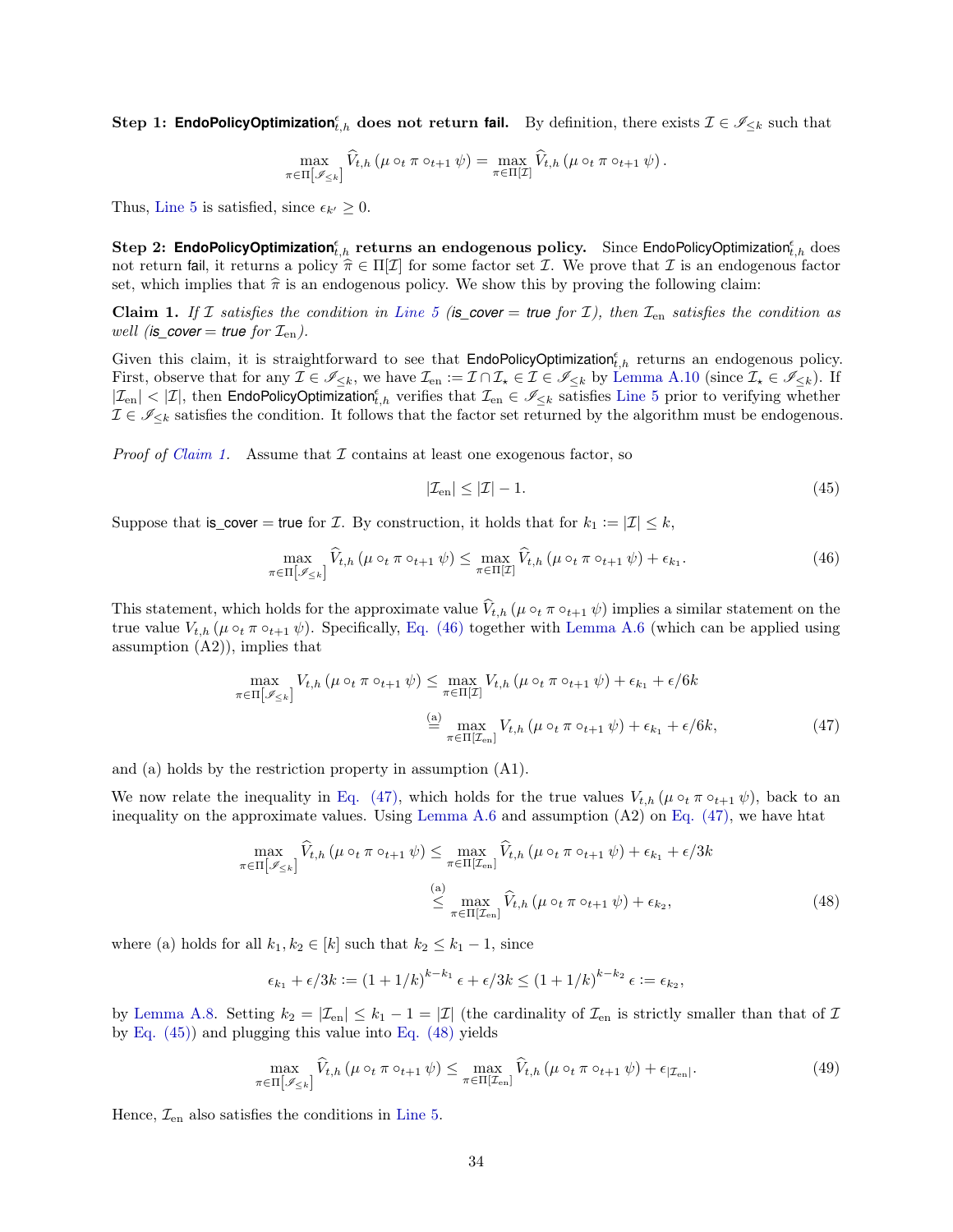**Step 3: EndoPolicyOptimization**<sup>e</sup><sub>*t,h*</sub> returns a near-optimal policy. When the condition of EndoPolicyOptimization<sup>e</sup><sub>*t,h*</sub> at [Line 5](#page-47-3) holds and is\_cover = true, the factor set *I* satisfies

$$
\max_{\pi \in \Pi[\mathscr{I}_{\leq k}]} \widehat{V}_{t,h} \left( \mu \circ_t \pi \circ_{t+1} \psi \right) \leq \max_{\pi \in \Pi[\mathcal{I}]} \widehat{V}_{t,h} \left( \mu \circ_t \pi \circ_{t+1} \psi \right) + \epsilon_{|\mathcal{I}|}
$$
\n
$$
= \widehat{V}_{t,h} \left( \mu \circ_t \widehat{\pi} \circ_{t+1} \psi \right) + \epsilon_{|\mathcal{I}|}
$$
\n
$$
\leq \widehat{V}_{t,h} \left( \mu \circ_t \widehat{\pi} \circ_{t+1} \psi \right) + 3\epsilon,
$$
\n(50)

where the last relation holds because  $\epsilon_{|I|} \le (1 + 1/k)^k \epsilon \le 3\epsilon$ . Applying [Lemma A.6](#page-19-1) with (A2) then gives

$$
\max_{\pi \in \Pi[\mathscr{I}_{\leq k}]} V_{t,h} \left( \mu \circ_t \pi \circ_{t+1} \psi \right) \leq V_{t,h} \left( \mu \circ_t \widehat{\pi} \circ_{t+1} \psi \right) + \underbrace{3\epsilon + \epsilon/6k}_{\leq 4\epsilon}.
$$

 $\Box$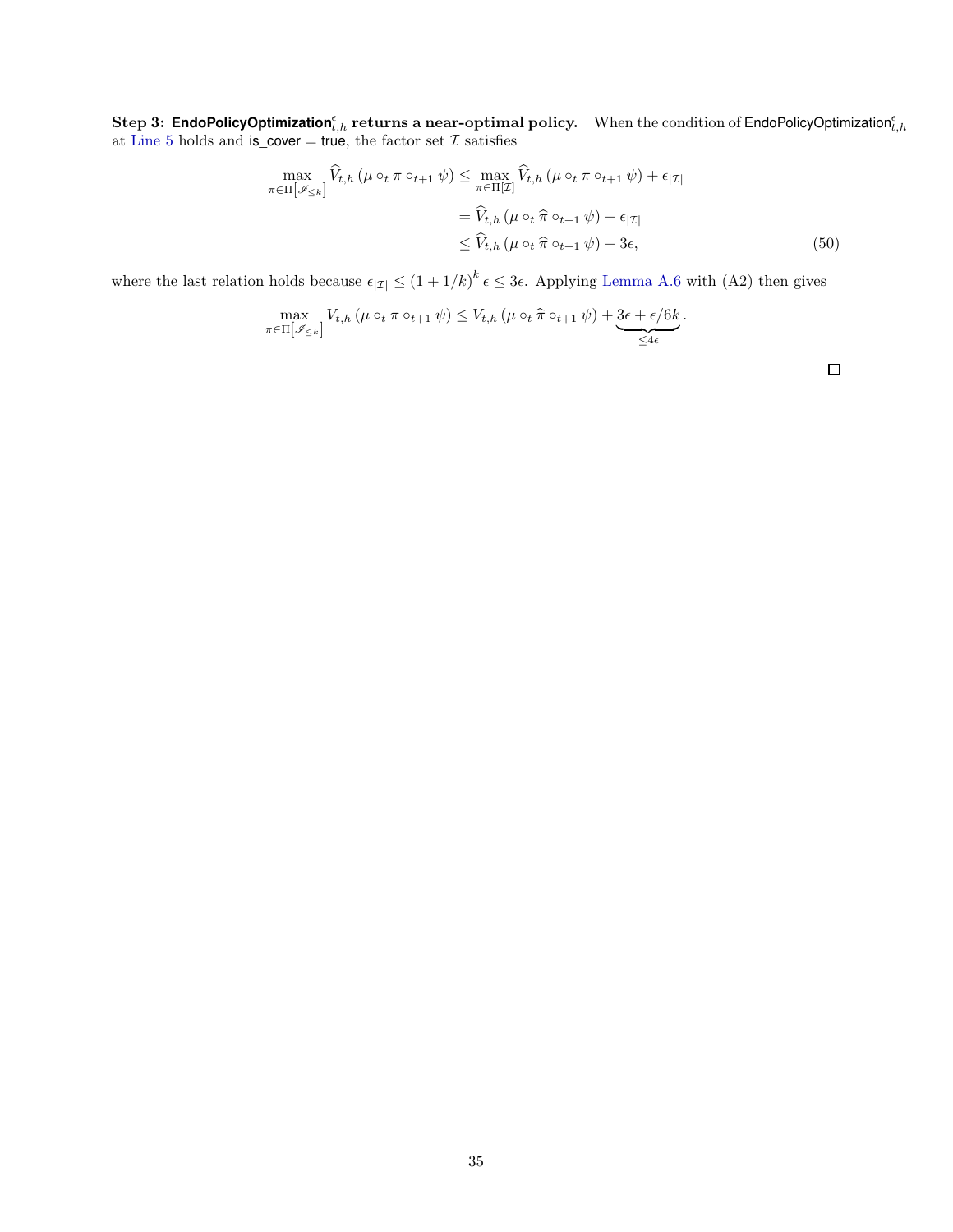## <span id="page-35-1"></span>E Selecting Endogenous Factors with Strong Coverage: **EndoFactorSelection**

<span id="page-35-0"></span>Algorithm 6 EndoFactorSelection ${}_{t,h}^{\epsilon}$ : Simultaneous Policy Cover for all Factors

- // Find I such that reaching I implicitly leads to good coverage for all  $\mathcal{J} \in \mathscr{I}_{\leq k}(\mathcal{I}^{(t+1,h)})$ .
- 1: require:
	- Starting timestep t and end timestep h, target precision  $\epsilon \in (0,1)$ .
	- Set of endogenous factors  $\mathcal{I}^{(t+1,h)} \subseteq \mathcal{I}_{\star}$ .
	- Collection of policy sets  $\{\Gamma^{(t)}[\mathcal{I}]\}_{\mathcal{I}\in\mathscr{I}_{\leq k}(\mathcal{I}^{(t+1,h)})}$ , where

$$
\Gamma^{(t)}[\mathcal{I}] = \left\{ \pi_{s[\mathcal{I}]}^{(t)} \mid s[\mathcal{I}] \in \mathcal{S}[\mathcal{I}] \right\}.
$$

• Set of  $(t+1 \rightarrow h)$  policies

$$
\Psi^{(t+1,h)} = \big\{ \psi^{(t+1,h)}_{s \left[\mathcal{I}^{(t+1,h)}\right]} \mid s[\mathcal{I}^{(t+1,h)}] \in \mathcal{S}[\mathcal{I}^{(t+1,h)}] \big\}.
$$

• Collection D of approximate occupancy measures for layer h under the sampling process  $\mu^{(t)} \circ_t$  $\pi \circ_{t+1} \psi^{(t+1,h)}.$ 

// Pick  $\Psi \in \Gamma^{(t)}[\mathcal{I}] \circ_{t+1} \Psi^{(t+1:h)}$  that explores  $\mathcal{I} \subseteq \mathcal{I}_{\star}$  and sufficiently explores other factors. 2: for  $k' = |{\mathcal{I}}^{(t+1,h)}|, |{\mathcal{I}}^{(t+1,h)}| + 1, ..., k$  do

- 3: Define  $\epsilon_{k'} = (1 + 1/k)^{k-k'}$  5 $\epsilon$ .
- 4: for  $\mathcal{I} \in \mathscr{I}_{k'}(\mathcal{I}^{(t+1,h)})$  do

// Test whether reaching states in  $\mathcal I$  leads to good coverage for all factors  $\mathcal J \in \mathscr I_{\leq k}(\mathcal I^{(t+1,h)}).$ 

5: Set sufficient\_cover = true if for all  $\mathcal{J} \in \mathscr{I}_{\leq k}(\mathcal{I}^{(t+1,h)})$  and for all  $s[\mathcal{J}] \in \mathcal{S}[\mathcal{J}]$ :

$$
\max_{\pi \in \Pi[\mathscr{I}_{\leq k}]} \widehat{d}_h \left( s[\mathcal{J}] ; \ \mu^{(t)} \circ_t \pi \circ_{t+1} \psi_{s[\mathcal{I}^{(t+1,h)}]}^{(t+1,h)} \right) \n\leq \widehat{d}_h \left( s[\mathcal{J}] ; \ \mu^{(t)} \circ_t \pi_{s[\mathcal{J} \cap \mathcal{I}]}^{(t)} \circ_{t+1} \psi_{s[\mathcal{I}^{(t+1,h)}]}^{(t+1,h)} \right) + \epsilon_{k'},
$$
\n(51)

where  $\pi_{s[\mathcal{J}\cap\mathcal{I}]}^{(t)} \in \Gamma^{(t)}[\mathcal{J}\cap\mathcal{I}]$ . // Recall  $\pi_{s[\mathcal{J}\cap\mathcal{I}]}^{(t)} \approx \underset{\pi \in \Pi[\mathcal{I}_{\leq k}]}{\text{argmax}} \hat{d}_{h}\left(s[\mathcal{J}\cap\mathcal{I}] ; \mu^{(t)} \circ_t \pi \circ_{t+1} \psi_{s[\mathcal{I}^{(t+1,h)}]}^{(t+1,h)}\right)$ .

6: if sufficient cover  $=$  true then 7:  $\widehat{\mathcal{I}} \leftarrow \mathcal{I}.$ <br>8: **PELLETELY** 8: **return**  $(\mathcal{I}, \Gamma^{(t)}[\mathcal{I}]).$ 

9: return: fail. // Low probability failure event.

In this section, we describe and analyze the <code>EndoFactorSelection</code>  $\epsilon_{t,h}^{\epsilon}$  algorithm [\(Algorithm 6\)](#page-35-0). <code>EndoFactorSelection</code>  $\epsilon_{t,h}$ is a subroutine used in the selection phase of  $\text{OSSR}_{h}^{\epsilon,\delta}$ , and generalizes the selection phase used in  $\text{OSSR}$ .Exact<sub>h</sub> to the setting where only approximate occupancy measures are available. In [Appendix E.1,](#page-35-2) we give a highlevel description EndoFactorSelection $_{t,h}^{\epsilon}$ , give intuition, and state the main theorem concerning its performance. Then, in [Appendix E.2](#page-37-0) we prove this result.

#### <span id="page-35-2"></span>E.1 Description of **EndoFactorSelection**

To motivate EndoFactorSelection<sup>e</sup><sub>[t,h](#page-8-0)</sub>, let us first recall the selection phase of OSSR.Exact<sub>h</sub> [\(Line 7](#page-47-5) of Algorithm 2). The selection phase assumes access to a collection of policy sets  $\{\Gamma^{(t)}[\mathcal{I}]\}_{\mathcal{I}\in\mathscr{I}_{\leq k}(\mathcal{I}^{(t+1,h)})}$ , which are calculated in the optimization step. In particular, for each set  $\mathcal I$  and each  $s[\mathcal I] \in \mathcal S[\mathcal I], \pi_{s[\mathcal I]}^{(t)} \in \Gamma^{(t)}[\mathcal I]$  is an endogenous policy that maximizes the probability of reaching  $s[\mathcal{I}]$  at layer h in the following sense:

$$
\pi_{s[\mathcal{I}]}^{(t)} \in \underset{\pi \in \Pi[\mathscr{I}_{\leq k}]}{\text{argmax}} d_h \left( s[\mathcal{I}] ; \ \mu^{(t)} \circ_t \pi \circ_{t+1} \psi_{s[\mathcal{I}^{(t+1,h)}]}^{(t+1,h)} \right).
$$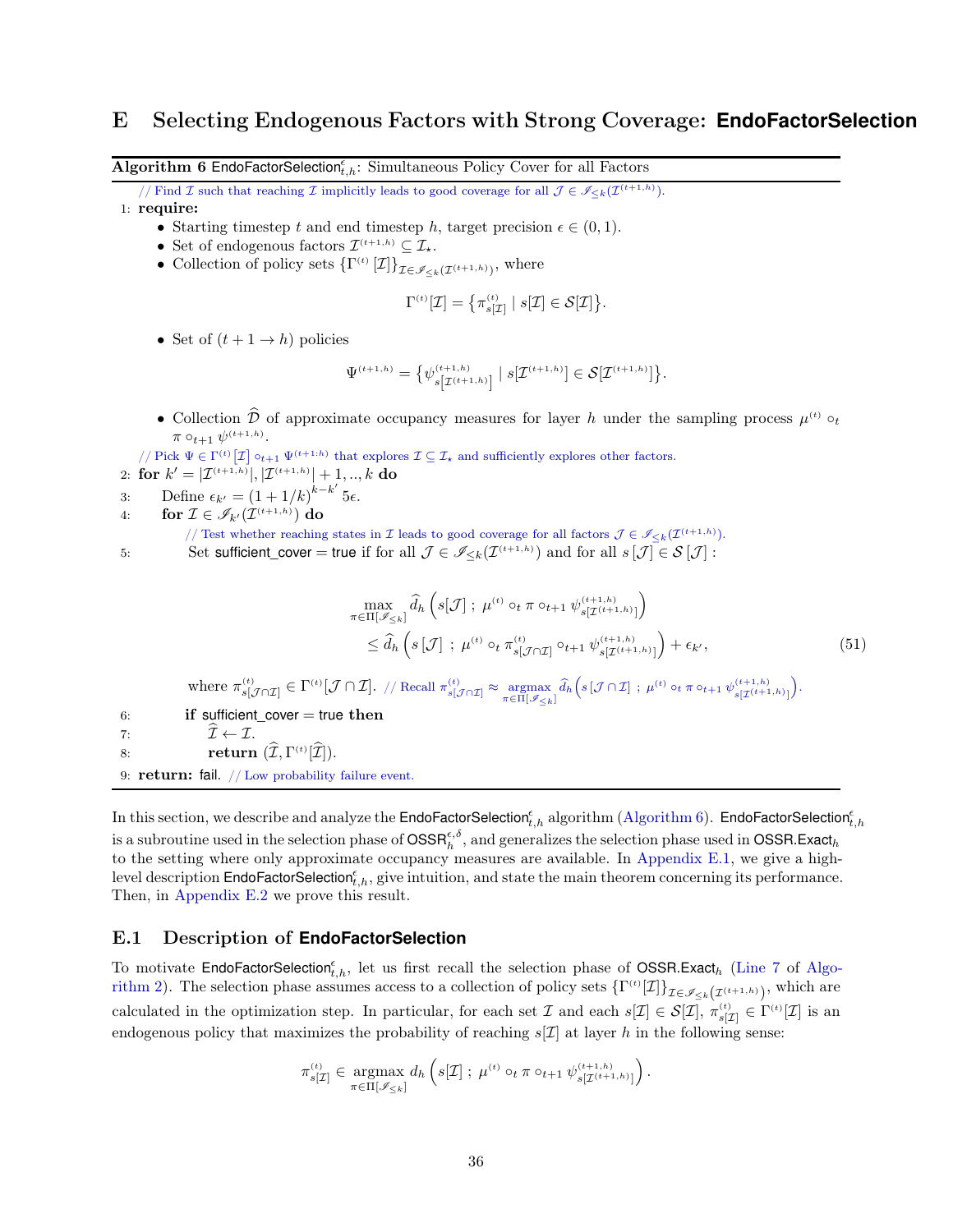The selection phase of **OSSR.Exact**h find the factor set  $\hat{\mathcal{I}} \in \mathscr{I}_{\leq k}(\mathcal{I}^{(t+1,h)})$  of minimal size such that for all  $\mathcal{J} \in \mathscr{I}_{\leq k}(\mathcal{I}^{(t+1,h)})$  and  $s[\mathcal{J}] \in \mathcal{S}[\mathcal{J}],$ 

$$
\max_{\pi \in \Pi[\mathscr{I}_{\leq k}]} d_h \left( s[\mathcal{J}] \; ; \; \mu^{(t)} \circ_t \pi \circ_{t+1} \psi_{s[\mathcal{I}^{(t+1,h)}]}^{(t+1,h)} \right) = d_h \left( s[\mathcal{J}] \; ; \; \mu^{(t)} \circ_t \pi_{s[\mathcal{J} \cap \widehat{\mathcal{I}}]}^{(t)} \circ_{t+1} \psi_{s[\mathcal{I}^{(t+1,h)}]}^{(t+1,h)} \right). \tag{52}
$$

At the end of the selection step, **OSSR.Exact**<sub>h</sub> outputs the tuple  $(\mathcal{I}, \Gamma^{(t)}[\mathcal{I}])$ . Since  $\mathcal{I}$  is chosen as the *minimal* factor set that satisfies [Eq. \(52\)](#page-36-0) it can be shown it is an endogenous factors set. Furthermore,  $\Gamma^{(t)}[\mathcal{I}]$  satisfies condition [Eq. \(52\).](#page-36-0)

EndoFactorSelection<sub>t,h</sub> is similar to OSSR.Exact<sub>h</sub>, but only requires access to approximate state occupancy measures. Analogous to **OSSR.Exact**<sub>h</sub>, the algorithm outputs a tuple  $(\mathcal{I}, \Gamma^{(t)}[\mathcal{I}])$ , where  $\mathcal{I}$  is an endogenous factors set and  $\Gamma^{(t)}[\hat{\mathcal{I}}]$  ensures good coverage at layer h.However, since EndoFactorSelection<sub>t,h</sub> has only has access to approximate state occupancy measures, the policy set  $\Gamma^{(t)}[\mathcal{I}]$  returned by the algorithm is only guaranteed to satisfy an approximate version of [Eq. \(52\):](#page-36-0)

<span id="page-36-1"></span><span id="page-36-0"></span>
$$
\max_{\pi \in \Pi[\mathscr{I}_{\leq k}]} d_h \left( s[\mathcal{J}] ; \ \mu^{(t)} \circ_t \pi \circ_{t+1} \psi_{s[\mathcal{I}^{(t+1,h)}]}^{(t+1,h)} \right) \n\leq d_h \left( s[\mathcal{J}] ; \ \mu^{(t)} \circ_t \pi^{(t)}_{s[\mathcal{J} \cap \widehat{\mathcal{I}}]} \circ_{t+1} \psi_{s[\mathcal{I}^{(t+1,h)}]}^{(t+1,h)} \right) + O(\epsilon),
$$
\n(53)

where  $\pi_{s[\mathcal{J}\cap\widehat{\mathcal{I}}]}^{(t)} \in \Gamma^{(t)}[\mathcal{I}].$ 

To ensure find an endogenous factor set  $\widehat{\mathcal{I}}$  such that  $\Gamma^{(t)}[\widehat{\mathcal{I}}]$  satisfies [Eq. \(53\),](#page-36-1) EndoFactorSelection ${}^{\epsilon}_{t,h}$  follows the AbstractFactorSearch scheme described in [Appendix C.](#page-29-0) It enumerates the collection of factor sets  $\mathscr{I}_{\leq k}(\mathcal{I}^{(t+1,h)})$ in a bottom-up fashion—starting from factor sets of minimimal cardinality— and checks whether each factor set approximately satisfies the optimality condition.

**Intuition for correctness.** To establish the correctness of  $\mathsf{EndoFactorSelection}_{t,h}^{\epsilon}$ , we view the algorithm as an instance of AbstractFactorSearch with

Condition
$$
(Z, \epsilon, \mathcal{I})
$$
  
=  $\mathbb{1} \left\{ \begin{array}{l} \max_{\pi \in \Pi[\mathscr{I}_{\leq k}]} \hat{d}_h \left( s[\mathcal{J}] ; \ \mu^{(t)} \circ_t \pi \circ_{t+1} \psi_{s[\mathcal{I}^{(t+1,h)}]}^{(t+1,h)} \right) \\ \leq \hat{d}_h \left( s[\mathcal{J}] ; \ \mu^{(t)} \circ_t \pi_{s[\mathcal{J} \cap \mathcal{I}]}^{(t)} \circ_{t+1} \psi_{s[\mathcal{I}^{(t+1,h)}]}^{(t+1,h)} \right) + \epsilon, \end{array} \right\}$ 

and recall that  $\pi_{s[\mathcal{J}\cap\mathcal{I}]}^{(t)}\in\Gamma^{(t)}[\mathcal{J}\cap\mathcal{I}]$  is the output from the optimization step at **EndoPolicyOptimization**. The analysis of EndoFactorSelection<sup>e</sup><sub>t,h</sub> follow the recipe sketched in [Appendix C.](#page-29-0) Most of our efforts are devoted to proving that the condition in Eq.  $(44)$  required by AbstractFactorSearch holds for EndoFactorSelection $_{t,h}^{\epsilon}$ . In particular, we wish to prove the following claim: If I satisfies the condition in [Line 5](#page-47-3) (*sufficient\_cover* = *true* for I), then  $\mathcal{I}_{en}$  satisfies the condition as well (sufficient\_cover = *true* for  $\mathcal{I}_{en}$ ). To show that the statement is true, we use a key structural result, [Lemma B.4,](#page-26-5) which generalizes certain structural results used in the analysis of **OSSR.Exact** [\(Proposition 3.1\)](#page-6-2). Let  $\mu$  and  $\rho$  be endogenous policies, and consider a fixed state factor  $s[\mathcal{I}] \in \mathcal{S}[\mathcal{I}]$ . [Lemma B.4](#page-26-5) asserts that if an endogenous policy  $\pi_{s[\mathcal{I}_{en}]}$  approximately maximizes the probability of reaching the endogenous part of  $s[\mathcal{I}]$ , which is given by

$$
d_h\left(s[\mathcal I_{\rm en}]\ ;\ \mu\circ_t\pi_{s[\mathcal I_{\rm en}]}\circ_{t+1}\rho\right),
$$

then the policy also approximately maximizes the probability of reaching  $s[\mathcal{I}]$ , which is given by

$$
d_h\left(s[\mathcal{I}]\,;\ \mu\circ_t\pi_{s[\mathcal{I}_{en}]}\circ_{t+1}\rho\right).
$$

Hence, to approximately maximize the probability of reaching  $s[\mathcal{I}]$ , it suffices to execute a policy that approximately maximizes the probability of reaching the endogenous part of the state,  $s[\mathcal{I}_{en}]$ . We use this observation to show that exogenous factors are redundant in the sense that if sufficient cover = true for  $\mathcal{I}$ , then sufficient cover = true for  $\mathcal{I}_{en}$ ; this proves the claim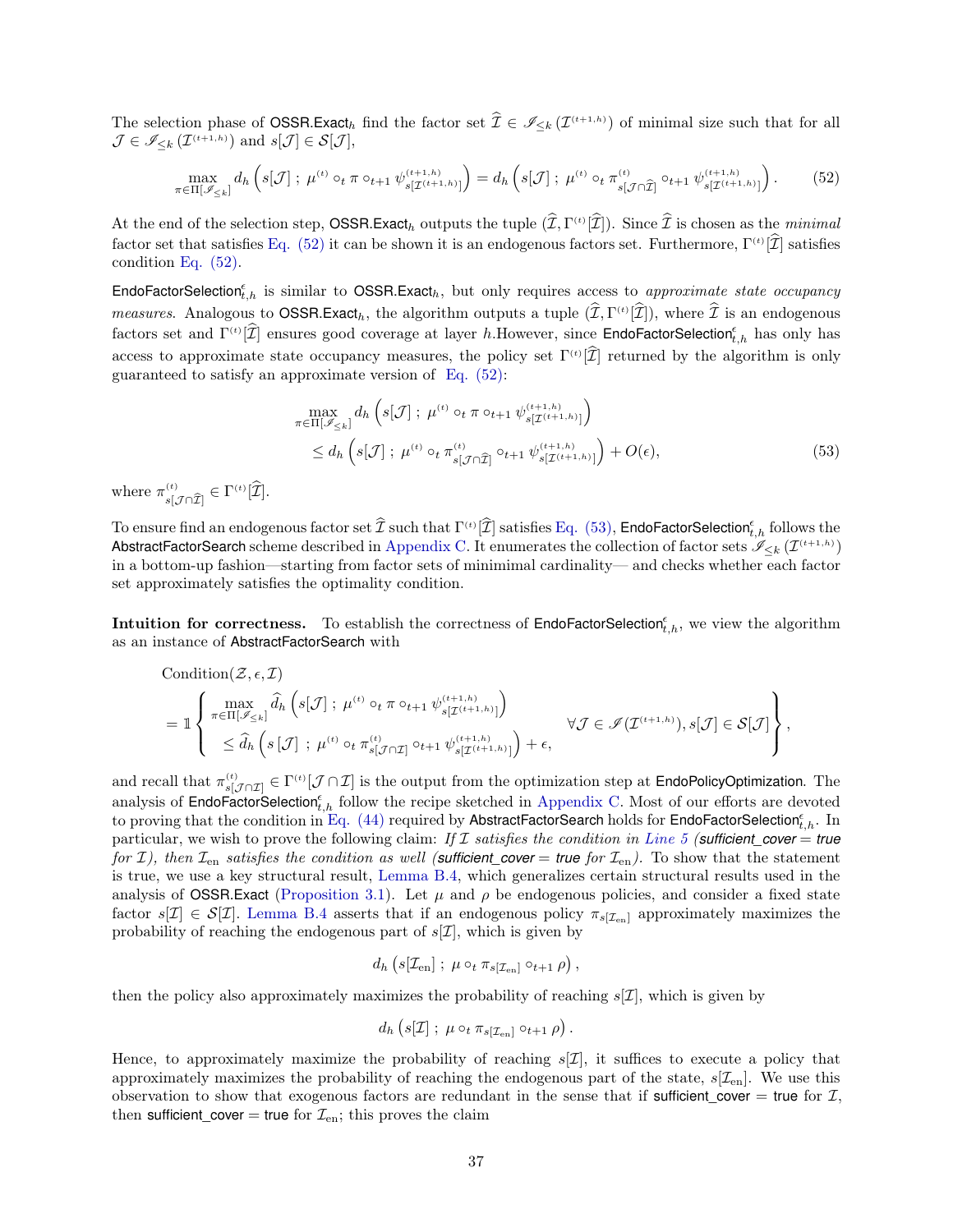<span id="page-37-3"></span> ${\bf Formal~guarantee~for~{\bf EndofactorSelection}$  The following result is the main guarantee for  ${\sf EndofactorSelection}_{t,h}^{\epsilon}.$ 

**Theorem E.1** (Success of EndoFactorSelection<sub>t,h</sub>). Fix  $h \in [H]$  and  $t \in [h]$ . Assume the following conditions hold:

- (A1) Endogeneity of arguments.  $\mu^{(t)} \in \Pi_{\text{mix}}[\mathcal{I}_\star]$  is endogenous,  $\Psi^{(t+1,h)}$  contains only endogenous policies, and  $\Gamma^{(t)}[\mathcal{I}]$  contains only endogenous policies for all  $\mathcal{I} \in \mathscr{I}_{\leq k}(\mathcal{I}^{(t+1,h)})$ . In addition,  $\mathcal{I}^{(t+1,h)} \subseteq \mathcal{I}_{\star}$ .
- (A2) Quality of estimation.  $\hat{\mathcal{D}}$  is a collection of  $\epsilon/12k$ -approximate state occupancy measures with respect to  $(\mu^{(t)} \circ \Pi[\mathscr{I}_{\leq k}] \circ \Psi^{(t+1,h)}, \mathscr{I}_{\leq k}(\mathcal{I}^{(t+1,h)}), h)$  [\(Definition A.1\)](#page-17-1).
- (A3) Optimality for  $\Gamma^{(t)}[\mathcal{I}]$ . For any factor set  $\mathcal{I} \in \mathcal{I}_{\leq k}(\mathcal{I}^{(t+1,h)})$  and any  $s[\mathcal{I}] \in \mathcal{S}[\mathcal{I}]$ , the policy  $\pi_{s[\mathcal{I}]}^{(t)} \in$  $\Gamma^{(t)}\left[\mathcal{I}\right]$  satisfies the following optimality guarantee:

$$
\max_{\pi \in \Pi[\mathscr{I}_{\leq k}]} d_h \left( s[\mathcal{I}] ; \ \mu^{(t)} \circ_t \pi \circ_{t+1} \psi^{(t+1,h)}_{s[\mathcal{I}^{(t+1,h)}]} \right) \leq d_h \left( s[\mathcal{I}] ; \ \mu^{(t)} \circ_t \pi^{(t)}_{s[\mathcal{I}]} \circ_{t+1} \psi^{(t+1,h)}_{s[\mathcal{I}^{(t+1,h)}]} \right) + 4\epsilon.
$$

Then **EndoFactorSelection**<sup> $\epsilon$ </sup><sub>t,h</sub> does not output **fail**, and the tuple  $(\widehat{I}, \Gamma^{(t)}[\widehat{I}])$  output by the algorithm satisfies the following guarantees:

- 1.  $\widehat{\mathcal{I}} \subset \mathcal{I}_{+}$ .
- 2. For all  $s[\mathcal{I}_\star] \in \mathcal{S}[\mathcal{I}_\star]$ , we have

$$
\max_{\pi\in\Pi[\mathcal{I}_\star]}\,d_h\left(s\left[\mathcal{I}_\star\right];\mu^{\scriptscriptstyle(t)}\circ_t\pi\circ_{t+1}\psi^{\scriptscriptstyle(t+1,h)}_{s\left[\mathcal{I}^{\scriptscriptstyle(t+1,h)}\right]}\right)-d_h\left(s\left[\mathcal{I}_\star\right];\mu^{\scriptscriptstyle(t)}\circ_t\pi^{\scriptscriptstyle(t)}_{s\left[\widehat{\mathcal{I}}\right]}\circ_{t+1}\psi^{\scriptscriptstyle(t+1,h)}_{s\left[\mathcal{I}^{\scriptscriptstyle(t+1,h)}\right]}\right)\leq 16\epsilon,
$$

where we note that we can write  $s[\mathcal{I}_\star] = (s[\hat{\mathcal{I}}], s[\mathcal{I}_\star \setminus \hat{\mathcal{I}}]) = (s[\mathcal{I}^{(t+1,h)}], s[\mathcal{I}_\star \setminus \mathcal{I}^{(t+1,h)}])$  because  $\mathcal{I}^{(t+1,h)}, \mathcal{I} \subseteq \mathcal{I}_{\star}.$ 

#### <span id="page-37-0"></span>E.2 Proof of Theorem E.1

We use the three-step proof strategy described in [Appendix C](#page-29-0) to prove correctness for **EndoFactorSelection**<sup> $\epsilon$ </sup>,h.

<span id="page-37-2"></span>Step 1: **EndoFactorSelection**<sup> $\epsilon$ </sup>,h does not return **fail.** We show that given assumptions  $(A1) - (A3)$  $\mathsf{EndoFactorSelection}_{t,h}^{\epsilon}$  does not return fail. First, observe that  $\mathcal{I}_{\star} \in \mathscr{I}_{\leq k}(\mathcal{I}^{(t+1,h)}),$  since  $\mathcal{I}^{(t+1,h)} \subseteq \mathcal{I}_{\star}$  by (A1) and  $|\mathcal{I}_\star| \leq k$  by assumption. We prove that **EndoFactorSelection**<sup> $\epsilon$ </sup>, halts for  $\mathcal{I} \leftarrow \mathcal{I}_\star$ ; meaning that  $\mathcal{I}_\star$  satisfies the condition at [Line 5](#page-47-3) of  $\mathsf{EndoFactorSelection}^{\epsilon}_{t,h}.$ 

 $\text{Fix }\mathcal{I}\in\mathscr{I}_{\leq k}(\mathcal{I}^{(t+1,h)})$  and  $s[\mathcal{I}]\in\mathcal{S}[\mathcal{I}]$ . Let  $\mathcal{I}_{\text{en}}\in\mathscr{I}_{\leq k}(\mathcal{I}^{(t+1,h)})^4$  be the endogenous component of  $\mathcal{I}$ , so that  $s[\mathcal{I}] = (s[\mathcal{I}_{en}], s[\mathcal{I}_{ex}])$ . Consider the policy  $\pi_{s[\mathcal{I}_{en}]}^{(t)} \in \Gamma^{(t)}[\mathcal{I}_{en}]$ . By assumption (A3),  $\pi_{s[\mathcal{I}_{en}]}^{(t)}$  is endogenous and satisfies

<span id="page-37-1"></span>
$$
\max_{\pi \in \Pi[\mathscr{I}_{\leq k}]} d_h \left( s \left[ \mathcal{I}_{\text{en}} \right] ; \ \mu^{(t)} \circ_t \pi \circ_{t+1} \psi_{s \left[ \mathcal{I}^{(t+1,h)} \right]}^{(t+1,h)} \right) \n\leq d_h \left( s \left[ \mathcal{I}_{\text{en}} \right] ; \ \mu^{(t)} \circ_t \pi_{s \left[ \mathcal{I}_{\text{en}} \right]}^{(t)} \circ_{t+1} \psi_{s \left[ \mathcal{I}^{(t+1,h)} \right]}^{(t+1,h)} \right) + 4\epsilon.
$$
\n(54)

[Eq. \(54\)](#page-37-1) shows that  $\pi_{s[\mathcal{I}_{en}]}^{(t)}$  has near-optimal probability for the endogenous component of  $s[\mathcal{I}]$  near optimally (when the rollout policy  $\psi_{s[\mathcal{I}^{(t+1,h)}]}^{(t+1,h)}$  is fixed). Combined with the fact that both  $\pi_{s[\mathcal{I}_{en}]}^{(t)}$  and  $\psi_{s[\mathcal{I}_{en}]}^{(t+1,h)}$  are endogenous (by (A1)), this allows us to apply [Lemma B.4,](#page-26-5) which asserts that  $\pi_{s[\mathcal{I}_{en}]}^{(t)}$  reaches the any state factor  $s[\mathcal{I}]$  with  $\mathcal{I}_{en} \subseteq \mathcal{I}$  near-optimally as well. In particular,

$$
\max_{\pi \in \Pi[\mathscr{I}_{\leq k}]} d_h \left( s[\mathcal{I}] ; \mu^{(t)} \circ_t \pi \circ_{t+1} \psi_{s[\mathcal{I}^{(t+1,h)}]}^{(t+1,h)} \right)
$$
\n
$$
\frac{4 \mathcal{I}_{\text{en}} \in \mathscr{I}_{\leq k}(\mathcal{I}^{(t+1,h)}) \text{ since } \mathcal{I}_{\star} \in \mathscr{I}_{\leq k}(\mathcal{I}^{(t+1,h)}) \text{ and } \mathscr{I}_{\leq k}(\mathcal{I}^{(t+1,h)}) \text{ is a } \pi\text{-system by Lemma A.10.}
$$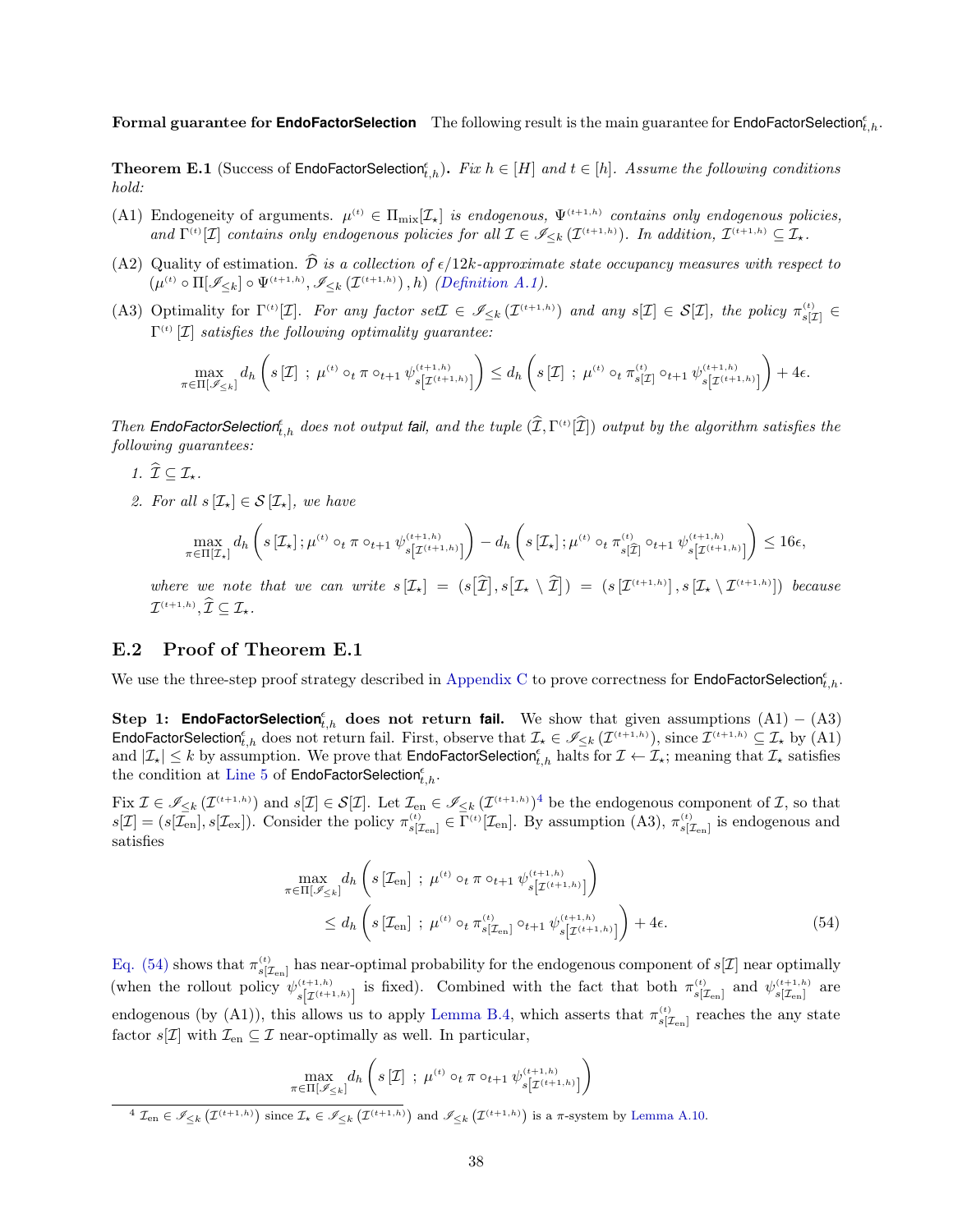<span id="page-38-0"></span>
$$
\leq d_h \left( s \left[ \mathcal{I} \right] \; ; \; \mu^{(t)} \circ_t \pi^{(t)}_{s \left[ \mathcal{I}_{\text{en}} \right]} \circ_{t+1} \psi^{(t+1,h)}_{s \left[ \mathcal{I}^{(t+1,h)} \right]} \right) + 4\epsilon. \tag{55}
$$

Now, observe that since  $\hat{\mathcal{D}}$  is  $\epsilon/12k$ -approximate with respect to  $\left(\prod \left[\mathscr{I}_{\leq k}\left(\mathcal{I}^{(t+1,h)}\right)\right], \mathscr{I}_{\leq k}\left(\mathcal{I}^{(t+1,h)}\right), h\right)$  (cf.  $(A2)$ , Eq.  $(55)$  and [Lemma A.6](#page-19-1) imply that

$$
\max_{\pi \in \Pi[\mathscr{I}_{\leq k}]} \widehat{d}_h \left( s[\mathcal{I}] ; \ \mu^{(t)} \circ_t \pi \circ_{t+1} \psi_{s[\mathcal{I}^{(t+1,h)}]}^{(t+1,h)} \right) \n\leq \widehat{d}_h \left( s[\mathcal{I}] ; \ \mu^{(t)} \circ_t \pi_{s[\mathcal{I}_{\text{en}}]}^{(t)} \circ_{t+1} \psi_{s[\mathcal{I}^{(t+1,h)}]}^{(t+1,h)} \right) + 5\epsilon.
$$
\n(56)

Since  $\mathcal{I}_{en} = \mathcal{I} \cap \mathcal{I}_{\star}$ , and since

$$
5\epsilon \le (1+1/k)^{k-k'+1} 5\epsilon := \epsilon_{k'}
$$

for all  $k' \in [k]$ , this implies that the condition at [Line 5](#page-47-3) of EndoFactorSelection<sub>t, h</sub> is satisfied by  $\mathcal{I}_{\star}$ .

Step 2: Proof of first claim  $(\widehat{\mathcal{I}}\subseteq\mathcal{I}_\star$  is a set of endogenous factors). Since EndoFactorSelection ${}^{\epsilon}_{t,h}$ does not return fail, it necessarily returns a pair  $(\mathcal{I}, \Gamma^{(t)}[\mathcal{I}])$ . We now show that  $\mathcal I$  is endogenous. To do so, we prove the following claim.

<span id="page-38-1"></span>**Lemma E.1.** If  $\mathcal{I} \in \mathcal{I}_{\leq k}(\mathcal{I}^{(t+1,h)})$  satisfies the condition in [Line 5](#page-47-3) (sufficient cover = true for  $\mathcal{I}$ ), then  $\mathcal{I}_{en}$ satisfies the condition as well (**sufficient\_cover** = **true** for  $\mathcal{I}_{en}$ ).

Conditioned on [Lemma E.1,](#page-38-1) the result quickly follows. Observe that for any  $\mathcal{I} \in \mathscr{I}_{\leq k}(\mathcal{I}^{(t+1,h)})$ , we have  $\mathcal{I}_{en} \in \mathscr{I}_{\leq k}(\mathcal{I}^{(t+1,h)})^4$  $\mathcal{I}_{en} \in \mathscr{I}_{\leq k}(\mathcal{I}^{(t+1,h)})^4$ . Furthermore, if  $|\mathcal{I}_{en}| > |\mathcal{I}|$ , then EndoFactorSelection will check whether  $\mathcal{I}_{en}$  satisfies the condition in [Line 5](#page-47-3) prior to checking whether  $\mathcal I$  satisfies it. Thus, EndoFactorSelection necessarily returns a set of endogenous factors; it remains to prove [Lemma E.1.](#page-38-1)

**Proof of [Lemma E.1.](#page-38-1)** Fix  $\mathcal{I} \in \mathscr{I}_{\leq k}(\mathcal{I}^{(t+1,h)})$  with  $\mathcal{I}_{\text{ex}} \neq \emptyset$ . Assume that  $\mathcal{I}$  satisfies the conditions in [Line 5.](#page-47-3) That is, for  $k_1 := |\mathcal{I}| \leq k$ , it holds that for all  $\mathcal{J} \in \mathscr{I}_{\leq k}(\mathcal{I}^{(t+1,h)})$  and all  $s[\mathcal{J}] = (s[\mathcal{I}], s[\mathcal{J} \setminus \mathcal{I}]) \in \mathcal{S}[\mathcal{J}]$ ,

<span id="page-38-2"></span>
$$
\max_{\pi \in \Pi[\mathscr{I}_{\leq k}]} \widehat{d}_h \left( s[\mathcal{J}] \; ; \; \mu^{(t)} \circ_t \pi \circ_{t+1} \psi_{s[\mathcal{I}^{(t+1,h)}]}^{(t+1,h)} \right) \leq \widehat{d}_h \left( s[\mathcal{J}] \; ; \; \mu^{(t)} \circ_t \pi_{s[\mathcal{J} \cap \mathcal{I}]}^{(t)} \circ_{t+1} \psi_{s[\mathcal{I}^{(t+1,h)}]}^{(t+1,h)} \right) + \epsilon_{k_1},
$$
\n
$$
(57)
$$

where  $\pi_{s[\mathcal{J}\cap \mathcal{I}]}^{(t)} \in \Gamma^{(t)}[\mathcal{J}\cap \mathcal{I}].$  We will show that this implies that  $\mathcal{I}_{en}$  also satisfies the conditions in [Line 5.](#page-47-3)

 $\mathcal{I}_{\text{en}}$  satisfies the conditions in [Line 5.](#page-47-3) Since  $\mathcal{I}$  satisfies [Eq. \(57\)](#page-38-2) for all  $\mathcal{J} \in \mathscr{I}_{\leq k}(\mathcal{I}^{(t+1,h)})$ , it must also satisfy the condition for all  $\mathcal{J}_{en} \subseteq \mathcal{J}$ . Fix  $\mathcal{J} \in \mathscr{I}_{\leq k}(\mathcal{I}^{(t+1,h)})$ . Then for all  $s[\mathcal{J}_{en}] \in \mathcal{S}[\mathcal{J}_{en}]$ , we have

<span id="page-38-3"></span>
$$
\max_{\pi \in \Pi[\mathscr{I}_{\leq k}]} \widehat{d}_h \left( s[\mathcal{J}_{\text{en}}] ; \mu^{(t)} \circ_t \pi \circ_{t+1} \psi_{s[\mathcal{I}^{(t+1,h)}]}^{(t+1,h)} \right) \n\leq \widehat{d}_h \left( s[\mathcal{J}_{\text{en}}] ; \mu^{(t)} \circ_t \pi_{s[\mathcal{J}_{\text{en}} \cap \mathcal{I}]}^{(t)} \circ_{t+1} \psi_{s[\mathcal{I}^{(t+1,h)}]}^{(t+1,h)} \right) + \epsilon_{k_1} \n\overset{(a)}{\leq} \widehat{d}_h \left( s[\mathcal{J}_{\text{en}}] ; \mu^{(t)} \circ_t \pi_{s[\mathcal{J}_{\text{en}} \cap \mathcal{I}_{\text{en}}]}^{(t)} \circ_{t+1} \psi_{s[\mathcal{I}^{(t+1,h)}]}^{(t+1,h)} \right) + \epsilon_{k_1},
$$
\n(58)

where (a) follows because  $\mathcal{J}_{en} \cap \mathcal{I} = \mathcal{J}_{en} \cap \mathcal{I}_{en}$ .

Since (A2) asserts that  $\hat{\mathcal{D}}$  is  $\epsilon/12k$ -approximate with respect to  $(\Pi\left[\mathscr{I}_{\leq k}(\mathcal{I}^{(t+1,h)})\right], \mathscr{I}_{\leq k}(\mathcal{I}^{(t+1,h)}), h)$ , we can relate the inequality above to the analogous inequality for the true occupancies using [Lemma A.6.](#page-19-1) After multiplying both sides by  $d_h(s[\mathcal{J}_{ex}]) \in [0,1]$ , this yields

$$
d_h\left(s[\mathcal{J}_{\mathrm{ex}}]\right) \max_{\pi \in \Pi[\mathscr{I}_{\leq k}]} d_h\left(s[\mathcal{J}_{\mathrm{en}}] \ ;\ \mu^{\scriptscriptstyle{(t)}} \circ_t \pi \circ_{t+1} \psi^{\scriptscriptstyle{(t+1,h)}}_{s[\mathcal{I}^{\scriptscriptstyle{(t+1,h)}}]} \right)
$$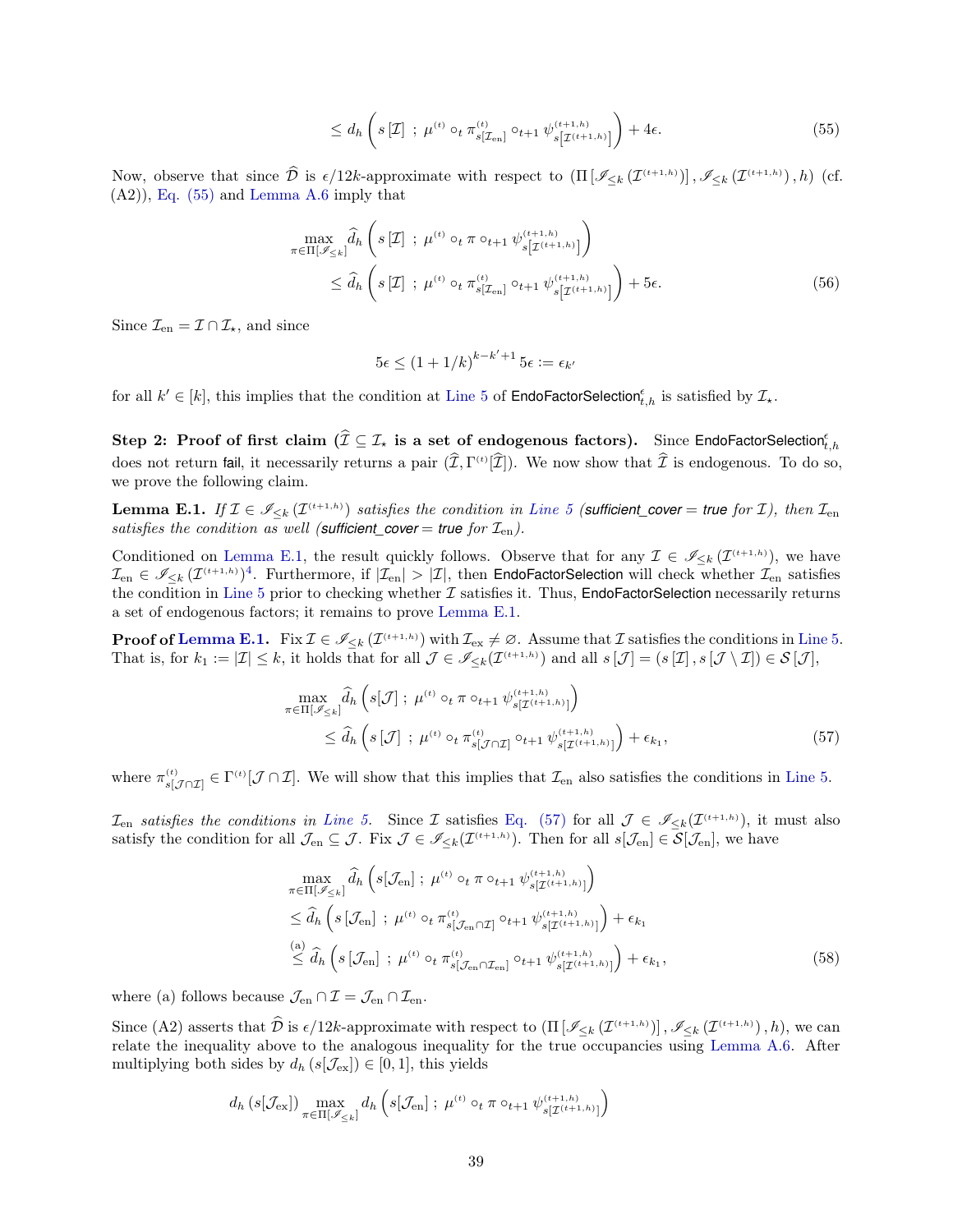$$
\leq d_h\left(s[\mathcal{J}_{\mathrm{ex}}]\right)d_h\left(s[\mathcal{J}_{\mathrm{en}}]\ ;\ \mu^{(t)}\circ_t\pi_{s[\mathcal{J}_{\mathrm{en}}\cap\mathcal{I}_{\mathrm{en}}]}\circ_{t+1}\psi_{s[\mathcal{I}^{(t+1,h)}]}\right)+\epsilon_{k_1}+\epsilon/6k.\tag{59}
$$

We now manipulate both sides [Eq. \(58\)](#page-38-3) to relate these quantities to the occupancy measure for  $s[\mathcal{J}]$ . This is done by appealing to the decoupling property for occupancy measures of endogenous policies [\(Appendix B.2\)](#page-22-0). To begin, for the left-hand side of [Eq. \(59\),](#page-39-0) we have

<span id="page-39-0"></span>
$$
d_h\left(s[\mathcal{J}_{\text{ex}}]\right) \max_{\pi \in \Pi[\mathscr{I}_{\leq k}]} d_h\left(s[\mathcal{J}_{\text{en}}]; \ \mu^{(t)} \circ_t \pi \circ_{t+1} \psi_{s[\mathcal{I}^{(t+1,h)}]}^{(t+1,h)}\right)
$$
\n
$$
\stackrel{\text{(a)}}{=} d_h\left(s[\mathcal{J}_{\text{ex}}]\right) \max_{\pi \in \Pi[\mathcal{I}_\star]} d_h\left(s[\mathcal{J}_{\text{en}}]; \ \mu^{(t)} \circ_t \pi \circ_{t+1} \psi_{s[\mathcal{I}^{(t+1,h)}]}^{(t+1,h)}\right)
$$
\n
$$
\stackrel{\text{(b)}}{=} \max_{\pi \in \Pi[\mathcal{I}_\star]} d_h\left(s[\mathcal{J}]; \ \mu^{(t)} \circ_t \pi \circ_{t+1} \psi_{s[\mathcal{I}^{(t+1,h)}]}^{(t+1,h)}\right)
$$
\n
$$
\stackrel{\text{(c)}}{=} \max_{\pi \in \Pi[\mathscr{I}_{\leq k}]} d_h\left(s[\mathcal{J}]; \ \mu^{(t)} \circ_t \pi \circ_{t+1} \psi_{s[\mathcal{I}^{(t+1,h)}]}^{(t+1,h)}\right), \tag{60}
$$

where relations (a) and (c) hold by [Lemma B.3](#page-26-1) and relation (b) holds by [Lemma B.1;](#page-22-1) note that the assumptions of these lemmas hold because  $\mu^{(t)}$  and  $\psi_{s[\mathcal{I}^{(t+1,h)}]}^{(t+1,h)}$  are assumed to be endogenous, and because  $\pi \in \Pi[\mathcal{I}_\star]$ is also endogenous. Moving on, we analyze the right-hand side of [Eq. \(59\).](#page-39-0) We have

<span id="page-39-2"></span><span id="page-39-1"></span>
$$
d_h\left(s[\mathcal{J}_{\text{ex}}]\right) d_h\left(s[\mathcal{J}_{\text{en}}]; \ \mu^{(t)} \circ_t \pi^{(t)}_{s[\mathcal{J}_{\text{en}} \cap \mathcal{I}_{\text{en}}]} \circ_{t+1} \psi^{(t+1,h)}_{s[\mathcal{I}^{(t+1,h)}]}\right) = d_h\left(s[\mathcal{J}]; \ \mu^{(t)} \circ_t \pi^{(t)}_{s[\mathcal{J}_{\text{en}} \cap \mathcal{I}_{\text{en}}]} \circ_{t+1} \psi^{(t+1,h)}_{s[\mathcal{I}^{(t+1,h)}]}\right),
$$
(61)

by [Lemma B.1](#page-22-1) (the assumptions of the lemma hold because  $\mu^{(t)}$ ,  $\pi_{s[\mathcal{J}_{en} \cap \mathcal{I}_{en}]}^{(t)}$  and  $\psi_{s[\mathcal{J}^{(t+1,h)}]}^{(t+1,h)}$  are endogenous). Plugging [Eq. \(61\)](#page-39-1) and [Eq. \(60\)](#page-39-2) back into [Eq. \(59\),](#page-39-0) we have that

$$
\max_{\pi \in \Pi[\mathscr{I}_{\leq k}]} d_h \left( s[\mathcal{J}] ; \ \mu^{(t)} \circ_t \pi \circ_{t+1} \psi_{s[\mathcal{I}^{(t+1,h)}]}^{(t+1,h)} \right) \leq d_h \left( s[\mathcal{J}] ; \ \mu^{(t)} \circ_t \pi_{s[\mathcal{J}_{\text{en}} \cap \mathcal{I}_{\text{en}}]}^{(t)} \circ_{t+1} \psi_{s[\mathcal{I}^{(t+1,h)}]}^{(t+1,h)} \right) + \epsilon_{k_1} + \epsilon/6k.
$$
\n(62)

It remains to relate this to the analogous inequality for the approximate occupancy measures. Since  $\hat{\mathcal{D}}$  is  $\epsilon/12k$ -approximate with respect to  $(\Pi\big[\mathscr{I}_{\leq k}(\mathcal{I}^{(t+1,h)})\big], \mathscr{I}_{\leq k}(\mathcal{I}^{(t+1,h)}), h)$  by (A2), [Lemma A.6,](#page-19-1) and [Eq. \(62\)](#page-39-3) imply that

$$
\max_{\pi \in \Pi[\mathscr{I}_{\leq k}]} \widehat{d}_h \left( s[\mathcal{J}] ; \ \mu^{(t)} \circ_t \pi \circ_{t+1} \psi_{s[\mathcal{I}^{(t+1,h)}]}^{(t+1,h)} \right) \n\leq \widehat{d}_h \left( s[\mathcal{J}] ; \ \mu^{(t)} \circ_t \pi_{s[\mathcal{J} \cap \mathcal{I}_{en}]}^{(t)} \circ_{t+1} \psi_{s[\mathcal{I}^{(t+1,h)}]}^{(t+1,h)} \right) + \epsilon_{k_1} + \epsilon/3k \n\leq \widehat{d}_h \left( s[\mathcal{J}] ; \ \mu^{(t)} \circ_t \pi_{s[\mathcal{J} \cap \mathcal{I}_{en}]}^{(t)} \circ_{t+1} \psi_{s[\mathcal{I}^{(t+1,h)}]}^{(t+1,h)} \right) + \epsilon_{k_2},
$$
\n(63)

<span id="page-39-5"></span><span id="page-39-4"></span><span id="page-39-3"></span> $\Box$ 

where (a) holds for all  $k_1, k_2 \in [k]$  such that  $k_2 \leq k_1 - 1$ , since

$$
\epsilon_{k_1} + \epsilon/3k := (1 + 1/k)^{k - k_1} 5\epsilon + \epsilon/3k \le (1 + 1/k)^{k - k_2} 5\epsilon := \epsilon_{k_2}
$$

by [Lemma A.8](#page-20-5) (with  $c = 5$ ). Since  $|\mathcal{I}_{en}| < |\mathcal{I}| := k_1$ , we can set  $k_2 = |\mathcal{I}_{en}|$  in [Eq. \(63\),](#page-39-4) which implies that

$$
\max_{\pi \in \Pi[\mathscr{I}_{\leq k}]} \widehat{d}_h \left( s[\mathcal{J}] \; ; \; \mu^{(t)} \circ_t \pi \circ_{t+1} \psi_{s[\mathcal{I}^{(t+1,h)}]}^{(t+1,h)} \right) \leq \widehat{d}_h \left( s[\mathcal{J}] \; ; \; \mu^{(t)} \circ_t \pi_{s[\mathcal{J} \cap \mathcal{I}_{en}]}^{(t)} \circ_{t+1} \psi_{s[\mathcal{I}^{(t+1,h)}]}^{(t+1,h)} \right) + \epsilon_{|\mathcal{I}_{en}|}.
$$

Since [Eq. \(64\)](#page-39-5) holds for all  $\mathcal{J} \in \mathscr{I}_{\leq k}(\mathcal{I}^{(t+1,h)})$  and  $s[\mathcal{J}] \in \mathcal{S}[\mathcal{J}]$ , this yields the result.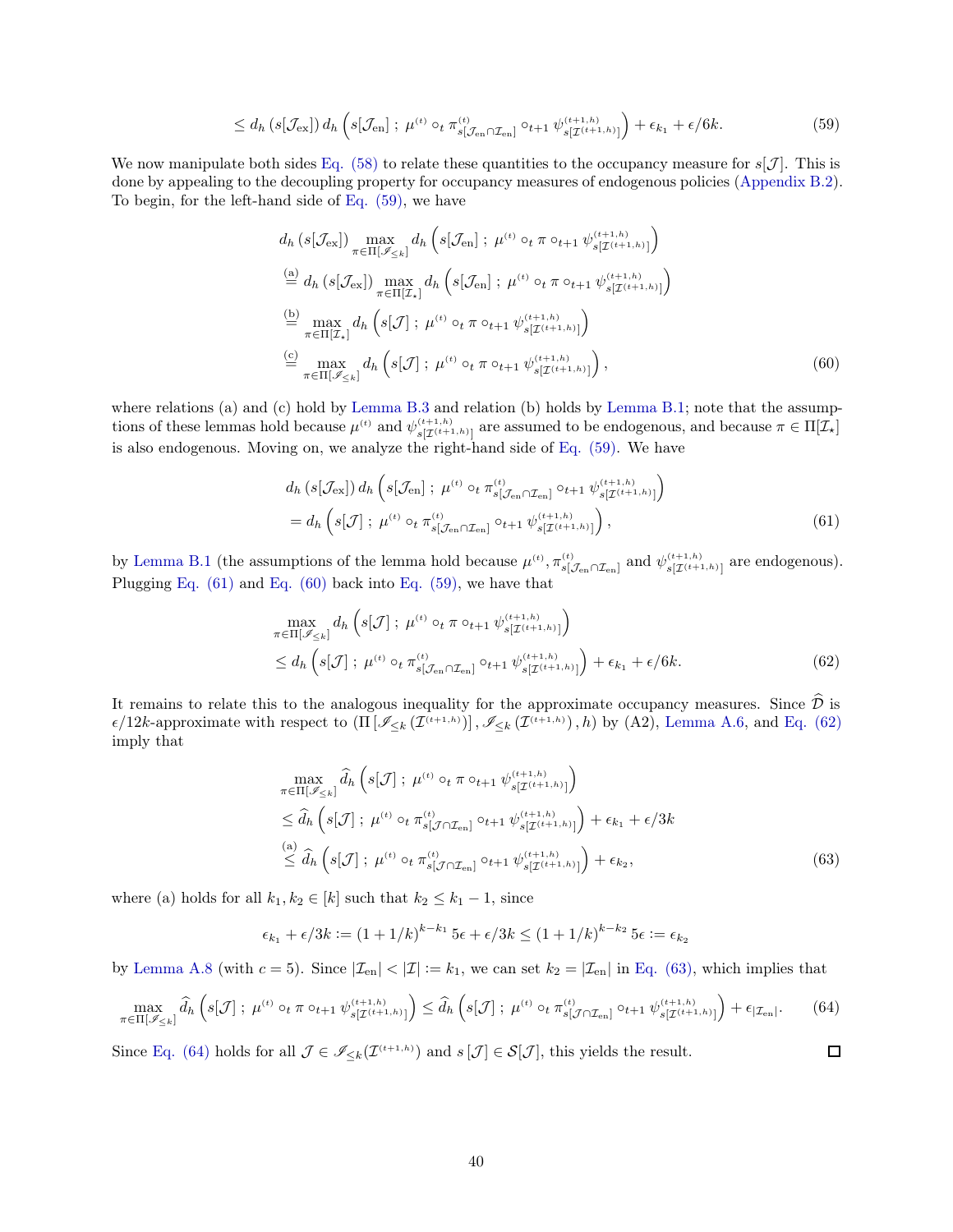Step 3: Proof of second claim  $(\Gamma^{(t)}[\mathcal{I}]$  is near-optimal). This claim is a direct consequence of the condition in [Line 5.](#page-47-3) Let  $\widehat{\mathcal{I}}$  be the output of EndoFactorSelection  $_{t,h}^{\epsilon}$ . Since sufficient cover = true, then the conditions at [Line 5](#page-47-3) are satisfied, and for all  $\mathcal{J} \in \mathscr{I}_{\leq k}(\mathcal{I}^{(t+1,h)})$ , for all  $s[\mathcal{J}] = (s[\mathcal{I}^{(t+1)}], s[\mathcal{J} \setminus \mathcal{I}^{(t+1,h)}]) \in$  $S[\mathcal{J}]$  :

$$
\max_{\pi \in \Pi[\mathscr{I}_{\leq k}]} \widehat{d}_h \left( s[\mathcal{J}] ; \ \mu^{(t)} \circ_t \pi \circ_{t+1} \psi_{s[\mathcal{I}^{(t+1,h)}]}^{(t+1,h)} \right) \n\leq \widehat{d}_h \left( s[\mathcal{J}] ; \ \mu^{(t)} \circ_t \pi_{s[\mathcal{J} \cap \widehat{\mathcal{I}}]}^{(t)} \circ_{t+1} \psi_{s[\mathcal{I}^{(t+1,h)}]}^{(t+1,h)} \right) + 15\epsilon,
$$
\n(65)

where  $\pi_{s[\mathcal{J}\cap \mathcal{I}]}^{(t)} \in \Gamma^{(t)}[\mathcal{J}\cap \mathcal{I}]$ ; the upper bound holds because  $\epsilon_{k'} := (1+1/k)^{k-k'}$   $5\epsilon \leq 15\epsilon$  for all  $k' \in [k]$ . Applying [Eq. \(65\)](#page-40-0) with  $\mathcal{J} \leftarrow \mathcal{I}_{\star} \in \mathcal{I}_{\leq k}(\mathcal{I}^{(t+1,h)})$ , and using [Lemma A.6](#page-19-1) (which is admissible by assumption (A2)), we have that for all  $s[\mathcal{I}_{\star}] \in \mathcal{S}[\mathcal{I}_{\star}],$ 

$$
\max_{\pi \in \Pi[\mathscr{I}_{\leq k}]} d_h \left( s[\mathcal{I}_\star] \; ; \; \mu^{(t)} \circ_t \pi \circ_{t+1} \psi_{s[\mathcal{I}^{(t+1,h)}]}^{(t+1,h)} \right) \leq d_h \left( s[\mathcal{I}_\star] \; ; \; \mu^{(t)} \circ_t \pi_{s[\mathcal{I}_\star \cap \widehat{\mathcal{I}}]}^{(t)} \circ_{t+1} \psi_{s[\mathcal{I}^{(t+1,h)}]}^{(t+1,h)} \right) + 16\epsilon \stackrel{(a)}{\leq} d_h \left( s[\mathcal{I}_\star] \; ; \; \mu^{(t)} \circ_t \pi_{s[\widehat{\mathcal{I}}]}^{(t)} \circ_{t+1} \psi_{s[\mathcal{I}^{(t+1,h)}]}^{(t+1,h)} \right) + 16\epsilon,
$$

where (a) holds because  $\mathcal{I}_\star \cap \widehat{\mathcal{I}} = \widehat{\mathcal{I}}$ , since  $\widehat{\mathcal{I}} \subseteq \mathcal{I}_\star$  by the first claim.

<span id="page-40-0"></span> $\Box$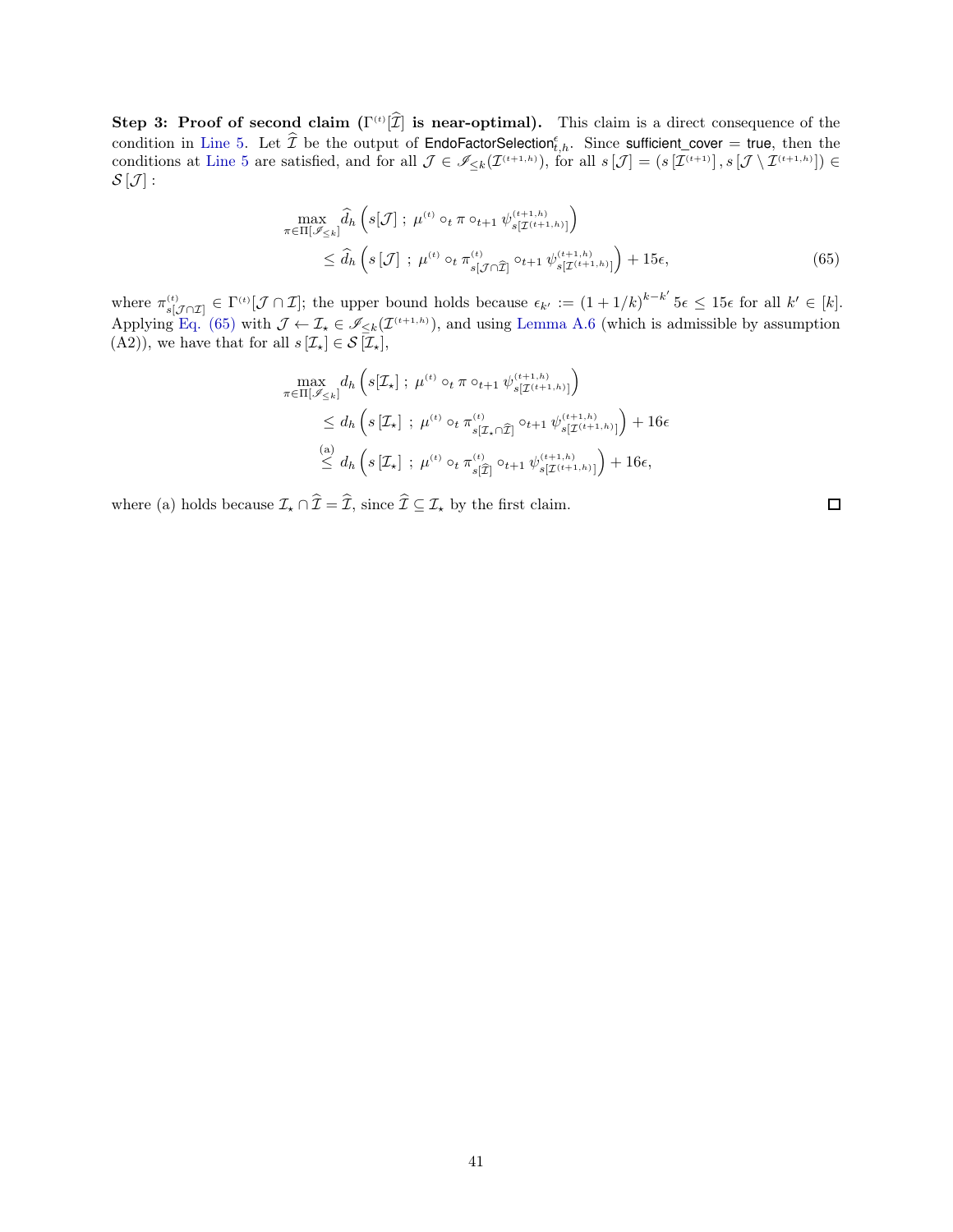### <span id="page-41-1"></span>F **PSDP** with Exogenous Information: **ExoPSDP**

<span id="page-41-0"></span>Algorithm 7 ExoPSDP: PSDP with Exogenous Information

1: require:

- Target precision  $\epsilon \in (0,1)$  and failure probablitity  $\delta \in (0,1)$ .
- Collection  ${\Psi^{(h)}}_{h=2}^H$  of endogenous  $\eta/2$ -approximate policy covers.

2: initialize:

- Let  $N = C \cdot AS^{4k} H^2 k^3 \log \left( \frac{dSAH}{\delta} \right) \epsilon^{-2}$  for sufficiently large constant  $C > 0$  and  $\epsilon_0 = \frac{\epsilon}{2S^k H}$ .
- For all  $t \in [H]$ , define  $\mu^{(t)} := \text{Unf}(\Psi^{(t)})$ .
- Let  $\widehat{\pi}^{(H,H)} = \emptyset$ .

3: for  $t = H - 1, \dots, 1$  do

 $\hspace{0.1mm}/^*$  Estimate average value functions via importance weighting.  $^*/$ 

- 4: Get dataset  $\left\{ (s_{t,n}, a_{t,n}, \{r_{t',n}\}_{t'}^H \right\}$  $_{t'=1}^{H}$ )  $\bigg\}_{n=1}^{N}$ by executing  $\mu^{(t)} \circ_t \text{Unf}(\mathcal{A}) \circ_{t+1} \widehat{\pi}^{(t+1,H)}.$
- 5: Estimate the  $(t \to H)$  value for all  $\pi \in \Pi[\mathscr{I}_{\leq k}]$  via importance weighting:

$$
\widehat{V}_{t,H}(\mu^{(t)} \circ_t \pi \circ_{t+1} \widehat{\pi}_{t+1:H}) = \frac{1}{N} \sum_{n=1}^N \frac{\mathbb{1}\left\{a_{t,n} = \pi\left(s_{t,n}\right)\right\}}{1/A} \left(\sum_{t'=t}^H r_{t',n}\right).
$$

 $/*$  Apply policy optimization with estimated value functions.  $*/$ 

6:  $\hat{\pi}^{(t)} \leftarrow \text{EndoPolicyOptimization}_{t,h}^{\epsilon_0} \Big( \{\widehat{V}_{t,H} \left( \mu^{(t)} \circ_t \pi \circ_{t+1} \widehat{\pi}_{t+1:H} \right) \}_{\pi \in \Pi \left[ \mathscr{I}_{\leq k} \right]}$ .

7:  $\widehat{\pi}$  $(t, H) = \hat{\pi}^{(t)} \circ_{t+1} \hat{\pi}^{(t+1, H)}.$ 

8: **return:**  $\widehat{\pi}^{(1,H)}$ .

In this section we present and analyze the **ExoPSDP** algorithm [\(Algorithm 7\)](#page-41-0). **ExoPSDP** is based on the classical PSDP algorithm [\(Bagnell et al.](#page-12-9), [2004](#page-12-9)), but incorporates modifications to ensure that the policies produced are endogenous. In [Appendix F.1,](#page-41-2) we motivate ExoPSDP and state the main guarantee concerning its performance [\(Theorem F.1\)](#page-42-1). Then, in [Appendix F.2,](#page-42-0) we prove this result.

#### <span id="page-41-2"></span>F.1 Description of **ExoPSDP**

The ExoPSDP algorithm solves the following problem:

Given a collection of endogenous policy covers  ${\Psi^{(t)}}_{t=1}^H$  for an ExoMDP M, find a policy  $\hat{\pi}$  that is  $\epsilon$ -optimal in the sense that  $J(\hat{\pi}) \geq \max_{\pi} J(\pi) - \epsilon$ .

To motivate the approach behind the algorithm, we first remind the reader of the classical PSDP algorithm.

**Background on PSDP.** Suppose we have a set of mixture policies  $\{\mu^{(h)}\}_{h=1}^H$  that ensure good coverage at every layer for an MDP  $M$ , and our goal is to optimize the MDP's reward function. The **PSDP** algorithm [\(Bagnell et al.,](#page-12-9) [2004](#page-12-9)) addresses this problem by using the dynamic programming principle to learn a nearoptimal policy through a series of backward steps  $t = H, \ldots, 1$ . Assume access to a policy class  $\Pi$ . At each step t, assuming that step  $t + 1$  has already produced a near-optimal  $(t + 1) \rightarrow H$  policy  $\hat{\pi}^{(t+1,H)}$ , the algorithm estimates the value function  $V_{t,H}(\mu^{(t)} \circ_t \pi \circ_{t+1} \hat{\pi}_{t+1:H})$  for all  $\pi \in \Pi$  where (see also [Eq. \(38\)\)](#page-28-4)

$$
V_{t,H}(\mu^{(t)} \circ_t \pi \circ_{t+1} \hat{\pi}_{t+1:H}) := \mathbb{E}_{\mu^{(t)} \circ_t \pi \circ_{t+1} \hat{\pi}_{t+1:H}} \left[ \sum_{t'=t}^H r_{t'} \right].
$$

The estimates are calculated via importance-weighting by

$$
\widehat{V}_{t,H}(\mu^{(t)} \circ_t \pi \circ_{t+1} \widehat{\pi}_{t+1:H}) = \frac{1}{N} \sum_{n=1}^{N} \frac{\mathbb{1}\left\{a_{t,n} = \pi\left(s_{t,n}\right)\right\}}{1/A} \left(\sum_{t'=t}^{H} r_{t',n}\right)
$$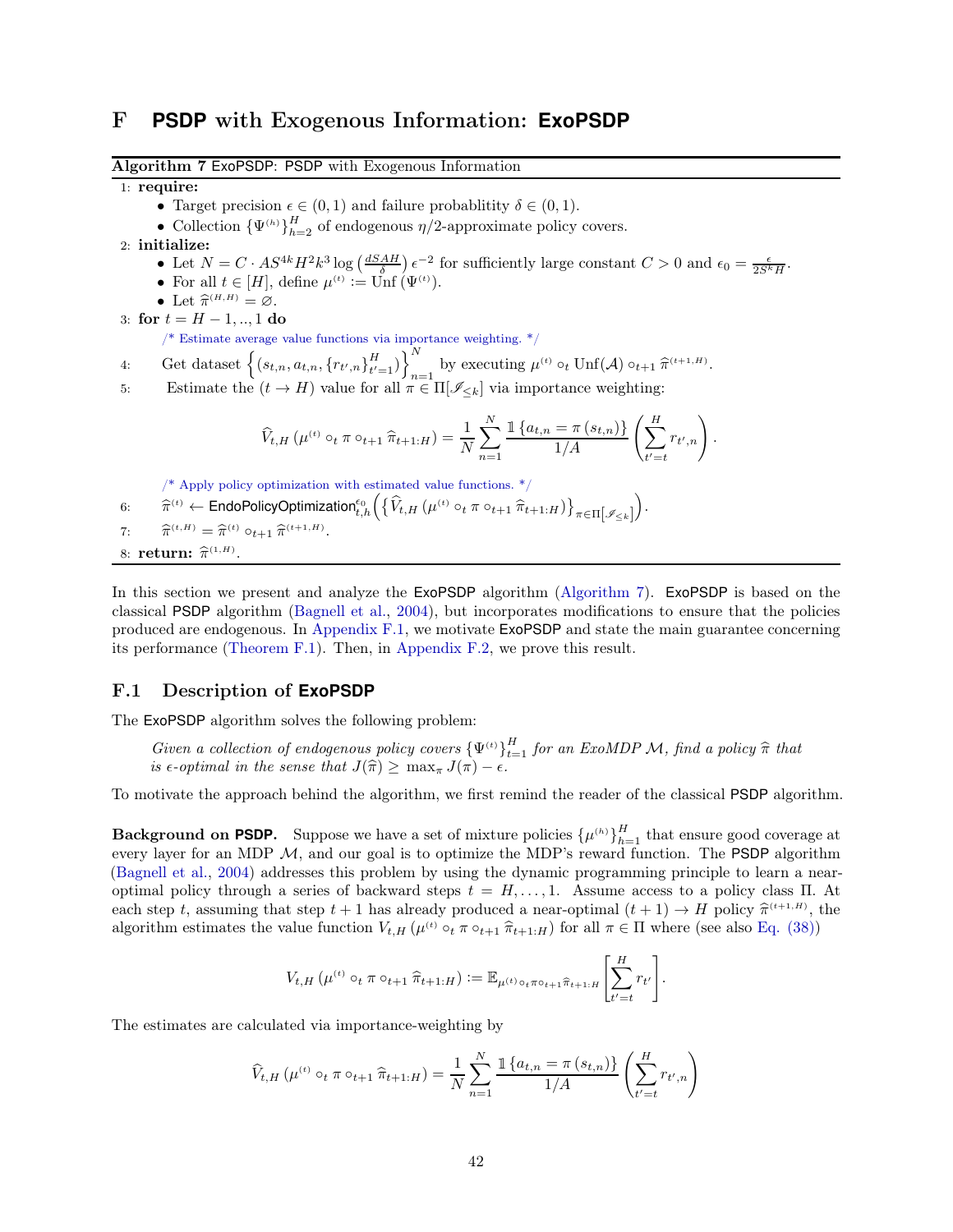where the data is generated by rolling in with  $\mu^{(t)}$ , taking random action on the  $t^{\text{th}}$  time-step and rolling out with  $\hat{\pi}_{t+1:H}$  using N trajectories. Then, PSDP computes

<span id="page-42-3"></span><span id="page-42-2"></span>
$$
\pi^{(t)} \in \underset{\pi \in \Pi}{\operatorname{argmax}} \,\widehat{V}_{t,H} \left( \mu^{(t)} \circ_t \pi \circ_{t+1} \widehat{\pi}_{t+1:H} \right), \tag{66}
$$

and sets  $\hat{\pi}^{(t,h)} = \pi^{(t)} \circ_t \hat{\pi}^{(t+1,H)}$ . The final policy  $\hat{\pi} := \hat{\pi}^{(1,H)}$  is guaranteed to be near-optimal as long as  $\{\mu^{(h)}\}_{h=1}^H$  have good coverage.

Insufficiency of vanilla **PSDP**. The first issue with applying PSDP to the ExoMDP model is that, if we want the policy class  $\Pi$  to contain all possible policies, we will have  $|\Pi| = \Theta(A^{S^d})$ , which leads to sample complexity scaling with  $\log|\Pi| = \Omega(\text{poly}(S^d))$ ; this is prohibitively large. An alternative policy class one my hope can address this issue is  $\Pi[\mathscr{I}_{\leq k}]$ . Indeed, this class has much smaller cardinality:  $|\Pi[\mathscr{I}_{\leq k}]| = \Theta(d^k A^{S^k})$ . However, for an ExoMDP, naively optimizing over this class via [Eq. \(66\)](#page-42-2) may lead to roll-out policies  $\hat{\pi}_{t+1:H}$ that depend on the exogenous state factors, since there is no mechanism in place to ensure endogeneity. This in turn may invalidate the realizability assumption needed to apply standard PSDP (see [Misra et al.](#page-13-5) [\(2020\)](#page-13-5), Assumption 2). In particular, PSDP requires that the policy class Π contains the optimal policy in the sense that

$$
\max_{\pi \in \Pi_{\text{NS}}} V_{t,H} \left( \mu^{(t)} \circ_t \pi \circ_{t+1} \hat{\pi}_{t+1:H} \right) = \max_{\pi \in \Pi} V_{t,H} \left( \mu^{(t)} \circ_t \pi \circ_{t+1} \hat{\pi}_{t+1:H} \right). \tag{67}
$$

If the roll-out policy  $\hat{\pi}_{t+1:H}$  depends on the exogenous state factors, then the optimal policy that maximizes  $V_{t,H}(\mu^{(t)} \circ_t \pi \circ_{t+1} \hat{\pi}_{t+1:H})$  may depend on exogenous state factors as well. Then, [Eq. \(67\)](#page-42-3) may be violated when instantiating PSDP with the policy class  $\Pi[\mathscr{I}_{\leq k}].$ 

A solution: **ExoPSDP**. To address the issues above, ExoPSDP applies an alternative to the optimization step in [\(66\).](#page-42-2) In particular, ExoPSDP uses the sub-routine EndoPolicyOptimization (see [Line 6\)](#page-47-4), which finds an endogenous near-optimal policy. In particular, as long as  $\hat{\pi}^{(t+1,H)}$  is endogenous, which can be guaranteed inductively, EndoPolicyOptimization, will succeed in finding an endogenous policy at step  $t$ . Importantly, since (i) the reward in a ExoMDP depends only on the endogenous factors, and (ii) the policy  $\hat{\pi}^{(t+1,H)}$  is endogenous (by the guarantees of **EndoPolicyOptimization**),  $\hat{\pi}^{(t)}$  can be shown to be near-optimal with respect to the entire policy class Π. Hence, in spite of optimizing over the restricted policy class  $\mathcal{I}_{\leq k}$ , we are able to find a near-optimal policy with respect set of all policies. Using this argument inductively allows us to prove that  $\hat{\pi}^{(1,H)}$  is near-optimal and endogenous.

<span id="page-42-1"></span>**Theorem F.1** (Main guarantee for **ExoPSDP**). Suppose that the sets  ${\Psi^{(t)}}_{t=1}^H$  passed into **ExoPSDP** are endogenous  $\eta/2$ -approximate policy covers for all t. Then, for any  $\epsilon, \delta > 0$ , with probability at least  $1 - \delta$ ,

- 1.  $\hat{\pi}^{(1,H)}$  is endogenous.
- 2.  $\hat{\pi}^{(1,H)}$  is  $\epsilon$ -optimal in the sense that

$$
\max_{\pi \in \Pi_{\mathrm{NS}}} J(\pi) \leq J(\widehat{\pi}^{(1,H)}) + \epsilon.
$$

Furthermore, the algorithm uses at most  $N = O\left(\frac{AH^4k^3S^{3k}\log\left(\frac{dAH}{\delta}\right)}{\epsilon^2}\right)$  trajectories.

#### <span id="page-42-0"></span>F.2 Proof of Theorem F.1

Fix a pair of endogenous policies  $\pi, \hat{\pi} \in \Pi_{\text{NS}}[\mathcal{I}_\star]$ . Further, let  $\mathcal{M}_{\text{en}} = (\mathcal{S}, \mathcal{A}, T_{\text{en}}, R_{s[\mathcal{I}_\star]}, H, d_{1,\text{en}})$  denote the restriction of the ExoMDP to its endogenous component, and let  $Q_{t,en}^{\pi}(s[\mathcal{I}_{\star}],a)$  denote the associated state-action value function for  $\mathcal{M}_{en}$ .

We decompose the difference in performance as follows.

$$
J(\pi)-J(\widehat{\pi})
$$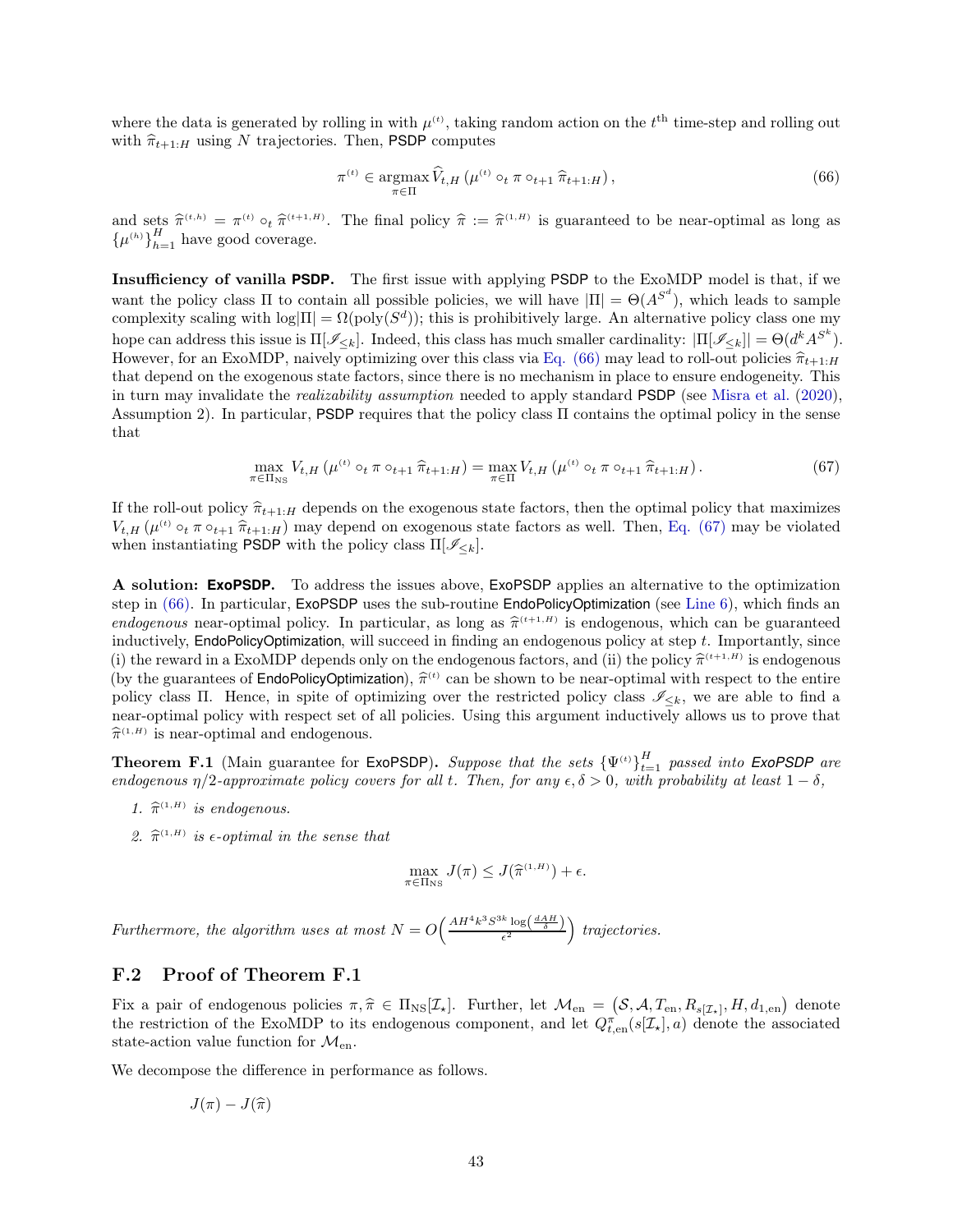$$
\begin{split}\n&\stackrel{(a)}{=} \sum_{t=1}^{h} \mathbb{E}_{\pi} \left[ Q_{t,\text{en}}^{\widehat{\pi}}(s_{t} \left[ \mathcal{I}_{\mathbf{x}} \right], \pi_{t}(s_{t} \left[ \mathcal{I}_{\mathbf{x}} \right]) - Q_{t,\text{en}}^{\widehat{\pi}}(s_{t} \left[ \mathcal{I}_{\mathbf{x}} \right], \widehat{\pi}_{t}(s_{t} \left[ \mathcal{I}_{\mathbf{x}} \right]) ) \right] \\
&\leq \sum_{t=1}^{h} \mathbb{E}_{s[\mathcal{I}_{\mathbf{x}}] \sim d_{t}(\cdot \ ; \pi)} \left[ \max_{a} Q_{t,\text{en}}^{\widehat{\pi}}(s \left[ \mathcal{I}_{\mathbf{x}} \right], a) - Q_{t,\text{en}}^{\widehat{\pi}}(s \left[ \mathcal{I}_{\mathbf{x}} \right], \widehat{\pi}_{t}(s \left[ \mathcal{I}_{\mathbf{x}} \right]) ) \right] \\
&\leq \sum_{t=1}^{h} \sum_{s[\mathcal{I}_{\mathbf{x}}] \in S[\mathcal{I}_{\mathbf{x}}]} \max_{\pi \in \Pi[\mathcal{I}_{\mathbf{x}}]} d_{t}(s \left[ \mathcal{I}_{\mathbf{x}} \right] ; \pi) \left( \max_{a} Q_{t,\text{en}}^{\widehat{\pi}}(s \left[ \mathcal{I}_{\mathbf{x}} \right], a) - Q_{t,\text{en}}^{\widehat{\pi}}(s \left[ \mathcal{I}_{\mathbf{x}} \right], \widehat{\pi}_{t}(s \left[ \mathcal{I}_{\mathbf{x}} \right]) ) \right). \\
&\leq 2S^{k} \sum_{t=1}^{h} \sum_{s[\mathcal{I}_{\mathbf{x}}] \in S[\mathcal{I}_{\mathbf{x}}]} d_{t}(s \left[ \mathcal{I}_{\mathbf{x}} \right] ; \mu^{(t)}) \left( \max_{a} Q_{t,\text{en}}^{\widehat{\pi}}(s \left[ \mathcal{I}_{\mathbf{x}} \right], a) - Q_{t,\text{en}}^{\widehat{\pi}}(s \left[ \mathcal{I}_{\mathbf{x}} \right], \widehat{\pi}_{t}(s \left[ \mathcal{I}_{\mathbf{x}} \right]) ) \right). \\
&= 2S^{k} \sum_{t=1}^{h} \max_{\pi' \in \Pi[\mathcal{I}_{\mathbf{x}}
$$

The key steps above are justified as follows:

- Relation (a) holds by the performance difference lemma for endogenous policies [\(Lemma B.6\)](#page-28-1), since both  $\pi, \hat{\pi} \in \Pi_{\text{NS}}[\mathcal{I}_{\star}]$  by assumption.
- Relation (b) holds because

<span id="page-43-0"></span>
$$
\frac{\max_{\pi \in \Pi[\mathcal{I}_\star]} d_t(\cdot ; \pi)}{d_t(\cdot ; \mu^{(t)})} \leq 2S^k,
$$

which is a consequence of [Lemma A.2.](#page-16-4) In particular, we use that (i)  ${\Psi^{(t)}}_{t=1}^{h-1}$  are endogenous  $\eta/2$ approximate policy covers, (ii) for all states, either  $\max_{\pi \in \Pi[\mathcal{I}_{\star}]} d_t (s[\mathcal{I}_{\star}] ; \pi) \ge \eta$  or  $\max_{\pi \in \Pi[\mathcal{I}_{\star}]} d_t (s[\mathcal{I}_{\star}] ; \pi) =$ 0 (by the reachability assumption), and (iii)

$$
\max_{a} Q_{t, \text{en}}^{\hat{\pi}}(s\left[\mathcal{I}_{\star}\right], a) - Q_{t, \text{en}}^{\hat{\pi}}(s\left[\mathcal{I}_{\star}\right], \hat{\pi}_{t}(s\left[\mathcal{I}_{\star}\right])) \geq 0.
$$

• Relation (c) holds by the skolemization principle [\(Lemma A.9\)](#page-20-0).

Let  $\mathcal{G}_{\text{ExoPSDP}}$  denote the success event for [Lemma F.1](#page-44-2) (stated and proven in the sequel), which is the event in which for all  $t \in [H]$ , **EndoPolicyOptimization**<sup>60</sup><sub>t,h</sub> returns a policy  $\hat{\pi}^{(t)}$  such that

- 1.  $\hat{\pi}^{(t)}$  is endogenous.
- 2.  $\hat{\pi}^{(t)}$  is near-optimal in the following sense:

$$
\max_{\pi' \in \Pi[\mathcal{I}_\star]} V_{t,H} \left( \mu^{(t)} \circ_t \pi' \circ_{t+1} \hat{\pi}^{(t+1,H)} \right) - V_{t,H} \left( \mu^{(t)} \circ_t \hat{\pi}^{(t)} \circ_{t+1} \hat{\pi}^{(t+1,H)} \right) \le \epsilon_0. \tag{69}
$$

[Lemma F.1](#page-44-2) asserts that  $\mathcal{G}_{\text{ExoPSDP}}$  holds with probability at least  $1 - \delta$  whenever  $N = \Omega\left(\frac{AH^2k^3S^k \log\left(\frac{dAH}{\delta}\right)}{\epsilon_0^2}\right)$  $\epsilon_0^2$  . Conditioning on  $\mathcal{G}_{\text{ExoPSDP}}$ , it follows immediately that  $\hat{\pi}^{(1,H)}$  is endogenous. To show that the policy is near-optimal, we apply [Eq. \(68\)](#page-43-0) with  $\hat{\pi} = \hat{\pi}^{(1,H)}$  and bound each term in the sum using [Eq. \(69\).](#page-43-1) Maximizing over  $\pi \in \Pi_{\text{NS}}[\mathcal{I}_{\star}]$  yields

$$
\max_{\pi \in \Pi[\mathcal{I}_\star]} J(\pi) - J(\hat{\pi}) \le 2S^k H \epsilon_0 = \epsilon,
$$

by the choice  $\epsilon_0 := \epsilon/2S^kH$ . Finally, by the fact that  $\max_{\pi \in \Pi[\mathcal{I}_{\star}]} J(\pi) = \max_{\pi \in \Pi_{\text{NS}}} J(\pi)$ , which holds because the reward is endogenous [\(Efroni et al.](#page-12-7) [\(2021b](#page-12-7)), Proposition 5), we conclude the proof.

<span id="page-43-1"></span> $\Box$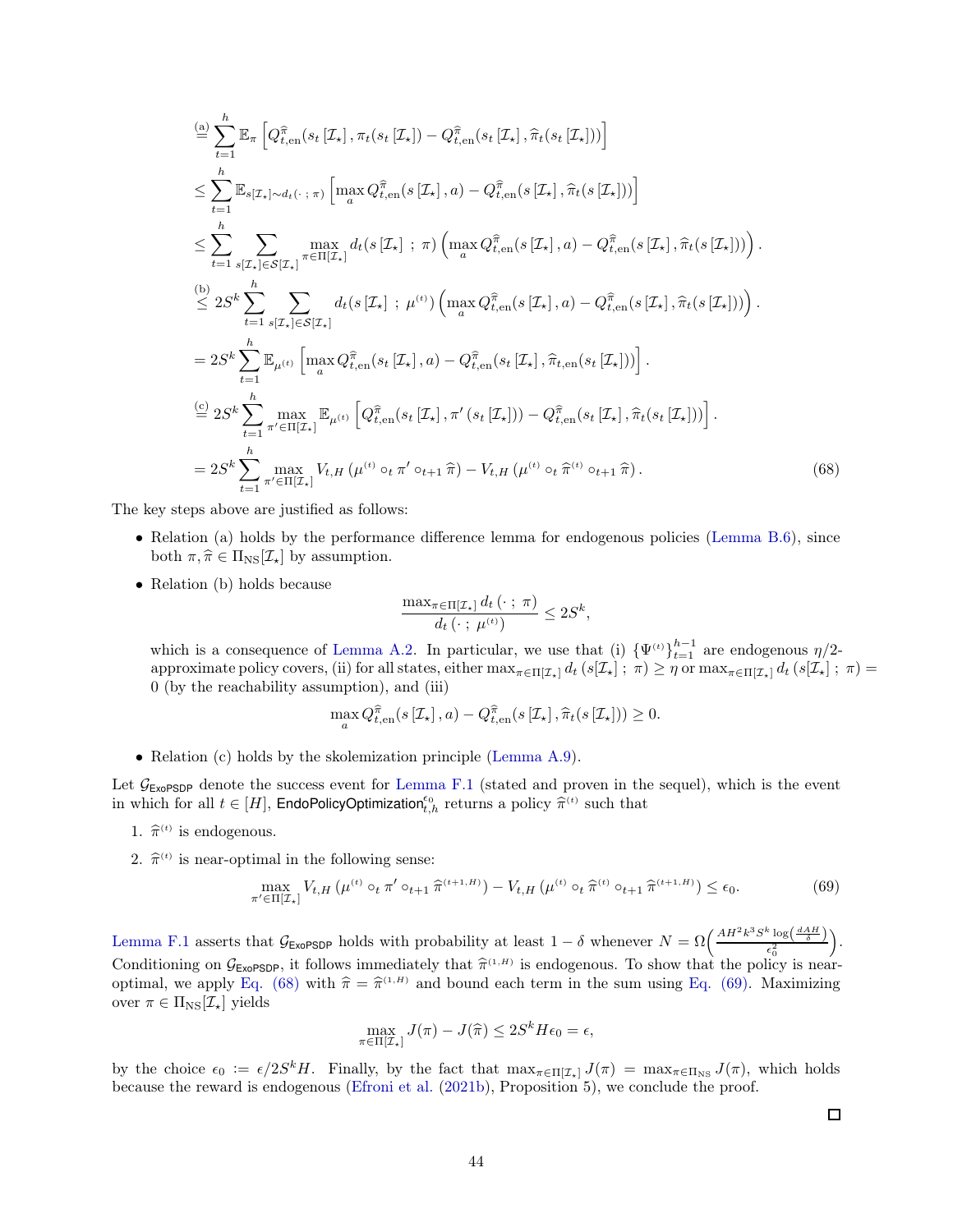#### <span id="page-44-0"></span>F.3 Computational Complexity of **ExoPSDP**

We now show that  $ExoPSDP$  can be implemented with computational complexity of

$$
O\left(d^k N S^k A H\right),\,
$$

where N is the number of trajectories. The main computational bottleneck of  $\mathsf{Ex}$ OPSDP occurs at [Line 5](#page-47-3) of **EndoPolicyOptimization**<sup>60</sup>, There, we need to optimize over  $\hat{V}_{t,H}(\mu^{(t)} \circ_t \pi \circ_{t+1} \hat{\pi}_{t+1:H})$  estimated by the empirical averages [\(Line 5\)](#page-47-3) for all  $\mathcal{I} \in \mathscr{I}_k$ . Meaning,

$$
\max_{\pi \in \Pi[\mathcal{I}]} \widehat{V}_{t,H} \left( \mu^{(t)} \circ_t \pi \circ_{t+1} \widehat{\pi}_{t+1:H} \right)
$$

To sketch how to do this efficiently, we first show how to optimize over the set  $\Pi[\mathcal{I}]$  when a factor set  $\mathcal I$  is fixed. We show that instead of enumerating over all policies, one can optimize  $V_{t,H}(\mu^{(t)} \circ_t \pi \circ_{t+1} \hat{\pi}_{t+1:H})$  as follows. Observe that

$$
\widehat{V}_{t,h}\left(\mu^{(t)}\circ_t\pi\circ_{t+1}\widehat{\pi}_{t+1:H}\right)=\sum_{s[\mathcal{I}]\in\mathcal{S}[\mathcal{I}]}\widehat{Q}_{t,h}^{\mu^{(t)}\circ_t\pi\circ_{t+1}\widehat{\pi}_{t+1:H}}\left(s[\mathcal{I}],\pi\left(s[\mathcal{I}]\right)\right),
$$

where we note that  $|\mathcal{S}[\mathcal{I}]| \leq S^k$ , and where

$$
\widehat{Q}_{t,h}^{\mu^{(t)}\circ_t\pi\circ_{t+1}\widehat{\pi}_{t+1:H}}\left(s[\mathcal{I}],a\right):=\frac{1}{N}\sum_{n=1}^N\mathbbm{1}\{s_t[\mathcal{I}]=s[\mathcal{I}],a_t=a\}\left(\sum_{t'=t}^hr_{n,t'}\right).
$$

To maximize  $V_{t,h}$  ( $\mu^{(t)} \circ_t \pi \circ_{t+1} \hat{\pi}_{t+1:H}$ ) it suffices to maximize each individual function  $\widehat{Q}^{\mu^{(t)} \circ_t \pi \circ_{t+1} \widehat{\pi}_{t+1:H}}$  (s[I], a). Letting

$$
\widehat{\pi}_{\mathcal{I}}\left(s[\mathcal{I}]\right) \in \underset{a}{\operatorname{argmax}} \, \widehat{Q}_t^{\mu^{(t)} \circ_t \pi \circ_{t+1} \widehat{\pi}_{t+1:H}}\left(s[\mathcal{I}],a\right),
$$

we have that

$$
\max_{\pi \in \Pi[\mathcal{I}]}\widehat{V}_{t,h}\left(\mu^{(t)} \circ_t \pi \circ_{t+1} \widehat{\pi}_{t+1:H}\right) = \widehat{V}_{t,h}\left(\mu \circ_t \widehat{\pi}_{\mathcal{I}} \circ_{t+1} \psi\right).
$$

Furthermore, observe that  $\hat{\pi}_{\mathcal{I}}(s[\mathcal{I}]) \in \Pi[\mathcal{I}].$ 

This shows that it is possible to solve  $\max_{\pi \in \Pi[\mathcal{I}]} V_{t,h}(\mu^{\text{(t)}} \circ_t \pi \circ_{t+1} \hat{\pi}_{t+1:H})$  with computational complexity  $O(NS^kA)$ . Since EndoPolicyOptimization<sub>t,h</sub> optimizes over all possible factor sets  $\mathcal{I} \in \mathscr$  $O(d^k)$  for H times the total computational complexity is  $O(d^k N S^k AH)$ .

#### <span id="page-44-1"></span>F.4 Application of **EndoPolicyOptimization** within **ExoPSDP**

In this section we state and prove [Lemma F.1,](#page-44-2) which shows that the application of EndoPolicyOptimization within ExoPSDP [\(Line 6\)](#page-47-4) is admissible, in the sense that the preconditions required by the algorithm are satisfied.

<span id="page-44-2"></span>**Lemma F.1** (Guarantees of EndoPolicyOptimization for ExoPSDP). Let precision parameter  $\epsilon \in (0,1)$  and failure probability  $\delta \in (0,1)$  be given. Assume that the mixture policies  $\mu^{(t)} \in \Pi_{\text{mix}}$  used in [Algorithm 7](#page-41-0) are endogenous for all t. Then, if  $N = \Omega\left(\frac{AH^2k^3S^k\log\left(\frac{dAH}{\delta}\right)}{\epsilon^2}\right)$  trajectories are used for each layer, we have that with probability at least  $1 - \delta$ , for all t.

- 1.  $\hat{\pi}^{(t)}$  is an endogenous policy.
- 2.  $\hat{\pi}^{(t)}$  is near-optimal in the sense that

$$
\max_{\pi' \in \Pi[\mathcal{I}_\star]} V_{t,H} \left( \mu^{(t)} \circ_t \pi' \circ_{t+1} \hat{\pi}^{(t+1,H)} \right) - V_{t,H} \left( \mu^{(t)} \circ_t \hat{\pi}^{(t)} \circ_{t+1} \hat{\pi}^{(t+1,H)} \right) \leq 4\epsilon.
$$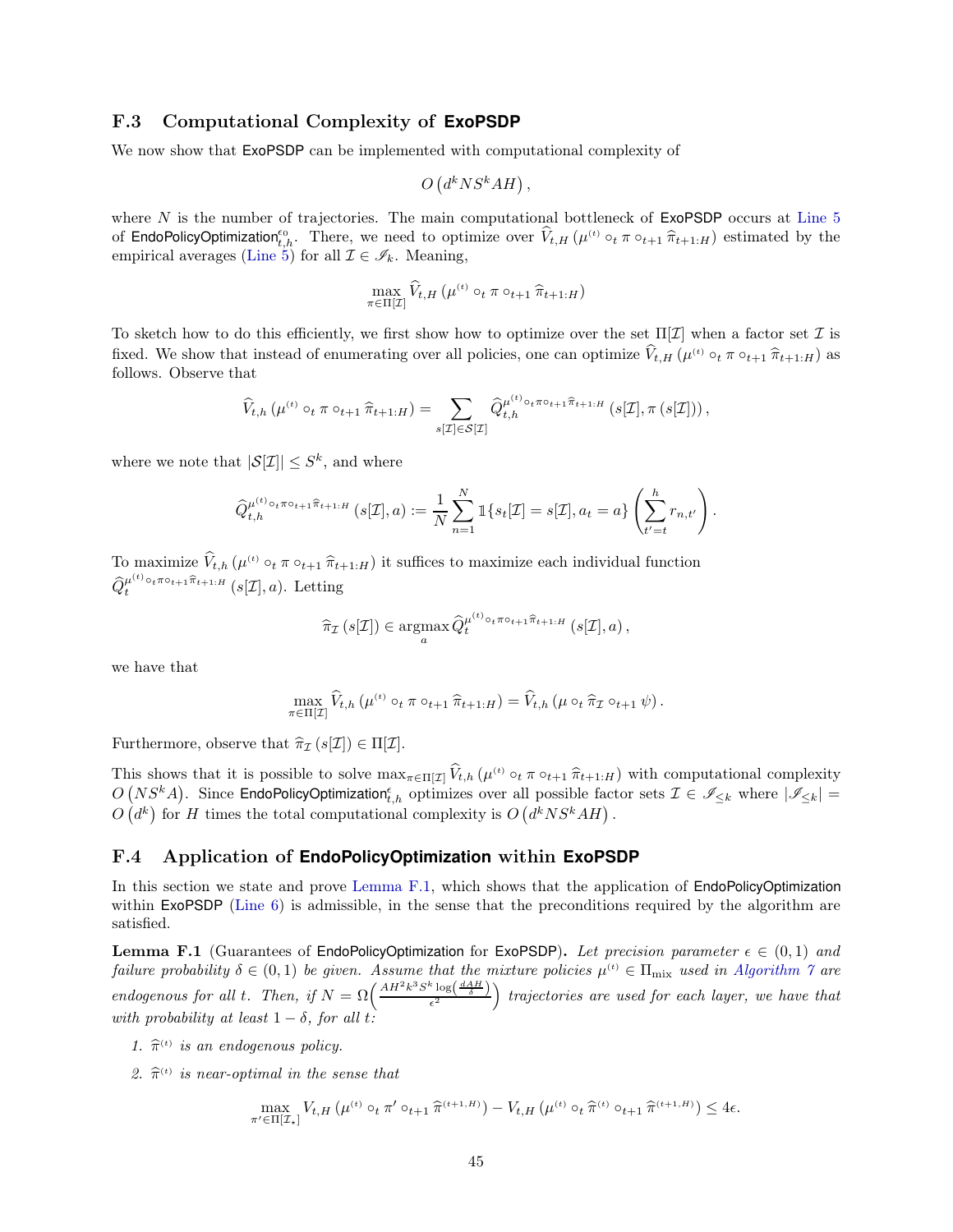**Proof of [Lemma F.1.](#page-44-2)** Let  $\mathcal{G}^{(t)}$  denote the event in which

- 1.  $\hat{\pi}^{(t)}$  is an endogenous policy.
- 2.  $\hat{\pi}^{(t)}$  is near optimal:

$$
\max_{\pi' \in \Pi[\mathcal{I}_{\star}]} V_{t,H}\left(\mu^{\left(t\right)}\circ_t\pi'\circ_{t+1}\widehat{\pi}^{\left(t+1,H\right)}\right) - V_{t,H}\left(\mu^{\left(t\right)}\circ_t\widehat{\pi}^{\left(t\right)}\circ_{t+1}\widehat{\pi}^{\left(t+1,H\right)}\right) \leq 4\epsilon.
$$

We will prove that for any  $\delta > 0$ ,

$$
\mathbb{P}\left(\mathcal{G}^{(t)} \mid \bigcap_{t'=t+1}^{H} \mathcal{G}^{(t')} \right) \ge 1 - \delta,\tag{70}
$$

as long at least  $\Omega\left(\frac{AH^2k^3S^k\log\left(\frac{dAH}{\delta}\right)}{\epsilon^2}\right)$  trajectories are used at layer t. Whenever [Eq. \(70\)](#page-45-0) holds, [Lemma A.4](#page-16-6) implies that

<span id="page-45-0"></span>
$$
\mathbb{P}\left(\cap_{t=1}^{H}\mathcal{G}^{(t')}\right) \ge 1 - H\delta,\tag{71}
$$

and scaling  $\delta \leftarrow \delta / H$  concludes the proof.

We now prove that [Eq. \(70\)](#page-45-0) holds. To do so, we apply [Theorem D.1](#page-32-1) and verify that assumptions (A1) and (A2) required by it hold.

(A1) Conditioning on the event  $\bigcap_{t'=t+1}^{H} \mathcal{G}^{(t')}$ , we have that  $\hat{\pi}^{(t+1,H)}$  is an endogenous policy. In addition  $\mu^{(t)}$ is an endogenous policy and the reward function is endogenous by assumption. Thus, the conditions of [Lemma B.7](#page-28-0) are satisfied, and the restriction property holds:

$$
\max_{\pi \in \Pi[\mathcal{I}]} V_{t,h} \left( \mu \circ_t \pi \circ_{t+1} \psi \right) = \max_{\pi \in \Pi[\mathcal{I}_{\text{en}}]} V_{t,h} \left( \mu \circ_t \pi \circ_{t+1} \psi \right).
$$

(A2) The proof of this result uses similar arguments to [Lemma A.5](#page-17-0). Fix  $\pi \in \Pi[\mathscr{I}_{\leq k}]$  and observe that  $V_{t,H}(\mu^{(t)} \circ_t \pi \circ_{t+1} \hat{\pi}_{t+1:H})$  is an unbiased estimator for  $V_{t,H}(\mu^{(t)} \circ_t \pi \circ_{t+1} \hat{\pi}_{t+1:H})$ , and is bounded by AH. Using [Lemma A.3](#page-16-7) and following the same steps as in the proof of [Lemma A.5,](#page-17-0) we have that with probability at least  $1 - \delta$ ,

$$
\left| \widehat{V}_{t,H} \left( \mu^{(t)} \circ_t \pi \circ_{t+1} \widehat{\pi}_{t+1:H} \right) - V_{t,H} \left( \mu^{(t)} \circ_t \pi \circ_{t+1} \widehat{\pi}_{t+1:H} \right) \right|
$$
  

$$
\leq O\left( \sqrt{\frac{AH^2 \log\left(\frac{1}{\delta}\right)}{N}} + \frac{AH \log\left(\frac{1}{\delta}\right)}{N} \right).
$$

Taking a union bound over all  $\pi \in \Pi[\mathscr{I}_{\leq k}]$  and using that  $|\Pi[\mathscr{I}_{\leq k}]| \leq O\left(d^{k+1}A^{S^k}\right)$ , we have that with probability at least  $1 - \delta$ ,

$$
\left| \widehat{V}_{t,H} \left( \mu^{(t)} \circ_t \pi \circ_{t+1} \widehat{\pi}_{t+1:H} \right) - V_{t,H} \left( \mu^{(t)} \circ_t \pi \circ_{t+1} \widehat{\pi}_{t+1:H} \right) \right|
$$
  

$$
\leq O\left( \sqrt{\frac{AH^2kS^k \log\left(\frac{dA}{\delta}\right)}{N}} + \frac{AHkS^k \log\left(\frac{dA}{\delta}\right)}{N} \right).
$$

Hence, setting  $N = \Omega(\frac{AH^2k^3S^k \log(\frac{dA}{\delta})}{\epsilon^2})$  $\frac{\epsilon^2 \log(\frac{\omega_2}{\delta})}{\epsilon^2}$  and using that  $\epsilon^2 \leq \epsilon$  for  $\epsilon \in (0,1)$ , we have that with probability at least  $1 - \delta$ , for all  $\pi \in \Pi[\mathscr{I}_{\leq k}]$ ,

$$
\left| \widehat{V}_{t,H}\left(\mu^{(t)}\circ_t \pi \circ_{t+1} \widehat{\pi}_{t+1:H}\right) - V_{t,H}\left(\mu^{(t)}\circ_t \pi \circ_{t+1} \widehat{\pi}_{t+1:H}\right) \right| \leq \frac{\epsilon}{12k}.
$$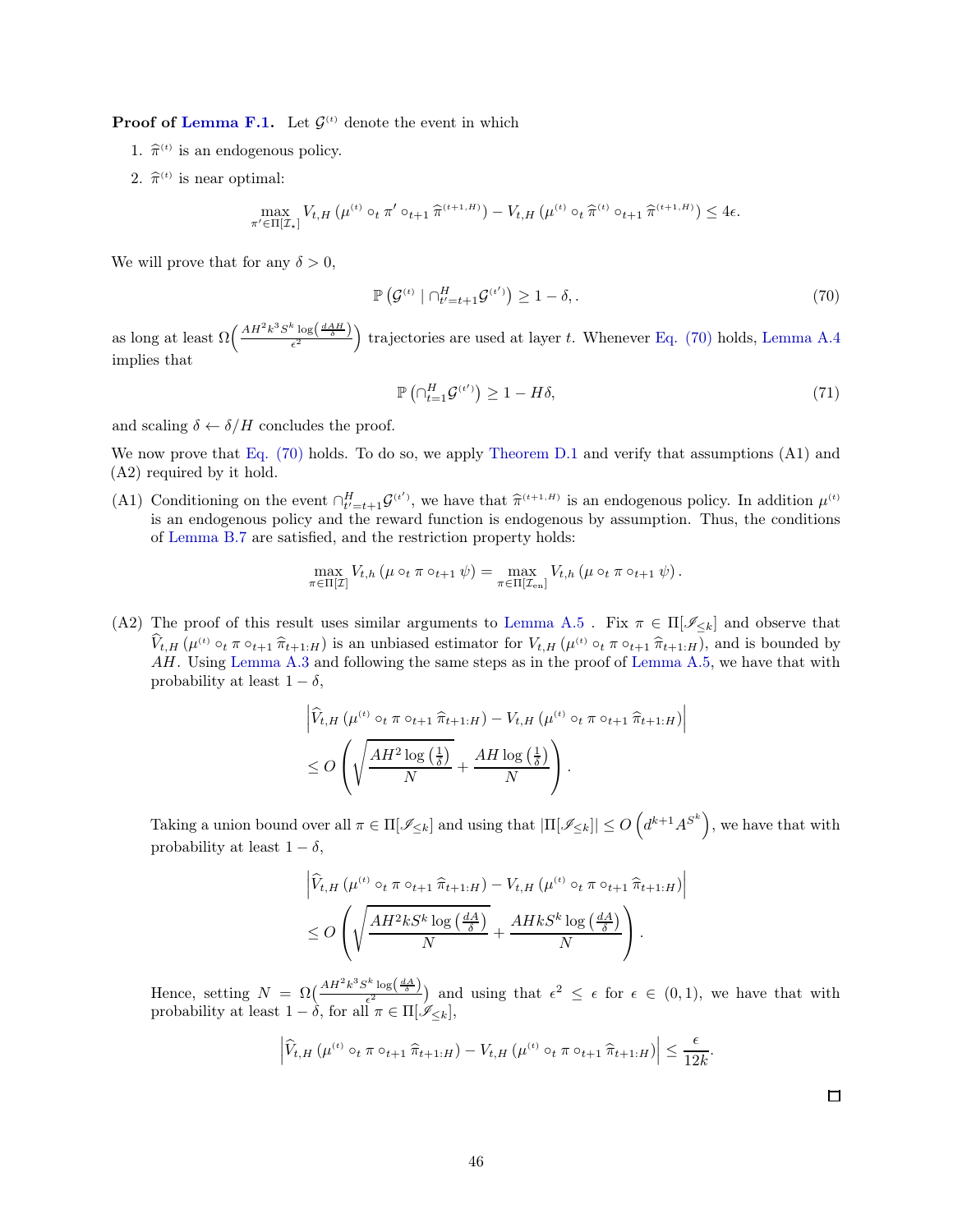# <span id="page-46-1"></span>Part III

# <span id="page-46-0"></span>Additional Details and Proofs for Main Results

# G **OSSR** Description and Proof of Theorem 3.1

In this section we present and analyze the full  $\text{OSSR}_{h}^{\epsilon,\delta}$  algorithm [\(Algorithm 8\)](#page-47-0). The algorithm may be thought of as a sample-based version of the OSSR.Exact algorithm described in [Section 3.2.](#page-7-0) While OSSR.Exact assumes exact access to state occupancy measures,  $\text{OSSR}_{h}^{\epsilon,\delta}$  estimates the occupancy measures in a datadriven fashion, which introduces the need to account for statistical errors.

This section is organized as follows. First, in [Appendix G.1](#page-46-2) we give a high-level overview of the algorithm design principles behind  $\text{OSSR}_{h}^{\epsilon,\delta}$ . Then, in [Appendix G.2,](#page-48-0) we prove the main result concerning its performance, [Theorem 3.1.](#page-9-0) [Appendices G.3](#page-50-0) and [G.4](#page-52-0) contain proofs for supporting results used in the proof of [Theorem 3.1.](#page-9-0)

### <span id="page-46-2"></span>G.1 **OSSR**: Algorithm Overview

The  $\text{OSSR}_{h}^{\epsilon,\delta}$  algorithm follows the same template as **OSSR.Exact:** For each  $h \in [H]$ , given policy covers  $\Psi^{(1)},\ldots,\Psi^{(h-1)}$ , the algorithm builds a policy cover  $\Psi^{(h)}$  for layer h in a backwards fashion using dynamic programming. There are two differences from the exact algorithm. First, we only have sample access to the underlying ExoMDP, the algorithm estimates the relevant occupancy measures for each backward step using Monte Carlo rollouts and importance weighting. Second, the optimization and selection phases from OSSR.Exact are replaced by error-tolerant variants given by the subroutines EndoPolicyOptimization and EndoFactorSelection [\(Algorithm 5](#page-31-0) in [Appendix D](#page-31-1) and [Algorithm 6](#page-35-0) in [Appendix E,](#page-35-1) respectively).

State occupancy estimation. In order to apply dynamic programming in the same fashion as OSSR.Exact, each backward step  $1 \le t \le h-1$  of  $\text{OSSR}_{h}^{\epsilon,\delta}$  proceeds by building estimates for the layer-h occupancies  $d_h(s[\mathcal{I}]; \mu^{(t)} \circ_t \pi \circ_{t+1} \psi^{(t+1,h)})$  for all  $\mathcal{I} \in \tilde{\mathscr{I}}_{\leq k}, \pi \in \Pi[\mathscr{I}_{\leq k}]$  and  $\psi^{(t+1,h)} \in \Psi^{(t+1,h)}$ . This is accomplished through Monte Carlo: We gather trajectories by running  $\mu^{(t)}$  up to layer t, sampling  $a_t \sim \text{Unf}(\mathcal{A})$  uniformly, then sampling  $\psi^{(t+1,h)} \sim \text{Unf}(\Psi^{(t+1,h)})$  and using it to roll out from layer  $t+1$  to h. We then build estimates by importance weighting the empirical frequencies. We appeal to uniform convergence to ensure that the estimated occupancies are uniformly close for all  $\mathcal{I} \in \mathscr{I}_{\leq k}$  and  $\pi \in \Pi[\mathscr{I}_{\leq k}]$ ; this argument critically uses that  $|\Psi^{(t+1,h)}| \leq S^k$  and  $\log|\Pi[\mathcal{I}_{\leq k}]| \leq O(kS^k \log(dA)),$  as well as the fact that we only require convergence for factors of size at most  $k$ .

Error-tolerant backward state refinement. Given the estimated state occupancy measures above, each backward step  $1 \leq t \leq h-1$  of  $\text{OSSR}_{h}^{\epsilon,\delta}$  follows the general optimization-selection template used in OSSR.Exact. For the optimization step [\(Line 7\)](#page-47-5), it applies the subroutine EndoPolicyOptimization<sub>[t,h](#page-31-0)</sub> (Algo- $\operatorname{arithm 5 in Appendix D}),$  which finds a collection of endogenous "one-step" policy covers  $(\Gamma^{(t)}[\mathcal{I}])_{\mathcal{I}\in\mathscr{I}_{\leq k}(\mathcal{I}^{(t+1,h)})},$ which have the property that for all  $\mathcal{I} \in \mathscr{I}_{\leq k}(\mathcal{I}^{(t+1,h)})$  and  $s \in \mathcal{S}$ , the  $t \to h$  policy  $\pi_{s[\mathcal{I}]}^{(t)} \circ \psi_{s[\mathcal{I}^{(t+1,h)}]}^{(t+1,h)}$  (approximately) maximizes the probability that  $s_h[\mathcal{I}] = s[\mathcal{I}]$ . Then, at selection step [\(Line 9\)](#page-47-6),  $\text{OSSR}_{h}^{\epsilon,\delta}$  applies the subroutine **EndoFactorSelection**<sup> $\epsilon$ </sup>,h [\(Algorithm 6](#page-35-0) in [Appendix E\)](#page-35-1), which selects a single factor set  $\mathcal{I}^{(t,h)} \subseteq \mathcal{I}_{\star}$ such that—by choosing  $\Psi^{(t,h)}$  to be the composition of  $\Gamma^{(t)}[\mathcal{I}^{(t,h)}]$  and  $\Psi^{(t+1,h)}$ —we obtain an (approximate)  $t \rightarrow h$  policy cover.

Full descriptions and proofs of correctness for E<mark>ndoPolicyOptimization ${}^{\epsilon}_{t,h}$  and EndoFactorSelection ${}^{\epsilon}_{t,h}$  are given in</mark> [Appendix D](#page-31-1) and [Appendix E.](#page-35-1) Briefly, both subroutines are based on approximate versions of the constraints used in the optimization and selection phase for OSSR.Exact [\(Line 5](#page-47-3) and [Line 7](#page-47-5) of [Algorithm 2\)](#page-8-0), but ensuring endogeneity of the resulting factors is more challenging due to approximation errors, and it no longer suffices to simply search for the factor set with minimum cardinality. Instead, we search for factor sets that satisfy approximate versions of [Line 5](#page-47-3) and [Line 7](#page-47-5) with an additive regularization term based on cardinality. We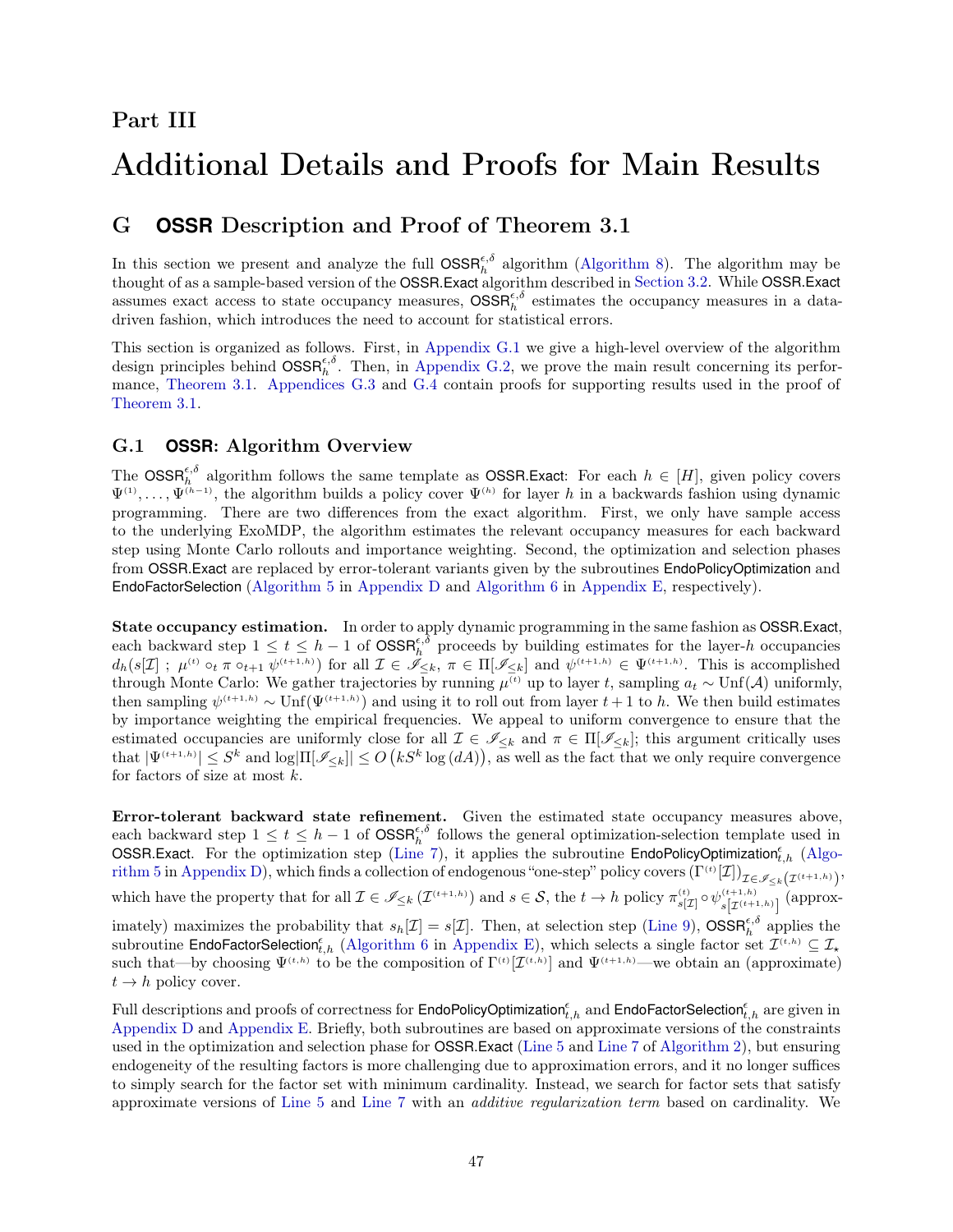# <span id="page-47-0"></span>**Algorithm 8 OSSR**<sup> $\epsilon, \delta$ </sup>: Optimization-Selection State Refinement

#### <span id="page-47-1"></span>1: require:

- Timestep h, precision parameter  $\epsilon > 0$ , failure probability  $\delta \in (0, 1)$ .
- Policy covers  $\{\Psi^{(t)}\}_{t=1}^{h-1}$  for steps  $1, \ldots, h-1$ .
- Upper bound  $k \geq 0$  on the cardinality of  $\mathcal{I}_{\star}$ .

2: initialize:

• Let  $\mathcal{I}^{(h,h)} \leftarrow \emptyset$  and  $\Psi^{(h,h)} \leftarrow \emptyset$ .

<span id="page-47-2"></span>• Define  $N = CAS^{4k}H^2k^3\log\left(\frac{dSAH}{\delta}\right)\epsilon^{-2}$  for sufficiently large constant  $C > 0$ , and let  $\epsilon_0 := \frac{\epsilon}{2S^kH}$ . 3: for  $t = h - 1, h - 2, ..., 1$  do

#### Estimate occupancy measures

4: Collect dataset  $\{(s_{t,n}, a_{t,n}, \psi_n^{(t+1,h)}, s_{h,n})\}_{n=1}^N$  by drawing N trajectories from the process:

- Execute  $\mu^{(t)} := \text{Unf}(\Psi^{(t)})$  up to layer t (resulting in state  $s_{t,n}$ ).
- Sample action  $a_{t,n} \sim \text{Unf}(\mathcal{A})$  and play it, transitioning to  $s_{t+1,n}$  in the process.
- Sample  $\psi_n^{(t+1,h)} \sim \text{Unf}(\Psi^{(t+1,h)})$  and execute it from layers  $t+1$  to h (resulting in  $s_{h,n}$ ).

<span id="page-47-3"></span>5: For each 
$$
\mathcal{I} \in \mathscr{I}_{\leq k}
$$
,  $\pi \in \Pi[\mathscr{I}_{\leq k}]$ , and  $\psi^{(t+1,h)} \in \Psi^{(t+1,h)}$ , define

$$
\widehat{d}_h(s[\mathcal{I}]; \ \mu^{(t)} \circ_t \pi \circ_{t+1} \psi^{(t+1,h)}) = \frac{1}{N} \sum_{n=1}^N \frac{\mathbb{1}\{a_{t,n} = \pi(s_{t,n}), \psi_n^{(t+1,h)} = \psi^{(t+1,h)}, s_{h,n}[\mathcal{I}] = s[\mathcal{I}]\}}{(1/|\mathcal{A}|) \cdot (1/|\Psi^{(t+1,h)}|)}.
$$

<span id="page-47-4"></span>6: Let 
$$
\widehat{\mathcal{D}}^{(t,h)} := \left\{ \widehat{d}_h(\cdot \,;\, \mu^{(t)} \circ_t \pi \circ_{t+1} \psi^{(t+1,h)}) \mid \pi \in \Pi(\mathscr{I}_{\leq k}), \psi^{(t+1,h)} \in \Psi^{(t+1,h)} \right\}.
$$
  
\n**Phase I: Optimization** (Algorithm 5 in Appendix D)

.

<span id="page-47-5"></span>// Beginning from any state at layer t,  $\pi_{s[\mathcal{I}]}^{(t)} \circ t+1 \psi_{s[\mathcal{T}(t+1)]}^{(t+1,h)}$  $\sum_{s}^{(t+1,h)} s[\mathcal{I}^{(t+1,h)}]$  maximizes probability that  $s_h[\mathcal{I}] = s[\mathcal{I}].$ 7: For each  $\mathcal{I} \in \mathscr{I}_{\leq k}(\mathcal{I}^{(t+1,h)})$  and  $s[\mathcal{I}] \in \mathcal{S}[\mathcal{I}],$  let

$$
\pi^{_{(t)}}_{s[\mathcal{I}]}\leftarrow \text{EndoPolicyOptimization}^{\epsilon_0}_{t,h}\left(\left\{\widehat{d}_h\left(s[\mathcal{I}]\ ;\ \mu^{^{(t)}}\circ_t\pi\circ_{t+1}\psi^{^{(t+1,h)}}_{s[\mathcal{I}^{t+1,h}]}\right)\right\}_{\pi\in\Pi[\mathscr{I}_{\leq k}]}\right).
$$

8: Let 
$$
\Gamma^{(t)}[\mathcal{I}] := \left\{ \pi_{s[\mathcal{I}]}^{(t)} \mid s[\mathcal{I}] \in \mathcal{S}[\mathcal{I}] \right\}
$$
  
**Phase II: Selection**

#### $(Algorithm 6 in Appendix E)$  $(Algorithm 6 in Appendix E)$  $(Algorithm 6 in Appendix E)$

*//* Find factor set  $\mathcal{I}^{(t,h)} \subseteq \mathcal{I}_{\star}$  such that  $\Gamma^{(t)}[\mathcal{I}^{(t,h)}]$  has good coverage for all factors in  $\mathscr{I}_{\leq k}(\mathcal{I}^{(t+1,h)})$ .

<span id="page-47-6"></span>
$$
\text{9:}\qquad \big(\mathcal{I}^{(t,h)},\Gamma^{(t)}[\mathcal{I}^{(t,h)}]\big) \leftarrow \text{EndoFactorSelection}_{t,h}^{ \epsilon_0}\left(\left\{\Gamma^{(t)}\left[\mathcal{I}\right]\right\}_{\mathcal{I}\in\mathscr{I}_{\leq k}\left(\mathcal{I}^{(t+1,h)}\right)}\ ;\ \mathcal{I}^{(t+1,h)},\Psi^{(t+1,h)},\hat{\mathcal{D}}^{(t,h)}\right).
$$

Policy composition

10: Let 
$$
\mathcal{I}^{(t,h)} \leftarrow \mathcal{I}
$$
, then for each  $s[\mathcal{I}^{(t,h)}] \in \mathcal{S}[\mathcal{I}^{(t,h)}]$  define  $\psi_{s[\mathcal{I}^{(t,h)}]}^{(t,h)} := \pi_{s[\mathcal{I}^{(t,h)}]}^{(t)} \circ_t \psi_{s[\mathcal{I}^{(t+1,h)}]}^{(t+1,h)}$ .

$$
11\colon \qquad \text{Let } \Psi^{(t,h)} \leftarrow \Big\{ \psi^{(t,h)}_{s[\mathcal I^{(t,h)}]}: s[\mathcal I^{(t,h)}] \in \mathcal S[\mathcal I^{(t,h)}] \Big\}.
$$

12: **return** 
$$
\Psi^{(h)} := \Psi^{(1,h)}
$$
.

// Policy cover for timestep  $h$ .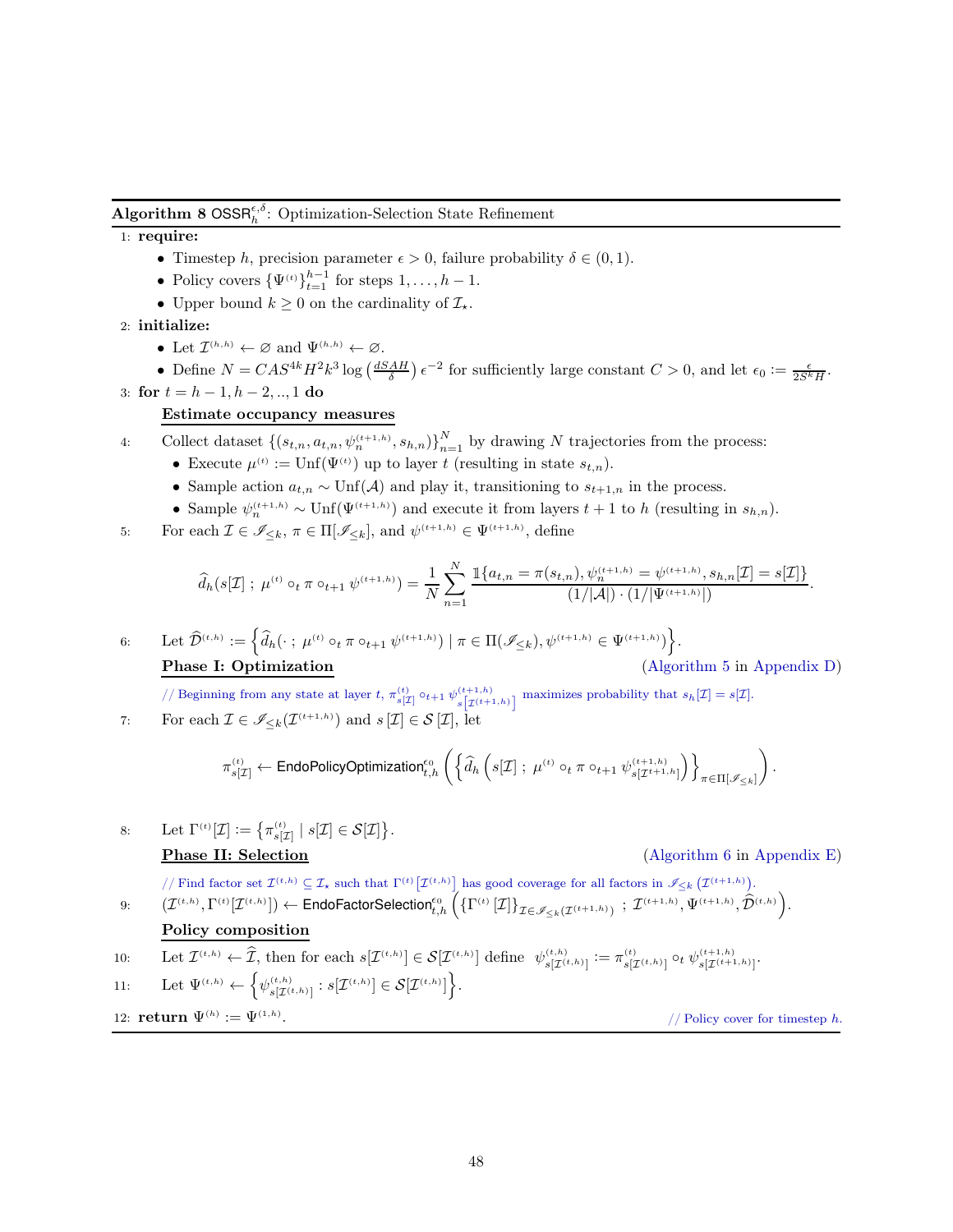show that as long as this penalty is carefully chosen as a function of the statistical error in the occupancy estimates, the resulting factor sets will be endogenous while inducing sufficient amount of exploration (with high probability).

In [Appendix C,](#page-29-0) we provide a general template for designing error-tolerant algorithms that search for endogenous factors using the approach described; both EndoPoli<mark>cyOptimization ${}^{\epsilon}_{t,h}$  and EndoFactorSelection ${}^{\epsilon}_{t,h}$  are</mark> special cases of this template.

#### <span id="page-48-0"></span>G.2 Proof of Theorem 3.1

We now restate and prove [Theorem 3.1,](#page-9-0) which shows that  $\text{OSSR}_{h}^{\epsilon,\delta}$  learns an endogenous  $\epsilon$ -optimal policy cover with sample complexity depending only logarithmically on the number of factors d.

**Theorem 3.1** (Sample complexity of OSSR). Suppose that  $OSSR_h^{\epsilon,\delta}$  is invoked with  $\{\Psi^{(t)}\}_{t=1}^{h-1}$ , where each  $\Psi^{(t)}$  is an endogenous,  $\eta/2$ -approximate policy cover for layer t. Then with probability at least  $1-\delta,$  the set  $\Psi^{(h)}$  returned by  $\text{OSSR}_{h}^{\epsilon,\delta}$  is an endogenous  $\epsilon$ -approximate policy cover for layer h, and has  $|\Psi^{(h)}| \leq S^{k}$ . The algorithm uses at most  $O(AS^{4k}H^2k^3 \log\left(\frac{dSAH}{\delta}\right) \cdot \epsilon^{-2})$  episodes.

<span id="page-48-4"></span>Proof of [Theorem 3.1.](#page-9-0) We begin by defining a success event for ExoRL.

**Definition G.1** (Success of **OSSR** at the layer h).  $\mathcal{G}^{(h)}$  is defined as the event in which the following properties hold:

- 1.  $\Psi^{(h)}$  is an endogenous  $\eta/2$ -approximate policy cover for layer h.
- 2.  $\mathcal{I}^{(h)}$  contains only endogenous factors.

<span id="page-48-1"></span>In addition, we define  $\mathcal{G}^{(< h)} = \bigcap_{h'=1}^{h-1} \mathcal{G}^{(h')}$  $\mathcal{G}^{(< h)} = \bigcap_{h'=1}^{h-1} \mathcal{G}^{(h')}$  $\mathcal{G}^{(< h)} = \bigcap_{h'=1}^{h-1} \mathcal{G}^{(h')}$ . The following intermediate result—proven in the sequel (Appendix G.3)—serves as our starting point.

**Theorem G.1** (Success of State Refinement). Fix  $h \in [H]$  and condition on  $\mathcal{G}^{(< h)}$ . Then, for any  $\epsilon > 0$ (recalling that  $\epsilon_0 := \frac{\epsilon}{2S^kH}$ ), by setting

<span id="page-48-3"></span>
$$
N = \Theta\left(AS^{2k}k^3 \log\left(\frac{dSAH}{\delta}\right) \cdot \epsilon_0^{-2}\right),\,
$$

 $\text{OSSR}_{h}^{\epsilon,\delta}$  guarantees that with probability at least  $1 - \delta$ , for all  $t \leq h$ ,

- 1.  $\mathcal{I}^{(t,h)} \subseteq \mathcal{I}_{\star}$ , and  $\Psi^{(t,h)}$  contains only endogenous policies.
- 2. For all  $s \in \mathcal{S}$ ,

$$
\max_{\pi \in \Pi[\mathcal{I}_{\star}]} d_h \left( s[\mathcal{I}_{\star}]; \mu^{(t)} \circ_t \pi \circ_{t+1} \psi_{s[\mathcal{I}^{(t+1,h)}]}^{(t+1,h)} \right) - d_h \left( s[\mathcal{I}_{\star}]; \mu^{(t)} \circ_t \psi_{s[\mathcal{I}^{(t,h)}]}^{(t,h)} \right) \le \epsilon_0,
$$
\n(72)

where we recall that  $\psi_{s[\mathcal{I}^{(t,h)}]}\in \Psi^{(t,h)}$  and  $\psi_{s[\mathcal{I}^{(t+1,h)}]}\in \Psi^{(t+1,h)}$ .

We now show that conditioned on the event in [Theorem G.1,](#page-48-1) the set  $\Psi^{(h)}$  is an endogenous,  $\epsilon$ -approximate policy cover (as long as  $\epsilon_0$  is chosen to be sufficiently small). In particular, we will show that for all  $s[\mathcal{I}_{\star}] \in \mathcal{S}[\mathcal{I}_{\star}]$  there exists a policy  $\psi \in \Psi^{(h)}$  such that

<span id="page-48-2"></span>
$$
\max_{\pi \in \Pi_{\text{NS}}[\mathcal{I}_{\star}]} d_h(s[\mathcal{I}_{\star}]; \pi) \le d_h(s[\mathcal{I}_{\star}]; \psi) + \epsilon.
$$
\n(73)

Fix  $s[\mathcal{I}_{\star}] \in \mathcal{S}[\mathcal{I}_{\star}]$ . From first part of [Theorem G.1,](#page-48-1) we have that  $\mathcal{I}^{(1,h)} \subseteq \mathcal{I}_{\star}$ , so we can write  $s[\mathcal{I}_{\star}] =$  $(s[\mathcal{I}^{(1,h)}], s[\mathcal{I}_{\star} \setminus \mathcal{I}^{(1,h)}])$ . We will show that the policy  $\psi_{s[\mathcal{I}^{(1,h)}]}^{(1,h)} \in \Psi^{(h)} = \Psi^{(1,h)}$  maximizes the probability of reaching  $s[\mathcal{I}_\star] \in \mathcal{S}[\mathcal{I}_\star]$  in the sense of [Eq. \(73\).](#page-48-2)

Define a endogenous "reward function"  $R_{s[\mathcal{I}_{\star}]}$ , with

$$
R_{s[\mathcal{I}_{\star}],h}(s_h[\mathcal{I}_{\star}]) := \mathbb{1}\left\{s_h[\mathcal{I}_{\star}] := s[\mathcal{I}_{\star}]\right\}
$$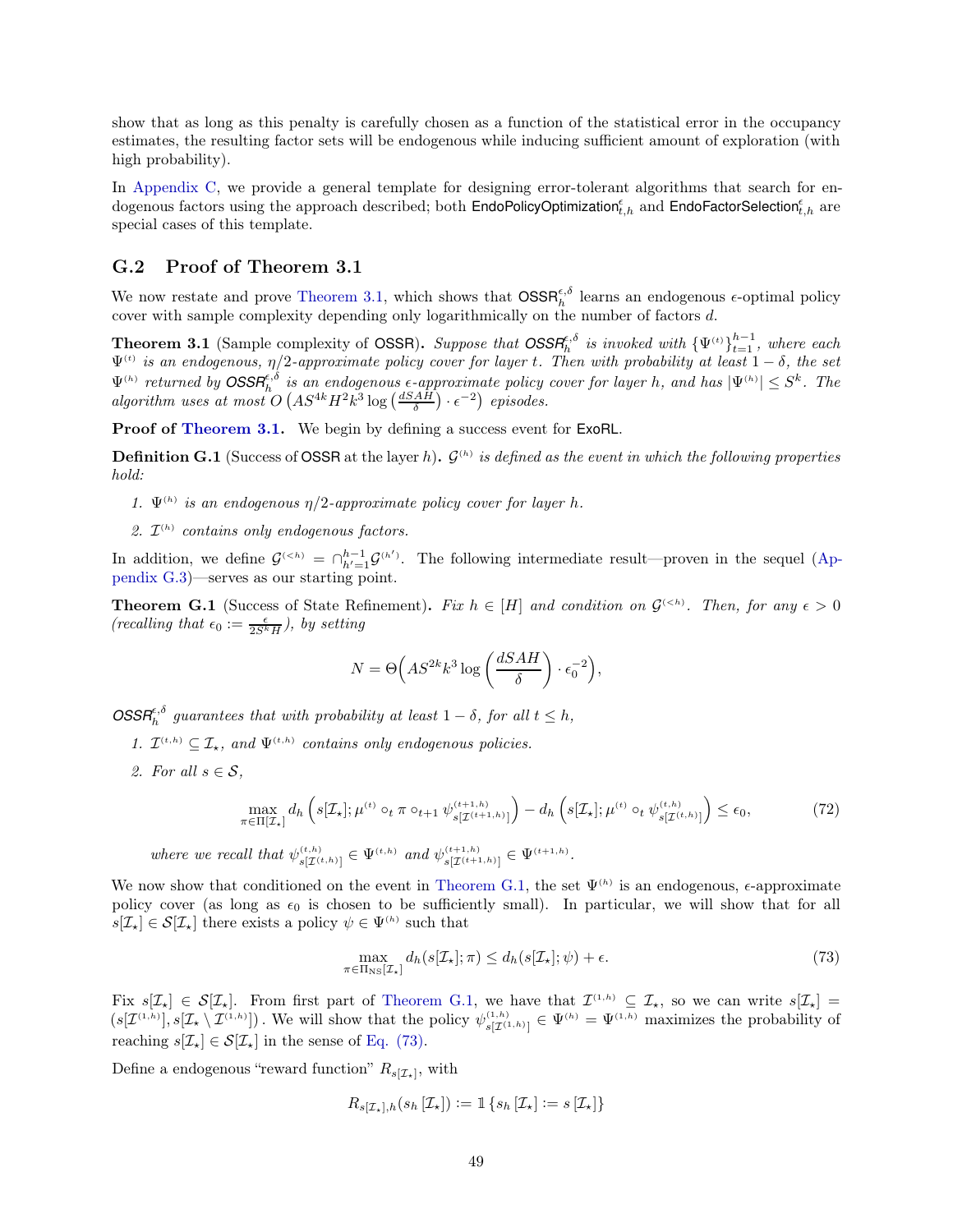and  $R_{s[\mathcal{I}_{\star}],t}(\cdot) := 0$  for  $t \neq h$ . Letting  $r_{s[\mathcal{I}_{\star}],t} := R_{s[\mathcal{I}_{\star}],t}(s_t[\mathcal{I}_{\star}])$ , we can write

$$
d_h(s[\mathcal{I}_\star]; \pi) := \mathbb{E}_\pi \left[ \sum_{t=1}^h r_{s[\mathcal{I}_\star], t} \right]. \tag{74}
$$

That is, we can view the state occupancy  $d_h(s[\mathcal{I}_\star];\pi)$  as the state value function for the ExoMDP  $\mathcal{M}$  :=  $S, A, T, R_{s[\mathcal{I}_{\star}]}, H, d_1$ . Let  $\pi \in \Pi_{\text{NS}}[\mathcal{I}_{\star}]$  be an endogenous policy. We let  $\mathcal{M}_{en} = (S, \mathcal{A}, T_{en}, R_{s[\mathcal{I}_{\star}]}, H, d_{1, en})$ denote the endogenous component of this MDP, and let  $Q_{t, en}^{\pi}(s[\mathcal{I}_{\star}], a)$  denote the associated state-action value function for  $\mathcal{M}_{en}$ .

To proceed, we use the representation above within the performance difference lemma [\(Lemma B.6\)](#page-28-1) to bound the suboptimality of  $\psi^{(1,h)}_{s[\mathcal{I}^{(1,h)}]}$  by a sum of "per-step" errors for each of the backward steps. In particular for any pair of endogenous policies  $\pi, \psi \in \Pi_{\text{NS}}[\mathcal{I}_{\star}],$  [Lemma B.6](#page-28-1) implies that

$$
d_{h}(s\left[\mathcal{I}_{\star}\right];\pi) - d_{h}(s\left[\mathcal{I}_{\star}\right];\psi)
$$
\n
$$
\stackrel{(a)}{=} \sum_{t=1}^{h} \mathbb{E}_{\pi} \left[ Q_{t,\text{en}}^{{\psi}}(s_{t}\left[\mathcal{I}_{\star}\right],\pi_{t}(s_{t}\left[\mathcal{I}_{\star}\right]) - Q_{t,\text{en}}^{\psi}(s_{t}\left[\mathcal{I}_{\star}\right],\psi_{t}(s_{t}\left[\mathcal{I}_{\star}\right]) \right]
$$
\n
$$
\leq \sum_{t=1}^{h} \mathbb{E}_{s[\mathcal{I}_{\star}]\sim d_{t}(\cdot;\pi)} \left[ \max_{a} Q_{t,\text{en}}^{\psi}(s\left[\mathcal{I}_{\star}\right],a) - Q_{t,\text{en}}^{\psi}(s\left[\mathcal{I}_{\star}\right],\psi_{t}(s\left[\mathcal{I}_{\star}\right]) \right) \right]
$$
\n
$$
\leq \sum_{t=1}^{h} \sum_{s[\mathcal{I}_{\star}]\in S[\mathcal{I}_{\star}]} \max_{\pi' \in \Pi_{\text{NS}}[\mathcal{I}_{\star}]} d_{t}(s\left[\mathcal{I}_{\star}\right];\pi') \left( \max_{a} Q_{t,\text{en}}^{\psi}(s\left[\mathcal{I}_{\star}\right],a) - Q_{t,\text{en}}^{\psi}(s\left[\mathcal{I}_{\star}\right],\psi_{t}(s\left[\mathcal{I}_{\star}\right]) \right) \right).
$$
\n
$$
\stackrel{(b)}{\leq} 2S^{k} \sum_{t=1}^{h} \sum_{s[\mathcal{I}_{\star}]\in S[\mathcal{I}_{\star}]} d_{t}(s\left[\mathcal{I}_{\star}\right];\mu^{(t)}) \left( \max_{a} Q_{t,\text{en}}^{\psi}(s\left[\mathcal{I}_{\star}\right],a) - Q_{t,\text{en}}^{\psi}(s\left[\mathcal{I}_{\star}\right],\psi_{t}(s\left[\mathcal{I}_{\star}\right]) \right)
$$
\n
$$
= 2S^{k} \sum_{t=1}^{h} \mathbb{E}_{s[\mathcal{I}_{\star}]\sim d_{t}(\cdot;\mu^{(t)})} \left[ \max_{a} Q_{t,\text{en}}^{\psi}(s\left[\mathcal{I}_{\star
$$

We justify the steps above as follows:

- The equality (a) follows from [Lemma B.6\)](#page-28-1).
- Relation (b) holds because

<span id="page-49-0"></span>
$$
\frac{\max_{\pi \in \Pi[\mathcal{I}_\star]} d_t(\cdot ; \pi)}{d_t(\cdot ; \mu^{(t)})} \le 2S^k
$$

which is a consequence of [Lemma A.2.](#page-16-4) In particular, we use that (i)  ${\Psi^{(t)}}_{t=1}^{h-1}$  are endogenous  $\eta/2$ approximate policy covers, (ii) either  $\max_{\pi \in \Pi[\mathcal{I}_{\star}]} d_t (s[\mathcal{I}_{\star}] ; \pi) \geq \eta$  or  $\max_{\pi \in \Pi[\mathcal{I}_{\star}]} d_t (s[\mathcal{I}_{\star}] ; \pi) = 0$  for all  $s[\mathcal{I}_{\star}] \in \mathcal{S}[\mathcal{I}_{\star}]$  by the reachability assumption, and (iii) nonnegativity:

$$
\max_{a} Q_{t, en}^{\psi}(s[\mathcal{I}_{\star}], a) - Q_{t, en}^{\psi}(s[\mathcal{I}_{\star}], \psi_{t}(s[\mathcal{I}_{\star}])) \geq 0.
$$

• Relation (c) holds by the skolemization principle [\(Lemma A.9\)](#page-20-0) and the tower rule for conditional probabilities.

Recall that the event defined in [Theorem G.1](#page-48-1) [\(Eq. \(72\)\)](#page-48-3) implies that for all  $t \leq h$ ,

$$
\max_{\pi' \in \Pi[\mathcal{I}_{\star}]} d_h(s_h[\mathcal{I}_{\star}]; \mu^{(t)} \circ_t \pi' \circ_{t+1} \psi_{s[\mathcal{I}^{(t+1,h)}]}^{(t+1,h)} - d_h(s_h[\mathcal{I}_{\star}]; \mu^{(t)} \circ_t \psi_{s[\mathcal{I}^{(t,h)}]}^{(t,h)}) \leq \epsilon_0.
$$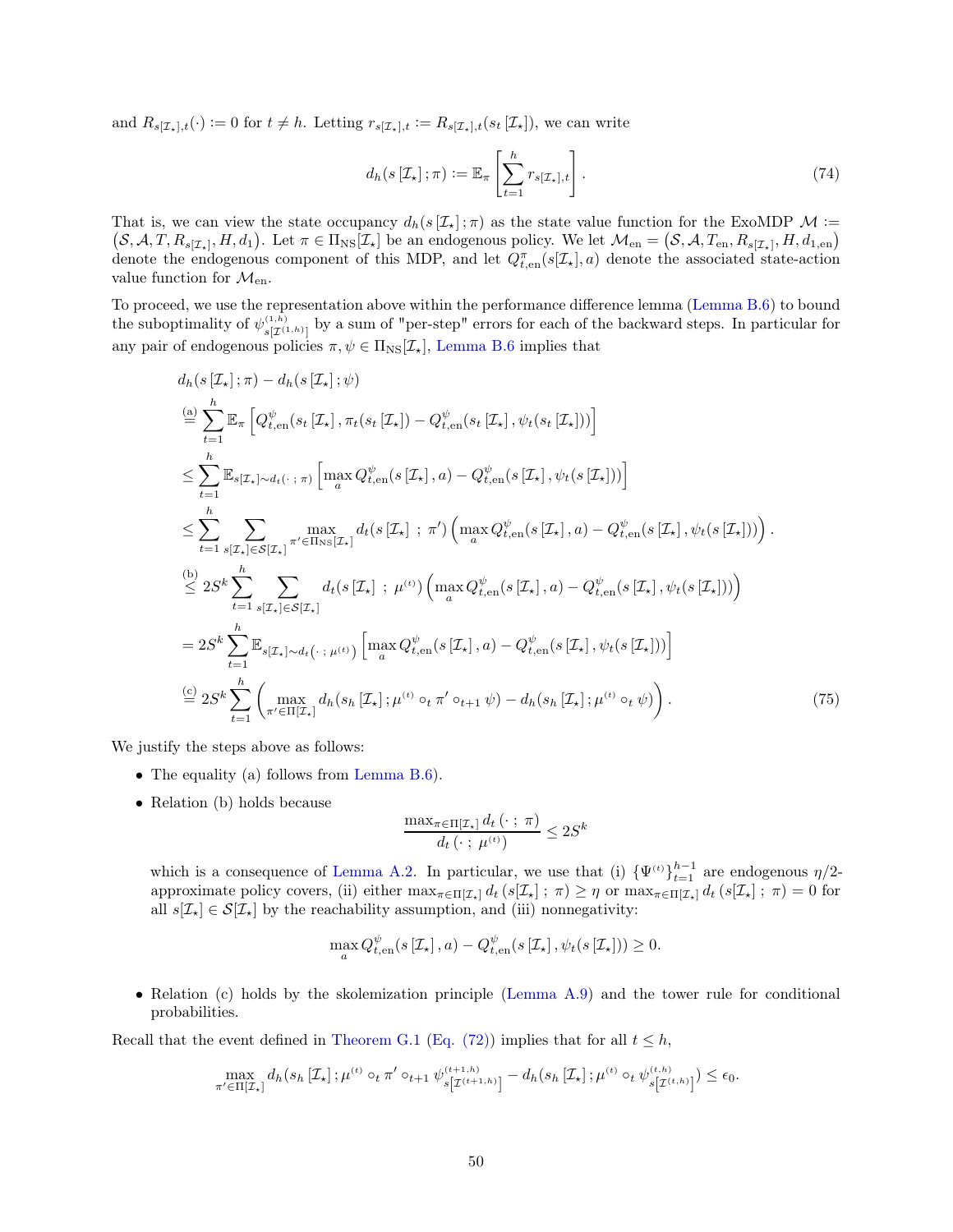Plugging this bound into [Eq. \(75\)](#page-49-0) with  $\psi \leftarrow \psi_{s[\mathcal{I}^{(1,h)}]}^{(1,h)}$ , we have that for all endogenous policies  $\pi$ ,

$$
d_h\big(s\left[\mathcal{I}_\star\right];\pi\big)-d_h\big(s\left[\mathcal{I}_\star\right];\psi^{(1,h)}_{s\left[\mathcal{I}^{(1,h)}\right]}\big)\leq 2S^kH\epsilon_0.
$$

By using that  $\epsilon_0 := \epsilon/2S^kH$  and taking the maximum with respect to  $\pi \in \Pi[\mathcal{I}_\star]$ , we conclude that for all  $s[\mathcal{I}_{\star}] = (s[\mathcal{I}^{(1,h)}], s[\mathcal{I}_{\star} \setminus \mathcal{I}^{(1,h)}]),$  the policy  $\psi_{s[\mathcal{I}^{(1,h)}]}^{(1,h)}$  satisfies

$$
\max_{\pi \in \Pi[\mathcal{I}_\star]} d_h(s[\mathcal{I}_\star]; \pi) - d_h(s[\mathcal{I}_\star]; \psi_{s[\mathcal{I}^{(1,h)}])}^{(1,h)} \le \epsilon. \tag{76}
$$

This establishes that the set  $\Psi^{(h)}$  is an endogenous  $\epsilon$ -approximate policy cover. With this choice for  $\epsilon_0$ , the total sample complexity is  $O(AS^{4k}H^2k^3\log\left(\frac{dSAH}{\delta}\right)\cdot\epsilon^{-2})$ . Finally, we note that as a consequence of [Theorem G.1,](#page-48-1) we have  $\mathcal{I}^{(1,h)} \subseteq \mathcal{I}_{\star}$  as desired. We have  $|\Psi^{(h)}| \leq S^k$  by construction.

 $\Box$ 

#### <span id="page-50-0"></span>G.3 Proof of Theorem G.1 (Success of State Refinement Step)

In this section we prove [Theorem G.1,](#page-48-1) a supporting result used in the proof of [Theorem 3.1.](#page-9-0) The result shows for each step t, the optimization and selection phases in  $\text{OSSR}_{h}^{\epsilon,\delta}$  lead to a set of endogenous  $t \to h$ policies  $\Psi^{(t,h)}$ , as long as certain preconditions are satisfied.

**Theorem G.1** (Success of State Refinement). Fix  $h \in [H]$  and condition on  $\mathcal{G}^{(< h)}$ . Then, for any  $\epsilon > 0$ (recalling that  $\epsilon_0 := \frac{\epsilon}{2S^kH}$ ), by setting

$$
N = \Theta\Big(AS^{2k}k^3\log\left(\frac{dSAH}{\delta}\right)\cdot\epsilon_0^{-2}\Big),\,
$$

 $\text{OSSR}_{h}^{\epsilon,\delta}$  guarantees that with probability at least  $1 - \delta$ , for all  $t \leq h$ ,

- 1.  $\mathcal{I}^{(t,h)} \subseteq \mathcal{I}_{\star}$ , and  $\Psi^{(t,h)}$  contains only endogenous policies.
- 2. For all  $s \in \mathcal{S}$ ,

$$
\max_{\pi \in \Pi[\mathcal{I}_{\star}]} d_h \left( s[\mathcal{I}_{\star}]; \mu^{(t)} \circ_t \pi \circ_{t+1} \psi_{s[\mathcal{I}^{(t+1,h)}]}^{(t+1,h)} \right) - d_h \left( s[\mathcal{I}_{\star}]; \mu^{(t)} \circ_t \psi_{s[\mathcal{I}^{(t,h)}]}^{(t,h)} \right) \le \epsilon_0,
$$
\n(72)

where we recall that  $\psi_{s[\mathcal{I}^{(t,h)}]}\in \Psi^{(t,h)}$  and  $\psi_{s[\mathcal{I}^{(t+1,h)}]}\in \Psi^{(t+1,h)}$ .

**Proof of [Theorem G.1.](#page-48-1)** The event  $\mathcal{G}^{(< h)}$  [\(Definition G.1\)](#page-48-4) holds by assumption, which implies that the policy sets  $\Psi^{(t)}$  for  $t \in [h-1]$  contain only endogenous policies. As a result,

<span id="page-50-1"></span>
$$
\mu^{(t)} := \text{Unf}\left(\Psi^{(t)}\right). \tag{77}
$$

is an endogenous mixture policy. To proceed, we define some intermediate success events which will be used throughout the proof. First, for  $t \leq h$  define

 $\mathcal{G}_1^{(t,h)} := \{ \Psi^{(t,h)} \text{ contains only endogenous policies, and } \mathcal{I}^{(t,h)} \subseteq \mathcal{I}_{\star} \}.$ 

Observe when  $\mathcal{G}_1^{(t,h)}$  holds, we can express all states  $s[\mathcal{I}_{\star}] \in \mathcal{S}[\mathcal{I}_{\star}]$  as

$$
s[\mathcal{I}_{\star}] = (s[\mathcal{I}^{(t,h)}], s[\mathcal{I}_{\star} \setminus \mathcal{I}^{(t,h)}]) = (s[\mathcal{I}^{(t+1,h)}], s[\mathcal{I}_{\star} \setminus \mathcal{I}^{(t+1,h)}])\,,
$$

since  $\mathcal{I}^{(t+1,h)} \subseteq \mathcal{I}^{(t,h)} \subseteq \mathcal{I}_{\star}$ . Next, we define an event  $\mathcal{G}_2^{(t,h)}$  via

$$
\mathcal{G}_{2}^{(t,h)} := \left\{ \forall s [\mathcal{I}_{\star}] \in \mathcal{S}[\mathcal{I}_{\star}] : \max_{\pi \in \Pi[\mathcal{I}_{\star}]} d_{h}(s[\mathcal{I}_{\star}]; \mu^{(t)} \circ_{t} \pi \circ_{t+1} \psi_{s[\mathcal{I}^{(t+1,h)}]}^{(t+1,h)}) - d_{h}(s[\mathcal{I}_{\star}]; \mu^{(t)} \circ_{t} \psi_{s[\mathcal{I}^{(t,h)}]}^{(t,h)}) \leq \epsilon_{0} \right\},
$$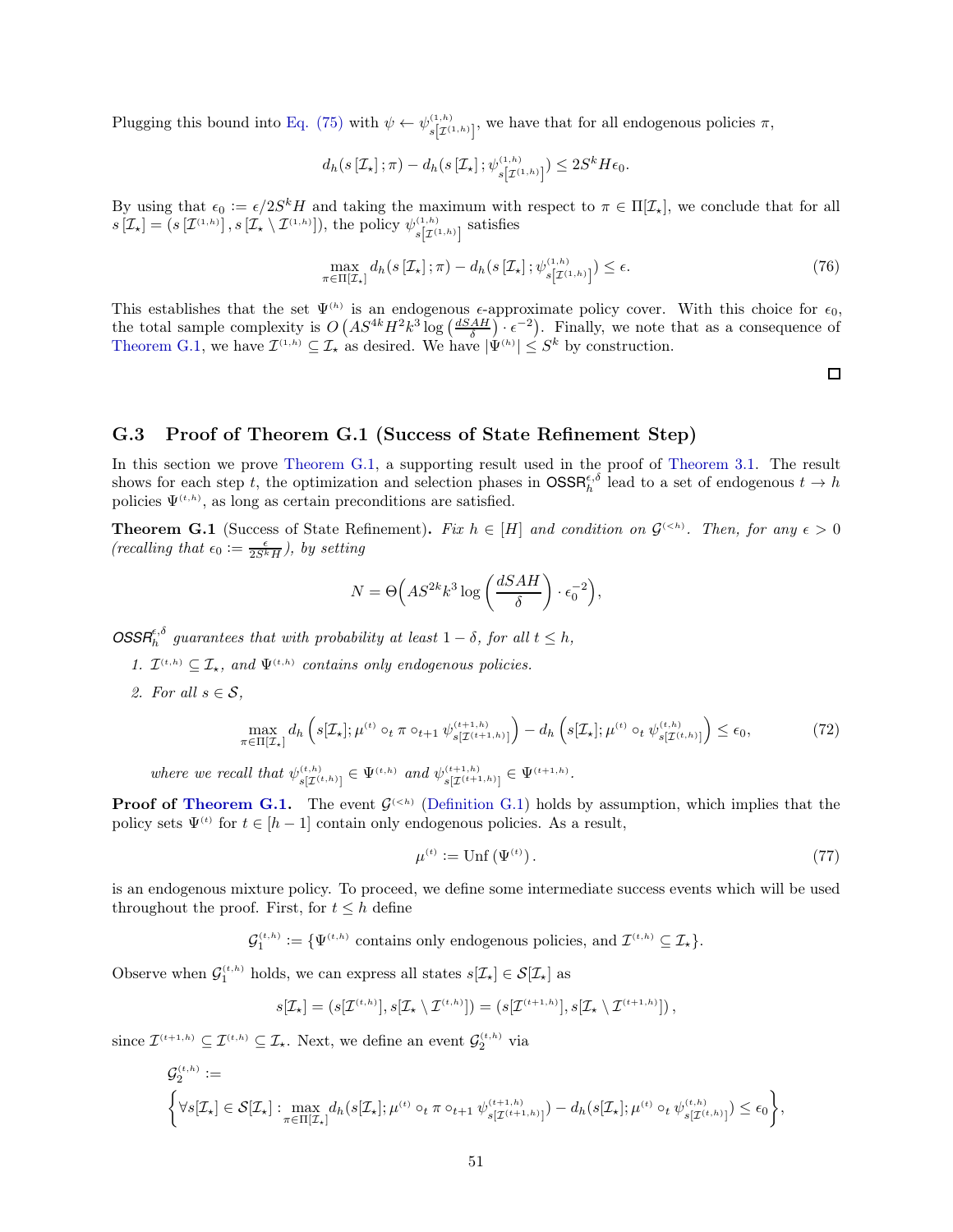where we recall that  $\psi_{s[\mathcal{I}^{(t+1,h)}]}^{(t+1,h)} \in \Psi^{(t,h)}$  and  $\psi_{s[\mathcal{I}^{(t,h)}]}^{(t,h)} \in \Psi^{(t,h)}$ . Finally, let  $\mathcal{G}^{(t,h)} := \mathcal{G}_1^{(t,h)} \cap \mathcal{G}_2^{(t,h)}$ . We will prove that for all  $t \leq h$ ,

<span id="page-51-0"></span>
$$
\mathbb{P}\left(\mathcal{G}^{(t,h)} \mid \bigcap_{t'=t+1}^{h} \mathcal{G}^{(t',h)}, \mathcal{G}^{(
$$

Taking a union bound [\(Lemma A.4\)](#page-16-6), this implies that  $\mathbb{P}(\bigcap_{t'=1}^h \mathcal{G}^{(t',h)} | \mathcal{G}^{(, which establishes$ [Theorem G.1.](#page-48-1)

*Proving Eq.* [\(78\)](#page-51-0). Let  $t < h$  be fixed, and condition on  $\bigcap_{t'=t+1}^{h} \mathcal{G}^{(t',h)}$  and  $\mathcal{G}^{(. We will show that$ whenever these events hold and the estimated occupancy measures have sufficiently high accuracy,  $\mathcal{G}^{(t,h)}$ holds. Formally, recalling [Definition A.1,](#page-17-1) define an event

$$
\mathcal{G}_{\text{stat}}^{(t,h)} = \left\{ \widehat{\mathcal{D}} \text{ is } \frac{\epsilon_0}{12k} \text{-approximate with respect to } \left( \mu^{(t)} \circ_t \Pi[\mathscr{I}_{\leq k}] \circ_{t+1} \Psi^{(t+1,h)}, \mathscr{I}_{\leq k}(\mathcal{I}^{(t+1,h)}), h \right) \right\}. \tag{79}
$$

Our goal is to show that conditioned on  $\bigcap_{t'=t+1}^h \mathcal{G}^{(t',h)}$  and  $\mathcal{G}^{(,  $\mathcal{G}^{(t,h)}$   $\implies \mathcal{G}^{(t,h)}$ , so that$ 

$$
\mathbb{P}\left(\mathcal{G}^{(t,h)}\mid \cap_{t'=t+1}^h\mathcal{G}^{(t',h)},\mathcal{G}^{(
$$

Here (a) is a consequence of [Lemma A.5,](#page-17-0) which asserts that by setting

<span id="page-51-1"></span>
$$
N = \Omega\left(AS^{2k}k^3 \log\left(\frac{dSA}{\delta}\right) \cdot \epsilon_0^{-2}\right),\tag{80}
$$

the estimated state occupancies  $\widehat{\mathcal{D}}$  produced in [Line 5](#page-47-3) of  $\text{OSSR}_{h}^{\epsilon,\delta}$  are  $\epsilon_0/12k$ -approximate with respect to  $(\mu^{(t)} \circ_t \Pi[\mathscr{I}_{\leq k}] \circ_{t+1} \Psi^{(t+1,h)}, \mathscr{I}_{\leq k}(\mathcal{I}^{(t+1,h)}), h),$  in the sense of [Definition A.1.](#page-17-1) We formally verify that the preconditions required to apply [Lemma A.5](#page-17-0) are satisfied at the end of the proof for completeness.

We now prove that conditioned on  $\bigcap_{t'=t+1}^h \mathcal{G}^{(t',h)}$  and  $\mathcal{G}^{(,  $\mathcal{G}^{(t,h)}_{\text{stat}} \implies \mathcal{G}^{(t,h)}$ . This relies on two claims:$ Success of EndoPolicyOptimization and success of EndoFactorSelection.

Success of **EndoPolicyOptimization**<sup> $\epsilon_0$ </sup>, We appeal to [Lemma G.1,](#page-52-1) verifying that the assumptions it requires, (A1) and (A2), are satisfied (conditioned on  $\bigcap_{t'=t+1}^h \mathcal{G}^{(t',h)}$  and  $\mathcal{G}^{().$ 

- (A1)  $\mu^{(t)}$  is an endogenous policy when  $\mathcal{G}^{(< h)}$  holds (see [Eq. \(77\)\)](#page-50-1) and  $\Psi^{(t+1,h)}$  contains only endogenous policies whenever  $\mathcal{G}^{(t+1,h)}$  holds.
- (A2)  $\hat{\mathcal{D}}$  is  $\epsilon_0/12k$ -approximate with respect to  $(\Pi[\mathscr{I}_{\leq k}], \mathscr{I}_{\leq k}(\mathcal{I}^{(t+1,h)}), h)$  whenever  $\mathcal{G}^{(t,h)}_{\text{stat}}$  holds.

Thus, [Lemma G.1](#page-52-1) implies that for all  $\mathcal{I} \in \mathscr{I}_{\leq k}(\mathcal{I}^{(t,h)})$  and  $s[\mathcal{I}] \in \mathcal{S}[\mathcal{I}]$ , the respective invocation of the subroutine EndoPolicyOptimization<sup>60</sup><sub>t,h</sub> outputs a policy  $\pi_{s[\mathcal{I}]}^{(t)} \in \Gamma^{(t)}[\mathcal{I}]$  that is (i) endogenous, and (ii) near-optimal in the following one-step sense:

$$
\max_{\pi \in \Pi[\mathscr{I}_{\leq k}]} d_h \left( s[\mathcal{I}] \; ; \; \mu^{(t)} \circ_t \pi \circ_{t+1} \psi_{s[\mathcal{I}^{t+1,h}]}^{(t+1,h)} \right) \leq d_h \left( s[\mathcal{I}] \; ; \; \mu^{(t)} \circ_t \pi_{s[\mathcal{I}]}^{(t)} \circ_{t+1} \psi_{s[\mathcal{I}^{t+1,h}]}^{(t+1,h)} \right) + 4\epsilon_0. \tag{81}
$$

Success of **EndoFactorSelection**<sup> $\epsilon_0$ </sup>, We appeal to [Theorem E.1,](#page-37-3) verifying that the assumptions (A1)-(A3) required by it are satisfied.

- (A1)  $\mu^{(t)}$  is endogenous whenever  $\mathcal{G}^{(< h)}$  holds. Whenever  $\mathcal{G}^{(t+1,h)}$  holds, we are guaranteed that  $\Psi^{(t+1,h)}$ contains only endogenous policies, so that  $\psi_{s[\mathcal{I}^{t+1,h}]}^{(t+1,h)} \in \Psi^{(t+1,h)}$  is endogenous in particular.
- (A2)  $\hat{\mathcal{D}}$  is  $\epsilon_0/12k$ -approximate with respect to  $(\Pi[\mathscr{I}_{\leq k}], \mathscr{I}_{\leq k}(\mathcal{I}^{(t+1,h)}), h)$  by  $\mathcal{G}_{\text{stat}}^{(t,h)}$ .

(A3) Due to the success of EndoPolicyOptimization<sup> $\epsilon_0$ </sup>, (verified above), the condition in [Eq. \(81\)](#page-51-1) is satisfied.

Hence, by [Theorem E.1,](#page-37-3)  $\mathsf{EndoFactorSelection}_{t,h}^{e_0}$  returns a tuple  $(\mathcal{I}^{(t,h)}, \Psi^{(t,h)}[\mathcal{I}^{(t,h)}])$  such that

1.  $\mathcal{I}^{(t,h)} \subseteq \mathcal{I}_{\star}.$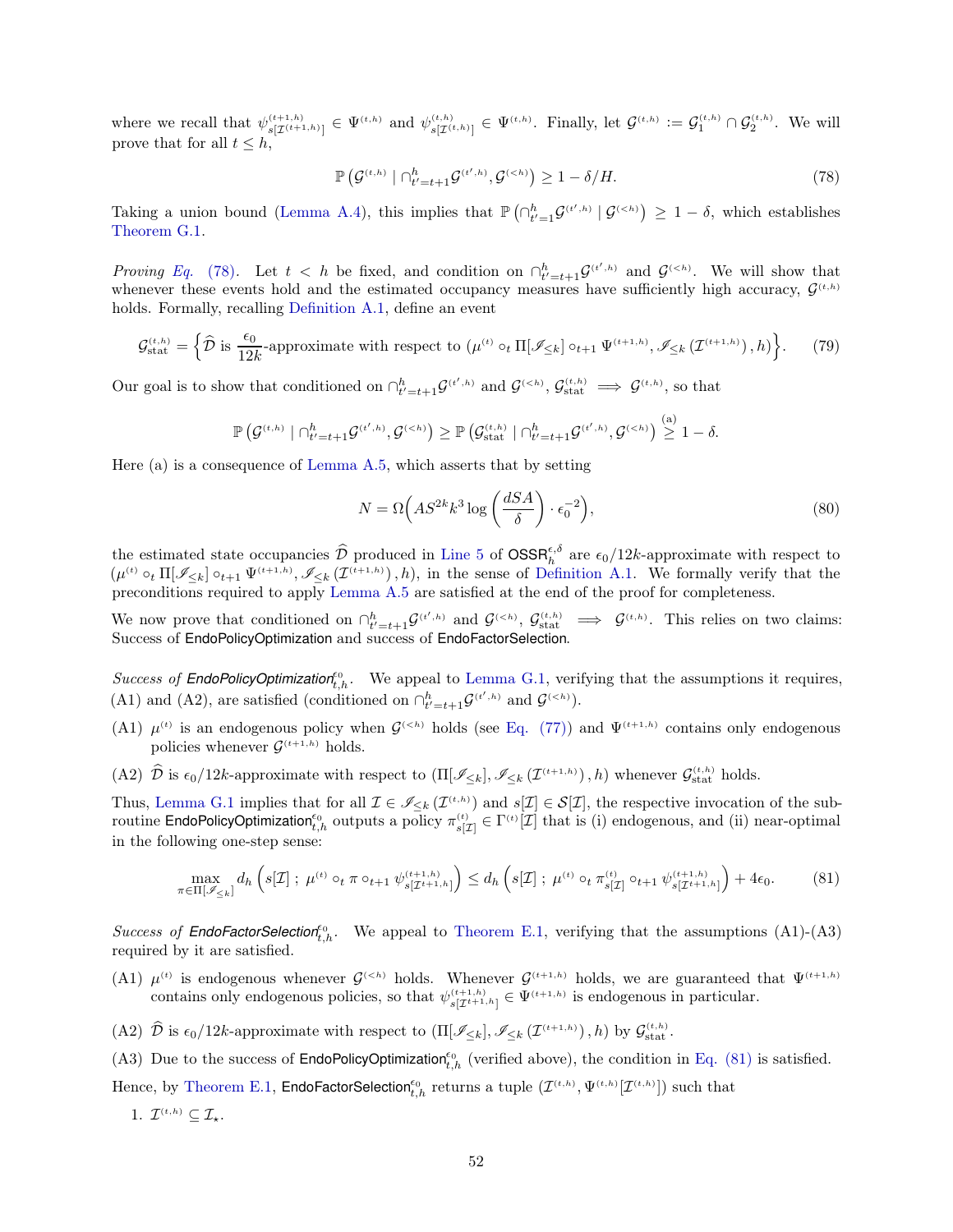2. For all  $s \in \mathcal{S}$ ,

$$
\max_{\pi \in \Pi[\mathcal{I}_{\star}]} d_h \left( s\left[\mathcal{I}_{\star}\right]; \mu^{(t)} \circ_t \pi \circ_{t+1} \psi_{s\left[\mathcal{I}^{(t+1,h)}\right]}^{(t+1,h)} \right) - d_h \left( s\left[\mathcal{I}_{\star}\right]; \mu^{(t)} \circ_t \pi_{s\left[\mathcal{I}^{(t,h)}\right]}^{(t)} \circ_{t+1} \psi_{s\left[\mathcal{I}^{(t+1,h)}\right]}^{(t+1,h)} \right) \leq 16\epsilon_0,
$$
\nwhere we recall that  $\psi_{s\left[\mathcal{I}^{(t+1,h)}\right]}^{(t+1,h)} \in \Psi^{(t+1,h)}_{s\left[\mathcal{I}^{(t+1,h)}\right]}$  and  $\pi_{s\left[\mathcal{I}^{(t,h)}\right]}^{(t)} \in \Gamma^{(t)}\left[\mathcal{I}^{(t,h)}\right].$ 

Wrapping up. Scaling  $\epsilon_0 \leftarrow \epsilon_0/16$  and  $\delta \leftarrow \delta/H$ , and recalling that  $\psi_{s[\mathcal{I}^{(t,h)}]}^{(t,h)} \in \Psi^{(t,h)}$  is given by

$$
\psi^{(t,h)}_{s \left[\mathcal{I}^{(t,h)}\right]} := \pi^{(t)}_{s \left[\mathcal{I}^{(t,h)}\right]} \circ_{t+1} \psi^{(t+1,h)}_{s \left[\mathcal{I}^{(t+1,h)}\right]},
$$

we have that for all  $t < h$ ,

$$
\mathbb{P}\left(\mathcal{G}^{(t,h)} \mid \bigcap_{t'=t+1}^h \mathcal{G}^{(t',h)}, \bigcap_{h'=1}^{h-1} \mathcal{G}^{(h')}\right) \geq 1 - \delta/H,
$$

proving the result.

Verifying conditions of [Lemma A.5.](#page-17-0) We conclude by verifying that the four conditions required by [Lemma A.5](#page-17-0) hold, conditioned on  $\bigcap_{t'=t+1}^{h} \mathcal{G}^{(t',h)}$  and  $\mathcal{G}^{(; this justifies the application in the prequel.$ 

- 1. By construction,  $\Psi^{(t+1,h)} = \{ \psi_{s[\mathcal{I}^{(t,h)}]}^{(t+1,h)} \mid s[\mathcal{I}^{(t+1,h)}] \in \mathcal{S}[\mathcal{I}^{(t+1,h)}] \}$ . Thus,  $|\Psi^{(t+1,h)}| = |\mathcal{S}[\mathcal{I}^{(t,h)}]| \leq S^k$ , since  $|\mathcal{I}^{(t+1,h)}| \leq k$ .
- 2. We have  $|\Pi[\mathscr{I}_{\leq k}]|\leq O\left(d^kA^{S^k}\right)$ , since the number of factor sets of size at most k is

$$
\sum_{k'=0}^{k} \binom{d}{k'} \le \left(\frac{ed}{k}\right)^k \le O\left(d^k\right),\tag{82}
$$

and for any factor set  $\mathcal I$  with  $|\mathcal I| \leq k$  we have  $|\Pi[\mathcal I]| \leq A^{S^k}$ .

- 3.  $|\mathscr{I}_{\leq k}(\mathcal{I}^{(t+1,h)})| \leq |\mathscr{I}_{\leq k}| \leq O(d^k)$  by [Eq. \(82\),](#page-52-2)
- 4. For any fixed set  $\mathcal I$  with  $|\mathcal I|\leq k$ , we have  $|\mathcal S[\mathcal I]| \leq S^k$ .

<span id="page-52-2"></span>

#### <span id="page-52-0"></span>G.4 Application of **EndoPolicyOptimization** in **OSSR**

The main guarantee for the **EndoPolicyOptimization**<sup>e</sup><sub>t,h</sub> subroutine [\(Theorem D.1\)](#page-32-1) implies that the policy  $\pi_{s[\mathcal{I}]}^{(t)}$ returned in [Line 7](#page-47-5) of OSSR is endogenous, as well as near-optimal in the following this sense:

$$
\max_{\pi \in \Pi[\mathscr{I}_{\leq k}]} d_h \left( s[\mathcal{I}] ; \ \mu^{(t)} \circ_t \pi \circ_{t+1} \psi_{s[\mathcal{I}^{t+1,h}]}^{(t+1,h)} \right) \leq d_h \left( s[\mathcal{I}] ; \ \mu^{(t)} \circ_t \pi_{s[\mathcal{I}]}^{(t)} \circ_{t+1} \psi_{s[\mathcal{I}^{t+1,h}]}^{(t+1,h)} \right) + O(\epsilon).
$$

<span id="page-52-1"></span>In this subsection we state and prove [Lemma G.1,](#page-52-1) which shows that the preconditions (A1) and (A2) required to apply [Theorem D.1](#page-32-1) are satisfied, so that the claim above indeed holds.

**Lemma G.1.** Fix  $h \in [H]$  and  $t \leq h$ . Suppose that the following conditions hold:

- (C1)  $\mu^{(t)} \in \Pi_{\text{mix}}[\mathcal{I}_\star]$  is endogenous and  $\Psi^{(t+1,h)}$  contains only endogenous policies.
- (C2) The collection  $\widehat{\mathcal{D}}$  of occupancy measures is  $\epsilon/12k$ -approximate with respect to  $(\mu^{(t)} \circ \Pi[\mathscr{I}_{\leq k}] \circ \Psi^{(t+1,h)}, \mathscr{I}_{\leq k}(\mathcal{I}^{(t+1,h)})$ ,  $h)$ .

Then assumptions  $(A1)$  and  $(A2)$  of [Theorem D.1](#page-32-1) are satisfied when **EndoPolicyOptimization**<sup> $f$ </sup><sub>t,h</sub> is invoked within *OSSR*, and for all  $\mathcal{I} \in \mathscr{I}_{\leq k}(\mathcal{I}^{(t+1,h)})$ :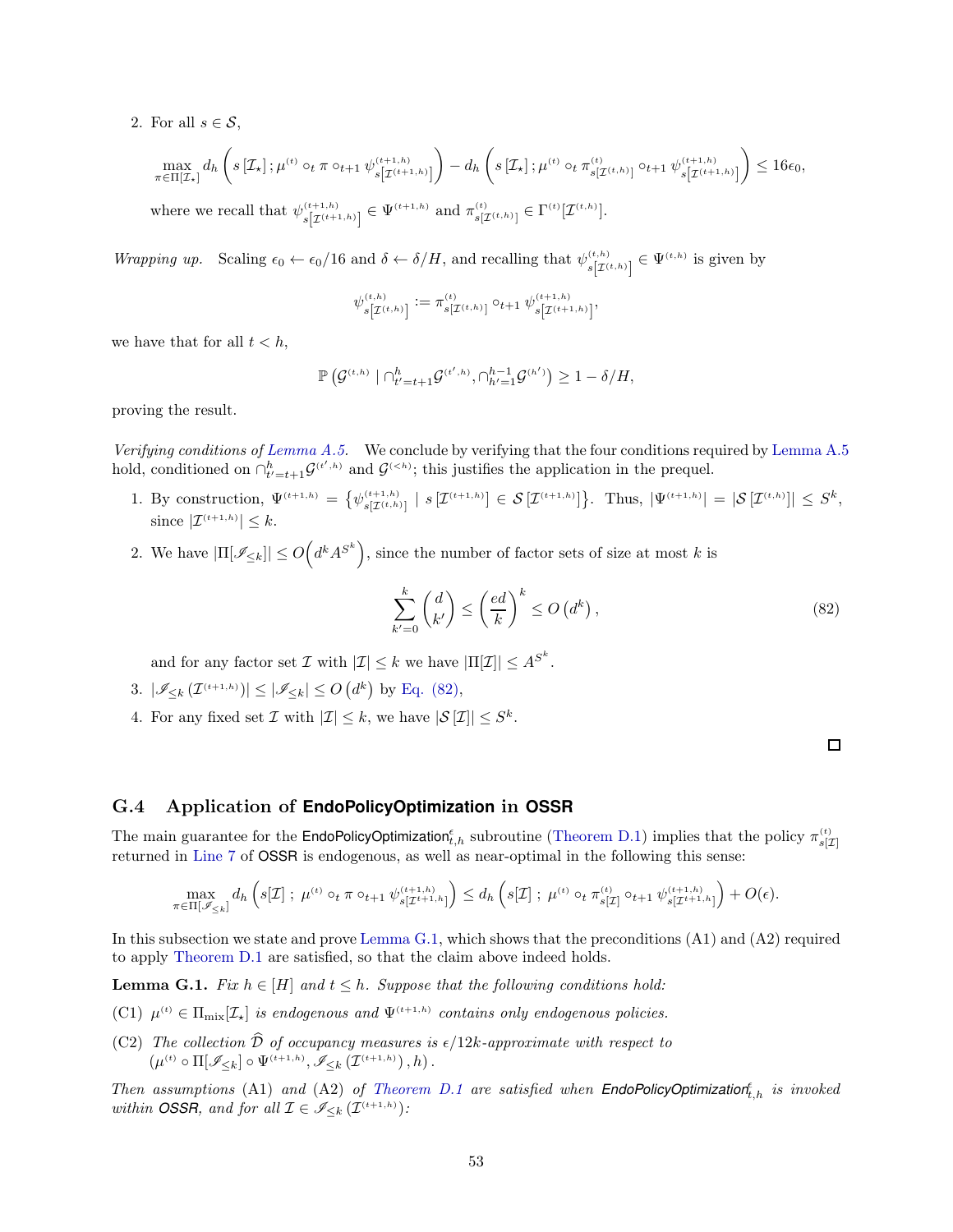1. The set  $\Gamma^{(t)}[\mathcal{I}] = \left\{ \pi_{s[\mathcal{I}]}^{(t)} \mid s[\mathcal{I}] \in \mathcal{S}[\mathcal{I}] \right\}$  contains only endogenous policies.

2. For all  $s[\mathcal{I}] \in \mathcal{S}[\mathcal{I}]$ , the policy  $\pi_{s[\mathcal{I}]}^{(t)} \in \Gamma[\mathcal{I}]$  satisfies

$$
\max_{\pi \in \Pi[\mathscr{I}_{\leq k}]} d_h \left( s[\mathcal{I}] ; \mu^{(t)} \circ_t \pi \circ_{t+1} \psi_{s[\mathcal{I}^{(t+1,h)}]}^{(t+1,h)} \right) \leq d_h \left( s[\mathcal{I}] ; \mu^{(t)} \circ_t \pi_{s[\mathcal{I}]}^{(t)} \circ_{t+1} \psi_{s[\mathcal{I}^{(t+1,h)}]}^{(t+1,h)} \right) + 4\epsilon.
$$

**Proof of [Lemma G.1.](#page-52-1)** Toward proving the result, we begin with a basic observation. Fix  $\mathcal{I} \in \mathscr{I}_{\leq k}(\mathcal{I}^{(t+1,h)})$ and  $s[\mathcal{I}] \in \mathcal{S}[\mathcal{I}]$ . Define an MDP  $(S, \tilde{A}, T, R_{s[\mathcal{I}]}, h)$  where  $R_{s[\mathcal{I}], h} = \mathbb{1} \{ s_h[\mathcal{I}] = s[\mathcal{I}] \}$  and  $R_{s[\mathcal{I}], h'} = 0$  for all  $h' \neq h$ . Observe that the occupancy measure for  $s[\mathcal{I}]$  at layer h is equivalent to the  $(t, h)$  value function in this MDP:

$$
V_{t,h}\left(\mu^{(t)}\circ_t \pi \circ_{t+1} \psi_{s[\mathcal{I}^{(t+1,h)}] }^{(t+1,h)}\right) = d_h\left(s[\mathcal{I}] \ ; \ \mu^{(t)}\circ_t \pi \circ_{t+1} \psi_{s[\mathcal{I}^{(t+1,h)}] }^{(t+1,h)}\right).
$$
 (83)

We now show that assumptions (A1) and (A2) of [Theorem D.1](#page-32-1) hold when the theorem is invoked with this value function, from which the result will follow.

Verifying assumption (A1) of [Theorem D.1.](#page-32-1) The policies  $\mu^{(t)}$  and  $\psi_{s[\mathcal{I}^{(t+1,h)}]}^{(t+1,h)} \in \Psi^{(t+1,h)}$  are endogenous by condition (C1). Hence, the assumptions of the restriction lemma [\(Lemma B.2\)](#page-24-0) are satisfied, which gives

$$
\max_{\pi \in \Pi[\mathcal{I}]} d_h \left( s[\mathcal{I}] \; ; \; \mu^{(t)} \circ_t \pi \circ_{t+1} \psi_{s[\mathcal{I}^{(t+1,h)}]}^{(t+1,h)} \right) = \max_{\pi \in \Pi[\mathcal{I}_{en}]} d_h \left( s[\mathcal{I}] \; ; \; \mu^{(t)} \circ_t \pi \circ_{t+1} \psi_{s[\mathcal{I}^{(t+1,h)}]}^{(t+1,h)} \right)
$$
\n
$$
\iff \max_{\pi \in \Pi[\mathcal{I}]} V_{t,h} \left( \mu^{(t)} \circ_t \pi \circ_{t+1} \psi_{s[\mathcal{I}^{(t+1,h)}]}^{(t+1,h)} \right) = \max_{\pi \in \Pi[\mathcal{I}_{en}]} V_{t,h} \left( \mu^{(t)} \circ_t \pi \circ_{t+1} \psi_{s[\mathcal{I}^{(t+1,h)}]}^{(t+1,h)} \right).
$$

Verifying assumption (A2) of [Theorem D.1.](#page-32-1) By condition (C2), we have that  $\hat{\mathcal{D}}$  is  $\epsilon/12k$ -approximate with respect to  $(\mu^{(t)} \circ \Pi[\mathscr{I}_{\leq k}] \circ \Psi^{(t+1,h)}, \mathscr{I}_{\leq k}(\mathcal{I}^{(t+1,h)}), h)$ , and hence

$$
\left| \hat{d}_{h} \left( s\left[\mathcal{I}\right] ; \ \mu^{(t)} \circ_{t} \pi \circ_{t+1} \psi_{s\left[\mathcal{I}^{(t+1,h)}\right]}^{(t+1,h)} \right) - d_{h} \left( s\left[\mathcal{I}\right] ; \ \mu^{(t)} \circ_{t} \pi \circ_{t+1} \psi_{s\left[\mathcal{I}^{(t+1,h)}\right]}^{(t+1,h)} \right) \right| \leq \epsilon/12k
$$
\n
$$
\iff \left| \hat{V}_{t,h} \left( \mu^{(t)} \circ_{t} \pi \circ_{t+1} \psi_{s\left[\mathcal{I}^{(t+1,h)}\right]}^{(t+1,h)} \right) - V_{t,h} \left( \mu^{(t)} \circ_{t} \pi \circ_{t+1} \psi_{s\left[\mathcal{I}^{(t+1,h)}\right]}^{(t+1,h)} \right) \right| \leq \epsilon/12k.
$$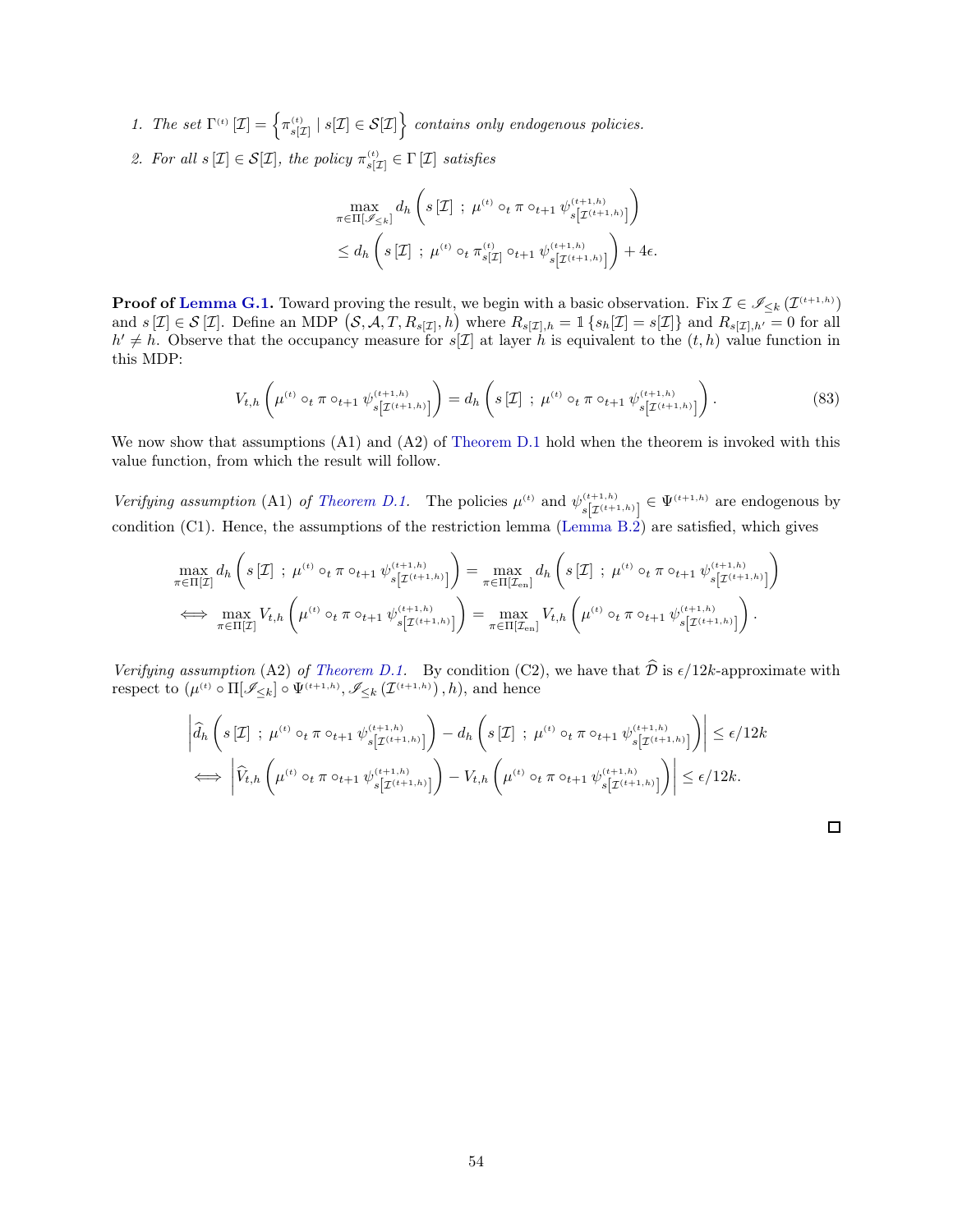# <span id="page-54-0"></span>H Proof of Theorem 4.1 (Correctness of **ExoRL**)

In this section we formally prove [Theorem 4.1,](#page-10-2) which shows that  $ExoRL$  [\(Algorithm 3\)](#page-10-3) learns an  $\epsilon$ -optimal policy for a general ExoMDP. The correctness of ExoRL is essentially a direct corollary of the results derived for OSSR and PSDP in [Appendix G](#page-46-0) and [Appendix F.](#page-41-1) The high probability guarantee for OSSR [\(Theorem 3.1\)](#page-9-0) implies that iteratively applying  $\text{OSSR}_{h}^{\eta/2,\delta}$  results in an endogenous  $\eta/2$ -approximate policy covers for every layer  $h \in [H]$ . Conditioning on this event, ExoPSDP is guaranteed to find an  $\epsilon$ -optimal policy with high probability [\(Theorem F.1\)](#page-42-1).

**Theorem 4.1** (Sample complexity of ExoRL). *ExoRL*, when invoked with parameter,  $\epsilon \in (0,1)$  and  $\delta \in (0,1)$ , returns an  $\epsilon$ -optimal policy with probability at least  $1 - \delta$ , and does so using at most

$$
O\left(AS^{3k}H^2(S^k+H^2)k^3\log\left(\frac{dSAH}{\delta}\right)\cdot\left(\epsilon^{-2}+\eta^{-2}\right)\right)
$$

episodes.

Proof of [Theorem 4.1.](#page-10-2) We first show that OSSR results in a near-optimal (endogenous) policy cover, then show that the application of ExoPSDP is successful.

Application of **OSSR.** Let  $\mathcal{G}^{(h)}$  denote the event in which  $\text{OSSR}_{h}^{\eta/2,\delta}(\{\Psi^{(t)}\}_{t=1}^{h-1})$  returns an endogenous  $\eta/2$ approximate policy cover  $\Psi^{(h)}$  with  $|\Psi^{(h)}| \leq S^k$ , and let  $\mathcal{G}^{(. [Theorem 3.1](#page-9-0) states that for all$  $h \geq 2$ , if we condition on  $\mathcal{G}^{(< h)}$ , then given  $N = O$  $\left(\frac{AS^{4k}H^2k^3\log\left(\frac{dSAH}{\delta}\right)}{\eta^2}\right)$  $\Big)$  samples,  $\text{OSSR}_{h}^{\eta/2,\delta}$  ensures that  $\mathcal{G}^{(h)}$  holds probability at least  $1-\delta$ . Furthermore,  $\mathcal{G}^{(1)}$  holds trivially for  $h = 1$ . By [Lemma A.4,](#page-16-6) this implies that  $\mathbb{P}(\bigcap_{h=1}^H \mathcal{G}^{(h)}\big) \geq 1 - H\delta$ . Scaling  $\delta \leftarrow \delta/2H$ , we conclude that given

$$
N_{\text{OSSR}} = O\left(\frac{AS^{4k}H^2k^3\log\left(\frac{dSAH}{\delta}\right)}{\eta^2}\right)
$$

samples across all applications of  $\text{OSSR}_{h}^{\eta/2,\delta}$ , the collection  $\{\Psi^{(h)}\}_{h=1}^H$  is a set of endogenous  $\eta/2$ -approximate policy covers with probability at least  $1 - \delta/2$ . We denote this event by  $\mathcal{G}_{\text{OSSR}}$ , so that  $\mathbb{P}(\mathcal{G}_{\text{OSSR}}) \geq 1 - \delta/2$ .

Application of **PSDP**. Conditioned on the event  $\mathcal{G}_{\text{OSSR}}$ , the conditions of [Theorem F.1](#page-42-1) hold, so that the application of ExoPSDP is admissible. As a result, given

$$
N_{\text{ExoPSDP}} = O\left(\frac{AS^{3k}H^4k^3\log\left(\frac{dSAH}{\delta}\right)}{\epsilon^2}\right)
$$

samples, ExoPSDP finds an endogenous  $\epsilon$ -optimal policy. We denote this event by  $\mathcal{G}_{\epsilon \in \mathcal{G}}(S_{\epsilon \in \mathcal{G}}(S_{\epsilon \in \mathcal{G}}(S_{\epsilon \in \mathcal{G}}(S_{\epsilon \in \mathcal{G}}(S_{\epsilon \in \mathcal{G}}(S_{\epsilon \in \mathcal{G}}(S_{\epsilon \in \mathcal{G}}(S_{\epsilon \in \mathcal{G}}(S_{\epsilon \in \mathcal{G}}(S_{\epsilon$  $1 - \delta/2$ .

Concluding the proof. ExoRL returns an endogenous  $\epsilon$ -optimal policy when  $\mathcal{G}_{\text{OSSR}}$  and  $\mathcal{G}_{\text{ExOPSDP}}$  hold, and by the union bound  $\mathbb{P}(\mathcal{G}_{\text{OSSR}} \cap \mathcal{G}_{\text{ExoPSDP}}) \geq 1 - \delta$ . The total number of samples is

$$
N = N_{\text{OSSR}} + N_{\text{ExoPSDP}} \leq O\left(\frac{AS^{4k}H^2k^3\log\left(\frac{dSAH}{\delta}\right)}{\eta^2} + \frac{AS^{3k}H^4k^3\log\left(\frac{dSAH}{\delta}\right)}{\epsilon^2}\right).
$$

 $\square$ 

#### <span id="page-54-1"></span>H.1 Computational Complexity of **ExoRL**

The ExoRL procedure can be implemented with  $O(d^kNS^kAH)$  runtime. In [Appendix F.3,](#page-44-0) we show that ExoPSDP can be implemented in runtime  $O(d^k N S^k A H)$ . Similarly,  $OSSR_h^{\epsilon,\delta}$  can be implemented with